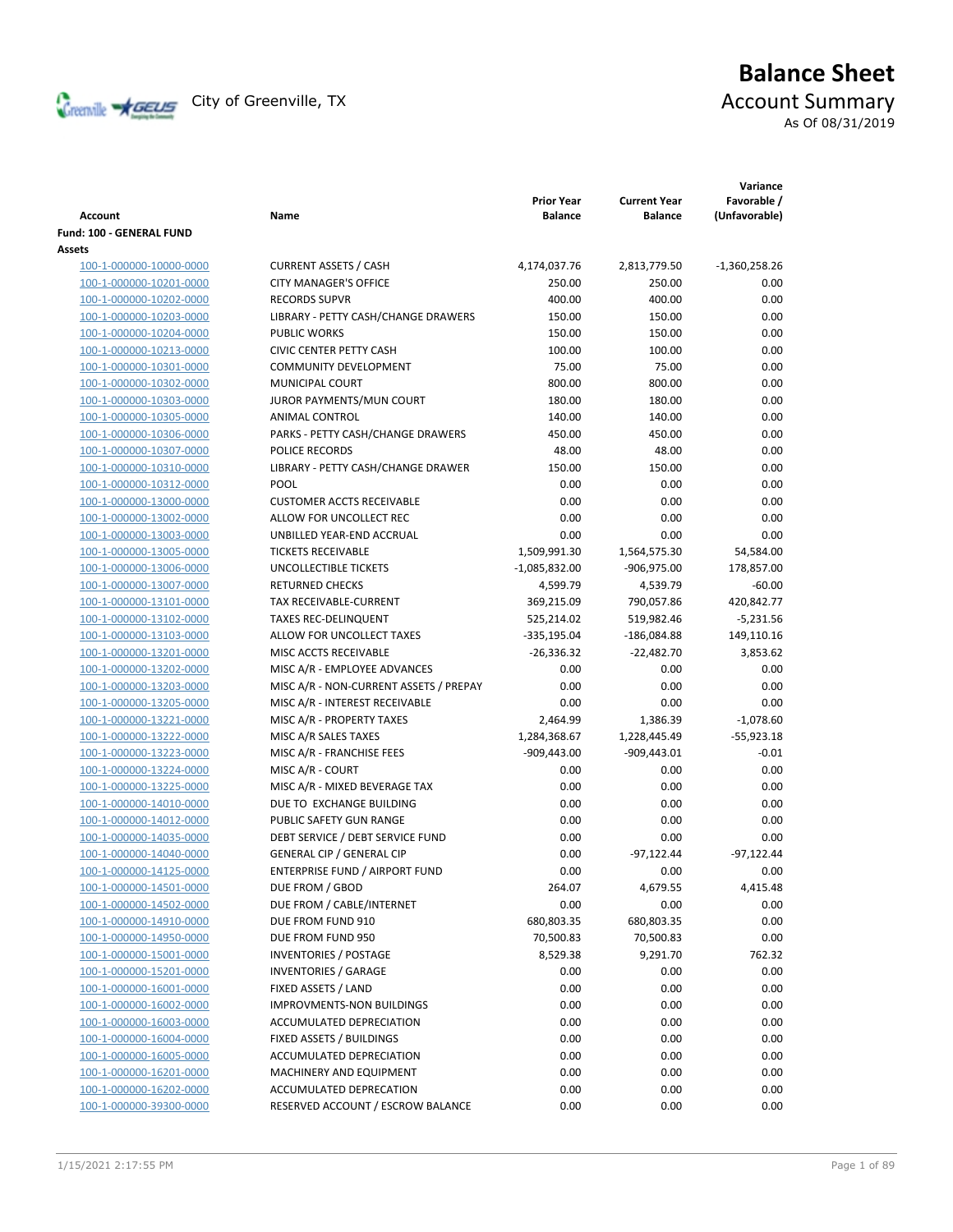**Variance**

|                                                    |                                                     | <b>Prior Year</b> | <b>Current Year</b> | Favorable /   |
|----------------------------------------------------|-----------------------------------------------------|-------------------|---------------------|---------------|
| <b>Account</b>                                     | Name                                                | <b>Balance</b>    | <b>Balance</b>      | (Unfavorable) |
| 100-1-000000-91030-0000                            | 4A-EDC                                              | 0.00              | 0.00                | 0.00          |
| 100-1-000000-91410-0000                            | <b>INVENTORY / MATERIALS &amp; SUPPLIES</b>         | 0.00              | 0.00                | 0.00          |
| 100-1-000000-91410-0700                            | <b>INVENTORY / PAPER STOCK</b>                      | 0.00              | 0.00                | 0.00          |
| 100-1-000000-91430-0000                            | NON-CURRENT ASSETS / PREPAYMENTS                    | 0.00              | 0.00                | 0.00          |
|                                                    | <b>Total Assets:</b>                                | 6,276,075.89      | 5,568,827.19        | -707,248.70   |
|                                                    |                                                     |                   |                     |               |
| Liability                                          |                                                     |                   |                     |               |
| 100-1-000000-20101-0000                            | <b>ACCOUNTS PAYABLE</b>                             | $-57,674.20$      | 3,597.95            | $-61,272.15$  |
| 100-1-000000-20102-0000                            | <b>CREDIT CARD PAYABLE</b>                          | 0.00              | 0.00                | 0.00          |
| 100-1-000000-20103-0000                            | ACCRUED ACCOUNTS PAYABLE                            | 29,682.60         | 29,682.60           | 0.00          |
| 100-1-000000-20114-0000                            | <b>INVESTMENT ADVISORY FEES</b>                     | 0.00              | 0.00                | 0.00          |
| 100-1-000000-20115-0000                            | PD EMP COMMISSION                                   | 56.17             | 986.31              | $-930.14$     |
| 100-1-000000-20116-0000                            | POLICE DONATIONS                                    | 13,391.24         | 5,045.23            | 8,346.01      |
| 100-1-000000-20117-0000                            | <b>FIRE DONATIONS</b>                               | 9,074.15          | 7,938.64            | 1,135.51      |
| 100-1-000000-20118-0000                            | <b>COMBAT CHALLENGE</b>                             | 804.06            | 804.06              | 0.00          |
| 100-1-000000-20119-0000                            | <b>CEMETERIES DONATIONS</b>                         | 61.79             | 61.79               | 0.00          |
| 100-1-000000-20120-0000                            | <b>LIBRARY DONATIONS</b>                            | 12,379.78         | 9,402.81            | 2,976.97      |
| 100-1-000000-20121-0000                            | ANIMAL SHELTER DONATIONS                            | 561.85            | 423.57              | 138.28        |
| 100-1-000000-20122-0000                            | <b>PARKS DONATIONS</b>                              | 4,216.03          | 3,741.77            | 474.26        |
| 100-1-000000-20125-0000                            | SALES TAX PAYABLE / IN THE CITY                     | 8.81              | 5.08                | 3.73          |
| 100-1-000000-20127-0000                            | STATE COURT COST/FEE PAYB                           | 59,120.65         | 49,337.40           | 9,783.25      |
| 100-1-000000-20128-0000                            | SEATBELT&CHILD RESTRAINT                            | 8,378.50          | 8,260.62            | 117.88        |
| 100-1-000000-20129-0000                            | MUNICIPAL COURT CLEARING                            | 695.10            | 635.20              | 59.90         |
| 100-1-000000-20130-0000                            | 3RD PARTY FTA FEE PAYABLE                           | 25.94             | $-126.61$           | 152.55        |
| 100-1-000000-20131-0000                            | REFUNDS / OVERPAYMENTS                              | $-120.70$         | $-120.70$           | 0.00          |
| 100-1-000000-20132-0000                            | <b>COURT COLL AGENCY FEES</b>                       | 444.55            | 736.50              | $-291.95$     |
| 100-1-000000-20136-0000                            | <b>ATTORNEY COLLECTION FEES</b>                     | 0.00              | 0.00                | 0.00          |
| 100-1-000000-20137-0000                            | PLAT FILING FEES PAYABLE                            | 26,674.74         | 29,477.74           | $-2,803.00$   |
| 100-1-000000-20138-0000                            | COMMUNITY DEV TRUST ACCT                            | 1,698.50          | 2,060.30            | $-361.80$     |
| 100-1-000000-20139-0000                            | RETAINAGES PAYABLE                                  | 0.00              | 0.00                | 0.00          |
| 100-1-000000-20141-0000                            | <b>TELEPHONE CLEARING</b>                           | 5,539.66          | 5,539.66            | 0.00          |
| 100-1-000000-20143-0000                            | POLICE PROPERTY ROOM CLEARING                       | 11,315.86         | 11,970.93           | $-655.07$     |
| 100-1-000000-20146-0000                            | MAIN ST / FARMERS MRKT RESALE                       | 179.12            | 9.12                | 170.00        |
| 100-1-000000-20147-0000                            | YMCA REGISTRATIONS                                  | 0.00              | 0.00                | 0.00          |
| 100-1-000000-20155-0000                            | MAIN STREET - DONATIONS                             | 17.02             | 17.02               | 0.00          |
| 100-1-000000-20160-0000                            | <b>UNAPPLIED CREDIT</b>                             | 0.00              | 0.00                | 0.00          |
| 100-1-000000-20201-0000                            | <b>DEFERRED REVENUE</b>                             | 0.00              | 0.00                | 0.00          |
| 100-1-000000-20203-0000                            | DEFERRED TAX REVENUE                                | 537,556.87        | 1,102,278.07        | $-564,721.20$ |
| 100-1-000000-20204-0000                            | DEFERRED TICKET REVENUE                             | 353,466.30        | 545,501.30          | $-192,035.00$ |
| 100-1-000000-21040-0000                            | DUE TO / GENERAL CIP FUND                           | 0.00              | 0.00                | 0.00          |
| 100-1-000000-21201-0000                            | DUE TO / CENTRAL SERVICE FUND                       | 0.00              | 0.00                | 0.00          |
|                                                    |                                                     |                   |                     |               |
| 100-1-000000-21401-0000<br>100-1-000000-21506-0000 | DUE TO / ELECTRIC OPERATING FUND<br>DUE TO / 4A-EDC | 0.00<br>60,832.33 | 0.00                | 0.00          |
|                                                    |                                                     |                   | 2,600.33            | 58,232.00     |
| 100-1-000000-21507-0000                            | DUE TO / BOARD OF DEVELOPMENT                       | $-150,261.04$     | -186,993.28         | 36,732.24     |
| 100-1-000000-22001-0000                            | SALARIES PAYABLE                                    | 562,350.41        | 537,713.62          | 24,636.79     |
| 100-1-000000-23001-0000                            | CAPITAL LEASE PAYABLE                               | 0.00              | 0.00                | 0.00          |
| 100-1-000000-23101-0000                            | CAPITAL LEASE PAYABLE                               | 0.00              | 0.00                | 0.00          |
| 100-1-000000-24001-0000                            | O/S CHECKS PAYABLE                                  | $-11,755.77$      | $-11,755.77$        | 0.00          |
| 100-1-000000-24004-0000                            | INTEREST PAYABLE ON DEP                             | 0.00              | 0.00                | 0.00          |
| 100-1-000000-24007-0000                            | <b>BILLED DEPOSITS SUSPENSE</b>                     | 0.00              | 0.00                | 0.00          |
| 100-1-000000-24008-0000                            | <b>CUSTOMER DEPOSITS / ANIMAL SHELTER</b>           | 0.00              | 0.00                | 0.00          |
| 100-1-000000-24009-0000                            | LIBRARY MEETING ROOM DEPOSITS                       | 616.20            | 616.20              | 0.00          |
| 100-1-000000-24010-0000                            | <b>CIVIC CENTER DEPOSITS</b>                        | 0.00              | 0.00                | 0.00          |
| 100-1-000000-24011-0000                            | <b>AUDITORIUM DEPOSITS</b>                          | 0.00              | 0.00                | 0.00          |
| 100-1-000000-26001-0000                            | COMPENSATED ABSENCES PAY                            | 0.00              | 0.00                | 0.00          |
| 100-1-000000-29000-0000                            | MISC LIABILITY - GREENVILLE ENERGY LLC              | 0.00              | 0.00                | 0.00          |
| 100-1-000000-29001-0000                            | <b>RESALE</b>                                       | 0.00              | 0.00                | 0.00          |
| 100-1-000000-29300-0000                            | <b>ENCUMBRANCE SUMMARY</b>                          | 0.00              | 0.00                | 0.00          |
| 100-1-000000-29400-0000                            | RESERVED ACCOUNT / ENCUMBRANCES                     | 0.00              | 0.00                | 0.00          |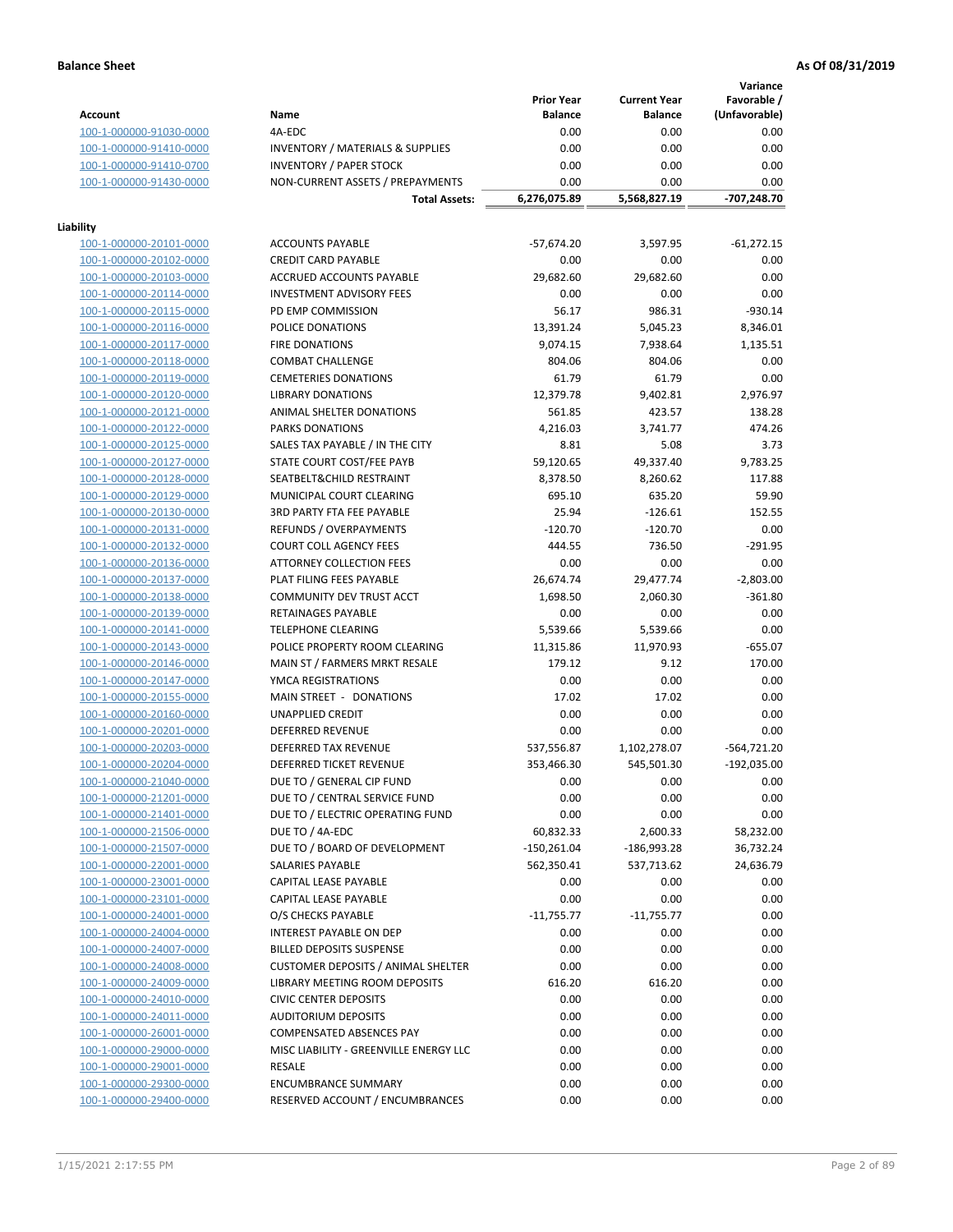| Account                               | Name                                                     | <b>Prior Year</b><br><b>Balance</b> | <b>Current Year</b><br><b>Balance</b> | Variance<br>Favorable /<br>(Unfavorable) |
|---------------------------------------|----------------------------------------------------------|-------------------------------------|---------------------------------------|------------------------------------------|
| 100-1-000000-29400-0900               | RESERVED ACCOUNT / ENCUMBRANCES                          | 0.00                                | 0.00                                  | 0.00                                     |
| 100-1-000000-92190-1202               | <b>LABORATORY CLEARING</b>                               | 0.00                                | 0.00                                  | 0.00                                     |
| 100-1-000000-92191-0000               | <b>SPONSORS - PARKS</b>                                  | 0.00                                | 0.00                                  | 0.00                                     |
| 100-1-000000-92200-0000               | <b>MISCELLANEOUS LIABILITIES</b>                         | 0.00                                | 0.00                                  | 0.00                                     |
| 100-1-000000-92270-1600               | <b>CREDIT CARD FEES PAYABLE</b>                          | 0.00                                | 0.00                                  | 0.00                                     |
|                                       | <b>Total Liability:</b>                                  | 1,479,336.52                        | 2,159,447.46                          | $-680,110.94$                            |
| <b>Equity</b>                         |                                                          |                                     |                                       |                                          |
| 100-1-000000-39000-0000               | UNRESERVED-FUND BALANCE                                  | 5,189,139.33                        | 4,900,249.12                          | -288,890.21                              |
|                                       | <b>Total Beginning Equity:</b>                           | 5,189,139.33                        | 4,900,249.12                          | -288,890.21                              |
| <b>Total Revenue</b>                  |                                                          | 22,183,551.63                       | 21,561,691.18                         | $-621,860.45$                            |
| <b>Total Expense</b>                  |                                                          | 22,575,951.43                       | 23,052,560.41                         | -476,608.98                              |
| <b>Revenues Over/(Under) Expenses</b> |                                                          | -392,399.80                         | -1,490,869.23                         | $-1,098,469.43$                          |
|                                       | <b>Total Equity and Current Surplus (Deficit):</b>       | 4,796,739.53                        | 3,409,379.89                          | $-1,387,359.64$                          |
|                                       | Total Liabilities, Equity and Current Surplus (Deficit): | 6,276,076.05                        | 5,568,827.35                          | -707,248.70                              |
|                                       | *** FUND 100 OUT OF BALANCE ***                          | $-0.16$                             | $-0.16$                               | 0.00                                     |

**\*\*\*Warning: Account Authorization is turned on. Please run the Unauthorized Account Listing Report to see if you are out of balance due to missing accounts \*\*\***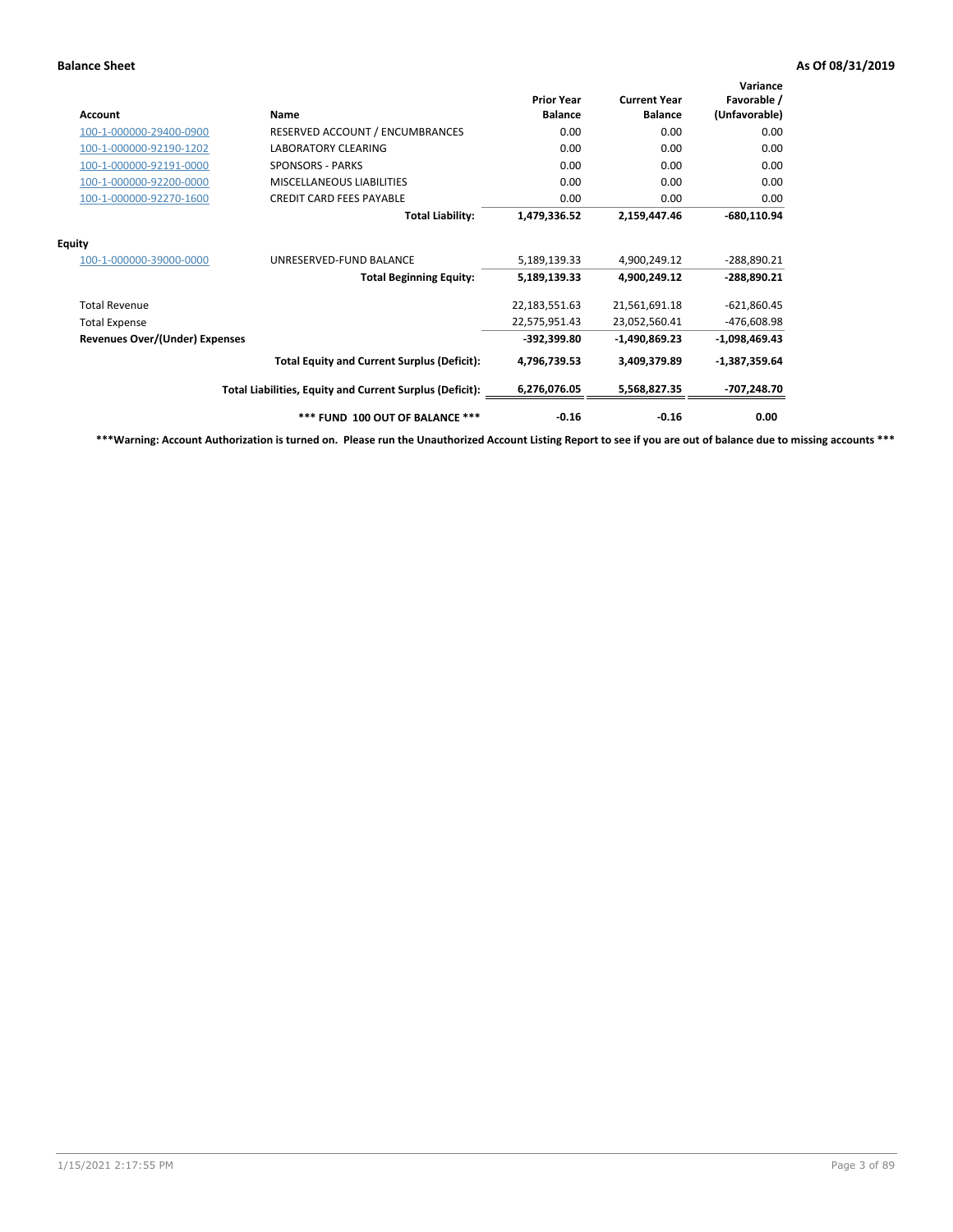| <b>Account</b>                                            | Name                                                     | <b>Prior Year</b><br><b>Balance</b> | <b>Current Year</b><br><b>Balance</b> | Variance<br>Favorable /<br>(Unfavorable) |
|-----------------------------------------------------------|----------------------------------------------------------|-------------------------------------|---------------------------------------|------------------------------------------|
| <b>Fund: 101 - MUNICIPAL COURT BUILDING SECURITY FEES</b> |                                                          |                                     |                                       |                                          |
| Assets                                                    |                                                          |                                     |                                       |                                          |
| 101-1-000000-10000-0000                                   | <b>CURRENT ASSETS / CASH</b>                             | 56,877.03                           | 63,814.31                             | 6,937.28                                 |
| 101-1-000000-13201-0000                                   | MISC ACCTS RECEIVABLE                                    | 0.00                                | 0.00                                  | 0.00                                     |
| 101-1-000000-13203-0000                                   | NON-CURRENT ASSETS / PREPAYMENTS                         | 0.00                                | 0.00                                  | 0.00                                     |
| 101-1-000000-13205-0000                                   | <b>INTEREST RECEIVABLE</b>                               | 0.00                                | 0.00                                  | 0.00                                     |
|                                                           | <b>Total Assets:</b>                                     | 56,877.03                           | 63,814.31                             | 6,937.28                                 |
| Liability                                                 |                                                          |                                     |                                       |                                          |
| 101-1-000000-20101-0000                                   | <b>ACCOUNTS PAYABLE</b>                                  | 0.00                                | 0.00                                  | 0.00                                     |
| 101-1-000000-20102-0000                                   | <b>CREDIT CARD PAYABLE</b>                               | 0.00                                | 0.00                                  | 0.00                                     |
| 101-1-000000-20103-0000                                   | <b>ACCRUED ACCOUNTS PAYABLE</b>                          | 0.00                                | 0.00                                  | 0.00                                     |
| 101-1-000000-29300-0000                                   | <b>ENCUMBRANCE SUMMARY</b>                               | 0.00                                | 0.00                                  | 0.00                                     |
| 101-1-000000-29400-0000                                   | RESERVED ACCOUNT / ENCUMBRANCES                          | 0.00                                | 0.00                                  | 0.00                                     |
|                                                           | <b>Total Liability:</b>                                  | 0.00                                | 0.00                                  | 0.00                                     |
| Equity                                                    |                                                          |                                     |                                       |                                          |
| 101-1-000000-39000-0000                                   | UNRESERVED-FUND BALANCE                                  | 48,740.74                           | 57,435.04                             | 8,694.30                                 |
|                                                           | <b>Total Beginning Equity:</b>                           | 48,740.74                           | 57,435.04                             | 8,694.30                                 |
| <b>Total Revenue</b>                                      |                                                          | 8,868.95                            | 6,409.03                              | $-2,459.92$                              |
| <b>Total Expense</b>                                      |                                                          | 732.66                              | 29.76                                 | 702.90                                   |
| <b>Revenues Over/(Under) Expenses</b>                     |                                                          | 8,136.29                            | 6,379.27                              | $-1,757.02$                              |
|                                                           | <b>Total Equity and Current Surplus (Deficit):</b>       | 56,877.03                           | 63,814.31                             | 6,937.28                                 |
|                                                           | Total Liabilities, Equity and Current Surplus (Deficit): | 56,877.03                           | 63,814.31                             | 6,937.28                                 |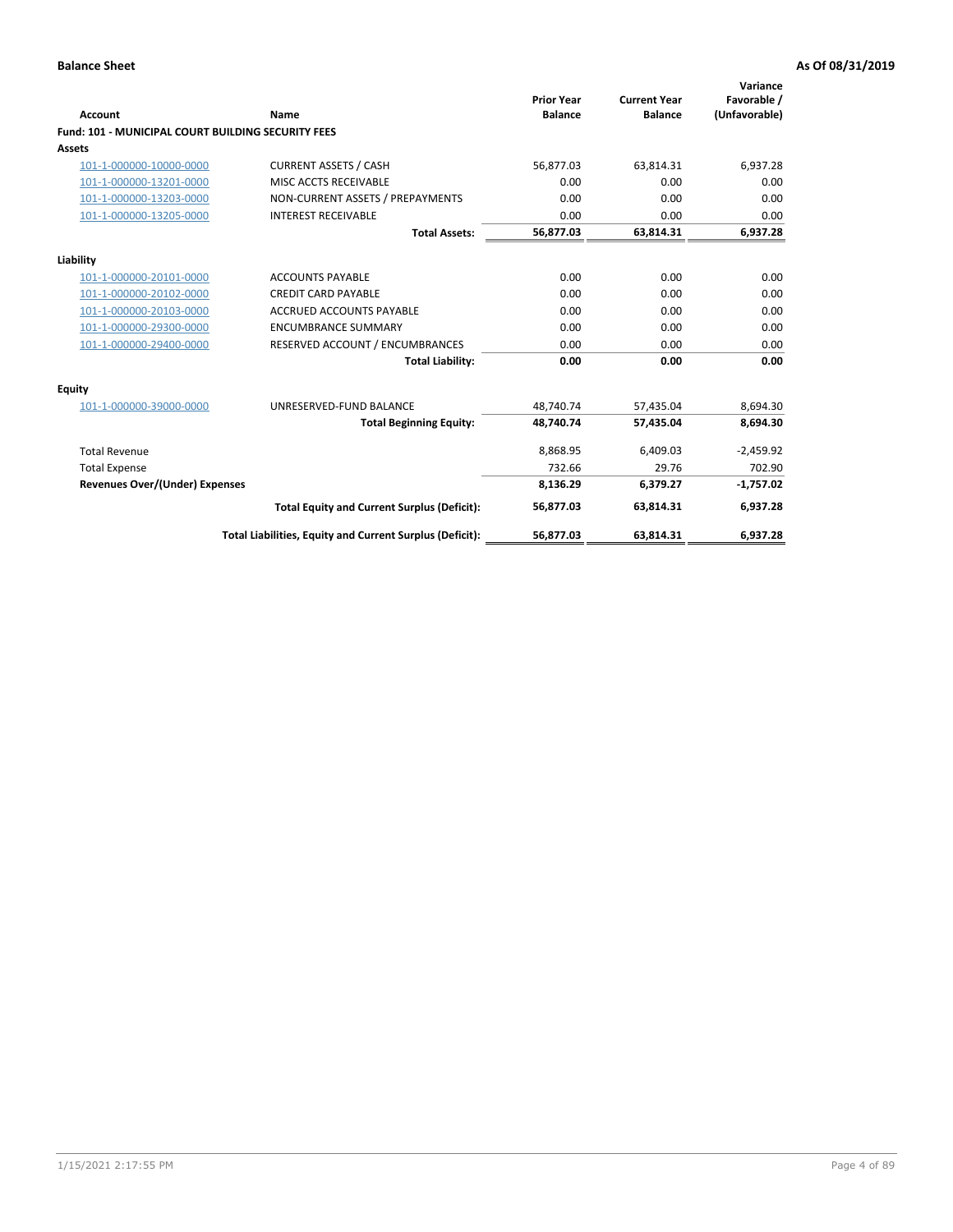| <b>Account</b>                               | Name                                                     | <b>Prior Year</b><br><b>Balance</b> | <b>Current Year</b><br><b>Balance</b> | Variance<br>Favorable /<br>(Unfavorable) |
|----------------------------------------------|----------------------------------------------------------|-------------------------------------|---------------------------------------|------------------------------------------|
| <b>Fund: 102 - MUNICIPAL COURT TECH FUND</b> |                                                          |                                     |                                       |                                          |
| Assets                                       |                                                          |                                     |                                       |                                          |
| 102-1-000000-10000-0000                      | <b>CURRENT ASSETS / CASH</b>                             | 33,918.00                           | 42,319.23                             | 8,401.23                                 |
| 102-1-000000-13201-0000                      | MISC ACCTS RECEIVABLE                                    | 0.00                                | 0.00                                  | 0.00                                     |
|                                              | <b>Total Assets:</b>                                     | 33,918.00                           | 42,319.23                             | 8,401.23                                 |
| Liability                                    |                                                          |                                     |                                       |                                          |
| 102-1-000000-20101-0000                      | <b>ACCOUNTS PAYABLE</b>                                  | 0.00                                | 0.00                                  | 0.00                                     |
| 102-1-000000-20102-0000                      | <b>CREDIT CARD PAYABLE</b>                               | 0.00                                | 0.00                                  | 0.00                                     |
| 102-1-000000-20103-0000                      | <b>ACCRUED ACCOUNTS PAYABLE</b>                          | 0.00                                | 0.00                                  | 0.00                                     |
| 102-1-000000-23001-0000                      | <b>CAPITAL LEASE PAYABLE</b>                             | 0.00                                | 0.00                                  | 0.00                                     |
| 102-1-000000-23101-0000                      | <b>CAPITAL LEASE PAYABLE</b>                             | 0.00                                | 0.00                                  | 0.00                                     |
| 102-1-000000-29300-0000                      | <b>ENCUMBRANCE SUMMARY</b>                               | 0.00                                | 0.00                                  | 0.00                                     |
| 102-1-000000-29400-0000                      | RESERVED ACCOUNT / ENCUMBRANCES                          | 0.00                                | 0.00                                  | 0.00                                     |
|                                              | <b>Total Liability:</b>                                  | 0.00                                | 0.00                                  | 0.00                                     |
| <b>Equity</b>                                |                                                          |                                     |                                       |                                          |
| 102-1-000000-39000-0000                      | UNRESERVED-FUND BALANCE                                  | 22,395.61                           | 34,640.94                             | 12,245.33                                |
|                                              | <b>Total Beginning Equity:</b>                           | 22,395.61                           | 34,640.94                             | 12,245.33                                |
| <b>Total Revenue</b>                         |                                                          | 11,534.60                           | 7,696.98                              | $-3,837.62$                              |
| <b>Total Expense</b>                         |                                                          | 12.21                               | 18.69                                 | $-6.48$                                  |
| <b>Revenues Over/(Under) Expenses</b>        |                                                          | 11,522.39                           | 7,678.29                              | $-3,844.10$                              |
|                                              | <b>Total Equity and Current Surplus (Deficit):</b>       | 33,918.00                           | 42,319.23                             | 8,401.23                                 |
|                                              | Total Liabilities, Equity and Current Surplus (Deficit): | 33,918.00                           | 42,319.23                             | 8,401.23                                 |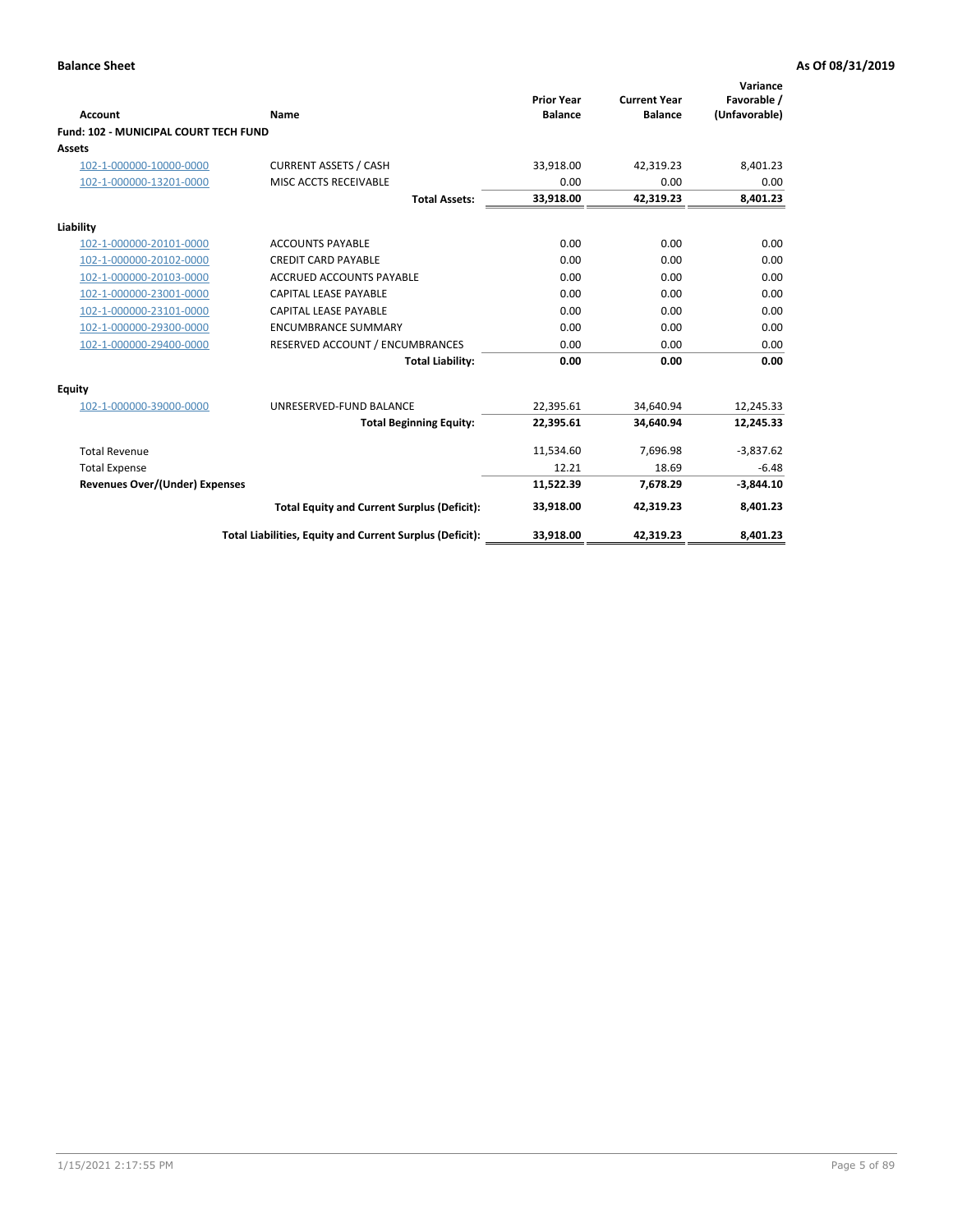| <b>Account</b>                                | Name                                                     | <b>Prior Year</b><br><b>Balance</b> | <b>Current Year</b><br><b>Balance</b> | Variance<br>Favorable /<br>(Unfavorable) |
|-----------------------------------------------|----------------------------------------------------------|-------------------------------------|---------------------------------------|------------------------------------------|
| Fund: 103 - MUNICIPAL COURT CHILD SAFETY FUND |                                                          |                                     |                                       |                                          |
| Assets                                        |                                                          |                                     |                                       |                                          |
| 103-1-000000-10000-0000                       | <b>CURRENT ASSETS / CASH</b>                             | 12,617.62                           | 13,109.46                             | 491.84                                   |
| 103-1-000000-13201-0000                       | MISC ACCTS RECEIVABLE                                    | 0.00                                | 0.00                                  | 0.00                                     |
| 103-1-000000-13203-0000                       | NON-CURRENT ASSETS / PREPAYMENTS                         | 0.00                                | 0.00                                  | 0.00                                     |
| 103-1-000000-13205-0000                       | <b>INTEREST RECEIVABLE</b>                               | 0.00                                | 0.00                                  | 0.00                                     |
|                                               | <b>Total Assets:</b>                                     | 12,617.62                           | 13,109.46                             | 491.84                                   |
| Liability                                     |                                                          |                                     |                                       |                                          |
| 103-1-000000-20101-0000                       | <b>ACCOUNTS PAYABLE</b>                                  | 0.00                                | 0.00                                  | 0.00                                     |
| 103-1-000000-20103-0000                       | <b>ACCRUED ACCOUNTS PAYABLE</b>                          | 0.00                                | 0.00                                  | 0.00                                     |
|                                               | <b>Total Liability:</b>                                  | 0.00                                | 0.00                                  | 0.00                                     |
| Equity                                        |                                                          |                                     |                                       |                                          |
| 103-1-000000-39000-0000                       | UNRESERVED-FUND BALANCE                                  | 19,143.89                           | 12,648.91                             | $-6,494.98$                              |
|                                               | <b>Total Beginning Equity:</b>                           | 19,143.89                           | 12,648.91                             | $-6,494.98$                              |
| <b>Total Revenue</b>                          |                                                          | 21,070.89                           | 21,563.29                             | 492.40                                   |
| <b>Total Expense</b>                          |                                                          | 27,597.16                           | 21,102.74                             | 6,494.42                                 |
| Revenues Over/(Under) Expenses                |                                                          | $-6,526.27$                         | 460.55                                | 6,986.82                                 |
|                                               | <b>Total Equity and Current Surplus (Deficit):</b>       | 12,617.62                           | 13,109.46                             | 491.84                                   |
|                                               | Total Liabilities, Equity and Current Surplus (Deficit): | 12,617.62                           | 13,109.46                             | 491.84                                   |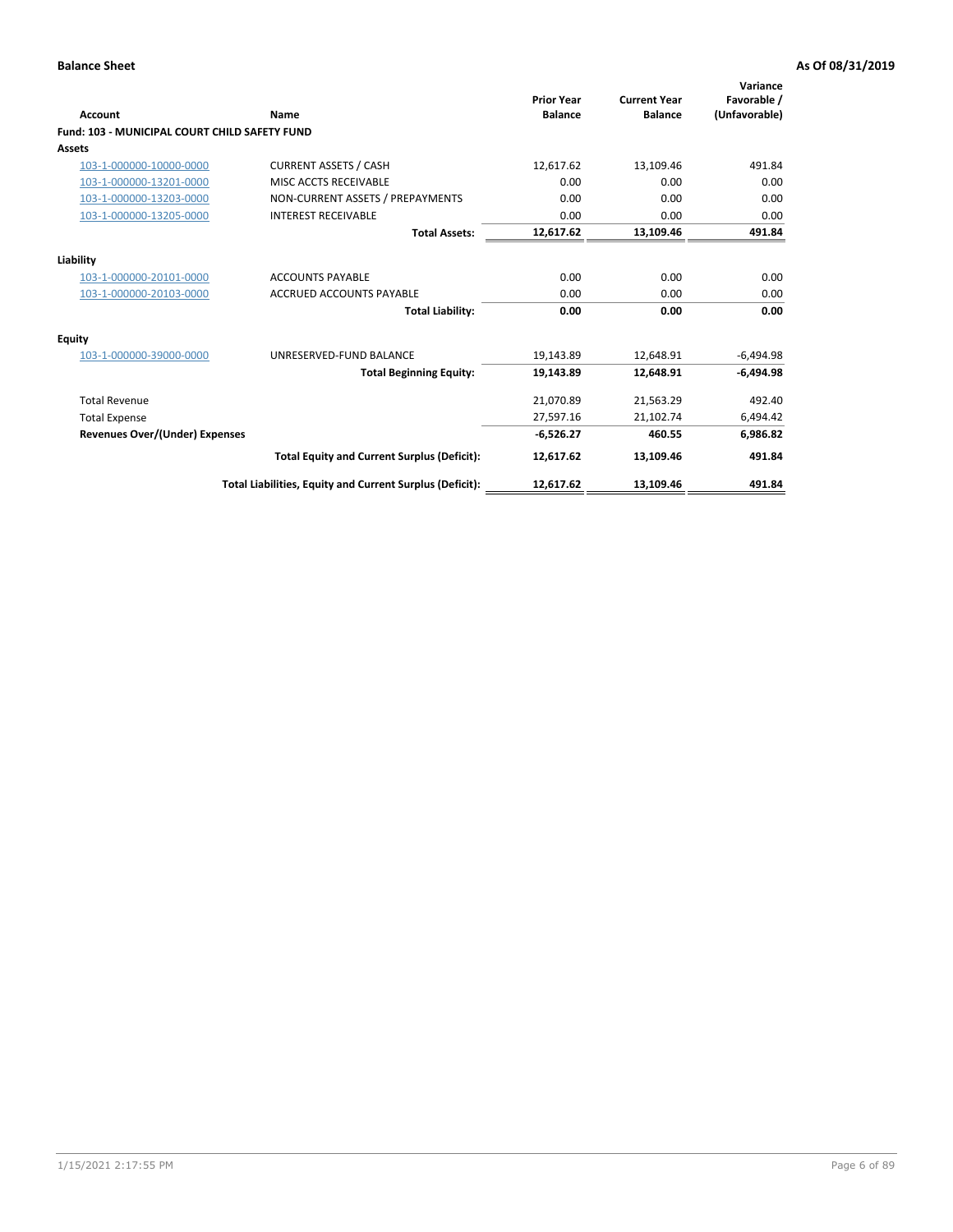|                                           |                                                          |                                     |                                       | Variance                     |
|-------------------------------------------|----------------------------------------------------------|-------------------------------------|---------------------------------------|------------------------------|
| <b>Account</b>                            | Name                                                     | <b>Prior Year</b><br><b>Balance</b> | <b>Current Year</b><br><b>Balance</b> | Favorable /<br>(Unfavorable) |
| <b>Fund: 110 - EXCHANGE BUILDING FUND</b> |                                                          |                                     |                                       |                              |
| Assets                                    |                                                          |                                     |                                       |                              |
| 110-1-000000-10000-0000                   | <b>CURRENT ASSETS / CASH</b>                             | -533,019.77                         | -533,047.91                           | $-28.14$                     |
| 110-1-000000-13201-0000                   | MISC ACCTS RECEIVABLE                                    | 0.00                                | 0.00                                  | 0.00                         |
| 110-1-000000-13203-0000                   | NON-CURRENT ASSETS / PREPAYMENTS                         | 0.00                                | 0.00                                  | 0.00                         |
| 110-1-000000-13205-0000                   | <b>INTEREST RECEIVABLE</b>                               | 0.00                                | 0.00                                  | 0.00                         |
| 110-1-000000-14100-0000                   | DUE FROM FUND 100                                        | 0.00                                | 0.00                                  | 0.00                         |
| 110-1-000000-16001-0000                   | FIXED ASSETS / LAND                                      | 0.00                                | 0.00                                  | 0.00                         |
| 110-1-000000-16002-0000                   | <b>IMPROVMENTS-NON BUILDINGS</b>                         | 0.00                                | 0.00                                  | 0.00                         |
| 110-1-000000-16003-0000                   | ACCUMULATED DEPRECIATION                                 | 0.00                                | 0.00                                  | 0.00                         |
| 110-1-000000-16004-0000                   | FIXED ASSETS / BUILDINGS                                 | 0.00                                | 0.00                                  | 0.00                         |
| 110-1-000000-16005-0000                   | ACCUMULATED DEPRECIATION                                 | 0.00                                | 0.00                                  | 0.00                         |
| 110-1-000000-16201-0000                   | <b>MACHINERY AND EQUIPMENT</b>                           | 0.00                                | 0.00                                  | 0.00                         |
| 110-1-000000-16202-0000                   | ACCUMULATED DEPRECATION                                  | 0.00                                | 0.00                                  | 0.00                         |
| 110-1-000000-16301-0000                   | FIXED ASSETS / C W I P                                   | 0.00                                | 0.00                                  | 0.00                         |
|                                           | <b>Total Assets:</b>                                     | $-533,019.77$                       | -533,047.91                           | $-28.14$                     |
| Liability                                 |                                                          |                                     |                                       |                              |
| 110-1-000000-20101-0000                   | <b>ACCOUNTS PAYABLE</b>                                  | 0.00                                | 0.00                                  | 0.00                         |
| 110-1-000000-20102-0000                   | <b>CREDIT CARD PAYABLE</b>                               | 0.00                                | 0.00                                  | 0.00                         |
| 110-1-000000-20103-0000                   | ACCRUED ACCOUNTS PAYABLE                                 | 0.00                                | 0.00                                  | 0.00                         |
| 110-1-000000-20109-0000                   | MISCELLANEOUS LIABILITIES                                | 0.00                                | 0.00                                  | 0.00                         |
| 110-1-000000-20110-0000                   | REVENUE BONDS PAYABLE                                    | 0.00                                | 0.00                                  | 0.00                         |
| 110-1-000000-20112-0000                   | <b>ACCRUED INTEREST PAYABLE</b>                          | 0.00                                | 0.00                                  | 0.00                         |
| 110-1-000000-20141-0000                   | <b>TELEPHONE CLEARING</b>                                | 0.00                                | 0.00                                  | 0.00                         |
| 110-1-000000-20160-0000                   | <b>UNAPPLIED CREDIT</b>                                  | 0.00                                | 0.00                                  | 0.00                         |
| 110-1-000000-20201-0000                   | <b>DEFERRED REVENUE</b>                                  | 0.00                                | 0.00                                  | 0.00                         |
| 110-1-000000-21001-0000                   | <b>GENERAL FUND / GENERAL FUND</b>                       | 0.00                                | 0.00                                  | 0.00                         |
| 110-1-000000-22001-0000                   | SALARIES PAYABLE                                         | 0.00                                | 0.00                                  | 0.00                         |
| 110-1-000000-22002-0000                   | <b>VACATION/SICK PAYABLE</b>                             | 0.00                                | 0.00                                  | 0.00                         |
| 110-1-000000-26001-0000                   | <b>OBLIG FOR COMP ABSENCES</b>                           | 0.00                                | 0.00                                  | 0.00                         |
| 110-1-000000-26102-0000                   | REVENUE BONDS PAYABLE                                    | 0.00                                | 0.00                                  | 0.00                         |
| 110-1-000000-27001-0000                   | <b>CONTRIBUTED CAPITAL</b>                               | 0.00                                | 0.00                                  | 0.00                         |
| 110-1-000000-29300-0000                   | <b>ENCUMBRANCE SUMMARY</b>                               | 0.00                                | 0.00                                  | 0.00                         |
| 110-1-000000-29400-0100                   | RESERVED ACCOUNT / ENCUMBRANCES                          | 0.00<br>0.00                        | 0.00<br>0.00                          | 0.00<br>0.00                 |
|                                           | <b>Total Liability:</b>                                  |                                     |                                       |                              |
| <b>Equity</b>                             |                                                          |                                     |                                       |                              |
| 110-1-000000-39000-0000                   | UNRESERVED-FUND BALANCE                                  | 0.00                                | 0.00                                  | 0.00                         |
| 110-1-000000-39100-0000                   | UNRESERVED-RET. EARNINGS                                 | $-533,019.77$                       | -533,019.77                           | 0.00                         |
|                                           | <b>Total Beginning Equity:</b>                           | -533,019.77                         | -533,019.77                           | 0.00                         |
| <b>Total Revenue</b>                      |                                                          | 0.00                                | 0.00                                  | 0.00                         |
| <b>Total Expense</b>                      |                                                          | 0.00                                | 28.14                                 | $-28.14$                     |
| <b>Revenues Over/(Under) Expenses</b>     |                                                          | 0.00                                | $-28.14$                              | $-28.14$                     |
|                                           | <b>Total Equity and Current Surplus (Deficit):</b>       | -533,019.77                         | -533,047.91                           | $-28.14$                     |
|                                           | Total Liabilities, Equity and Current Surplus (Deficit): | -533,019.77                         | -533,047.91                           | $-28.14$                     |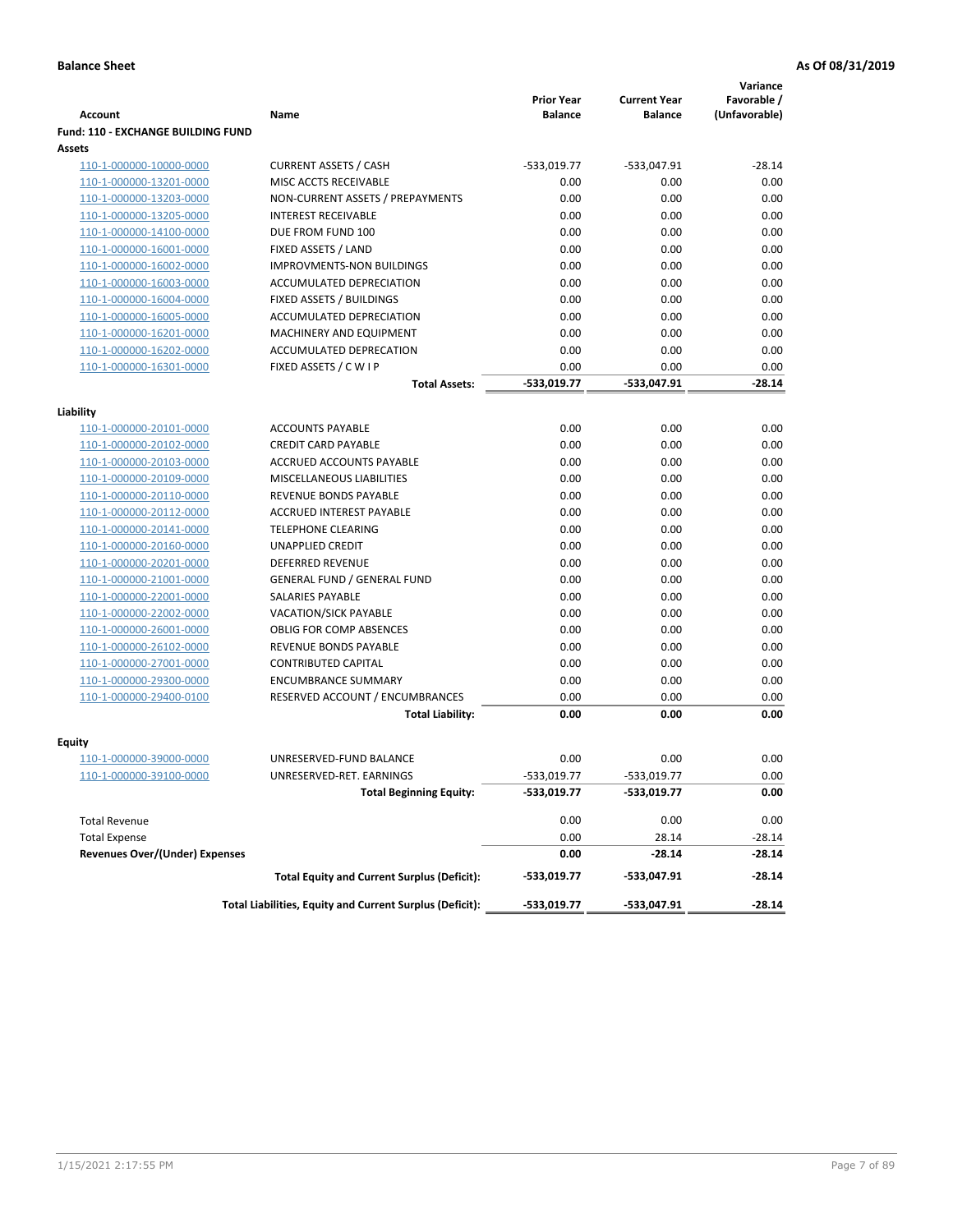| <b>Account</b>                                     | <b>Name</b>                                              | <b>Prior Year</b><br><b>Balance</b> | <b>Current Year</b><br><b>Balance</b> | Variance<br>Favorable /<br>(Unfavorable) |
|----------------------------------------------------|----------------------------------------------------------|-------------------------------------|---------------------------------------|------------------------------------------|
| Fund: 111 - RECREATION ACTIVITIES FUND             |                                                          |                                     |                                       |                                          |
| Assets                                             |                                                          |                                     |                                       |                                          |
| 111-1-000000-10000-0000                            | <b>CURRENT ASSETS / CASH</b>                             | 2,390.78                            | $-26,686.58$                          | $-29,077.36$                             |
| 111-1-000000-10313-0000                            | <b>CHANGE DRAWER - PARK CONCESSIONS</b>                  | 0.00                                | 0.00                                  | 0.00                                     |
| 111-1-000000-13201-0000                            | MISC ACCTS RECEIVABLE                                    | 0.00                                | 0.00                                  | 0.00                                     |
| 111-1-000000-13205-0000                            | <b>INTEREST RECEIVABLE</b>                               | 0.00                                | 0.00                                  | 0.00                                     |
|                                                    | <b>Total Assets:</b>                                     | 2,390.78                            | $-26,686.58$                          | $-29,077.36$                             |
| Liability                                          |                                                          |                                     |                                       |                                          |
|                                                    |                                                          | 0.00                                | 0.00                                  |                                          |
| 111-1-000000-20101-0000<br>111-1-000000-20102-0000 | <b>ACCOUNTS PAYABLE</b><br><b>CREDIT CARD PAYABLE</b>    | 0.00                                | 0.00                                  | 0.00<br>0.00                             |
| 111-1-000000-20103-0000                            | <b>ACCRUED ACCOUNTS PAYABLE</b>                          | 0.00                                | 0.00                                  | 0.00                                     |
| 111-1-000000-20125-0000                            | SALES TAX PAYABLE / IN THE CITY                          | 70.74                               | 0.00                                  | 70.74                                    |
| 111-1-000000-20160-0000                            | <b>UNAPPLIED CREDIT</b>                                  | 0.00                                | 0.00                                  | 0.00                                     |
| 111-1-000000-20201-0000                            | <b>DEFERRED REVENUE</b>                                  | 0.00                                | 0.00                                  | 0.00                                     |
| 111-1-000000-22001-0000                            | <b>SALARIES PAYABLE</b>                                  | 0.00                                | 155.91                                | $-155.91$                                |
| 111-1-000000-29300-0000                            | <b>ENCUMBRANCE SUMMARY</b>                               | 0.00                                | 0.00                                  | 0.00                                     |
| 111-1-000000-29400-0100                            | RESERVED ACCOUNT / ENCUMBRANCES                          | 0.00                                | 0.00                                  | 0.00                                     |
|                                                    | <b>Total Liability:</b>                                  | 70.74                               | 155.91                                | $-85.17$                                 |
| <b>Equity</b>                                      |                                                          |                                     |                                       |                                          |
| 111-1-000000-39000-0000                            | UNRESERVED-FUND BALANCE                                  | $-13,054.13$                        | 5,989.45                              | 19,043.58                                |
| 111-1-000000-39100-0000                            | UNRESERVED-RET. EARNINGS                                 | 0.00                                | 0.00                                  | 0.00                                     |
|                                                    | <b>Total Beginning Equity:</b>                           | $-13,054.13$                        | 5,989.45                              | 19,043.58                                |
| <b>Total Revenue</b>                               |                                                          | 156,458.57                          | 149,270.17                            | $-7,188.40$                              |
| <b>Total Expense</b>                               |                                                          | 141,084.40                          | 182,102.11                            | $-41,017.71$                             |
| <b>Revenues Over/(Under) Expenses</b>              |                                                          | 15,374.17                           | $-32,831.94$                          | $-48,206.11$                             |
|                                                    | <b>Total Equity and Current Surplus (Deficit):</b>       | 2,320.04                            | $-26,842.49$                          | $-29,162.53$                             |
|                                                    | Total Liabilities, Equity and Current Surplus (Deficit): | 2,390.78                            | $-26,686.58$                          | $-29,077.36$                             |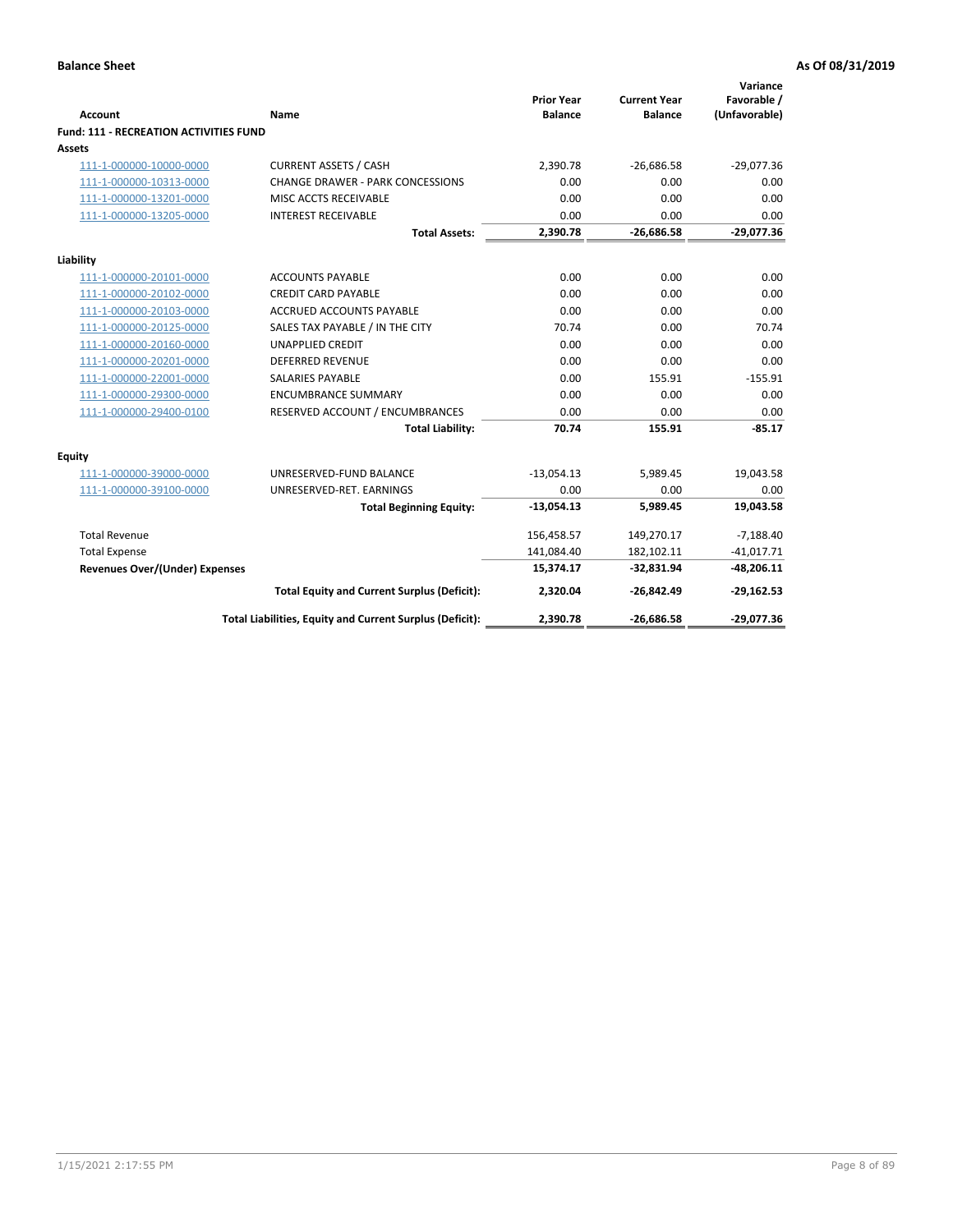|                                       |                                                          |                                     |                                       | Variance                     |
|---------------------------------------|----------------------------------------------------------|-------------------------------------|---------------------------------------|------------------------------|
| <b>Account</b>                        | Name                                                     | <b>Prior Year</b><br><b>Balance</b> | <b>Current Year</b><br><b>Balance</b> | Favorable /<br>(Unfavorable) |
| Fund: 112 - GUN RANGE FUND            |                                                          |                                     |                                       |                              |
| <b>Assets</b>                         |                                                          |                                     |                                       |                              |
| 112-1-000000-10000-0000               | <b>CURRENT ASSETS / CASH</b>                             | 1,203.22                            | 367.76                                | $-835.46$                    |
| 112-1-000000-13201-0000               | MISC ACCTS RECEIVABLE                                    | 0.00                                | 0.00                                  | 0.00                         |
|                                       | <b>Total Assets:</b>                                     | 1,203.22                            | 367.76                                | $-835.46$                    |
| Liability                             |                                                          |                                     |                                       |                              |
| 112-1-000000-20101-0000               | <b>ACCOUNTS PAYABLE</b>                                  | 0.00                                | 0.00                                  | 0.00                         |
| 112-1-000000-20103-0000               | <b>ACCRUED ACCOUNTS PAYABLE</b>                          | 0.00                                | 0.00                                  | 0.00                         |
| 112-1-000000-20160-0000               | <b>UNAPPLIED CREDIT</b>                                  | 0.00                                | 0.00                                  | 0.00                         |
| 112-1-000000-21001-0000               | <b>GENERAL FUND / GENERAL FUND</b>                       | 0.00                                | 0.00                                  | 0.00                         |
| 112-1-000000-29300-0000               | <b>ENCUMBRANCE SUMMARY</b>                               | 0.00                                | 0.00                                  | 0.00                         |
| 112-1-000000-29400-0100               | RESERVED ACCOUNT / ENCUMBRANCES                          | 0.00                                | 0.00                                  | 0.00                         |
|                                       | <b>Total Liability:</b>                                  | 0.00                                | 0.00                                  | 0.00                         |
| Equity                                |                                                          |                                     |                                       |                              |
| 112-1-000000-39000-0000               | UNRESERVED-FUND BALANCE                                  | 29,489.10                           | $-1,342.20$                           | $-30,831.30$                 |
| 112-1-000000-39100-0000               | UNRESERVED-RET. EARNINGS                                 | 0.00                                | 0.00                                  | 0.00                         |
|                                       | <b>Total Beginning Equity:</b>                           | 29,489.10                           | $-1.342.20$                           | $-30.831.30$                 |
| <b>Total Revenue</b>                  |                                                          | 1,959.18                            | 1,780.00                              | $-179.18$                    |
| <b>Total Expense</b>                  |                                                          | 30,245.06                           | 70.04                                 | 30,175.02                    |
| <b>Revenues Over/(Under) Expenses</b> |                                                          | $-28,285.88$                        | 1,709.96                              | 29,995.84                    |
|                                       | <b>Total Equity and Current Surplus (Deficit):</b>       | 1,203.22                            | 367.76                                | $-835.46$                    |
|                                       | Total Liabilities, Equity and Current Surplus (Deficit): | 1,203.22                            | 367.76                                | $-835.46$                    |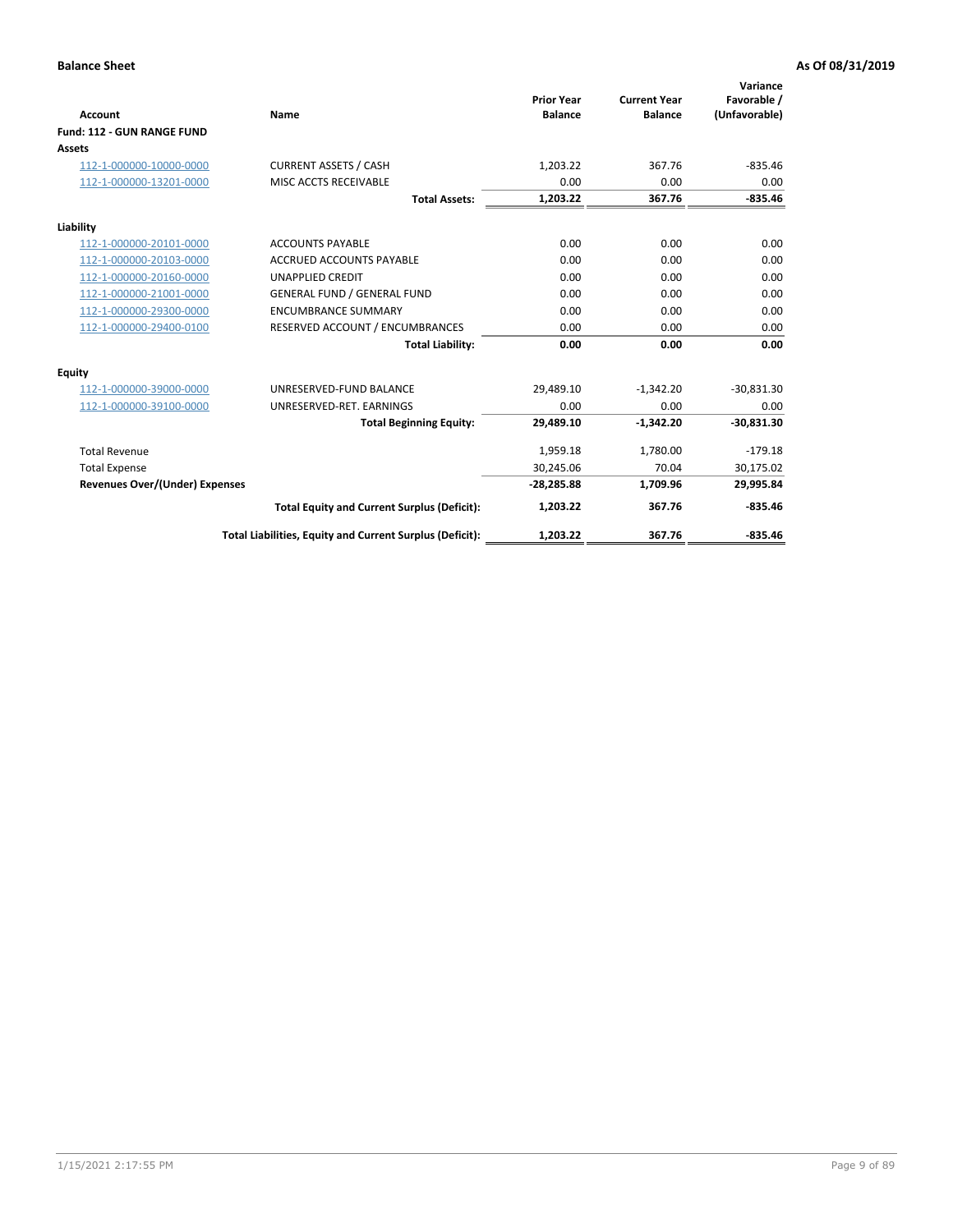| <b>Account</b>                               | Name                                                     | <b>Prior Year</b><br><b>Balance</b> | <b>Current Year</b><br><b>Balance</b> | Variance<br>Favorable /<br>(Unfavorable) |
|----------------------------------------------|----------------------------------------------------------|-------------------------------------|---------------------------------------|------------------------------------------|
| Fund: 113 - HOTEL / MOTEL OCCUPANCY TAX FUND |                                                          |                                     |                                       |                                          |
| Assets                                       |                                                          |                                     |                                       |                                          |
| 113-1-000000-10000-0000                      | <b>CURRENT ASSETS / CASH</b>                             | 466,052.36                          | 442,932.35                            | $-23,120.01$                             |
| 113-1-000000-13101-0000                      | TAX RECEIVABLE-CURRENT                                   | 0.00                                | 0.00                                  | 0.00                                     |
| 113-1-000000-13201-0000                      | MISC ACCTS RECEIVABLE                                    | 0.00                                | 0.00                                  | 0.00                                     |
| 113-1-000000-13202-0000                      | <b>EMPLOYEE ADVANCES</b>                                 | 0.00                                | 0.00                                  | 0.00                                     |
| 113-1-000000-13203-0000                      | NON-CURRENT ASSETS / PREPAYMENTS                         | 0.00                                | 0.00                                  | 0.00                                     |
| 113-1-000000-13205-0000                      | <b>INTEREST RECEIVABLE</b>                               | 0.00                                | 0.00                                  | 0.00                                     |
|                                              | <b>Total Assets:</b>                                     | 466,052.36                          | 442,932.35                            | $-23,120.01$                             |
| Liability                                    |                                                          |                                     |                                       |                                          |
| 113-1-000000-20101-0000                      | <b>ACCOUNTS PAYABLE</b>                                  | 0.00                                | 0.00                                  | 0.00                                     |
| 113-1-000000-20102-0000                      | <b>CREDIT CARD PAYABLE</b>                               | 0.00                                | 0.00                                  | 0.00                                     |
| 113-1-000000-20103-0000                      | <b>ACCRUED ACCOUNTS PAYABLE</b>                          | 0.00                                | 0.00                                  | 0.00                                     |
| 113-1-000000-20144-0000                      | SPECIAL EVENT DONATIONS                                  | $-1,046.65$                         | $-1,046.65$                           | 0.00                                     |
| 113-1-000000-22001-0000                      | <b>SALARIES PAYABLE</b>                                  | 1,673.24                            | 1,702.66                              | $-29.42$                                 |
| 113-1-000000-24001-0000                      | O/S CHECKS PAYABLE                                       | 0.00                                | 0.00                                  | 0.00                                     |
| 113-1-000000-29300-0000                      | <b>ENCUMBRANCE SUMMARY</b>                               | 0.00                                | 0.00                                  | 0.00                                     |
| 113-1-000000-29400-0100                      | RESERVED ACCOUNT / ENCUMBRANCES                          | 0.00                                | 0.00                                  | 0.00                                     |
|                                              | <b>Total Liability:</b>                                  | 626.59                              | 656.01                                | $-29.42$                                 |
| Equity                                       |                                                          |                                     |                                       |                                          |
| 113-1-000000-39000-0000                      | UNRESERVED-FUND BALANCE                                  | 616,628.89                          | 448,485.81                            | $-168, 143.08$                           |
|                                              | <b>Total Beginning Equity:</b>                           | 616,628.89                          | 448,485.81                            | $-168, 143.08$                           |
| <b>Total Revenue</b>                         |                                                          | 554,937.60                          | 570,249.36                            | 15,311.76                                |
| <b>Total Expense</b>                         |                                                          | 706,140.72                          | 576,458.83                            | 129,681.89                               |
| Revenues Over/(Under) Expenses               |                                                          | $-151,203.12$                       | $-6,209.47$                           | 144,993.65                               |
|                                              |                                                          |                                     |                                       |                                          |
|                                              | <b>Total Equity and Current Surplus (Deficit):</b>       | 465,425.77                          | 442,276.34                            | $-23,149.43$                             |
|                                              | Total Liabilities, Equity and Current Surplus (Deficit): | 466,052.36                          | 442,932.35                            | $-23,120.01$                             |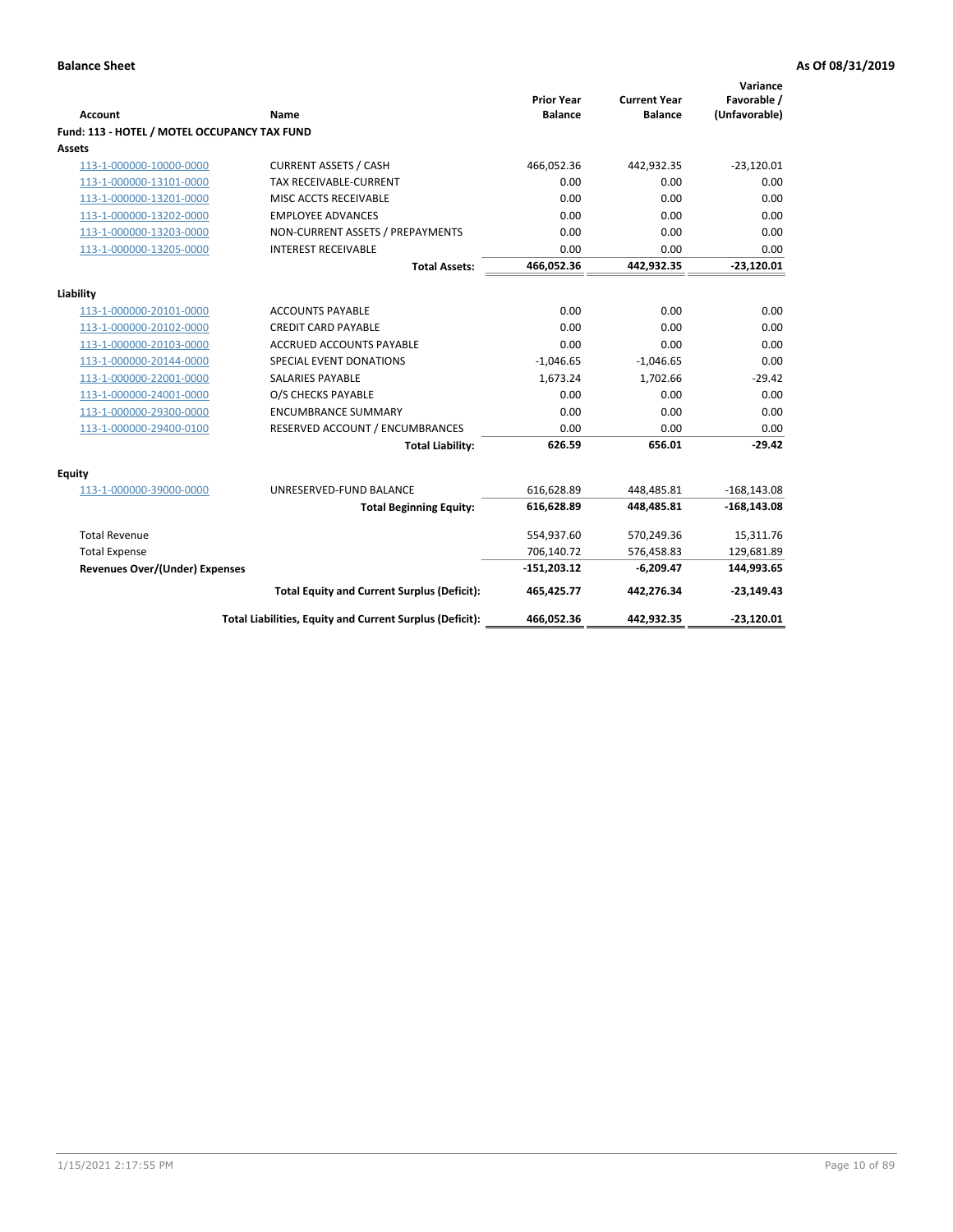| <b>Account</b>                        | Name                                                     | <b>Prior Year</b><br><b>Balance</b> | <b>Current Year</b><br><b>Balance</b> | Variance<br>Favorable /<br>(Unfavorable) |
|---------------------------------------|----------------------------------------------------------|-------------------------------------|---------------------------------------|------------------------------------------|
| Fund: 114 - VENUE MANAGEMENT FUND     |                                                          |                                     |                                       |                                          |
| Assets                                |                                                          |                                     |                                       |                                          |
| 114-1-000000-10000-0000               | <b>CURRENT ASSETS / CASH</b>                             | $-113,396.86$                       | $-158,024.47$                         | $-44,627.61$                             |
| 114-1-000000-10311-0000               | CASH / PETTY CASH/CHANGE DRAWERS                         | 200.00                              | 200.00                                | 0.00                                     |
| 114-1-000000-13201-0000               | MISC ACCTS RECEIVABLE                                    | 0.00                                | 0.00                                  | 0.00                                     |
| 114-1-000000-13203-0000               | NON-CURRENT ASSETS / PREPAYMENTS                         | 0.00                                | 0.00                                  | 0.00                                     |
| 114-1-000000-13205-0000               | <b>INTEREST RECEIVABLE</b>                               | 0.00                                | 0.00                                  | 0.00                                     |
|                                       | <b>Total Assets:</b>                                     | $-113, 196.86$                      | $-157,824.47$                         | $-44,627.61$                             |
| Liability                             |                                                          |                                     |                                       |                                          |
| 114-1-000000-20101-0000               | <b>ACCOUNTS PAYABLE</b>                                  | 0.00                                | 0.00                                  | 0.00                                     |
| 114-1-000000-20102-0000               | <b>CREDIT CARD PAYABLE</b>                               | 0.00                                | 0.00                                  | 0.00                                     |
| 114-1-000000-20103-0000               | <b>ACCRUED ACCOUNTS PAYABLE</b>                          | 0.00                                | 0.00                                  | 0.00                                     |
| 114-1-000000-20125-0000               | SALES TAX PAYABLE / IN THE CITY                          | 60.75                               | 0.00                                  | 60.75                                    |
| 114-1-000000-20144-0000               | SPECIAL EVENT DONATIONS                                  | $-8,500.00$                         | 12,627.39                             | $-21,127.39$                             |
| 114-1-000000-20150-0000               | <b>TICKET SALE SHARING</b>                               | $-31.00$                            | $-27,262.00$                          | 27,231.00                                |
| 114-1-000000-20151-0000               | <b>SOUND &amp; LIGHTING</b>                              | 0.00                                | 0.00                                  | 0.00                                     |
| 114-1-000000-20160-0000               | <b>UNAPPLIED CREDIT</b>                                  | 0.00                                | 0.00                                  | 0.00                                     |
| 114-1-000000-20201-0000               | <b>DEFERRED REVENUE</b>                                  | 0.00                                | 0.00                                  | 0.00                                     |
| 114-1-000000-22001-0000               | SALARIES PAYABLE                                         | 1,129.52                            | 1,154.26                              | $-24.74$                                 |
| 114-1-000000-24010-0000               | <b>CIVIC CENTER DEPOSITS</b>                             | 5,650.00                            | 6,450.00                              | $-800.00$                                |
| 114-1-000000-24012-0000               | <b>AUDITORIUM DEPOSITS</b>                               | 9,125.00                            | 12,125.00                             | $-3,000.00$                              |
| 114-1-000000-29300-0000               | <b>ENCUMBRANCE SUMMARY</b>                               | 0.00                                | 0.00                                  | 0.00                                     |
| 114-1-000000-29400-0000               | RESERVED ACCOUNT / ENCUMBRANCES                          | 0.00                                | 0.00                                  | 0.00                                     |
|                                       | <b>Total Liability:</b>                                  | 7,434.27                            | 5,094.65                              | 2,339.62                                 |
| Equity                                |                                                          |                                     |                                       |                                          |
| 114-1-000000-39000-0000               | UNRESERVED-FUND BALANCE                                  | $-275,832.77$                       | $-110,063.43$                         | 165,769.34                               |
|                                       | <b>Total Beginning Equity:</b>                           | $-275,832.77$                       | $-110,063.43$                         | 165,769.34                               |
| <b>Total Revenue</b>                  |                                                          | 370,441.71                          | 154,857.22                            | $-215,584.49$                            |
| <b>Total Expense</b>                  |                                                          | 215,240.07                          | 207,712.91                            | 7,527.16                                 |
| <b>Revenues Over/(Under) Expenses</b> |                                                          | 155,201.64                          | $-52,855.69$                          | $-208,057.33$                            |
|                                       | <b>Total Equity and Current Surplus (Deficit):</b>       | $-120,631.13$                       | $-162,919.12$                         | $-42,287.99$                             |
|                                       | Total Liabilities, Equity and Current Surplus (Deficit): | $-113, 196.86$                      | $-157,824.47$                         | $-44.627.61$                             |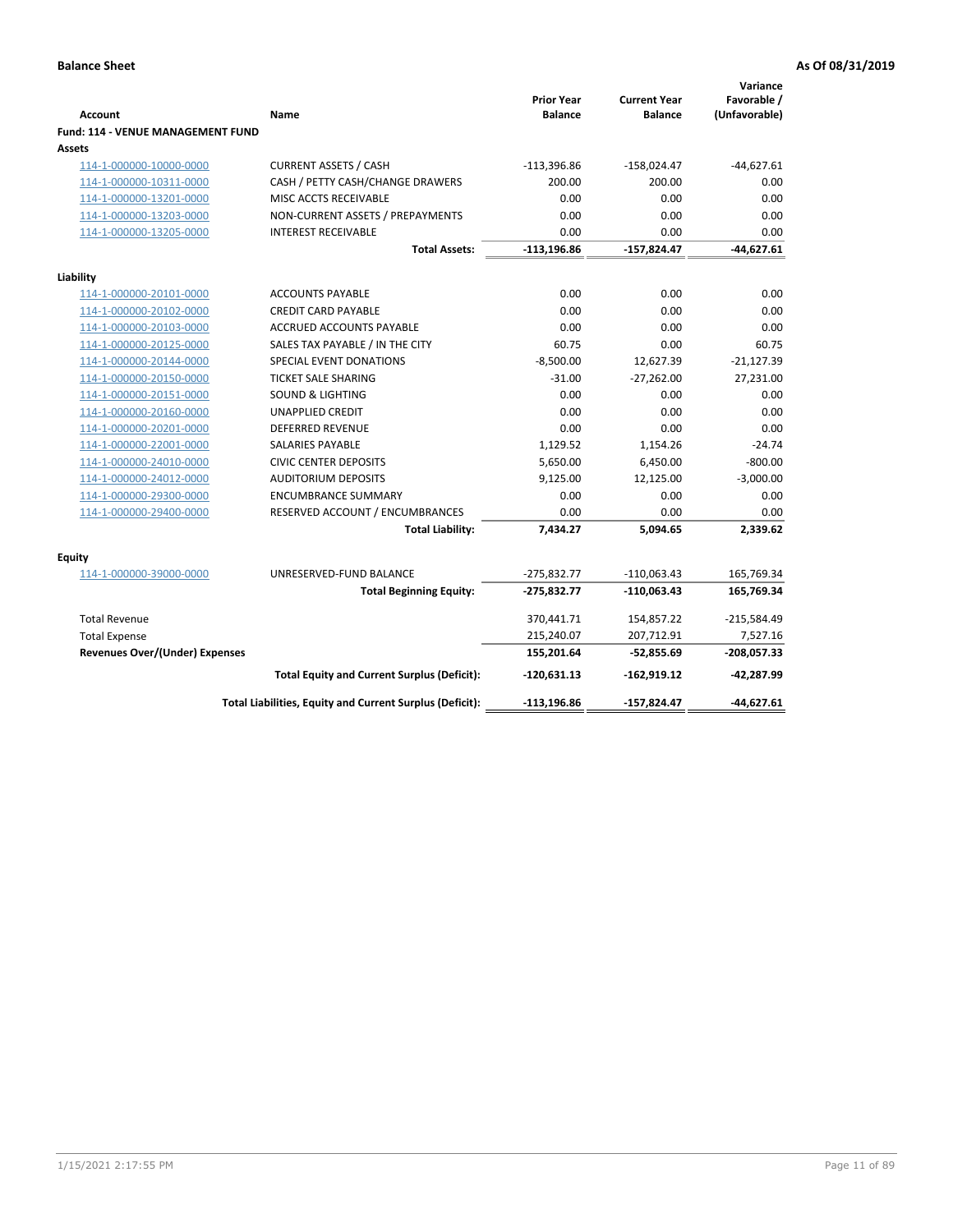| <b>Account</b>                        | <b>Name</b>                                              | <b>Prior Year</b><br><b>Balance</b> | <b>Current Year</b><br><b>Balance</b> | Variance<br>Favorable /<br>(Unfavorable) |
|---------------------------------------|----------------------------------------------------------|-------------------------------------|---------------------------------------|------------------------------------------|
| Fund: 115 - TIRZ FUND                 |                                                          |                                     |                                       |                                          |
| <b>Assets</b>                         |                                                          |                                     |                                       |                                          |
| 115-1-000000-10000-0000               | <b>CURRENT ASSETS / CASH</b>                             | 0.00                                | 0.00                                  | 0.00                                     |
| 115-1-000000-13101-0000               | TAX RECEIVABLE-CURRENT                                   | 0.00                                | 0.00                                  | 0.00                                     |
| 115-1-000000-13102-0000               | <b>TAXES REC-DELINQUENT</b>                              | 0.00                                | 0.00                                  | 0.00                                     |
| 115-1-000000-13103-0000               | ALLOW FOR UNCOLLECT TAXES                                | 0.00                                | 0.00                                  | 0.00                                     |
| 115-1-000000-13201-0000               | MISC ACCTS RECEIVABLE                                    | 0.00                                | 0.00                                  | 0.00                                     |
| 115-1-000000-13205-0000               | <b>INTEREST RECEIVABLE</b>                               | 0.00                                | 0.00                                  | 0.00                                     |
|                                       | <b>Total Assets:</b>                                     | 0.00                                | 0.00                                  | 0.00                                     |
| Liability                             |                                                          |                                     |                                       |                                          |
| 115-1-000000-20101-0000               | <b>ACCOUNTS PAYABLE</b>                                  | 0.00                                | 0.00                                  | 0.00                                     |
| 115-1-000000-20103-0000               | <b>ACCRUED ACCOUNTS PAYABLE</b>                          | 0.00                                | 0.00                                  | 0.00                                     |
| 115-1-000000-20203-0000               | <b>DEFERRED TAX REVENUE</b>                              | 0.00                                | 0.00                                  | 0.00                                     |
| 115-1-000000-29300-0000               | <b>ENCUMBRANCE SUMMARY</b>                               | 0.00                                | 0.00                                  | 0.00                                     |
| 115-1-000000-29400-0100               | RESERVED ACCOUNT / ENCUMBRANCES                          | 0.00                                | 0.00                                  | 0.00                                     |
|                                       | <b>Total Liability:</b>                                  | 0.00                                | 0.00                                  | 0.00                                     |
| <b>Equity</b>                         |                                                          |                                     |                                       |                                          |
| 115-1-000000-39000-0000               | UNRESERVED-FUND BALANCE                                  | 0.00                                | 0.00                                  | 0.00                                     |
| 115-1-000000-39100-0000               | UNRESERVED-RET. EARNINGS                                 | 0.00                                | 0.00                                  | 0.00                                     |
|                                       | <b>Total Beginning Equity:</b>                           | 0.00                                | 0.00                                  | 0.00                                     |
| <b>Total Revenue</b>                  |                                                          | 0.00                                | 0.00                                  | 0.00                                     |
| <b>Total Expense</b>                  |                                                          | 0.00                                | 0.00                                  | 0.00                                     |
| <b>Revenues Over/(Under) Expenses</b> |                                                          | 0.00                                | 0.00                                  | 0.00                                     |
|                                       | <b>Total Equity and Current Surplus (Deficit):</b>       | 0.00                                | 0.00                                  | 0.00                                     |
|                                       | Total Liabilities, Equity and Current Surplus (Deficit): | 0.00                                | 0.00                                  | 0.00                                     |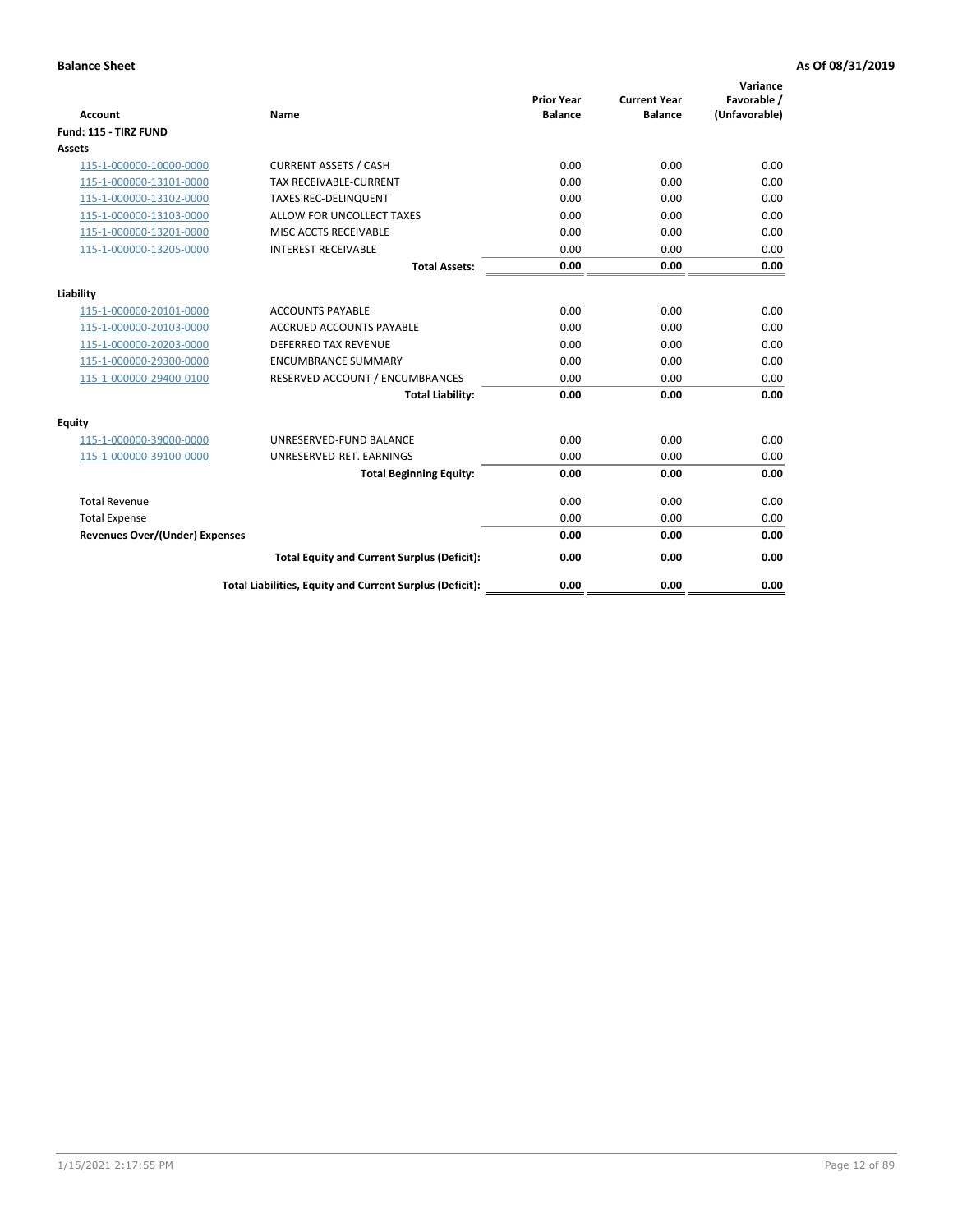| Account                               | Name                                                     | <b>Prior Year</b><br><b>Balance</b> | <b>Current Year</b><br><b>Balance</b> | Variance<br>Favorable /<br>(Unfavorable) |
|---------------------------------------|----------------------------------------------------------|-------------------------------------|---------------------------------------|------------------------------------------|
| Fund: 116 - ROADWAY IMPACT FEE 1      |                                                          |                                     |                                       |                                          |
| Assets                                |                                                          |                                     |                                       |                                          |
| 116-1-000000-10000-0000               | <b>CURRENT ASSETS / CASH</b>                             | 0.00                                | 0.00                                  | 0.00                                     |
| 116-1-000000-13201-0000               | MISC ACCTS RECEIVABLE                                    | 0.00                                | 0.00                                  | 0.00                                     |
| 116-1-000000-13205-0000               | <b>INTEREST RECEIVABLE</b>                               | 0.00                                | 0.00                                  | 0.00                                     |
|                                       | <b>Total Assets:</b>                                     | 0.00                                | 0.00                                  | 0.00                                     |
| Liability                             |                                                          |                                     |                                       |                                          |
| 116-1-000000-20101-0000               | <b>ACCOUNTS PAYABLE</b>                                  | 0.00                                | 0.00                                  | 0.00                                     |
| 116-1-000000-20103-0000               | <b>ACCRUED ACCOUNTS PAYABLE</b>                          | 0.00                                | 0.00                                  | 0.00                                     |
|                                       | <b>Total Liability:</b>                                  | 0.00                                | 0.00                                  | 0.00                                     |
| Equity                                |                                                          |                                     |                                       |                                          |
| 116-1-000000-39000-0000               | UNRESERVED-FUND BALANCE                                  | 0.00                                | 0.00                                  | 0.00                                     |
| 116-1-000000-39100-0000               | UNRESERVED-RET. EARNINGS                                 | 13,136.26                           | 0.00                                  | $-13,136.26$                             |
|                                       | <b>Total Beginning Equity:</b>                           | 13,136.26                           | 0.00                                  | $-13,136.26$                             |
| <b>Total Revenue</b>                  |                                                          | 46.03                               | 0.00                                  | $-46.03$                                 |
| <b>Total Expense</b>                  |                                                          | 13,182.29                           | 0.00                                  | 13,182.29                                |
| <b>Revenues Over/(Under) Expenses</b> |                                                          | $-13,136.26$                        | 0.00                                  | 13,136.26                                |
|                                       | <b>Total Equity and Current Surplus (Deficit):</b>       | 0.00                                | 0.00                                  | 0.00                                     |
|                                       | Total Liabilities, Equity and Current Surplus (Deficit): | 0.00                                | 0.00                                  | 0.00                                     |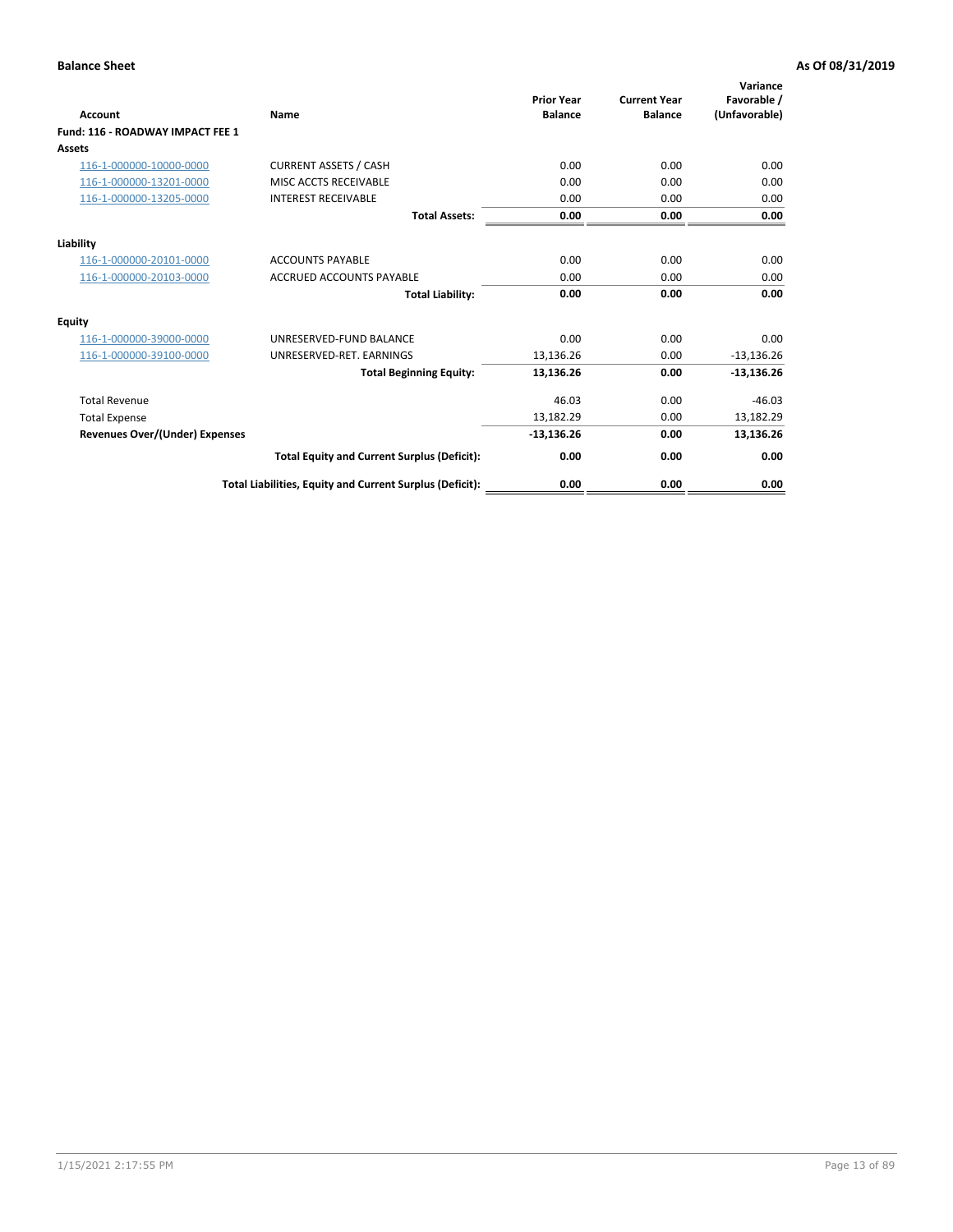| <b>Account</b>                        | Name                                                     | <b>Prior Year</b><br><b>Balance</b> | <b>Current Year</b><br><b>Balance</b> | Variance<br>Favorable /<br>(Unfavorable) |
|---------------------------------------|----------------------------------------------------------|-------------------------------------|---------------------------------------|------------------------------------------|
| Fund: 117 - ROADWAY IMPACT FEE 2      |                                                          |                                     |                                       |                                          |
| <b>Assets</b>                         |                                                          |                                     |                                       |                                          |
| 117-1-000000-10000-0000               | <b>CURRENT ASSETS / CASH</b>                             | 0.00                                | 0.00                                  | 0.00                                     |
| 117-1-000000-13201-0000               | MISC ACCTS RECEIVABLE                                    | 0.00                                | 0.00                                  | 0.00                                     |
| 117-1-000000-13205-0000               | <b>INTEREST RECEIVABLE</b>                               | 0.00                                | 0.00                                  | 0.00                                     |
|                                       | <b>Total Assets:</b>                                     | 0.00                                | 0.00                                  | 0.00                                     |
| Liability                             |                                                          |                                     |                                       |                                          |
| 117-1-000000-20101-0000               | <b>ACCOUNTS PAYABLE</b>                                  | 0.00                                | 0.00                                  | 0.00                                     |
| 117-1-000000-20103-0000               | <b>ACCRUED ACCOUNTS PAYABLE</b>                          | 0.00                                | 0.00                                  | 0.00                                     |
|                                       | <b>Total Liability:</b>                                  | 0.00                                | 0.00                                  | 0.00                                     |
| Equity                                |                                                          |                                     |                                       |                                          |
| 117-1-000000-39000-0000               | UNRESERVED-FUND BALANCE                                  | 0.00                                | 0.00                                  | 0.00                                     |
| 117-1-000000-39100-0000               | UNRESERVED-RET. EARNINGS                                 | 64.88                               | 0.00                                  | $-64.88$                                 |
|                                       | <b>Total Beginning Equity:</b>                           | 64.88                               | 0.00                                  | $-64.88$                                 |
| <b>Total Revenue</b>                  |                                                          | 0.24                                | 0.00                                  | $-0.24$                                  |
| <b>Total Expense</b>                  |                                                          | 65.12                               | 0.00                                  | 65.12                                    |
| <b>Revenues Over/(Under) Expenses</b> |                                                          | $-64.88$                            | 0.00                                  | 64.88                                    |
|                                       | <b>Total Equity and Current Surplus (Deficit):</b>       | 0.00                                | 0.00                                  | 0.00                                     |
|                                       | Total Liabilities, Equity and Current Surplus (Deficit): | 0.00                                | 0.00                                  | 0.00                                     |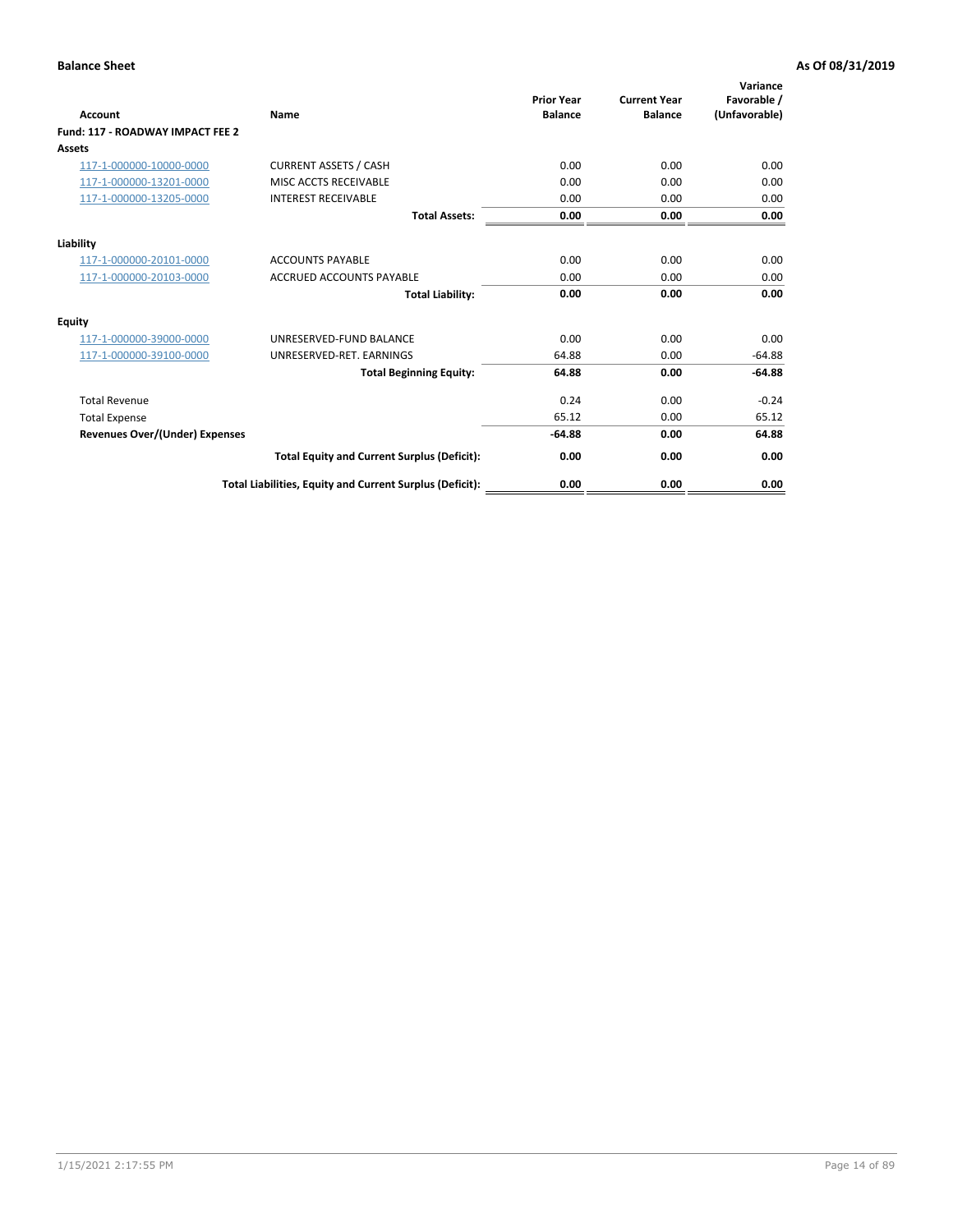| Account                                 | Name                                                     | <b>Prior Year</b><br><b>Balance</b> | <b>Current Year</b><br><b>Balance</b> | Variance<br>Favorable /<br>(Unfavorable) |
|-----------------------------------------|----------------------------------------------------------|-------------------------------------|---------------------------------------|------------------------------------------|
| <b>Fund: 118 - ROADWAY IMPACT FEE 3</b> |                                                          |                                     |                                       |                                          |
| Assets                                  |                                                          |                                     |                                       |                                          |
| 118-1-000000-10000-0000                 | <b>CURRENT ASSETS / CASH</b>                             | 0.00                                | 0.00                                  | 0.00                                     |
| 118-1-000000-13201-0000                 | MISC ACCTS RECEIVABLE                                    | 0.00                                | 0.00                                  | 0.00                                     |
| 118-1-000000-13205-0000                 | <b>INTEREST RECEIVABLE</b>                               | 0.00                                | 0.00                                  | 0.00                                     |
|                                         | <b>Total Assets:</b>                                     | 0.00                                | 0.00                                  | 0.00                                     |
| Liability                               |                                                          |                                     |                                       |                                          |
| 118-1-000000-20101-0000                 | <b>ACCOUNTS PAYABLE</b>                                  | 0.00                                | 0.00                                  | 0.00                                     |
| 118-1-000000-20103-0000                 | <b>ACCRUED ACCOUNTS PAYABLE</b>                          | 0.00                                | 0.00                                  | 0.00                                     |
|                                         | <b>Total Liability:</b>                                  | 0.00                                | 0.00                                  | 0.00                                     |
| Equity                                  |                                                          |                                     |                                       |                                          |
| 118-1-000000-39000-0000                 | UNRESERVED-FUND BALANCE                                  | 0.00                                | 0.00                                  | 0.00                                     |
| 118-1-000000-39100-0000                 | UNRESERVED-RET. EARNINGS                                 | 110.10                              | 0.00                                  | $-110.10$                                |
|                                         | <b>Total Beginning Equity:</b>                           | 110.10                              | 0.00                                  | $-110.10$                                |
| <b>Total Revenue</b>                    |                                                          | 0.40                                | 0.00                                  | $-0.40$                                  |
| <b>Total Expense</b>                    |                                                          | 110.50                              | 0.00                                  | 110.50                                   |
| <b>Revenues Over/(Under) Expenses</b>   |                                                          | $-110.10$                           | 0.00                                  | 110.10                                   |
|                                         | <b>Total Equity and Current Surplus (Deficit):</b>       | 0.00                                | 0.00                                  | 0.00                                     |
|                                         | Total Liabilities, Equity and Current Surplus (Deficit): | 0.00                                | 0.00                                  | 0.00                                     |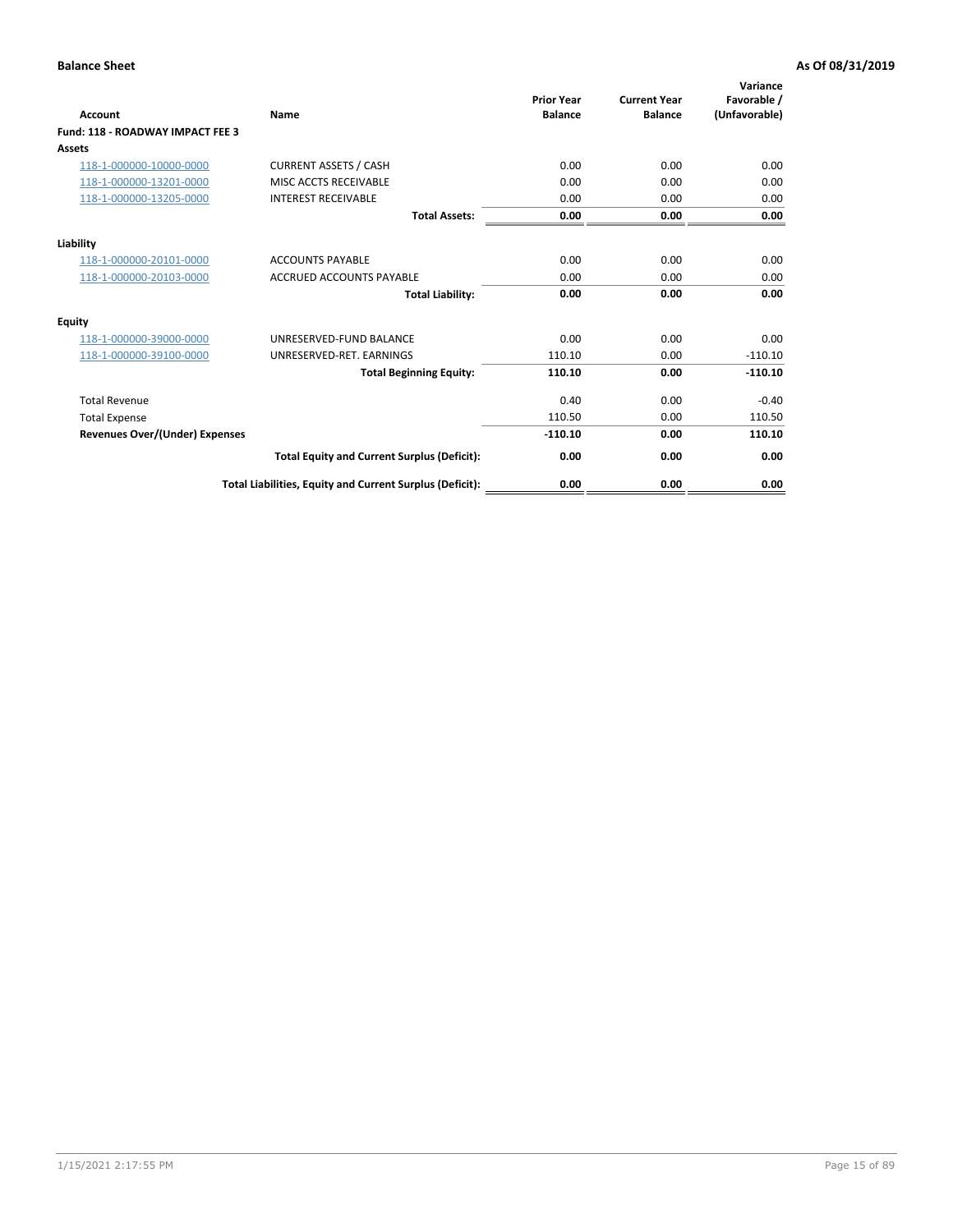| Account                               | Name                                                     | <b>Prior Year</b><br><b>Balance</b> | <b>Current Year</b><br><b>Balance</b> | Variance<br>Favorable /<br>(Unfavorable) |
|---------------------------------------|----------------------------------------------------------|-------------------------------------|---------------------------------------|------------------------------------------|
| Fund: 119 - ROADWAY IMPACT FEE 4      |                                                          |                                     |                                       |                                          |
| Assets                                |                                                          |                                     |                                       |                                          |
| 119-1-000000-10000-0000               | <b>CURRENT ASSETS / CASH</b>                             | 0.00                                | 0.00                                  | 0.00                                     |
| 119-1-000000-13201-0000               | <b>MISC ACCTS RECEIVABLE</b>                             | 0.00                                | 0.00                                  | 0.00                                     |
| 119-1-000000-13205-0000               | <b>INTEREST RECEIVABLE</b>                               | 0.00                                | 0.00                                  | 0.00                                     |
|                                       | <b>Total Assets:</b>                                     | 0.00                                | 0.00                                  | 0.00                                     |
| Liability                             |                                                          |                                     |                                       |                                          |
| 119-1-000000-20101-0000               | <b>ACCOUNTS PAYABLE</b>                                  | 0.00                                | 0.00                                  | 0.00                                     |
| 119-1-000000-20103-0000               | <b>ACCRUED ACCOUNTS PAYABLE</b>                          | 0.00                                | 0.00                                  | 0.00                                     |
|                                       | <b>Total Liability:</b>                                  | 0.00                                | 0.00                                  | 0.00                                     |
| Equity                                |                                                          |                                     |                                       |                                          |
| 119-1-000000-39000-0000               | UNRESERVED-FUND BALANCE                                  | 0.00                                | 0.00                                  | 0.00                                     |
| 119-1-000000-39100-0000               | UNRESERVED-RET. EARNINGS                                 | 4.63                                | 0.00                                  | $-4.63$                                  |
|                                       | <b>Total Beginning Equity:</b>                           | 4.63                                | 0.00                                  | $-4.63$                                  |
| <b>Total Revenue</b>                  |                                                          | 0.01                                | 0.00                                  | $-0.01$                                  |
| <b>Total Expense</b>                  |                                                          | 4.64                                | 0.00                                  | 4.64                                     |
| <b>Revenues Over/(Under) Expenses</b> |                                                          | $-4.63$                             | 0.00                                  | 4.63                                     |
|                                       | <b>Total Equity and Current Surplus (Deficit):</b>       | 0.00                                | 0.00                                  | 0.00                                     |
|                                       | Total Liabilities, Equity and Current Surplus (Deficit): | 0.00                                | 0.00                                  | 0.00                                     |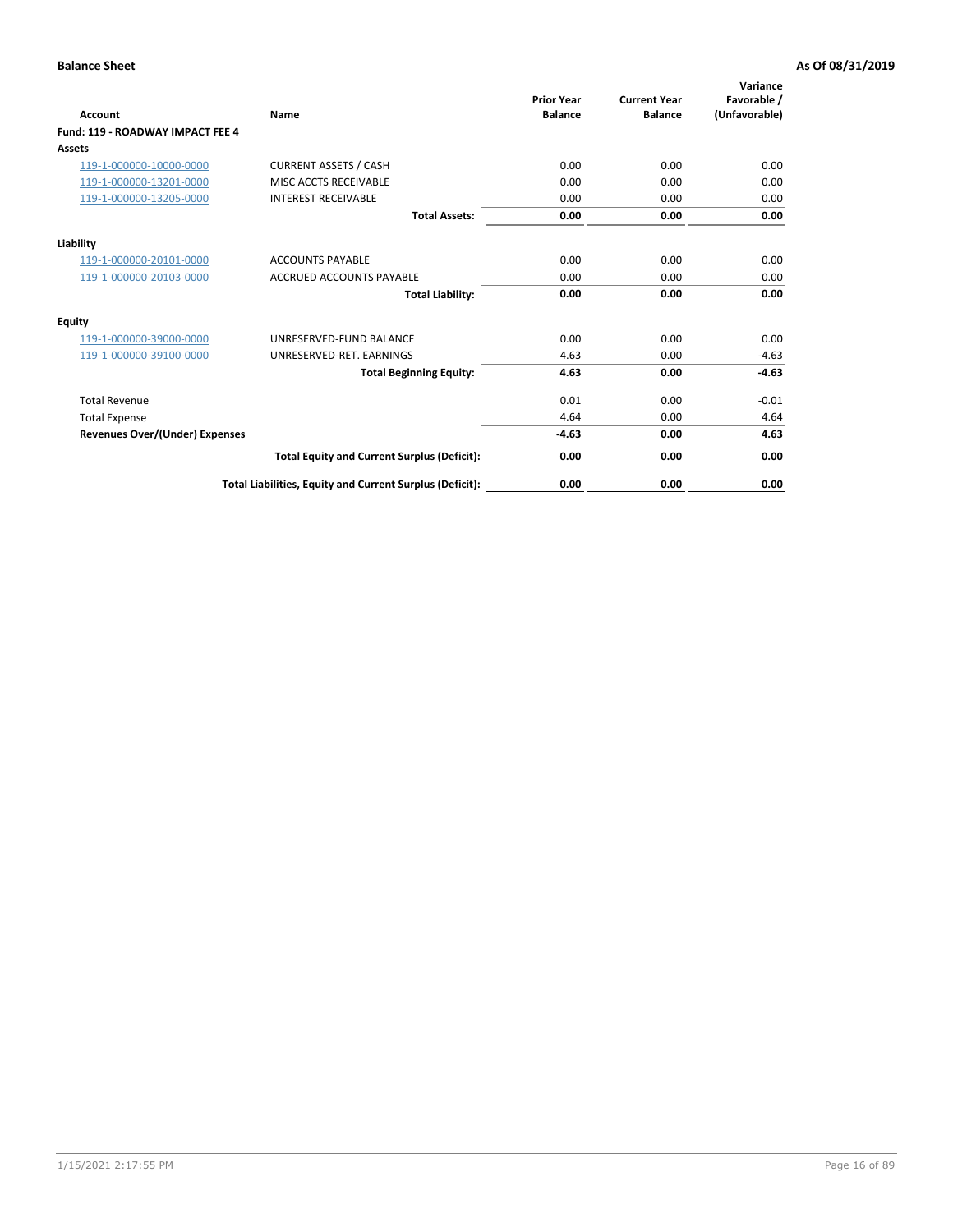| <b>Account</b>                                    | Name                                                     | <b>Prior Year</b><br><b>Balance</b> | <b>Current Year</b><br><b>Balance</b> | Variance<br>Favorable /<br>(Unfavorable) |
|---------------------------------------------------|----------------------------------------------------------|-------------------------------------|---------------------------------------|------------------------------------------|
| Fund: 120 - BROWNSFIELD HAZARDOUS WASTE EPA GRANT |                                                          |                                     |                                       |                                          |
| <b>Assets</b>                                     |                                                          |                                     |                                       |                                          |
| 120-1-000000-10000-0000                           | <b>CURRENT ASSETS / CASH</b>                             | 0.00                                | 0.00                                  | 0.00                                     |
| 120-1-000000-13201-0000                           | MISC ACCTS RECEIVABLE                                    | 0.00                                | 0.00                                  | 0.00                                     |
|                                                   | <b>Total Assets:</b>                                     | 0.00                                | 0.00                                  | 0.00                                     |
| Liability                                         |                                                          |                                     |                                       |                                          |
| 120-1-000000-20101-0000                           | <b>ACCOUNTS PAYABLE</b>                                  | 0.00                                | 0.00                                  | 0.00                                     |
| 120-1-000000-20102-0000                           | <b>CREDIT CARD PAYABLE</b>                               | 0.00                                | 0.00                                  | 0.00                                     |
| 120-1-000000-20902-0000                           | <b>DEFERRED GRANT REVENUE</b>                            | 0.00                                | 0.00                                  | 0.00                                     |
| 120-1-000000-29300-0000                           | <b>ENCUMBRANCE SUMMARY</b>                               | 0.00                                | 0.00                                  | 0.00                                     |
| 120-1-000000-29400-0000                           | RESERVED ACCOUNT / ENCUMBRANCES                          | 0.00                                | 0.00                                  | 0.00                                     |
|                                                   | <b>Total Liability:</b>                                  | 0.00                                | 0.00                                  | 0.00                                     |
| Equity                                            |                                                          |                                     |                                       |                                          |
| 120-1-000000-39000-0000                           | UNRESERVED-FUND BALANCE                                  | 0.00                                | 0.00                                  | 0.00                                     |
|                                                   | <b>Total Beginning Equity:</b>                           | 0.00                                | 0.00                                  | 0.00                                     |
| <b>Total Revenue</b>                              |                                                          | 0.00                                | 0.00                                  | 0.00                                     |
| <b>Total Expense</b>                              |                                                          | 0.00                                | 0.00                                  | 0.00                                     |
| <b>Revenues Over/(Under) Expenses</b>             |                                                          | 0.00                                | 0.00                                  | 0.00                                     |
|                                                   | <b>Total Equity and Current Surplus (Deficit):</b>       | 0.00                                | 0.00                                  | 0.00                                     |
|                                                   | Total Liabilities, Equity and Current Surplus (Deficit): | 0.00                                | 0.00                                  | 0.00                                     |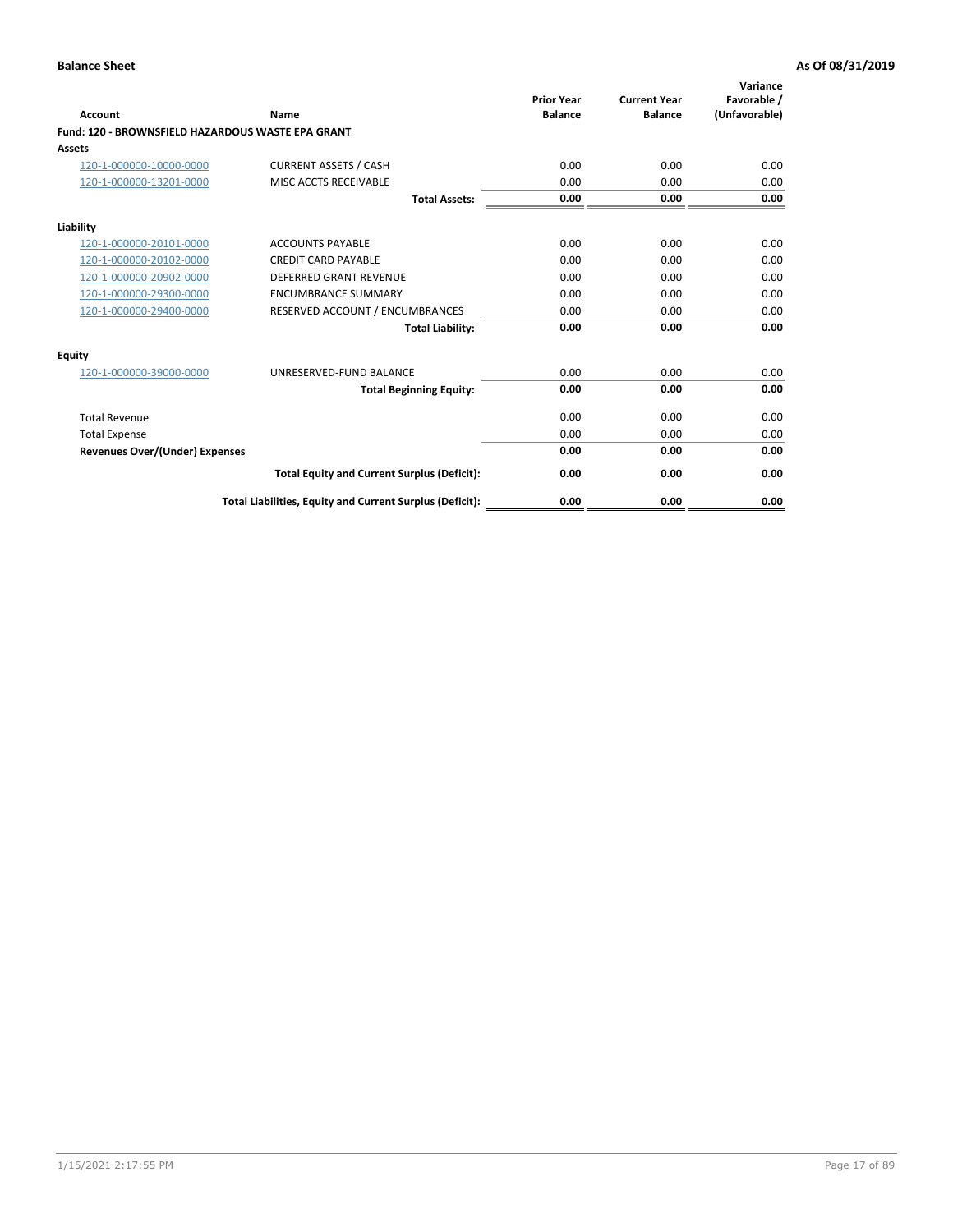| Account                                     | Name                                                     | <b>Prior Year</b><br><b>Balance</b> | <b>Current Year</b><br><b>Balance</b> | Variance<br>Favorable /<br>(Unfavorable) |
|---------------------------------------------|----------------------------------------------------------|-------------------------------------|---------------------------------------|------------------------------------------|
| Fund: 121 - BROWNSFIELD PETROLEUM EPA GRANT |                                                          |                                     |                                       |                                          |
| <b>Assets</b>                               |                                                          |                                     |                                       |                                          |
| 121-1-000000-10000-0000                     | <b>CURRENT ASSETS / CASH</b>                             | 0.00                                | 0.00                                  | 0.00                                     |
| 121-1-000000-13201-0000                     | <b>MISC ACCTS RECEIVABLE</b>                             | 0.00                                | 0.00                                  | 0.00                                     |
|                                             | <b>Total Assets:</b>                                     | 0.00                                | 0.00                                  | 0.00                                     |
| Liability                                   |                                                          |                                     |                                       |                                          |
| 121-1-000000-20101-0000                     | <b>ACCOUNTS PAYABLE</b>                                  | 0.00                                | 0.00                                  | 0.00                                     |
| 121-1-000000-20102-0000                     | <b>CREDIT CARD PAYABLE</b>                               | 0.00                                | 0.00                                  | 0.00                                     |
| 121-1-000000-20103-0000                     | <b>ACCRUED ACCOUNTS PAYABLE</b>                          | 0.00                                | 0.00                                  | 0.00                                     |
| 121-1-000000-20902-0000                     | <b>DEFERRED GRANT REVENUE</b>                            | 0.00                                | 0.00                                  | 0.00                                     |
| 121-1-000000-29300-0000                     | <b>ENCUMBRANCE SUMMARY</b>                               | 0.00                                | 0.00                                  | 0.00                                     |
| 121-1-000000-29400-0000                     | RESERVED ACCOUNT / ENCUMBRANCES                          | 0.00                                | 0.00                                  | 0.00                                     |
|                                             | <b>Total Liability:</b>                                  | 0.00                                | 0.00                                  | 0.00                                     |
| <b>Equity</b>                               |                                                          |                                     |                                       |                                          |
| 121-1-000000-39000-0000                     | UNRESERVED-FUND BALANCE                                  | 0.00                                | 0.00                                  | 0.00                                     |
|                                             | <b>Total Beginning Equity:</b>                           | 0.00                                | 0.00                                  | 0.00                                     |
| <b>Total Revenue</b>                        |                                                          | 0.00                                | 0.00                                  | 0.00                                     |
| <b>Total Expense</b>                        |                                                          | 0.00                                | 0.00                                  | 0.00                                     |
| <b>Revenues Over/(Under) Expenses</b>       |                                                          | 0.00                                | 0.00                                  | 0.00                                     |
|                                             | <b>Total Equity and Current Surplus (Deficit):</b>       | 0.00                                | 0.00                                  | 0.00                                     |
|                                             | Total Liabilities, Equity and Current Surplus (Deficit): | 0.00                                | 0.00                                  | 0.00                                     |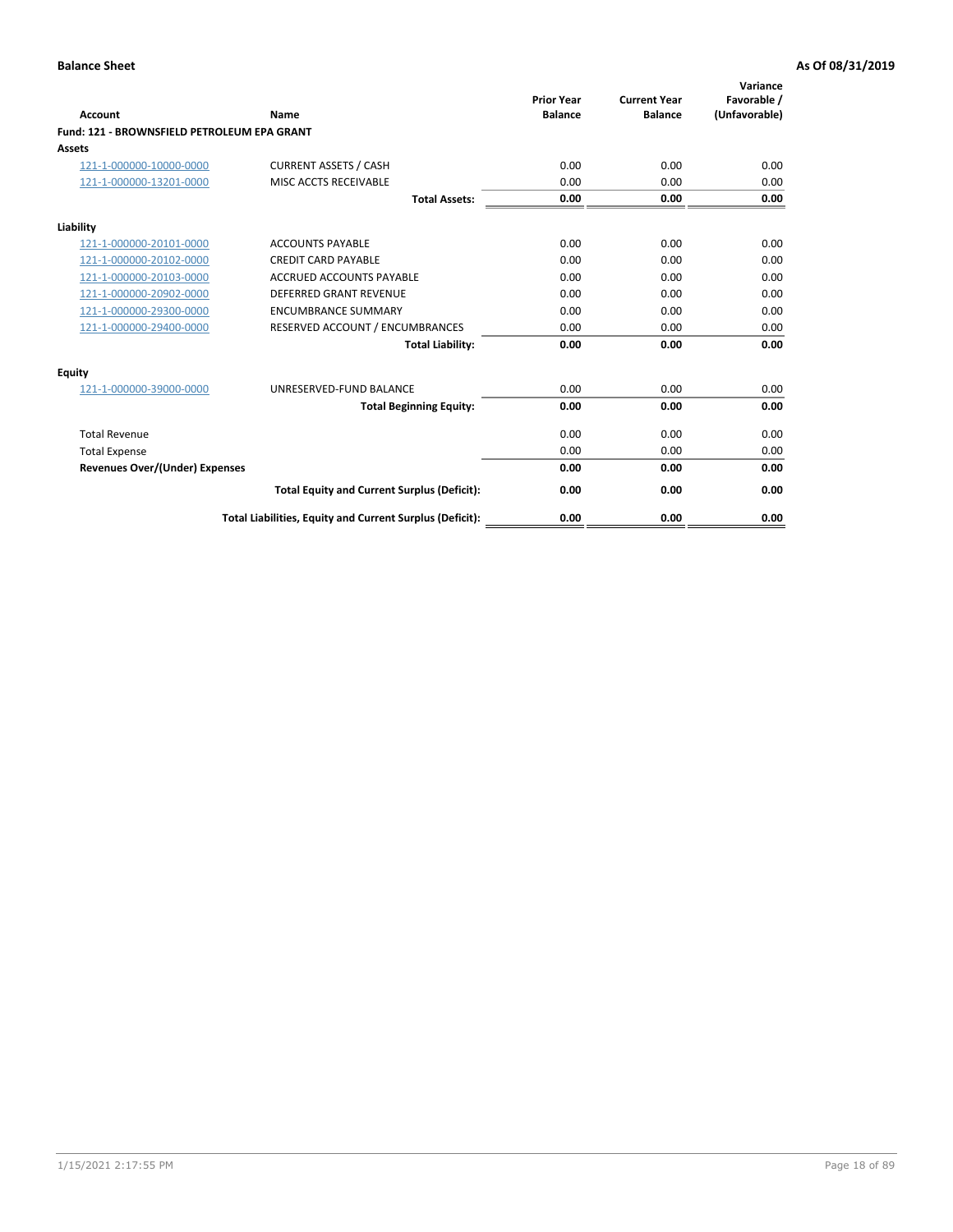| <b>Account</b>                                     | Name                                                     | <b>Prior Year</b><br><b>Balance</b> | <b>Current Year</b><br><b>Balance</b> | Variance<br>Favorable /<br>(Unfavorable) |
|----------------------------------------------------|----------------------------------------------------------|-------------------------------------|---------------------------------------|------------------------------------------|
| Fund: 122 - COPS HIRING PROGRAM GRANT 2010UMWX0308 |                                                          |                                     |                                       |                                          |
| Assets                                             |                                                          |                                     |                                       |                                          |
| 122-1-000000-10000-0000                            | <b>CURRENT ASSETS / CASH</b>                             | 0.00                                | 0.00                                  | 0.00                                     |
| 122-1-000000-13201-0000                            | MISC ACCTS RECEIVABLE                                    | 0.00                                | 0.00                                  | 0.00                                     |
|                                                    | <b>Total Assets:</b>                                     | 0.00                                | 0.00                                  | 0.00                                     |
| Liability                                          |                                                          |                                     |                                       |                                          |
| 122-1-000000-20101-0000                            | <b>ACCOUNTS PAYABLE</b>                                  | 0.00                                | 0.00                                  | 0.00                                     |
| 122-1-000000-20102-0000                            | <b>CREDIT CARD PAYABLE</b>                               | 0.00                                | 0.00                                  | 0.00                                     |
| 122-1-000000-20103-0000                            | <b>ACCRUED ACCOUNTS PAYABLE</b>                          | 0.00                                | 0.00                                  | 0.00                                     |
| 122-1-000000-20902-0000                            | <b>DEFERRED GRANT REVENUE</b>                            | 0.00                                | 0.00                                  | 0.00                                     |
|                                                    | <b>Total Liability:</b>                                  | 0.00                                | 0.00                                  | 0.00                                     |
| Equity                                             |                                                          |                                     |                                       |                                          |
| 122-1-000000-39000-0000                            | UNRESERVED-FUND BALANCE                                  | 0.00                                | 0.00                                  | 0.00                                     |
|                                                    | <b>Total Beginning Equity:</b>                           | 0.00                                | 0.00                                  | 0.00                                     |
| <b>Total Revenue</b>                               |                                                          | 0.00                                | 0.00                                  | 0.00                                     |
| <b>Total Expense</b>                               |                                                          | 0.00                                | 0.00                                  | 0.00                                     |
| <b>Revenues Over/(Under) Expenses</b>              |                                                          | 0.00                                | 0.00                                  | 0.00                                     |
|                                                    | <b>Total Equity and Current Surplus (Deficit):</b>       | 0.00                                | 0.00                                  | 0.00                                     |
|                                                    | Total Liabilities, Equity and Current Surplus (Deficit): | 0.00                                | 0.00                                  | 0.00                                     |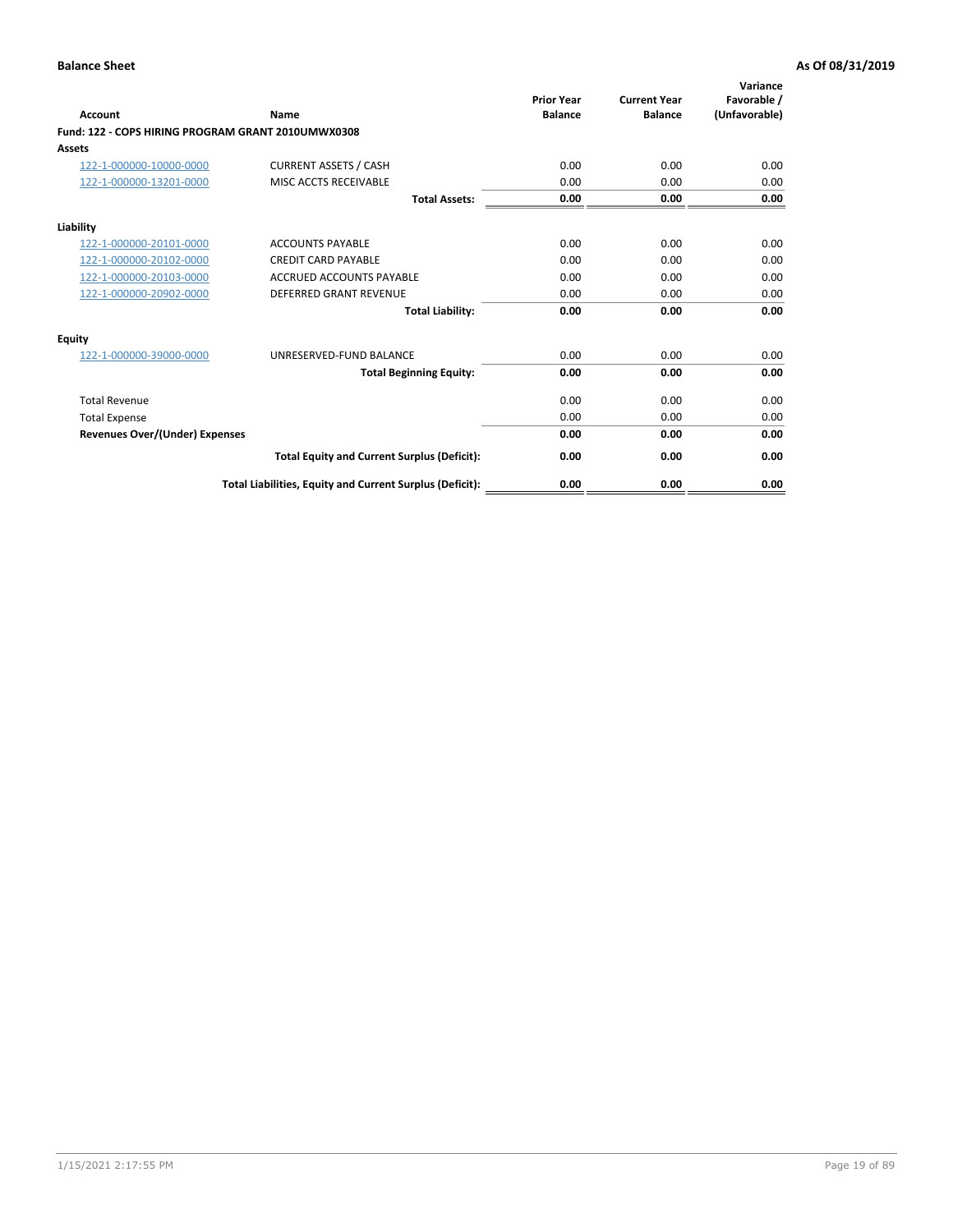| Account                        | Name                                                           | <b>Prior Year</b><br><b>Balance</b> | <b>Current Year</b><br><b>Balance</b> | Variance<br>Favorable /<br>(Unfavorable) |
|--------------------------------|----------------------------------------------------------------|-------------------------------------|---------------------------------------|------------------------------------------|
|                                | Fund: 123 - PTRAIN - POLICE REIMBURSEMENT GRANTS & CONT EDUCAT |                                     |                                       |                                          |
| Assets                         |                                                                |                                     |                                       |                                          |
| 123-1-000000-10000-0000        | <b>CURRENT ASSETS / CASH</b>                                   | 10,455.44                           | 6,066.63                              | $-4,388.81$                              |
| 123-1-000000-13201-0000        | MISC ACCTS RECEIVABLE                                          | 0.00                                | 0.00                                  | 0.00                                     |
|                                | <b>Total Assets:</b>                                           | 10,455.44                           | 6,066.63                              | $-4,388.81$                              |
| Liability                      |                                                                |                                     |                                       |                                          |
| 123-1-000000-20101-0000        | <b>ACCOUNTS PAYABLE</b>                                        | 0.00                                | 0.00                                  | 0.00                                     |
| 123-1-000000-20102-0000        | <b>CREDIT CARD PAYABLE</b>                                     | 0.00                                | 0.00                                  | 0.00                                     |
| 123-1-000000-20103-0000        | <b>ACCRUED ACCOUNTS PAYABLE</b>                                | 0.00                                | 0.00                                  | 0.00                                     |
|                                | <b>Total Liability:</b>                                        | 0.00                                | 0.00                                  | 0.00                                     |
| Equity                         |                                                                |                                     |                                       |                                          |
| 123-1-000000-39000-0000        | UNRESERVED-FUND BALANCE                                        | 9.790.68                            | 10.461.04                             | 670.36                                   |
|                                | <b>Total Beginning Equity:</b>                                 | 9,790.68                            | 10,461.04                             | 670.36                                   |
| <b>Total Revenue</b>           |                                                                | 4,538.85                            | 4,647.85                              | 109.00                                   |
| <b>Total Expense</b>           |                                                                | 3.874.09                            | 9.042.26                              | $-5,168.17$                              |
| Revenues Over/(Under) Expenses |                                                                | 664.76                              | $-4.394.41$                           | $-5,059.17$                              |
|                                | <b>Total Equity and Current Surplus (Deficit):</b>             | 10,455.44                           | 6,066.63                              | $-4,388.81$                              |
|                                | Total Liabilities, Equity and Current Surplus (Deficit):       | 10,455.44                           | 6,066.63                              | $-4,388.81$                              |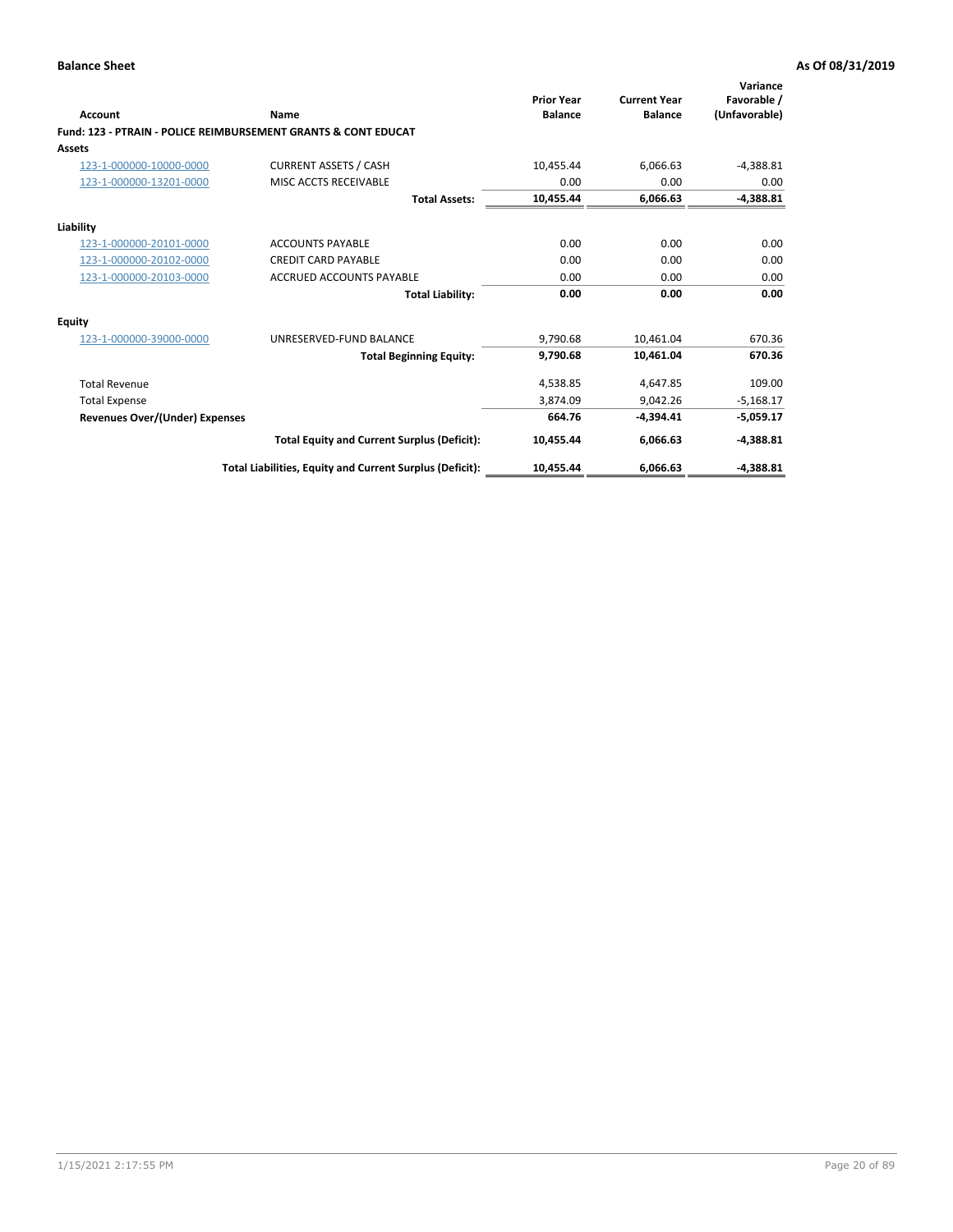|                                      |                                                          | <b>Prior Year</b> | <b>Current Year</b> | Variance<br>Favorable / |
|--------------------------------------|----------------------------------------------------------|-------------------|---------------------|-------------------------|
| <b>Account</b>                       | Name                                                     | <b>Balance</b>    | <b>Balance</b>      | (Unfavorable)           |
| <b>Fund: 124 - FIRE HAZMAT GRANT</b> |                                                          |                   |                     |                         |
| <b>Assets</b>                        |                                                          |                   |                     |                         |
| 124-1-000000-10000-0000              | <b>CURRENT ASSETS / CASH</b>                             | 0.00              | 984.89              | 984.89                  |
| 124-1-000000-13201-0000              | MISC ACCTS RECEIVABLE                                    | 0.00              | 0.00                | 0.00                    |
| 124-1-000000-13205-0000              | <b>INTEREST RECEIVABLE</b>                               | 0.00              | 0.00                | 0.00                    |
|                                      | <b>Total Assets:</b>                                     | 0.00              | 984.89              | 984.89                  |
| Liability                            |                                                          |                   |                     |                         |
| 124-1-000000-20101-0000              | <b>ACCOUNTS PAYABLE</b>                                  | 0.00              | 0.00                | 0.00                    |
| 124-1-000000-20102-0000              | <b>CREDIT CARD PAYABLE</b>                               | 0.00              | 0.00                | 0.00                    |
| 124-1-000000-20902-0000              | <b>DEFERRED GRANT REVENUE</b>                            | 0.00              | 0.00                | 0.00                    |
| 124-1-000000-21001-0000              | <b>GENERAL FUND / GENERAL FUND</b>                       | 0.00              | 0.00                | 0.00                    |
| 124-1-000000-29300-0000              | <b>ENCUMBRANCE SUMMARY</b>                               | 0.00              | 0.00                | 0.00                    |
| 124-1-000000-29400-0000              | RESERVED ACCOUNT / ENCUMBRANCES                          | 0.00              | 0.00                | 0.00                    |
|                                      | <b>Total Liability:</b>                                  | 0.00              | 0.00                | 0.00                    |
| Equity                               |                                                          |                   |                     |                         |
| 124-1-000000-39000-0000              | UNRESERVED-FUND BALANCE                                  | 0.00              | 0.00                | 0.00                    |
|                                      | <b>Total Beginning Equity:</b>                           | 0.00              | 0.00                | 0.00                    |
| <b>Total Revenue</b>                 |                                                          | 0.00              | 68,350.00           | 68,350.00               |
| <b>Total Expense</b>                 |                                                          | 0.00              | 67,365.11           | $-67,365.11$            |
| Revenues Over/(Under) Expenses       |                                                          | 0.00              | 984.89              | 984.89                  |
|                                      | <b>Total Equity and Current Surplus (Deficit):</b>       | 0.00              | 984.89              | 984.89                  |
|                                      | Total Liabilities, Equity and Current Surplus (Deficit): | 0.00              | 984.89              | 984.89                  |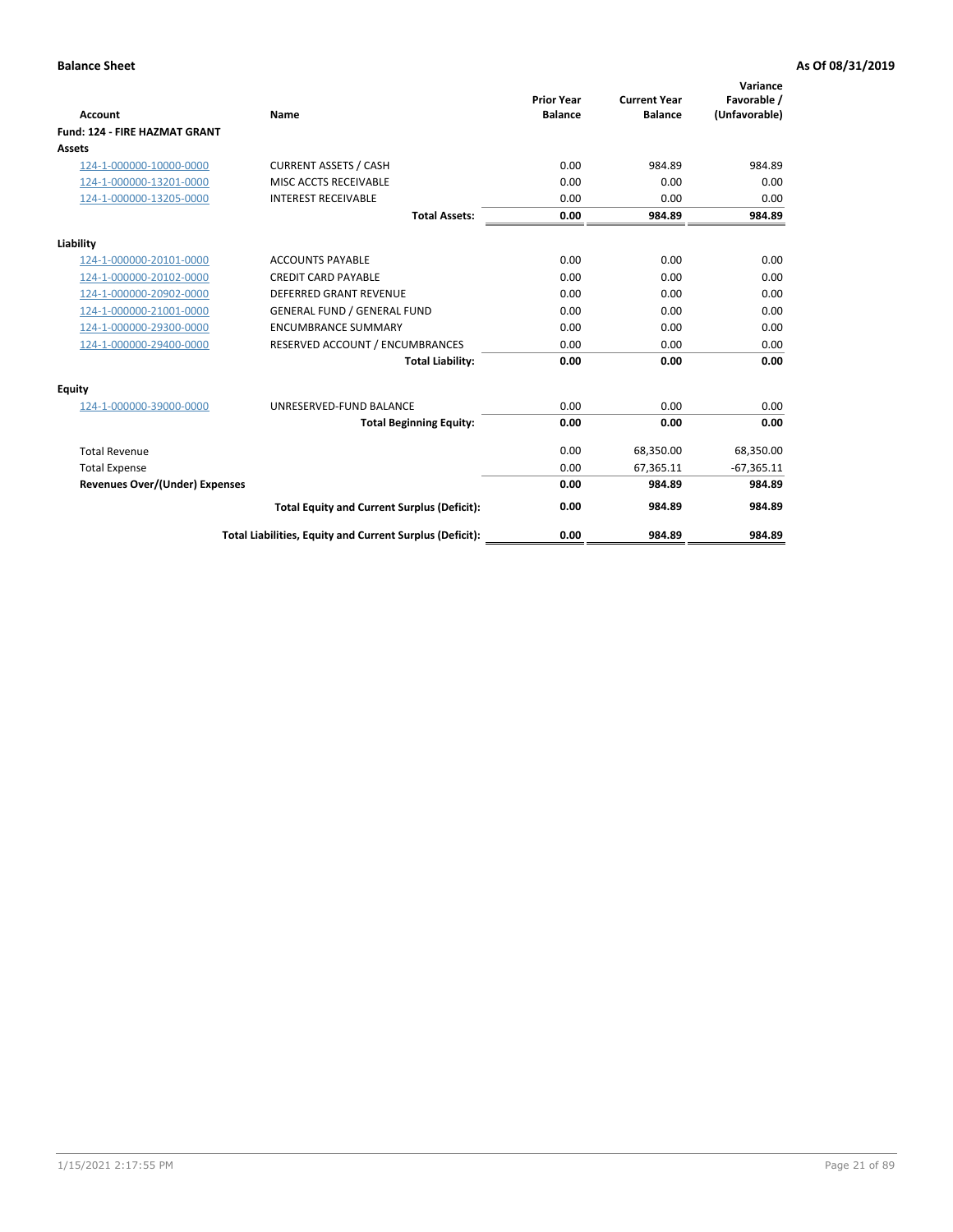| Account                                                   | Name                                                     | <b>Prior Year</b><br><b>Balance</b> | <b>Current Year</b><br><b>Balance</b> | Variance<br>Favorable /<br>(Unfavorable) |
|-----------------------------------------------------------|----------------------------------------------------------|-------------------------------------|---------------------------------------|------------------------------------------|
| <b>Fund: 125 - TRAINING &amp; HUMANITIES TEXAS GRANTS</b> |                                                          |                                     |                                       |                                          |
| <b>Assets</b>                                             |                                                          |                                     |                                       |                                          |
| 125-1-000000-10000-0000                                   | <b>CURRENT ASSETS / CASH</b>                             | 0.00                                | 0.00                                  | 0.00                                     |
| 125-1-000000-13205-0000                                   | <b>INTEREST RECEIVABLE</b>                               | 0.00                                | 0.00                                  | 0.00                                     |
|                                                           | <b>Total Assets:</b>                                     | 0.00                                | 0.00                                  | 0.00                                     |
| Liability                                                 |                                                          |                                     |                                       |                                          |
| 125-1-000000-20101-0000                                   | <b>ACCOUNTS PAYABLE</b>                                  | 0.00                                | 0.00                                  | 0.00                                     |
| 125-1-000000-20102-0000                                   | <b>CREDIT CARD PAYABLE</b>                               | 0.00                                | 0.00                                  | 0.00                                     |
| 125-1-000000-20103-0000                                   | <b>ACCRUED ACCOUNTS PAYABLE</b>                          | 0.00                                | 0.00                                  | 0.00                                     |
| 125-1-000000-20902-0000                                   | <b>DEFERRED GRANT REVENUE</b>                            | 0.00                                | 0.00                                  | 0.00                                     |
| 125-1-000000-29300-0000                                   | <b>ENCUMBRANCE SUMMARY</b>                               | 0.00                                | 0.00                                  | 0.00                                     |
| 125-1-000000-29400-0000                                   | RESERVED ACCOUNT / ENCUMBRANCES                          | 0.00                                | 0.00                                  | 0.00                                     |
|                                                           | <b>Total Liability:</b>                                  | 0.00                                | 0.00                                  | 0.00                                     |
| <b>Equity</b>                                             |                                                          |                                     |                                       |                                          |
| 125-1-000000-39000-0000                                   | UNRESERVED-FUND BALANCE                                  | 0.00                                | 0.00                                  | 0.00                                     |
|                                                           | <b>Total Beginning Equity:</b>                           | 0.00                                | 0.00                                  | 0.00                                     |
| <b>Total Revenue</b>                                      |                                                          | 0.00                                | 0.00                                  | 0.00                                     |
| <b>Total Expense</b>                                      |                                                          | 0.00                                | 0.00                                  | 0.00                                     |
| <b>Revenues Over/(Under) Expenses</b>                     |                                                          | 0.00                                | 0.00                                  | 0.00                                     |
|                                                           | <b>Total Equity and Current Surplus (Deficit):</b>       | 0.00                                | 0.00                                  | 0.00                                     |
|                                                           | Total Liabilities, Equity and Current Surplus (Deficit): | 0.00                                | 0.00                                  | 0.00                                     |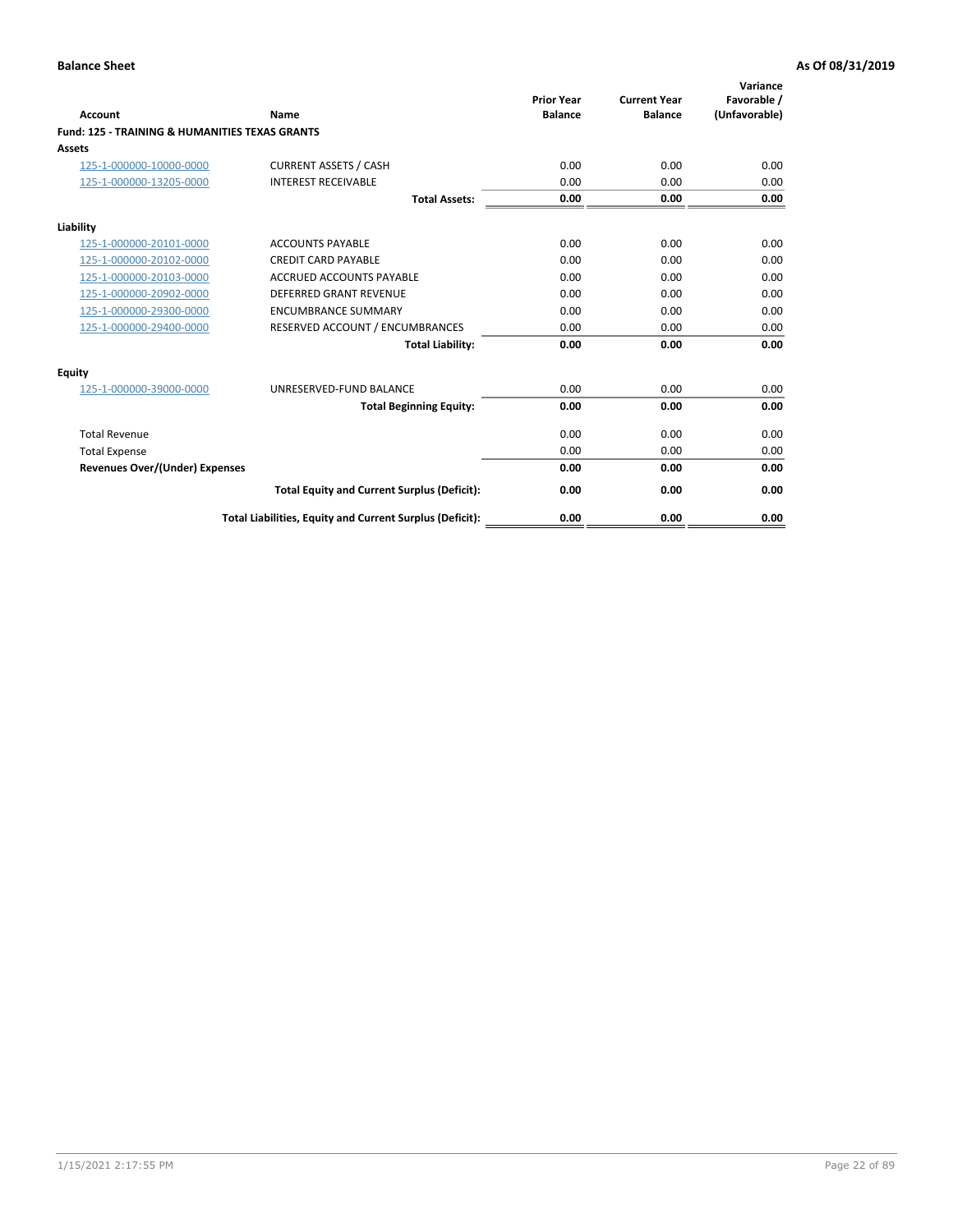| Account                                | Name                                                     | <b>Prior Year</b><br><b>Balance</b> | <b>Current Year</b><br><b>Balance</b> | Variance<br>Favorable /<br>(Unfavorable) |
|----------------------------------------|----------------------------------------------------------|-------------------------------------|---------------------------------------|------------------------------------------|
| <b>Fund: 126 - TIFMAS MOBILIZATION</b> |                                                          |                                     |                                       |                                          |
| Assets                                 |                                                          |                                     |                                       |                                          |
| 126-1-000000-10000-0000                | <b>CURRENT ASSETS / CASH</b>                             | 0.00                                | 0.00                                  | 0.00                                     |
| 126-1-000000-13201-0000                | MISC ACCTS RECEIVABLE                                    | 0.00                                | 0.00                                  | 0.00                                     |
|                                        | <b>Total Assets:</b>                                     | 0.00                                | 0.00                                  | 0.00                                     |
| Liability                              |                                                          |                                     |                                       |                                          |
| 126-1-000000-20101-0000                | <b>ACCOUNTS PAYABLE</b>                                  | 0.00                                | 0.00                                  | 0.00                                     |
| 126-1-000000-20102-0000                | <b>CREDIT CARD PAYABLE</b>                               | 0.00                                | 0.00                                  | 0.00                                     |
| 126-1-000000-39100-0000                | UNRESERVED-RET. EARNINGS                                 | 0.00                                | 0.00                                  | 0.00                                     |
|                                        | <b>Total Liability:</b>                                  | 0.00                                | 0.00                                  | 0.00                                     |
| Equity                                 |                                                          |                                     |                                       |                                          |
| 126-1-000000-39000-0000                | UNRESERVED-FUND BALANCE                                  | $-521.73$                           | 0.00                                  | 521.73                                   |
|                                        | <b>Total Beginning Equity:</b>                           | $-521.73$                           | 0.00                                  | 521.73                                   |
| <b>Total Revenue</b>                   |                                                          | 0.00                                | 0.00                                  | 0.00                                     |
| <b>Total Expense</b>                   |                                                          | $-521.73$                           | 0.00                                  | $-521.73$                                |
| Revenues Over/(Under) Expenses         |                                                          | 521.73                              | 0.00                                  | $-521.73$                                |
|                                        | <b>Total Equity and Current Surplus (Deficit):</b>       | 0.00                                | 0.00                                  | 0.00                                     |
|                                        | Total Liabilities, Equity and Current Surplus (Deficit): | 0.00                                | 0.00                                  | 0.00                                     |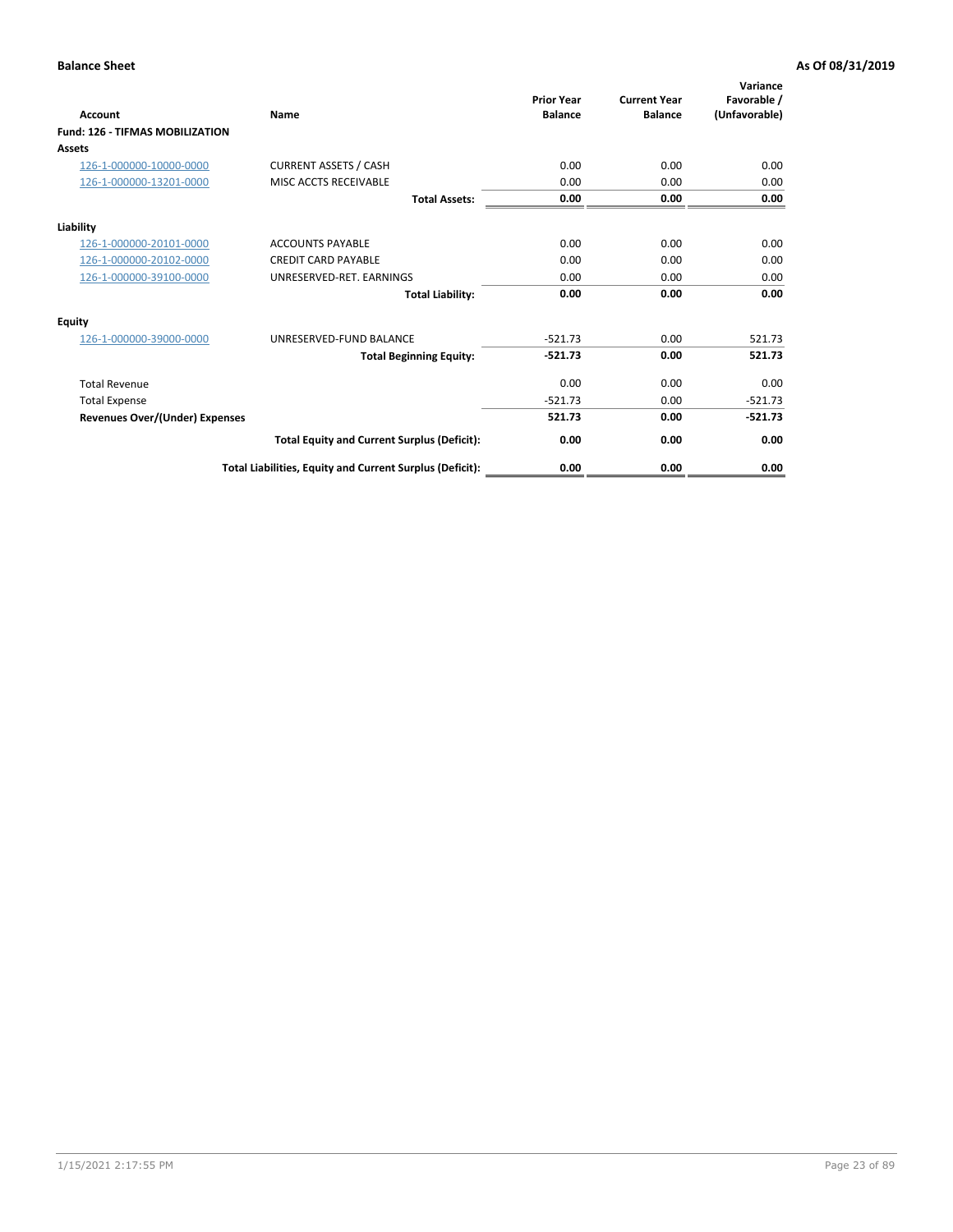| <b>Account</b>                        | Name                                                     | <b>Prior Year</b><br><b>Balance</b> | <b>Current Year</b><br><b>Balance</b> | Variance<br>Favorable /<br>(Unfavorable) |
|---------------------------------------|----------------------------------------------------------|-------------------------------------|---------------------------------------|------------------------------------------|
| Fund: 127 - FIRE GRANT                |                                                          |                                     |                                       |                                          |
| <b>Assets</b>                         |                                                          |                                     |                                       |                                          |
| 127-1-000000-10000-0000               | <b>CURRENT ASSETS / CASH</b>                             | 0.00                                | 0.00                                  | 0.00                                     |
| 127-1-000000-13201-0000               | MISC ACCTS RECEIVABLE                                    | 0.00                                | 0.00                                  | 0.00                                     |
|                                       | <b>Total Assets:</b>                                     | 0.00                                | 0.00                                  | 0.00                                     |
| Liability                             |                                                          |                                     |                                       |                                          |
| 127-1-000000-20101-0000               | <b>ACCOUNTS PAYABLE</b>                                  | 0.00                                | 0.00                                  | 0.00                                     |
|                                       | <b>Total Liability:</b>                                  | 0.00                                | 0.00                                  | 0.00                                     |
| Equity                                |                                                          |                                     |                                       |                                          |
| 127-1-000000-39000-0000               | UNRESERVED-FUND BALANCE                                  | 0.00                                | 0.00                                  | 0.00                                     |
|                                       | <b>Total Beginning Equity:</b>                           | 0.00                                | 0.00                                  | 0.00                                     |
| <b>Total Revenue</b>                  |                                                          | 0.00                                | 0.00                                  | 0.00                                     |
| <b>Total Expense</b>                  |                                                          | 0.00                                | 0.00                                  | 0.00                                     |
| <b>Revenues Over/(Under) Expenses</b> |                                                          | 0.00                                | 0.00                                  | 0.00                                     |
|                                       | <b>Total Equity and Current Surplus (Deficit):</b>       | 0.00                                | 0.00                                  | 0.00                                     |
|                                       | Total Liabilities, Equity and Current Surplus (Deficit): | 0.00                                | 0.00                                  | 0.00                                     |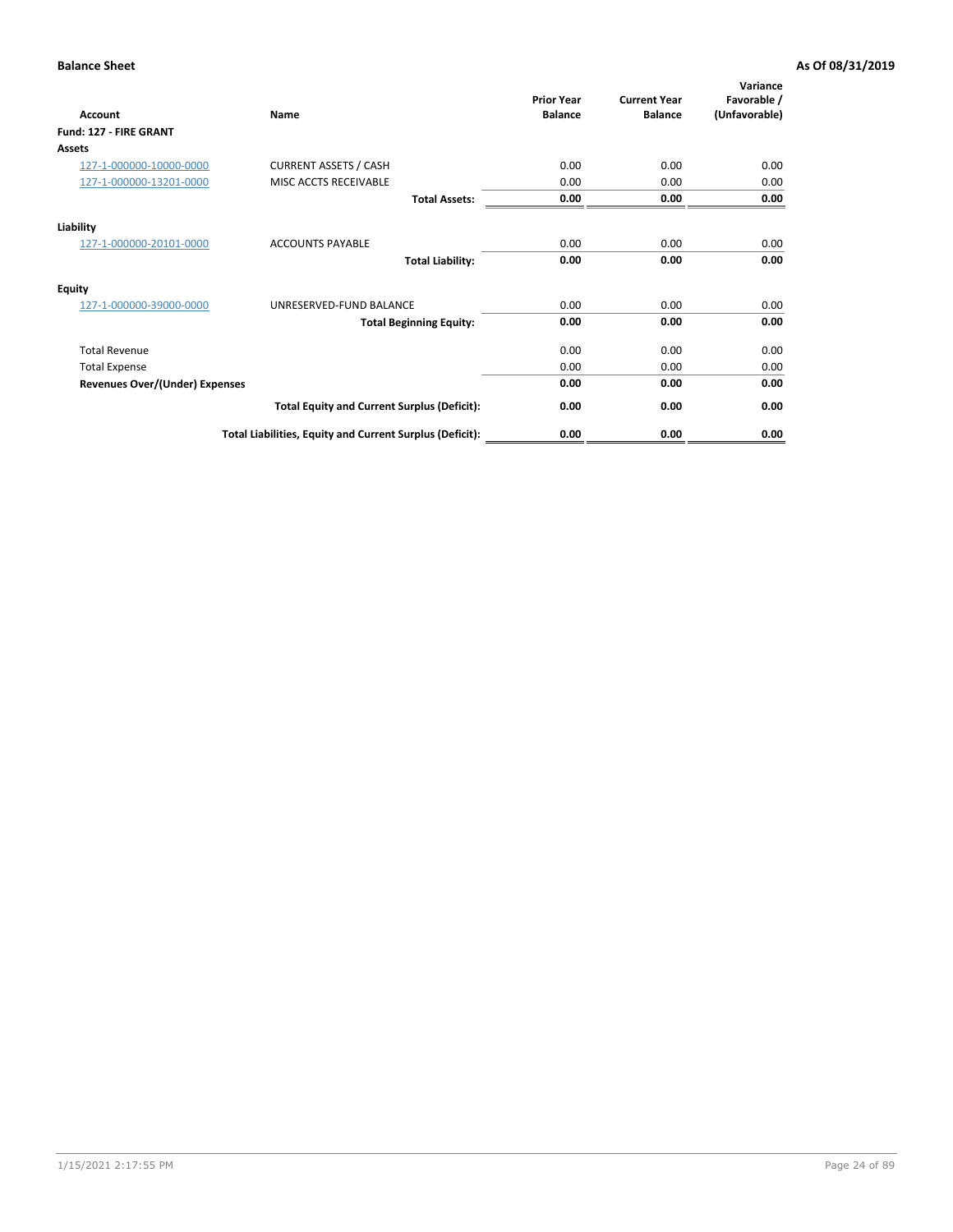| <b>Account</b>                        | <b>Name</b>                                              | <b>Prior Year</b><br><b>Balance</b> | <b>Current Year</b><br><b>Balance</b> | Variance<br>Favorable /<br>(Unfavorable) |
|---------------------------------------|----------------------------------------------------------|-------------------------------------|---------------------------------------|------------------------------------------|
| Fund: 140 - DEBT SERVICE FUND         |                                                          |                                     |                                       |                                          |
| Assets                                |                                                          |                                     |                                       |                                          |
| 140-1-000000-10000-0000               | <b>CURRENT ASSETS / CASH</b>                             | 691,962.96                          | 822,594.15                            | 130,631.19                               |
| 140-1-000000-12101-0000               | <b>BOND ISSUANCE COSTS</b>                               | 0.00                                | 0.00                                  | 0.00                                     |
| 140-1-000000-13101-0000               | <b>TAX RECEIVABLE-CURRENT</b>                            | 21,252.55                           | 268,772.56                            | 247,520.01                               |
| 140-1-000000-13102-0000               | <b>TAXES REC-DELINQUENT</b>                              | 237,403.36                          | 243,147.11                            | 5,743.75                                 |
| 140-1-000000-13103-0000               | ALLOW FOR UNCOLLECT TAXES                                | $-137,812.38$                       | $-50,238.80$                          | 87,573.58                                |
| 140-1-000000-13203-0000               | NON-CURRENT ASSETS / PREPAYMENTS                         | 0.00                                | 0.00                                  | 0.00                                     |
| 140-1-000000-13205-0000               | <b>INTEREST RECEIVABLE</b>                               | 0.00                                | 0.00                                  | 0.00                                     |
| 140-1-000000-13221-0000               | MISC A/R - PROPERTY TAXES                                | 890.02                              | 2,596.05                              | 1,706.03                                 |
|                                       | <b>Total Assets:</b>                                     | 813,696.51                          | 1,286,871.07                          | 473,174.56                               |
| Liability                             |                                                          |                                     |                                       |                                          |
| 140-1-000000-20101-0000               | <b>ACCOUNTS PAYABLE</b>                                  | 0.00                                | 0.00                                  | 0.00                                     |
| 140-1-000000-20102-0000               | <b>CREDIT CARD PAYABLE</b>                               | 0.00                                | 0.00                                  | 0.00                                     |
| 140-1-000000-20103-0000               | <b>ACCRUED ACCOUNTS PAYABLE</b>                          | 0.00                                | 0.00                                  | 0.00                                     |
| 140-1-000000-20108-0000               | <b>MATURED BONDS PAYABLE</b>                             | 0.00                                | 0.00                                  | 0.00                                     |
| 140-1-000000-20111-0000               | MATURED INTEREST PAYABLE                                 | 0.00                                | 0.00                                  | 0.00                                     |
| 140-1-000000-20112-0000               | <b>ACCRUED INTEREST PAYABLE</b>                          | 0.00                                | 0.00                                  | 0.00                                     |
| 140-1-000000-20203-0000               | <b>DEFERRED TAX REVENUE</b>                              | 110,514.56                          | 451,351.90                            | $-340,837.34$                            |
| 140-1-000000-21001-0000               | <b>GENERAL FUND / GENERAL FUND</b>                       | 0.00                                | 0.00                                  | 0.00                                     |
| 140-1-000000-21040-0000               | DUE TO / GENERAL CIP FUND                                | 0.00                                | 0.00                                  | 0.00                                     |
| 140-1-000000-29300-0000               | <b>ENCUMBRANCE SUMMARY</b>                               | 0.00                                | 0.00                                  | 0.00                                     |
| 140-1-000000-29400-0000               | RESERVED ACCOUNT / ENCUMBRANCES                          | 0.00                                | 0.00                                  | 0.00                                     |
|                                       | <b>Total Liability:</b>                                  | 110,514.56                          | 451,351.90                            | -340,837.34                              |
|                                       |                                                          |                                     |                                       |                                          |
| Equity                                |                                                          |                                     |                                       |                                          |
| 140-1-000000-39000-0000               | UNRESERVED-FUND BALANCE                                  | 680,422.24                          | 855,063.37                            | 174,641.13                               |
|                                       | <b>Total Beginning Equity:</b>                           | 680,422.24                          | 855,063.37                            | 174,641.13                               |
| <b>Total Revenue</b>                  |                                                          | 5,983,376.13                        | 6,088,577.38                          | 105,201.25                               |
| <b>Total Expense</b>                  |                                                          | 5,960,616.42                        | 6,108,121.58                          | $-147,505.16$                            |
| <b>Revenues Over/(Under) Expenses</b> |                                                          | 22,759.71                           | $-19,544.20$                          | $-42,303.91$                             |
|                                       | <b>Total Equity and Current Surplus (Deficit):</b>       | 703,181.95                          | 835,519.17                            | 132,337.22                               |
|                                       | Total Liabilities, Equity and Current Surplus (Deficit): | 813,696.51                          | 1,286,871.07                          | 473,174.56                               |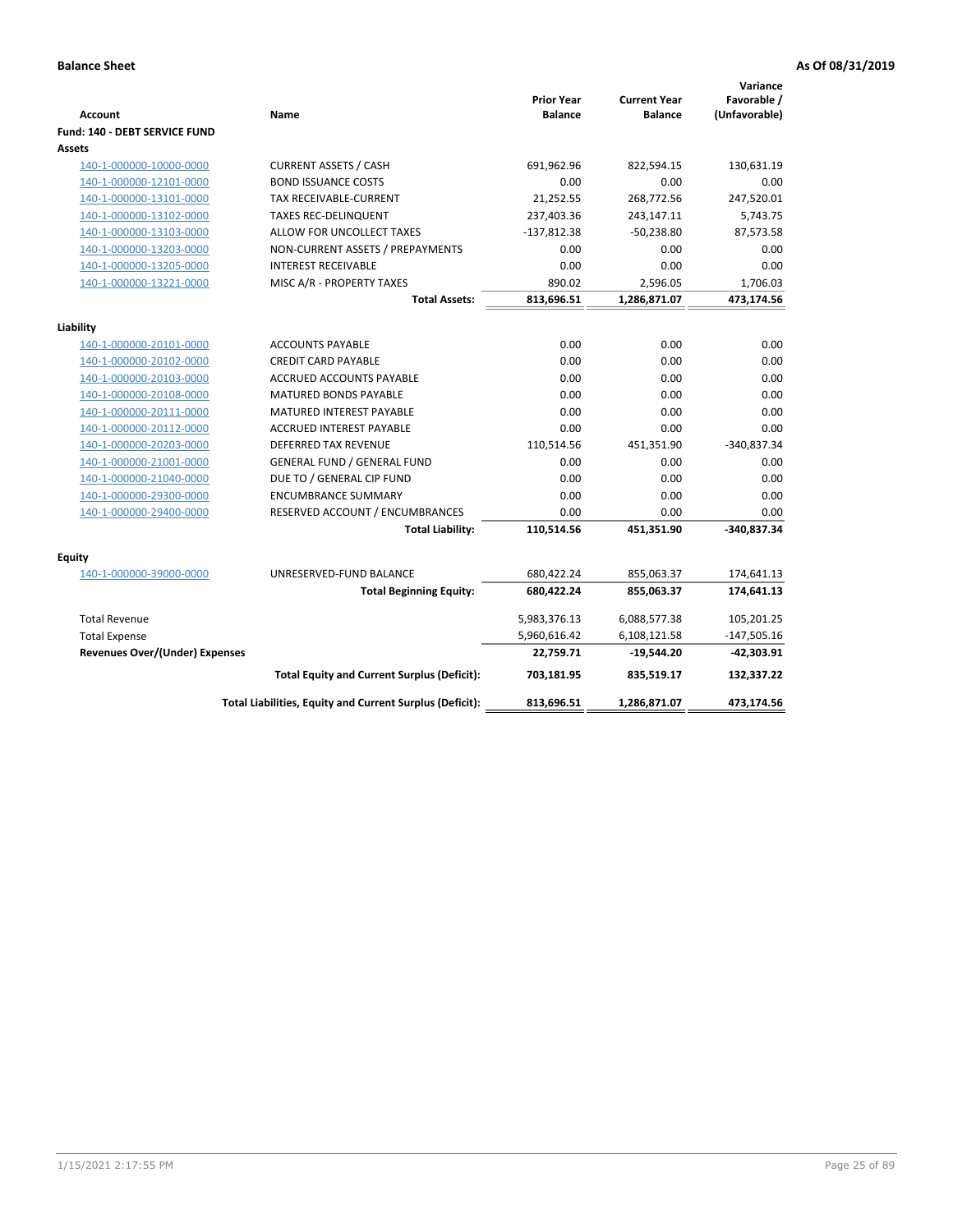|                                              |                                                          |                                     |                                       | Variance                     |
|----------------------------------------------|----------------------------------------------------------|-------------------------------------|---------------------------------------|------------------------------|
| <b>Account</b>                               | Name                                                     | <b>Prior Year</b><br><b>Balance</b> | <b>Current Year</b><br><b>Balance</b> | Favorable /<br>(Unfavorable) |
| Fund: 160 - GENERAL CAPITAL IMPROVEMENT FUND |                                                          |                                     |                                       |                              |
| Assets                                       |                                                          |                                     |                                       |                              |
| 160-1-000000-10000-0000                      | <b>CURRENT ASSETS / CASH</b>                             | 1,711,575.89                        | 2,813,296.94                          | 1,101,721.05                 |
| 160-1-000000-11402-0000                      | 2002 CO'S                                                | 248,050.02                          | 253,817.37                            | 5,767.35                     |
| 160-1-000000-11514-0000                      | EXCHANGE BLDG - TX DAILY ACCOUNT 1157                    | 221,574.90                          | 226,754.02                            | 5,179.12                     |
| 160-1-000000-11515-0000                      | 2019 GO STREET BOND PROCEEDS - TX TERN                   | 0.00                                | 0.00                                  | 0.00                         |
| 160-1-000000-11517-0000                      | <b>EXCHANGE BLDG - TX TERM</b>                           | 0.00                                | 0.00                                  | 0.00                         |
| 160-1-000000-11520-0000                      | <b>CERTIFICATES OF DEPOSIT</b>                           | 0.00                                | 0.00                                  | 0.00                         |
| 160-1-000000-11602-0000                      | 2001 CO                                                  | 0.00                                | 0.00                                  | 0.00                         |
| 160-1-000000-11603-0000                      | 2001-A CO'S                                              | 74,958.39                           | 76,700.96                             | 1,742.57                     |
| 160-1-000000-13201-0000                      | MISC ACCTS RECEIVABLE                                    | 0.00                                | 7,311.00                              | 7,311.00                     |
| 160-1-000000-13205-0000                      | <b>INTEREST RECEIVABLE</b>                               | 0.00                                | 0.00                                  | 0.00                         |
| 160-1-000000-14035-0000                      | DEBT SERVICE / DEBT SERVICE FUND                         | 0.00                                | 0.00                                  | 0.00                         |
|                                              | <b>Total Assets:</b>                                     | 2,256,159.20                        | 3,377,880.29                          | 1,121,721.09                 |
|                                              |                                                          |                                     |                                       |                              |
| Liability                                    |                                                          |                                     |                                       |                              |
| 160-1-000000-20101-0000                      | <b>ACCOUNTS PAYABLE</b>                                  | 0.00                                | 0.00                                  | 0.00                         |
| 160-1-000000-20102-0000                      | <b>CREDIT CARD PAYABLE</b>                               | 0.00                                | 0.00                                  | 0.00                         |
| 160-1-000000-20103-0000                      | ACCRUED ACCOUNTS PAYABLE                                 | 0.00                                | 0.00                                  | 0.00                         |
| 160-1-000000-20113-0000                      | <b>DEVELOPERS ESCROW</b>                                 | 0.00                                | 0.00                                  | 0.00                         |
| 160-1-000000-20139-0000                      | <b>RETAINAGES PAYABLE</b>                                | 21,845.05                           | $-0.04$                               | 21,845.09                    |
| 160-1-000000-20902-0000                      | <b>DEFERRED GRANT REVENUE</b>                            | 0.00                                | 0.00                                  | 0.00                         |
| 160-1-000000-21001-0000                      | <b>GENERAL FUND / GENERAL FUND</b>                       | 0.00                                | 0.00                                  | 0.00                         |
| 160-1-000000-21035-0000                      | DEBT SERVICE / DUE TO DEBT SERVICE                       | 0.00                                | 0.00                                  | 0.00                         |
| 160-1-000000-21101-0000                      | ENTERPRISE / WTR/WWTR UTILITY FUND                       | 0.00                                | 0.00                                  | 0.00                         |
| 160-1-000000-29300-0000                      | <b>ENCUMBRANCE SUMMARY</b>                               | 0.00                                | 0.00                                  | 0.00                         |
| 160-1-000000-29400-0100                      | RESERVED ACCOUNT / ENCUMBRANCES                          | 0.00                                | 0.00                                  | 0.00                         |
|                                              | <b>Total Liability:</b>                                  | 21,845.05                           | $-0.04$                               | 21,845.09                    |
| <b>Equity</b>                                |                                                          |                                     |                                       |                              |
| 160-1-000000-39000-0000                      | UNRESERVED-FUND BALANCE                                  | 365,973.09                          | 2,314,271.96                          | 1,948,298.87                 |
|                                              | <b>Total Beginning Equity:</b>                           | 365,973.09                          | 2,314,271.96                          | 1,948,298.87                 |
|                                              |                                                          |                                     |                                       |                              |
| <b>Total Revenue</b>                         |                                                          | 2,944,816.44                        | 3,287,622.88                          | 342,806.44                   |
| <b>Total Expense</b>                         |                                                          | 1,076,475.38                        | 2,224,014.51                          | $-1,147,539.13$              |
| <b>Revenues Over/(Under) Expenses</b>        |                                                          | 1,868,341.06                        | 1,063,608.37                          | $-804,732.69$                |
|                                              | <b>Total Equity and Current Surplus (Deficit):</b>       | 2,234,314.15                        | 3,377,880.33                          | 1,143,566.18                 |
|                                              | Total Liabilities, Equity and Current Surplus (Deficit): | 2,256,159.20                        | 3,377,880.29                          | 1,121,721.09                 |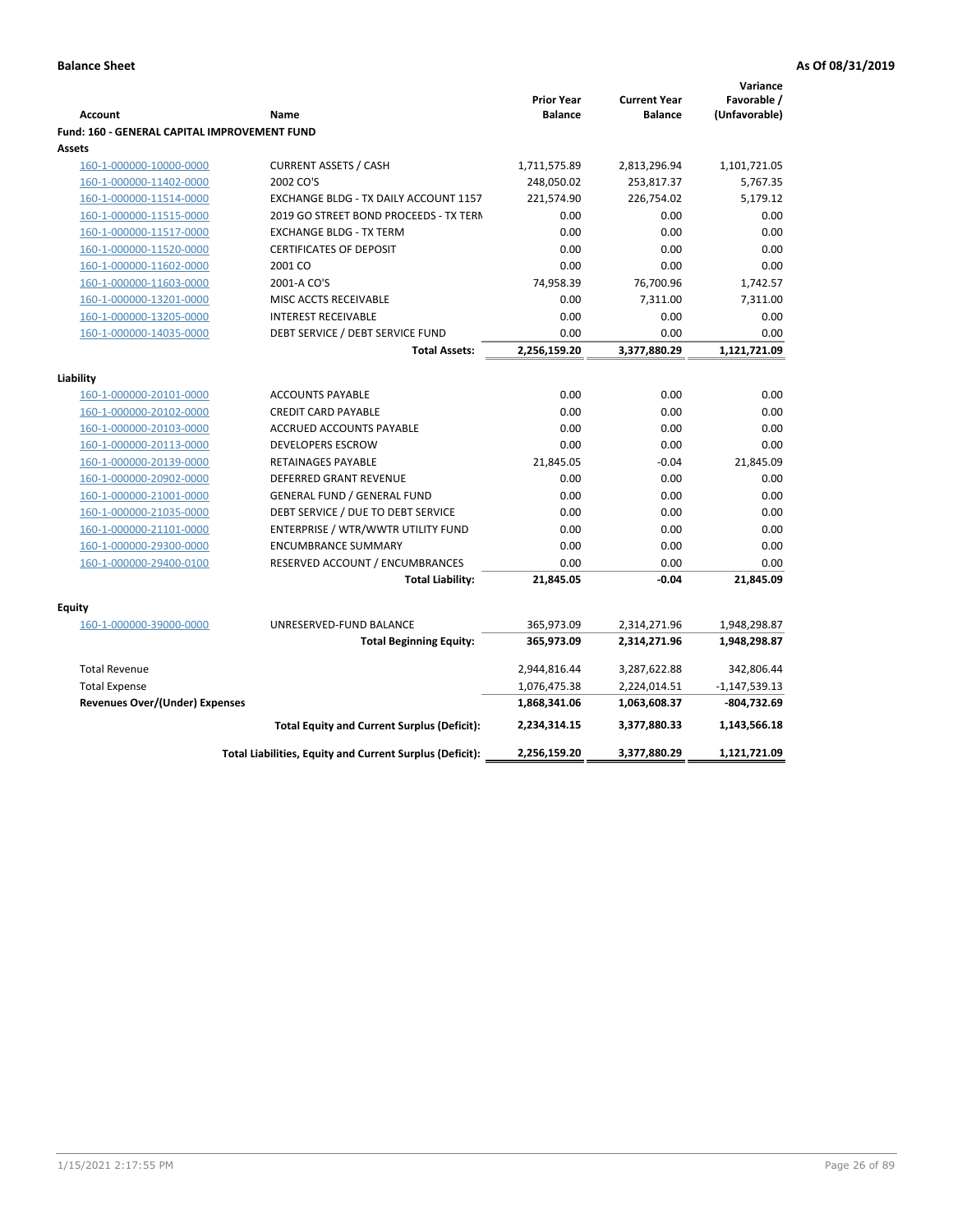| <b>Account</b>                       | Name                                                     | <b>Prior Year</b><br><b>Balance</b> | <b>Current Year</b><br><b>Balance</b> | Variance<br>Favorable /<br>(Unfavorable) |
|--------------------------------------|----------------------------------------------------------|-------------------------------------|---------------------------------------|------------------------------------------|
| Fund: 161 - STREET CONSTRUCTION FUND |                                                          |                                     |                                       |                                          |
| <b>Assets</b>                        |                                                          |                                     |                                       |                                          |
| 161-1-000000-10000-0000              | <b>CURRENT ASSETS / CASH</b>                             | 851,621.11                          | 868,865.70                            | 17,244.59                                |
| 161-1-000000-11003-0000              | 2010 CO'S                                                | 0.00                                | 0.00                                  | 0.00                                     |
| 161-1-000000-13205-0000              | <b>INTEREST RECEIVABLE</b>                               | 0.00                                | 0.00                                  | 0.00                                     |
| 161-1-000000-14035-0000              | DEBT SERVICE / DEBT SERVICE FUND                         | 0.00                                | 0.00                                  | 0.00                                     |
|                                      | <b>Total Assets:</b>                                     | 851,621.11                          | 868,865.70                            | 17,244.59                                |
| Liability                            |                                                          |                                     |                                       |                                          |
| 161-1-000000-20101-0000              | <b>ACCOUNTS PAYABLE</b>                                  | 0.00                                | 0.00                                  | 0.00                                     |
| 161-1-000000-20102-0000              | <b>CREDIT CARD PAYABLE</b>                               | 0.00                                | 0.00                                  | 0.00                                     |
| 161-1-000000-20103-0000              | <b>ACCRUED ACCOUNTS PAYABLE</b>                          | 0.00                                | 0.00                                  | 0.00                                     |
| 161-1-000000-20139-0000              | <b>RETAINAGES PAYABLE</b>                                | 0.00                                | 0.00                                  | 0.00                                     |
| 161-1-000000-21001-0000              | <b>GENERAL FUND / GENERAL FUND</b>                       | 0.00                                | 0.00                                  | 0.00                                     |
| 161-1-000000-21035-0000              | DEBT SERVICE / DUE TO DEBT SERVICE                       | 0.00                                | 0.00                                  | 0.00                                     |
| 161-1-000000-29300-0000              | <b>ENCUMBRANCE SUMMARY</b>                               | 0.00                                | 0.00                                  | 0.00                                     |
| 161-1-000000-29400-0100              | RESERVED ACCOUNT / ENCUMBRANCES                          | 0.00                                | 0.00                                  | 0.00                                     |
|                                      | <b>Total Liability:</b>                                  | 0.00                                | 0.00                                  | 0.00                                     |
| <b>Equity</b>                        |                                                          |                                     |                                       |                                          |
| 161-1-000000-39000-0000              | UNRESERVED-FUND BALANCE                                  | 846,099.12                          | 852,048.74                            | 5,949.62                                 |
|                                      | <b>Total Beginning Equity:</b>                           | 846,099.12                          | 852,048.74                            | 5,949.62                                 |
| <b>Total Revenue</b>                 |                                                          | 5,885.22                            | 17,234.87                             | 11,349.65                                |
| <b>Total Expense</b>                 |                                                          | 363.23                              | 417.91                                | $-54.68$                                 |
| Revenues Over/(Under) Expenses       |                                                          | 5,521.99                            | 16,816.96                             | 11,294.97                                |
|                                      | <b>Total Equity and Current Surplus (Deficit):</b>       | 851,621.11                          | 868,865.70                            | 17,244.59                                |
|                                      | Total Liabilities, Equity and Current Surplus (Deficit): | 851,621.11                          | 868,865.70                            | 17,244.59                                |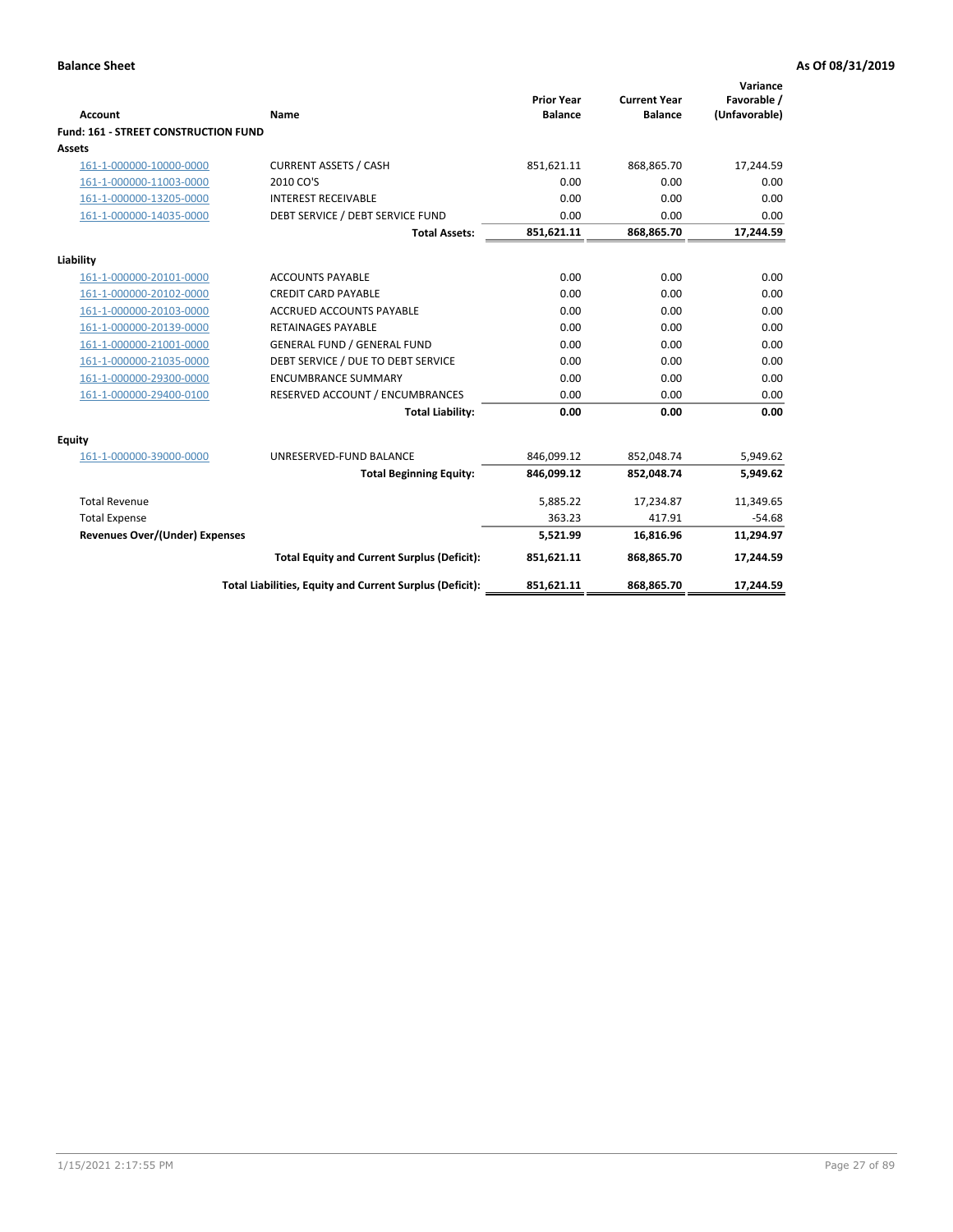| Account                                         | Name                                                     | <b>Prior Year</b><br><b>Balance</b> | <b>Current Year</b><br><b>Balance</b> | Variance<br>Favorable /<br>(Unfavorable) |
|-------------------------------------------------|----------------------------------------------------------|-------------------------------------|---------------------------------------|------------------------------------------|
| <b>Fund: 162 - GRAHAM PARK RENOVATIONS FUND</b> |                                                          |                                     |                                       |                                          |
| <b>Assets</b>                                   |                                                          |                                     |                                       |                                          |
| 162-1-000000-10000-0000                         | <b>CURRENT ASSETS / CASH</b>                             | 0.00                                | 0.00                                  | 0.00                                     |
| 162-1-000000-13201-0000                         | MISC ACCTS RECEIVABLE                                    | 0.00                                | 0.00                                  | 0.00                                     |
|                                                 | <b>Total Assets:</b>                                     | 0.00                                | 0.00                                  | 0.00                                     |
| Liability                                       |                                                          |                                     |                                       |                                          |
| 162-1-000000-20101-0000                         | <b>ACCOUNTS PAYABLE</b>                                  | 0.00                                | 0.00                                  | 0.00                                     |
| 162-1-000000-20139-0000                         | <b>RETAINAGES PAYABLE</b>                                | 0.00                                | 0.00                                  | 0.00                                     |
| 162-1-000000-20202-0000                         | <b>DEFERRED REVENUE</b>                                  | 0.00                                | 0.00                                  | 0.00                                     |
| 162-1-000000-29300-0000                         | <b>ENCUMBRANCE SUMMARY</b>                               | 0.00                                | 0.00                                  | 0.00                                     |
| 162-1-000000-29400-0000                         | RESERVED ACCOUNT / ENCUMBRANCES                          | 0.00                                | 0.00                                  | 0.00                                     |
|                                                 | <b>Total Liability:</b>                                  | 0.00                                | 0.00                                  | 0.00                                     |
| Equity                                          |                                                          |                                     |                                       |                                          |
| 162-1-000000-39000-0000                         | UNRESERVED-FUND BALANCE                                  | 0.00                                | 0.00                                  | 0.00                                     |
|                                                 | <b>Total Beginning Equity:</b>                           | 0.00                                | 0.00                                  | 0.00                                     |
| <b>Total Revenue</b>                            |                                                          | 0.00                                | 0.00                                  | 0.00                                     |
| <b>Total Expense</b>                            |                                                          | 0.00                                | 0.00                                  | 0.00                                     |
| <b>Revenues Over/(Under) Expenses</b>           |                                                          | 0.00                                | 0.00                                  | 0.00                                     |
|                                                 | <b>Total Equity and Current Surplus (Deficit):</b>       | 0.00                                | 0.00                                  | 0.00                                     |
|                                                 | Total Liabilities, Equity and Current Surplus (Deficit): | 0.00                                | 0.00                                  | 0.00                                     |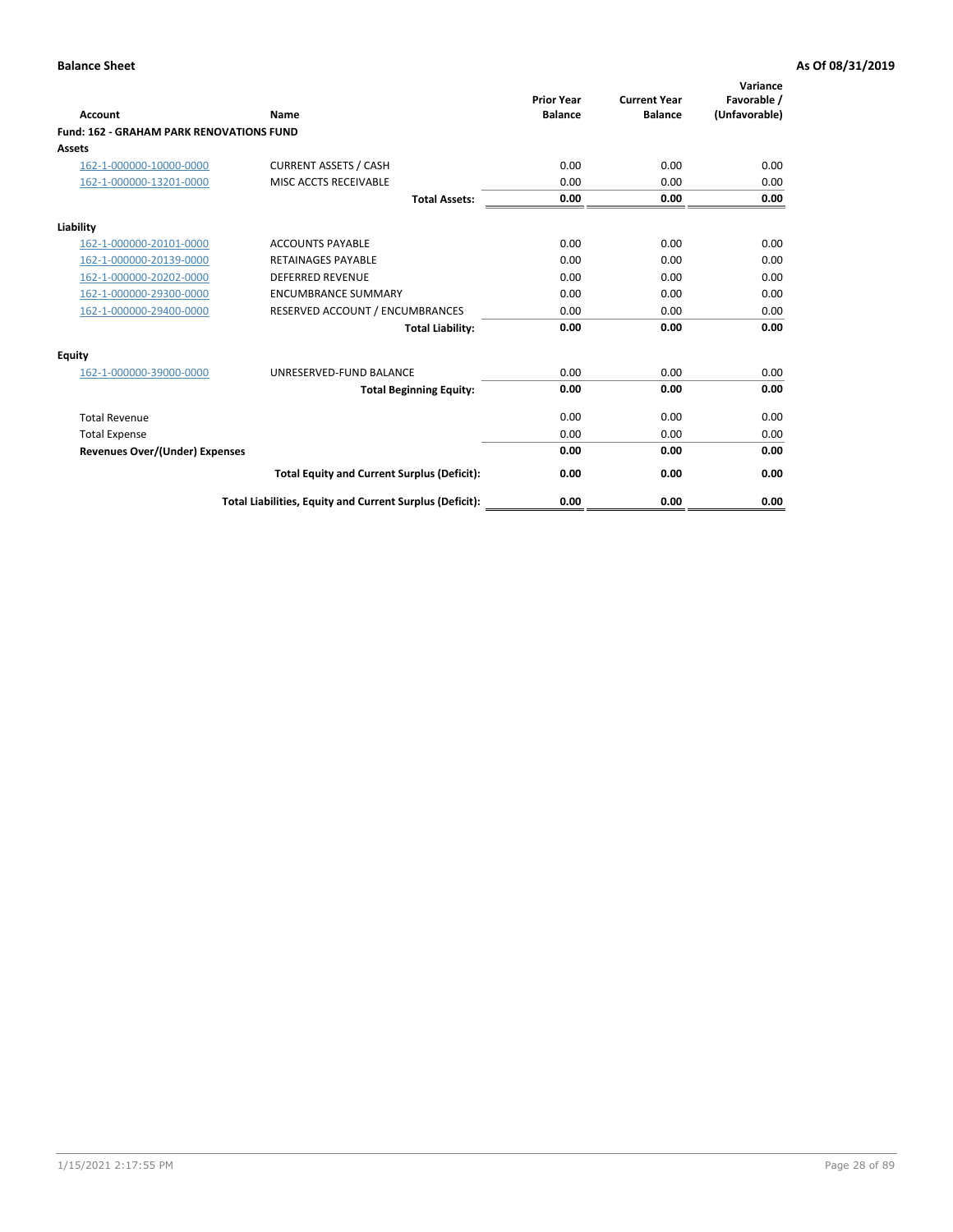| Account                               | Name                                                     | <b>Prior Year</b><br><b>Balance</b> | <b>Current Year</b><br><b>Balance</b> | Variance<br>Favorable /<br>(Unfavorable) |
|---------------------------------------|----------------------------------------------------------|-------------------------------------|---------------------------------------|------------------------------------------|
| Fund: 163 - SECO STIMULAS BLOCK GRANT |                                                          |                                     |                                       |                                          |
| <b>Assets</b>                         |                                                          |                                     |                                       |                                          |
| 163-1-000000-10000-0000               | <b>CURRENT ASSETS / CASH</b>                             | 0.00                                | 0.00                                  | 0.00                                     |
| 163-1-000000-13201-0000               | MISC ACCTS RECEIVABLE                                    | 0.00                                | 0.00                                  | 0.00                                     |
| 163-1-000000-13205-0000               | <b>INTEREST RECEIVABLE</b>                               | 0.00                                | 0.00                                  | 0.00                                     |
|                                       | <b>Total Assets:</b>                                     | 0.00                                | 0.00                                  | 0.00                                     |
| Liability                             |                                                          |                                     |                                       |                                          |
| 163-1-000000-20101-0000               | <b>ACCOUNTS PAYABLE</b>                                  | 0.00                                | 0.00                                  | 0.00                                     |
| 163-1-000000-20102-0000               | <b>CREDIT CARD PAYABLE</b>                               | 0.00                                | 0.00                                  | 0.00                                     |
| 163-1-000000-20103-0000               | <b>ACCRUED ACCOUNTS PAYABLE</b>                          | 0.00                                | 0.00                                  | 0.00                                     |
| 163-1-000000-20139-0000               | <b>RETAINAGES PAYABLE</b>                                | 0.00                                | 0.00                                  | 0.00                                     |
| 163-1-000000-20902-0000               | DEFERRED GRANT REVENUE                                   | 0.00                                | 0.00                                  | 0.00                                     |
| 163-1-000000-29300-0000               | <b>ENCUMBRANCE SUMMARY</b>                               | 0.00                                | 0.00                                  | 0.00                                     |
| 163-1-000000-29400-0100               | RESERVED ACCOUNT / ENCUMBRANCES                          | 0.00                                | 0.00                                  | 0.00                                     |
|                                       | <b>Total Liability:</b>                                  | 0.00                                | 0.00                                  | 0.00                                     |
| <b>Equity</b>                         |                                                          |                                     |                                       |                                          |
| 163-1-000000-39000-0000               | UNRESERVED-FUND BALANCE                                  | 0.00                                | 0.00                                  | 0.00                                     |
|                                       | <b>Total Beginning Equity:</b>                           | 0.00                                | 0.00                                  | 0.00                                     |
| <b>Total Revenue</b>                  |                                                          | 0.00                                | 0.00                                  | 0.00                                     |
| <b>Total Expense</b>                  |                                                          | 0.00                                | 0.00                                  | 0.00                                     |
| <b>Revenues Over/(Under) Expenses</b> |                                                          | 0.00                                | 0.00                                  | 0.00                                     |
|                                       | <b>Total Equity and Current Surplus (Deficit):</b>       | 0.00                                | 0.00                                  | 0.00                                     |
|                                       | Total Liabilities, Equity and Current Surplus (Deficit): | 0.00                                | 0.00                                  | 0.00                                     |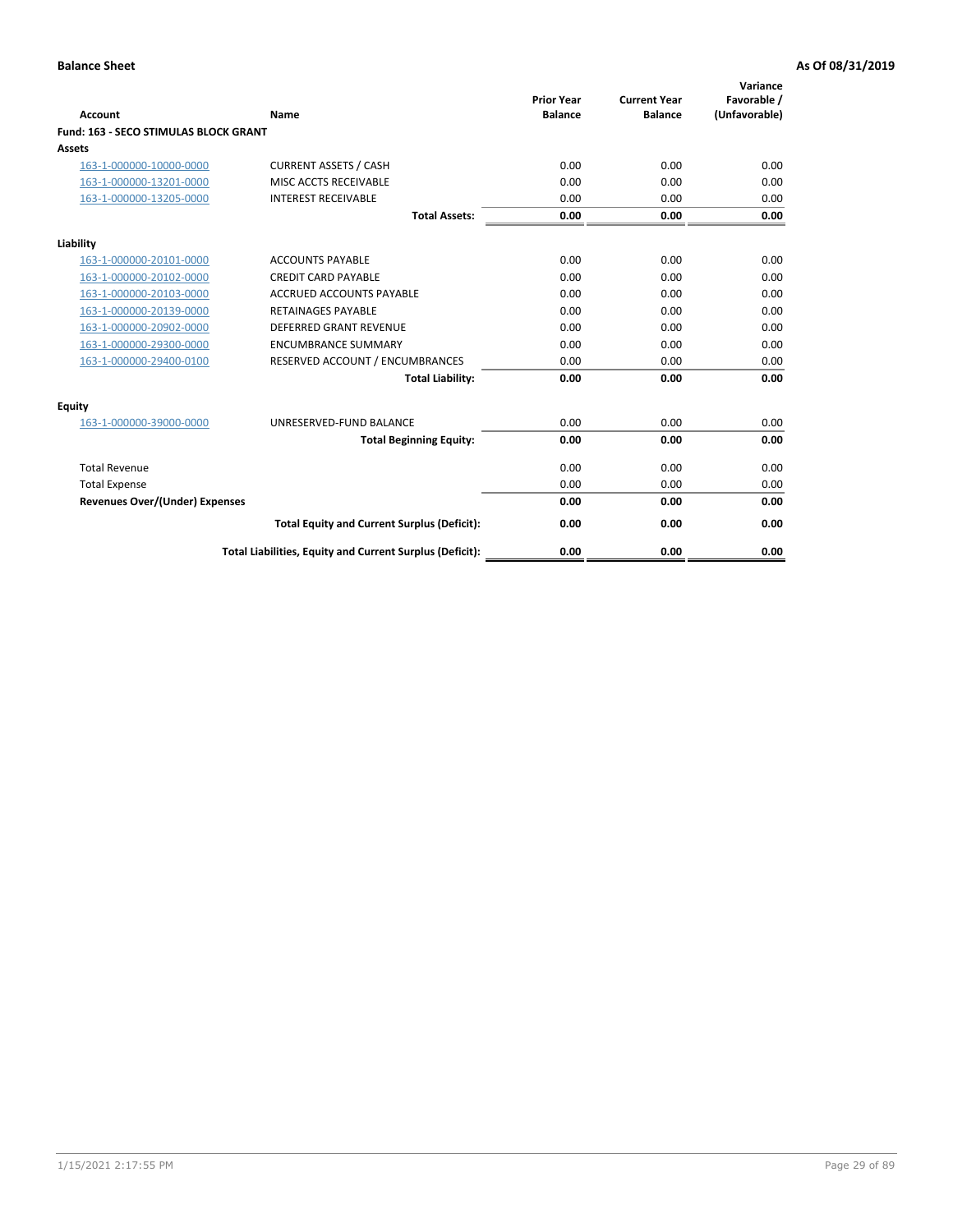| <b>Account</b>                   | Name                                                     | <b>Prior Year</b><br><b>Balance</b> | <b>Current Year</b><br><b>Balance</b> | Variance<br>Favorable /<br>(Unfavorable) |
|----------------------------------|----------------------------------------------------------|-------------------------------------|---------------------------------------|------------------------------------------|
| Fund: 164 - 2013 CO CAPITAL FUND |                                                          |                                     |                                       |                                          |
| Assets                           |                                                          |                                     |                                       |                                          |
| 164-1-000000-10000-0000          | <b>CURRENT ASSETS / CASH</b>                             | 31,863.71                           | 32,508.88                             | 645.17                                   |
| 164-1-000000-11508-0000          | 2013 CO'S PROJ CONST                                     | 2,013.68                            | 2,060.76                              | 47.08                                    |
| 164-1-000000-11509-0000          | 2013 CO'S DEBT SERVICE                                   | 0.00                                | 0.00                                  | 0.00                                     |
| 164-1-000000-13205-0000          | <b>INTEREST RECEIVABLE</b>                               | 0.00                                | 0.00                                  | 0.00                                     |
| 164-1-000000-14035-0000          | DEBT SERVICE / DEBT SERVICE FUND                         | 0.00                                | 0.00                                  | 0.00                                     |
|                                  | <b>Total Assets:</b>                                     | 33,877.39                           | 34,569.64                             | 692.25                                   |
| Liability                        |                                                          |                                     |                                       |                                          |
| 164-1-000000-20101-0000          | <b>ACCOUNTS PAYABLE</b>                                  | 0.00                                | 0.00                                  | 0.00                                     |
| 164-1-000000-20102-0000          | <b>CREDIT CARD PAYABLE</b>                               | 0.00                                | 0.00                                  | 0.00                                     |
| 164-1-000000-20103-0000          | <b>ACCRUED ACCOUNTS PAYABLE</b>                          | 0.00                                | 0.00                                  | 0.00                                     |
| 164-1-000000-20139-0000          | <b>RETAINAGES PAYABLE</b>                                | 0.00                                | 0.00                                  | 0.00                                     |
| 164-1-000000-21001-0000          | <b>GENERAL FUND / GENERAL FUND</b>                       | 0.00                                | 0.00                                  | 0.00                                     |
| 164-1-000000-21035-0000          | DEBT SERVICE / DUE TO DEBT SERVICE                       | 0.00                                | 0.00                                  | 0.00                                     |
| 164-1-000000-29300-0000          | <b>ENCUMBRANCE SUMMARY</b>                               | 0.00                                | 0.00                                  | 0.00                                     |
| 164-1-000000-29400-0100          | RESERVED ACCOUNT / ENCUMBRANCES                          | 0.00                                | 0.00                                  | 0.00                                     |
|                                  | <b>Total Liability:</b>                                  | 0.00                                | 0.00                                  | 0.00                                     |
| Equity                           |                                                          |                                     |                                       |                                          |
| 164-1-000000-39000-0000          | UNRESERVED-FUND BALANCE                                  | 33,642.76                           | 33,896.76                             | 254.00                                   |
|                                  | <b>Total Beginning Equity:</b>                           | 33,642.76                           | 33,896.76                             | 254.00                                   |
| <b>Total Revenue</b>             |                                                          | 248.22                              | 688.54                                | 440.32                                   |
| <b>Total Expense</b>             |                                                          | 13.59                               | 15.66                                 | $-2.07$                                  |
| Revenues Over/(Under) Expenses   |                                                          | 234.63                              | 672.88                                | 438.25                                   |
|                                  | <b>Total Equity and Current Surplus (Deficit):</b>       | 33,877.39                           | 34,569.64                             | 692.25                                   |
|                                  | Total Liabilities, Equity and Current Surplus (Deficit): | 33,877.39                           | 34,569.64                             | 692.25                                   |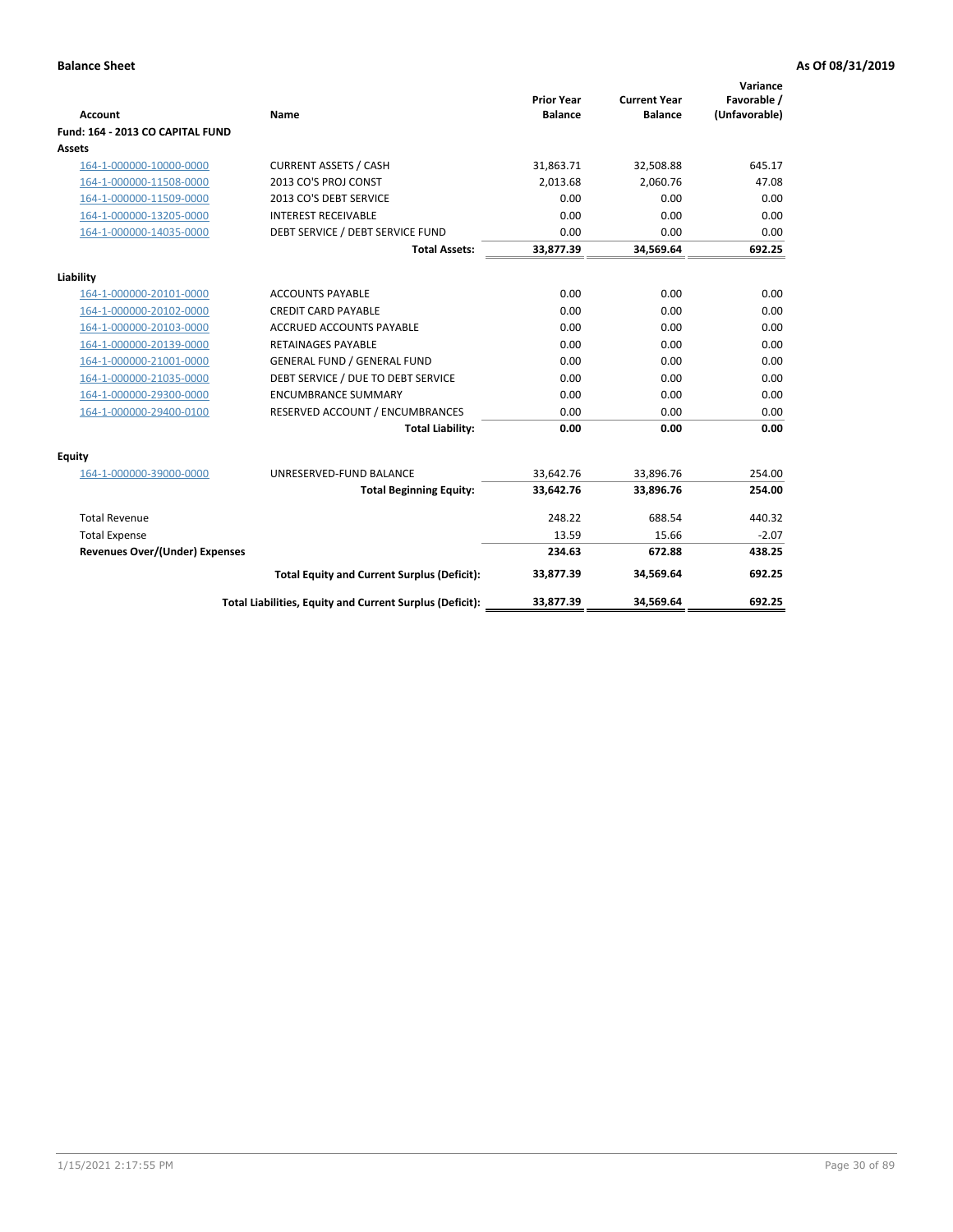| <b>Account</b>                        | Name                                                     | <b>Prior Year</b><br><b>Balance</b> | <b>Current Year</b><br><b>Balance</b> | Variance<br>Favorable /<br>(Unfavorable) |
|---------------------------------------|----------------------------------------------------------|-------------------------------------|---------------------------------------|------------------------------------------|
| Fund: 165 - 2014 GO FUND              |                                                          |                                     |                                       |                                          |
| Assets                                |                                                          |                                     |                                       |                                          |
| 165-1-000000-10000-0000               | <b>CURRENT ASSETS / CASH</b>                             | $-8,613.63$                         | $-8,613.63$                           | 0.00                                     |
| 165-1-000000-11003-0000               | 2010 CO'S                                                | 0.00                                | 0.00                                  | 0.00                                     |
| 165-1-000000-11202-0000               | 2014 GO STREET BONDS                                     | 0.00                                | 0.00                                  | 0.00                                     |
| 165-1-000000-11511-0000               | 2015 GO PROJECT CONSTRUCTION                             | 775,003.51                          | 793,118.50                            | 18,114.99                                |
| 165-1-000000-11520-0000               | <b>CERTIFICATES OF DEPOSIT</b>                           | 0.00                                | 0.00                                  | 0.00                                     |
| 165-1-000000-11530-0000               | <b>TexasTERM CP</b>                                      | 0.00                                | 0.00                                  | 0.00                                     |
| 165-1-000000-13201-0000               | MISC ACCTS RECEIVABLE                                    | 0.00                                | 0.00                                  | 0.00                                     |
| 165-1-000000-13205-0000               | <b>INTEREST RECEIVABLE</b>                               | 0.00                                | 0.00                                  | 0.00                                     |
| 165-1-000000-14035-0000               | DEBT SERVICE / DEBT SERVICE FUND                         | 0.00                                | 0.00                                  | 0.00                                     |
|                                       | <b>Total Assets:</b>                                     | 766,389.88                          | 784,504.87                            | 18,114.99                                |
| Liability                             |                                                          |                                     |                                       |                                          |
| 165-1-000000-20101-0000               | <b>ACCOUNTS PAYABLE</b>                                  | 0.00                                | 0.00                                  | 0.00                                     |
| 165-1-000000-20102-0000               | <b>CREDIT CARD PAYABLE</b>                               | 0.00                                | 0.00                                  | 0.00                                     |
| 165-1-000000-20103-0000               | <b>ACCRUED ACCOUNTS PAYABLE</b>                          | 0.00                                | 0.00                                  | 0.00                                     |
| 165-1-000000-20139-0000               | <b>RETAINAGES PAYABLE</b>                                | 0.00                                | 0.00                                  | 0.00                                     |
| 165-1-000000-21001-0000               | <b>GENERAL FUND / GENERAL FUND</b>                       | 0.00                                | 0.00                                  | 0.00                                     |
| 165-1-000000-21035-0000               | DEBT SERVICE / DUE TO DEBT SERVICE                       | 0.00                                | 0.00                                  | 0.00                                     |
| 165-1-000000-29300-0000               | <b>ENCUMBRANCE SUMMARY</b>                               | 0.00                                | 0.00                                  | 0.00                                     |
| 165-1-000000-29400-0100               | RESERVED ACCOUNT / ENCUMBRANCES                          | 0.00                                | 0.00                                  | 0.00                                     |
|                                       | <b>Total Liability:</b>                                  | 0.00                                | 0.00                                  | 0.00                                     |
| Equity                                |                                                          |                                     |                                       |                                          |
| 165-1-000000-39000-0000               | UNRESERVED-FUND BALANCE                                  | 755,496.40                          | 767,685.84                            | 12,189.44                                |
|                                       | <b>Total Beginning Equity:</b>                           | 755,496.40                          | 767,685.84                            | 12,189.44                                |
| <b>Total Revenue</b>                  |                                                          | 10,893.48                           | 16,819.03                             | 5,925.55                                 |
| <b>Total Expense</b>                  |                                                          | 0.00                                | 0.00                                  | 0.00                                     |
| <b>Revenues Over/(Under) Expenses</b> |                                                          | 10,893.48                           | 16,819.03                             | 5,925.55                                 |
|                                       | <b>Total Equity and Current Surplus (Deficit):</b>       | 766,389.88                          | 784,504.87                            | 18,114.99                                |
|                                       | Total Liabilities, Equity and Current Surplus (Deficit): | 766,389.88                          | 784,504.87                            | 18.114.99                                |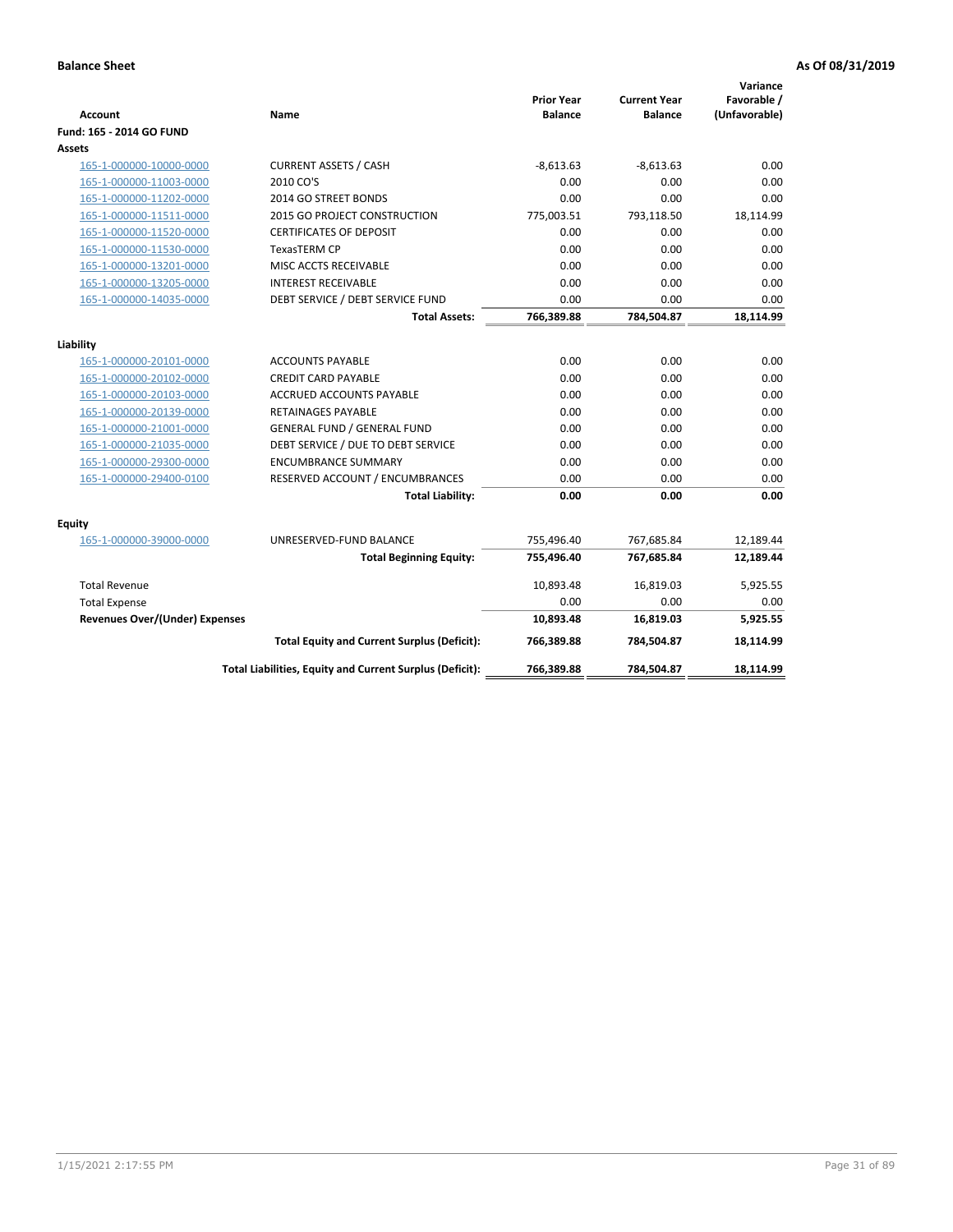|                                                       |                                                          | <b>Prior Year</b> | <b>Current Year</b> | Variance<br>Favorable / |
|-------------------------------------------------------|----------------------------------------------------------|-------------------|---------------------|-------------------------|
| Account                                               | Name                                                     | <b>Balance</b>    | <b>Balance</b>      | (Unfavorable)           |
| Fund: 170 - LAW ENFORCEMENT GRANT - CAPITAL PURCHASES |                                                          |                   |                     |                         |
| Assets                                                |                                                          |                   |                     |                         |
| 170-1-000000-10000-0000                               | <b>CURRENT ASSETS / CASH</b>                             | 0.00              | 0.00                | 0.00                    |
| 170-1-000000-13201-0000                               | MISC ACCTS RECEIVABLE                                    | 0.00              | 0.00                | 0.00                    |
|                                                       | <b>Total Assets:</b>                                     | 0.00              | 0.00                | 0.00                    |
| Liability                                             |                                                          |                   |                     |                         |
| 170-1-000000-20101-0000                               | <b>ACCOUNTS PAYABLE</b>                                  | 0.00              | 0.00                | 0.00                    |
| 170-1-000000-20102-0000                               | <b>CREDIT CARD PAYABLE</b>                               | 0.00              | 0.00                | 0.00                    |
| 170-1-000000-20103-0000                               | <b>ACCRUED ACCOUNTS PAYABLE</b>                          | 0.00              | 0.00                | 0.00                    |
| 170-1-000000-20902-0000                               | DEFERRED GRANT REVENUE                                   | 0.00              | 0.00                | 0.00                    |
| 170-1-000000-21001-0000                               | <b>GENERAL FUND / GENERAL FUND</b>                       | 0.00              | 0.00                | 0.00                    |
| 170-1-000000-24004-0000                               | <b>INTEREST PAYABLE ON DEP</b>                           | 0.00              | 0.00                | 0.00                    |
| 170-1-000000-29300-0000                               | <b>ENCUMBRANCE SUMMARY</b>                               | 0.00              | 0.00                | 0.00                    |
| 170-1-000000-29400-0000                               | RESERVED ACCOUNT / ENCUMBRANCES                          | 0.00              | 0.00                | 0.00                    |
|                                                       | <b>Total Liability:</b>                                  | 0.00              | 0.00                | 0.00                    |
| Equity                                                |                                                          |                   |                     |                         |
| 170-1-000000-39000-0000                               | UNRESERVED-FUND BALANCE                                  | 194.66            | 0.00                | $-194.66$               |
|                                                       | <b>Total Beginning Equity:</b>                           | 194.66            | 0.00                | $-194.66$               |
| <b>Total Revenue</b>                                  |                                                          | 0.00              | 21,253.00           | 21,253.00               |
| <b>Total Expense</b>                                  |                                                          | 194.66            | 21,253.00           | $-21,058.34$            |
| <b>Revenues Over/(Under) Expenses</b>                 |                                                          | $-194.66$         | 0.00                | 194.66                  |
|                                                       | <b>Total Equity and Current Surplus (Deficit):</b>       | 0.00              | 0.00                | 0.00                    |
|                                                       | Total Liabilities, Equity and Current Surplus (Deficit): | 0.00              | 0.00                | 0.00                    |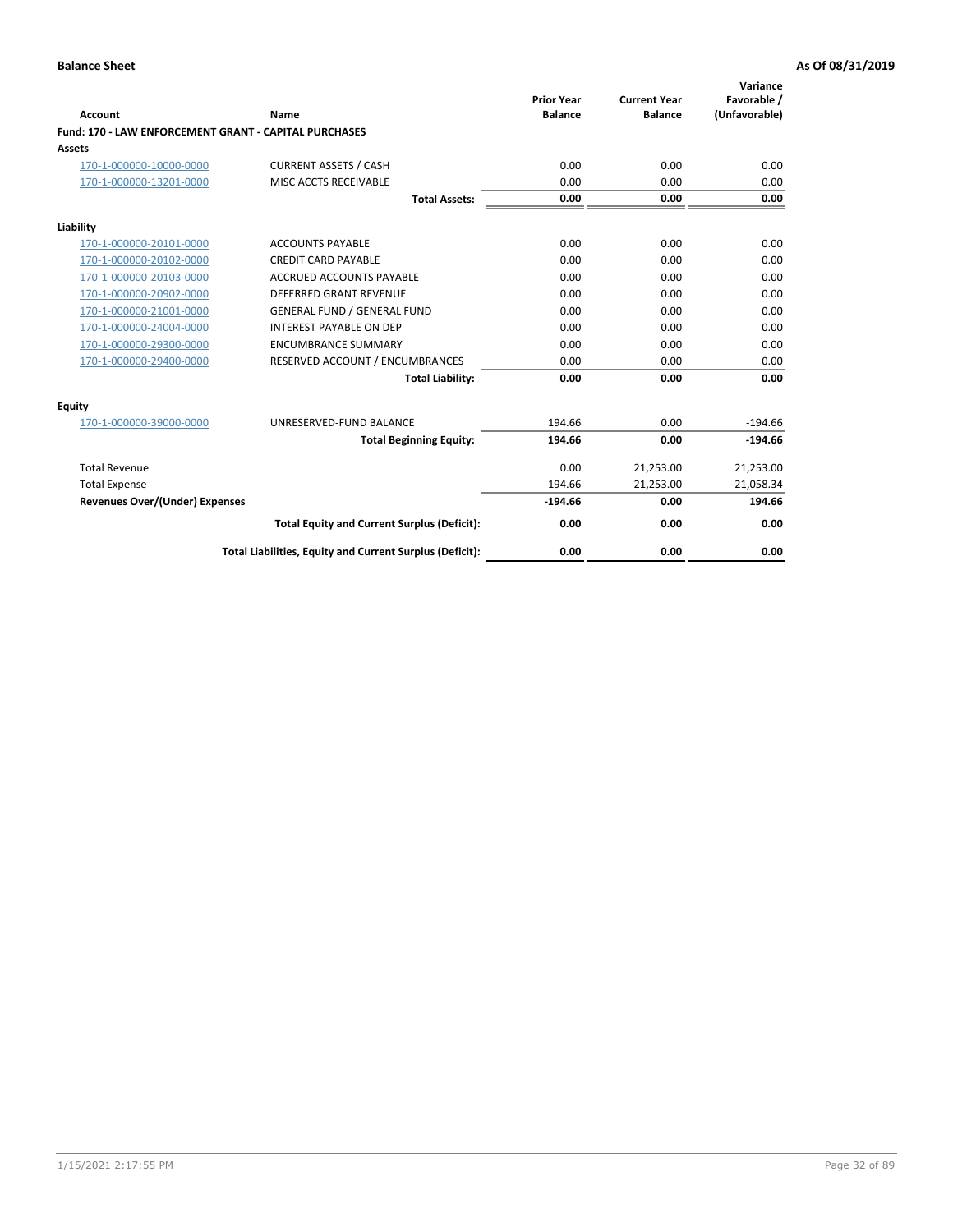| Account                                        | <b>Name</b>                                              | <b>Prior Year</b><br><b>Balance</b> | <b>Current Year</b><br><b>Balance</b> | Variance<br>Favorable /<br>(Unfavorable) |
|------------------------------------------------|----------------------------------------------------------|-------------------------------------|---------------------------------------|------------------------------------------|
| <b>Fund: 171 - MAIN STREET SPECIAL REVENUE</b> |                                                          |                                     |                                       |                                          |
| Assets                                         |                                                          |                                     |                                       |                                          |
| 171-1-000000-10000-0000                        | <b>CURRENT ASSETS / CASH</b>                             | 18,264.16                           | $-21,959.00$                          | $-40,223.16$                             |
| 171-1-000000-13201-0000                        | MISC ACCTS RECEIVABLE                                    | 0.00                                | 0.00                                  | 0.00                                     |
| 171-1-000000-13205-0000                        | <b>INTEREST RECEIVABLE</b>                               | 0.00                                | 0.00                                  | 0.00                                     |
|                                                | <b>Total Assets:</b>                                     | 18,264.16                           | $-21,959.00$                          | $-40,223.16$                             |
| Liability                                      |                                                          |                                     |                                       |                                          |
| 171-1-000000-20101-0000                        | <b>ACCOUNTS PAYABLE</b>                                  | 0.00                                | 0.00                                  | 0.00                                     |
| 171-1-000000-20102-0000                        | <b>CREDIT CARD PAYABLE</b>                               | 0.00                                | 0.00                                  | 0.00                                     |
| 171-1-000000-20103-0000                        | <b>ACCRUED ACCOUNTS PAYABLE</b>                          | 0.00                                | 0.00                                  | 0.00                                     |
| 171-1-000000-20139-0000                        | <b>RETAINAGES PAYABLE</b>                                | 0.00                                | 0.00                                  | 0.00                                     |
| 171-1-000000-20902-0000                        | <b>DEFERRED GRANT REVENUE</b>                            | 0.00                                | 0.00                                  | 0.00                                     |
| 171-1-000000-29300-0000                        | <b>ENCUMBRANCE SUMMARY</b>                               | 0.00                                | 0.00                                  | 0.00                                     |
| 171-1-000000-29400-0100                        | RESERVED ACCOUNT / ENCUMBRANCES                          | 0.00                                | 0.00                                  | 0.00                                     |
|                                                | <b>Total Liability:</b>                                  | 0.00                                | 0.00                                  | 0.00                                     |
| <b>Equity</b>                                  |                                                          |                                     |                                       |                                          |
| 171-1-000000-39000-0000                        | UNRESERVED-FUND BALANCE                                  | 35,933.28                           | 9,077.21                              | $-26,856.07$                             |
|                                                | <b>Total Beginning Equity:</b>                           | 35,933.28                           | 9,077.21                              | $-26,856.07$                             |
| <b>Total Revenue</b>                           |                                                          | 25,000.00                           | 0.00                                  | $-25,000.00$                             |
| <b>Total Expense</b>                           |                                                          | 42,669.12                           | 31,036.21                             | 11,632.91                                |
| Revenues Over/(Under) Expenses                 |                                                          | $-17,669.12$                        | $-31,036.21$                          | $-13,367.09$                             |
|                                                | <b>Total Equity and Current Surplus (Deficit):</b>       | 18,264.16                           | $-21,959.00$                          | $-40,223.16$                             |
|                                                | Total Liabilities, Equity and Current Surplus (Deficit): | 18,264.16                           | $-21,959.00$                          | $-40.223.16$                             |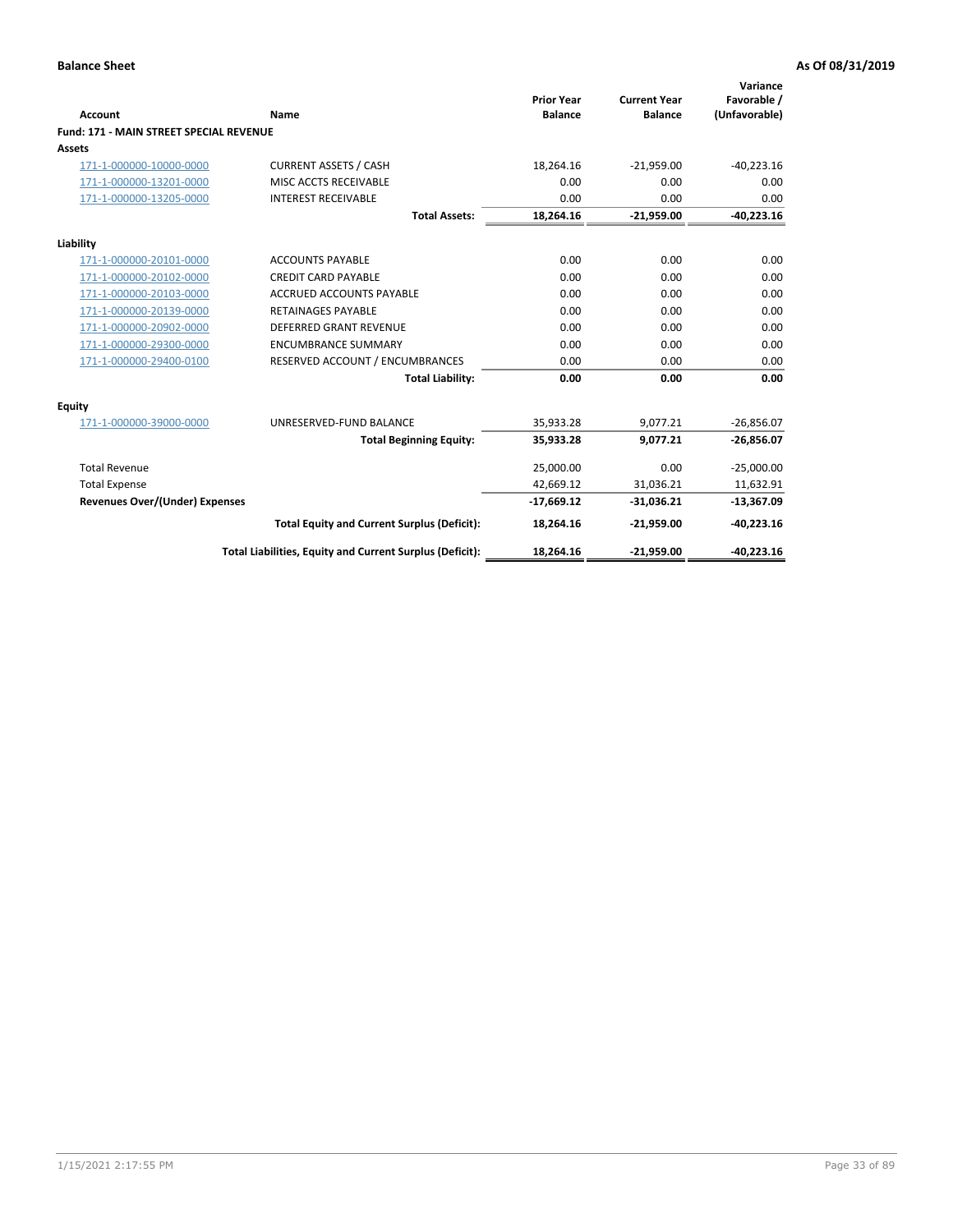|                                      |                                                          |                                     |                                       | Variance                     |
|--------------------------------------|----------------------------------------------------------|-------------------------------------|---------------------------------------|------------------------------|
| <b>Account</b>                       | Name                                                     | <b>Prior Year</b><br><b>Balance</b> | <b>Current Year</b><br><b>Balance</b> | Favorable /<br>(Unfavorable) |
| <b>Fund: 172 - MINOR GRANTS FUND</b> |                                                          |                                     |                                       |                              |
| <b>Assets</b>                        |                                                          |                                     |                                       |                              |
| 172-1-000000-10000-0000              | <b>CURRENT ASSETS / CASH</b>                             | 2,095.10                            | 6,343.76                              | 4,248.66                     |
| 172-1-000000-13201-0000              | MISC ACCTS RECEIVABLE                                    | 0.00                                | 0.00                                  | 0.00                         |
| 172-1-000000-13205-0000              | <b>INTEREST RECEIVABLE</b>                               | 0.00                                | 0.00                                  | 0.00                         |
|                                      | <b>Total Assets:</b>                                     | 2,095.10                            | 6,343.76                              | 4,248.66                     |
| Liability                            |                                                          |                                     |                                       |                              |
| 172-1-000000-20101-0000              | <b>ACCOUNTS PAYABLE</b>                                  | 0.00                                | 0.00                                  | 0.00                         |
| 172-1-000000-20102-0000              | <b>CREDIT CARD PAYABLE</b>                               | 0.00                                | 0.00                                  | 0.00                         |
| 172-1-000000-20103-0000              | <b>ACCRUED ACCOUNTS PAYABLE</b>                          | 0.00                                | 0.00                                  | 0.00                         |
| 172-1-000000-20902-0000              | DEFERRED GRANT REVENUE                                   | 0.00                                | 0.00                                  | 0.00                         |
| 172-1-000000-29300-0000              | <b>ENCUMBRANCE SUMMARY</b>                               | 0.00                                | 0.00                                  | 0.00                         |
| 172-1-000000-29400-0000              | RESERVED ACCOUNT / ENCUMBRANCES                          | 0.00                                | 0.00                                  | 0.00                         |
|                                      | <b>Total Liability:</b>                                  | 0.00                                | 0.00                                  | 0.00                         |
| Equity                               |                                                          |                                     |                                       |                              |
| 172-1-000000-39000-0000              | UNRESERVED-FUND BALANCE                                  | 493.86                              | 3,559.10                              | 3,065.24                     |
|                                      | <b>Total Beginning Equity:</b>                           | 493.86                              | 3,559.10                              | 3,065.24                     |
| <b>Total Revenue</b>                 |                                                          | 20,476.00                           | 15,624.00                             | $-4,852.00$                  |
| <b>Total Expense</b>                 |                                                          | 18,874.76                           | 12,839.34                             | 6,035.42                     |
| Revenues Over/(Under) Expenses       |                                                          | 1,601.24                            | 2,784.66                              | 1,183.42                     |
|                                      | <b>Total Equity and Current Surplus (Deficit):</b>       | 2,095.10                            | 6,343.76                              | 4,248.66                     |
|                                      | Total Liabilities, Equity and Current Surplus (Deficit): | 2,095.10                            | 6,343.76                              | 4,248.66                     |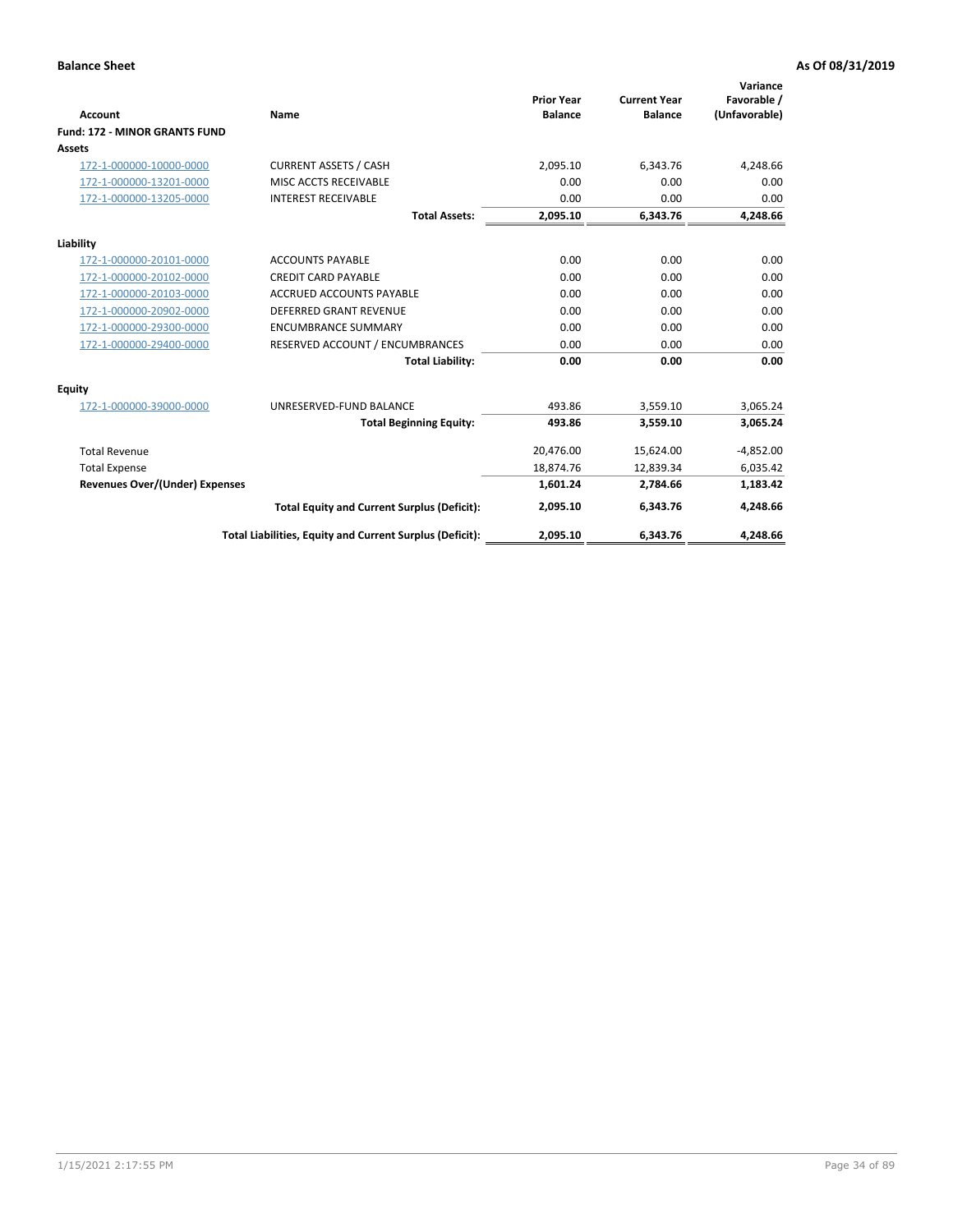| Account                                | <b>Name</b>                                              | <b>Prior Year</b><br><b>Balance</b> | <b>Current Year</b><br><b>Balance</b> | Variance<br>Favorable /<br>(Unfavorable) |
|----------------------------------------|----------------------------------------------------------|-------------------------------------|---------------------------------------|------------------------------------------|
| <b>Fund: 173 - FL YOUNG FOUNDATION</b> |                                                          |                                     |                                       |                                          |
| Assets                                 |                                                          |                                     |                                       |                                          |
| 173-1-000000-10000-0000                | <b>CURRENT ASSETS / CASH</b>                             | 0.00                                | 0.00                                  | 0.00                                     |
| 173-1-000000-13201-0000                | MISC ACCTS RECEIVABLE                                    | 0.00                                | 0.00                                  | 0.00                                     |
|                                        | <b>Total Assets:</b>                                     | 0.00                                | 0.00                                  | 0.00                                     |
| Liability                              |                                                          |                                     |                                       |                                          |
| 173-1-000000-20101-0000                | <b>ACCOUNTS PAYABLE</b>                                  | 0.00                                | 0.00                                  | 0.00                                     |
| 173-1-000000-20102-0000                | <b>CREDIT CARD PAYABLE</b>                               | 0.00                                | 0.00                                  | 0.00                                     |
| 173-1-000000-20902-0000                | <b>DEFERRED GRANT REVENUE</b>                            | 0.00                                | 0.00                                  | 0.00                                     |
| 173-1-000000-29300-0000                | <b>ENCUMBRANCE SUMMARY</b>                               | 0.00                                | 0.00                                  | 0.00                                     |
| 173-1-000000-29400-0000                | RESERVED ACCOUNT / ENCUMBRANCES                          | 0.00                                | 0.00                                  | 0.00                                     |
|                                        | <b>Total Liability:</b>                                  | 0.00                                | 0.00                                  | 0.00                                     |
| Equity                                 |                                                          |                                     |                                       |                                          |
| 173-1-000000-39000-0000                | UNRESERVED-FUND BALANCE                                  | 0.00                                | 0.00                                  | 0.00                                     |
|                                        | <b>Total Beginning Equity:</b>                           | 0.00                                | 0.00                                  | 0.00                                     |
| <b>Total Revenue</b>                   |                                                          | 0.00                                | 0.00                                  | 0.00                                     |
| <b>Total Expense</b>                   |                                                          | 0.00                                | 0.00                                  | 0.00                                     |
| <b>Revenues Over/(Under) Expenses</b>  |                                                          | 0.00                                | 0.00                                  | 0.00                                     |
|                                        | <b>Total Equity and Current Surplus (Deficit):</b>       | 0.00                                | 0.00                                  | 0.00                                     |
|                                        | Total Liabilities, Equity and Current Surplus (Deficit): | 0.00                                | 0.00                                  | 0.00                                     |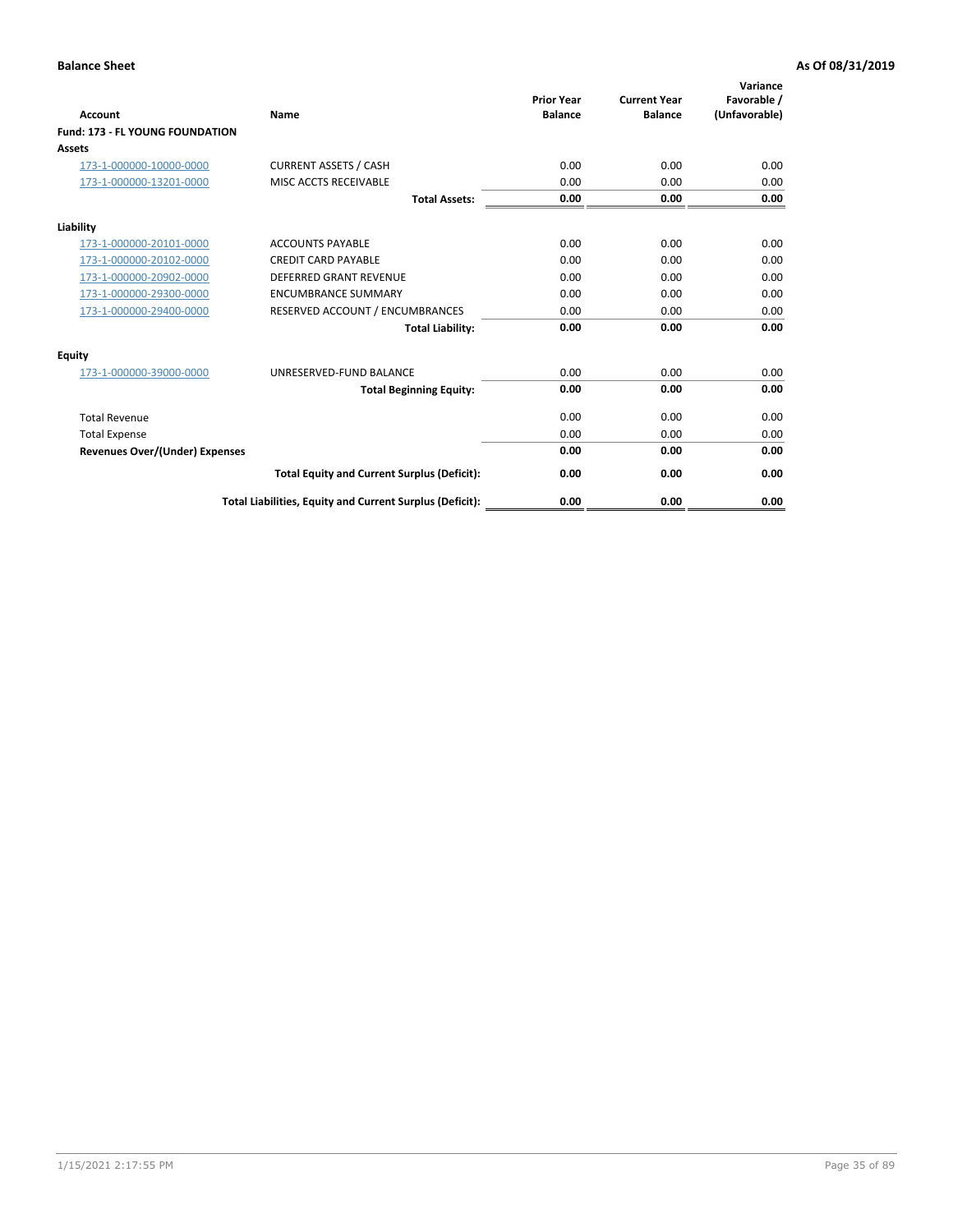| Account                               | Name                                                     | <b>Prior Year</b><br><b>Balance</b> | <b>Current Year</b><br><b>Balance</b> | Variance<br>Favorable /<br>(Unfavorable) |
|---------------------------------------|----------------------------------------------------------|-------------------------------------|---------------------------------------|------------------------------------------|
| <b>Fund: 174 - FEMA GRANT</b>         |                                                          |                                     |                                       |                                          |
| Assets                                |                                                          |                                     |                                       |                                          |
| 174-1-000000-10000-0000               | <b>CURRENT ASSETS / CASH</b>                             | 0.00                                | 0.00                                  | 0.00                                     |
| 174-1-000000-13201-0000               | MISC ACCTS RECEIVABLE                                    | 0.00                                | 0.00                                  | 0.00                                     |
| 174-1-000000-13205-0000               | <b>INTEREST RECEIVABLE</b>                               | 0.00                                | 0.00                                  | 0.00                                     |
|                                       | <b>Total Assets:</b>                                     | 0.00                                | 0.00                                  | 0.00                                     |
| Liability                             |                                                          |                                     |                                       |                                          |
| 174-1-000000-20101-0000               | <b>ACCOUNTS PAYABLE</b>                                  | 0.00                                | 0.00                                  | 0.00                                     |
| 174-1-000000-20102-0000               | <b>CREDIT CARD PAYABLE</b>                               | 0.00                                | 0.00                                  | 0.00                                     |
| 174-1-000000-20103-0000               | <b>ACCRUED ACCOUNTS PAYABLE</b>                          | 0.00                                | 0.00                                  | 0.00                                     |
| 174-1-000000-20902-0000               | <b>DEFERRED GRANT REVENUE</b>                            | 0.00                                | 0.00                                  | 0.00                                     |
| 174-1-000000-29300-0000               | <b>ENCUMBRANCE SUMMARY</b>                               | 0.00                                | 0.00                                  | 0.00                                     |
| 174-1-000000-29400-0000               | RESERVED ACCOUNT / ENCUMBRANCES                          | 0.00                                | 0.00                                  | 0.00                                     |
|                                       | <b>Total Liability:</b>                                  | 0.00                                | 0.00                                  | 0.00                                     |
| Equity                                |                                                          |                                     |                                       |                                          |
| 174-1-000000-39000-0000               | UNRESERVED-FUND BALANCE                                  | 1.08                                | 0.00                                  | $-1.08$                                  |
|                                       | <b>Total Beginning Equity:</b>                           | 1.08                                | 0.00                                  | $-1.08$                                  |
| <b>Total Revenue</b>                  |                                                          | 0.00                                | 0.00                                  | 0.00                                     |
| <b>Total Expense</b>                  |                                                          | 1.08                                | 0.00                                  | 1.08                                     |
| <b>Revenues Over/(Under) Expenses</b> |                                                          | $-1.08$                             | 0.00                                  | 1.08                                     |
|                                       | <b>Total Equity and Current Surplus (Deficit):</b>       | 0.00                                | 0.00                                  | 0.00                                     |
|                                       | Total Liabilities, Equity and Current Surplus (Deficit): | 0.00                                | 0.00                                  | 0.00                                     |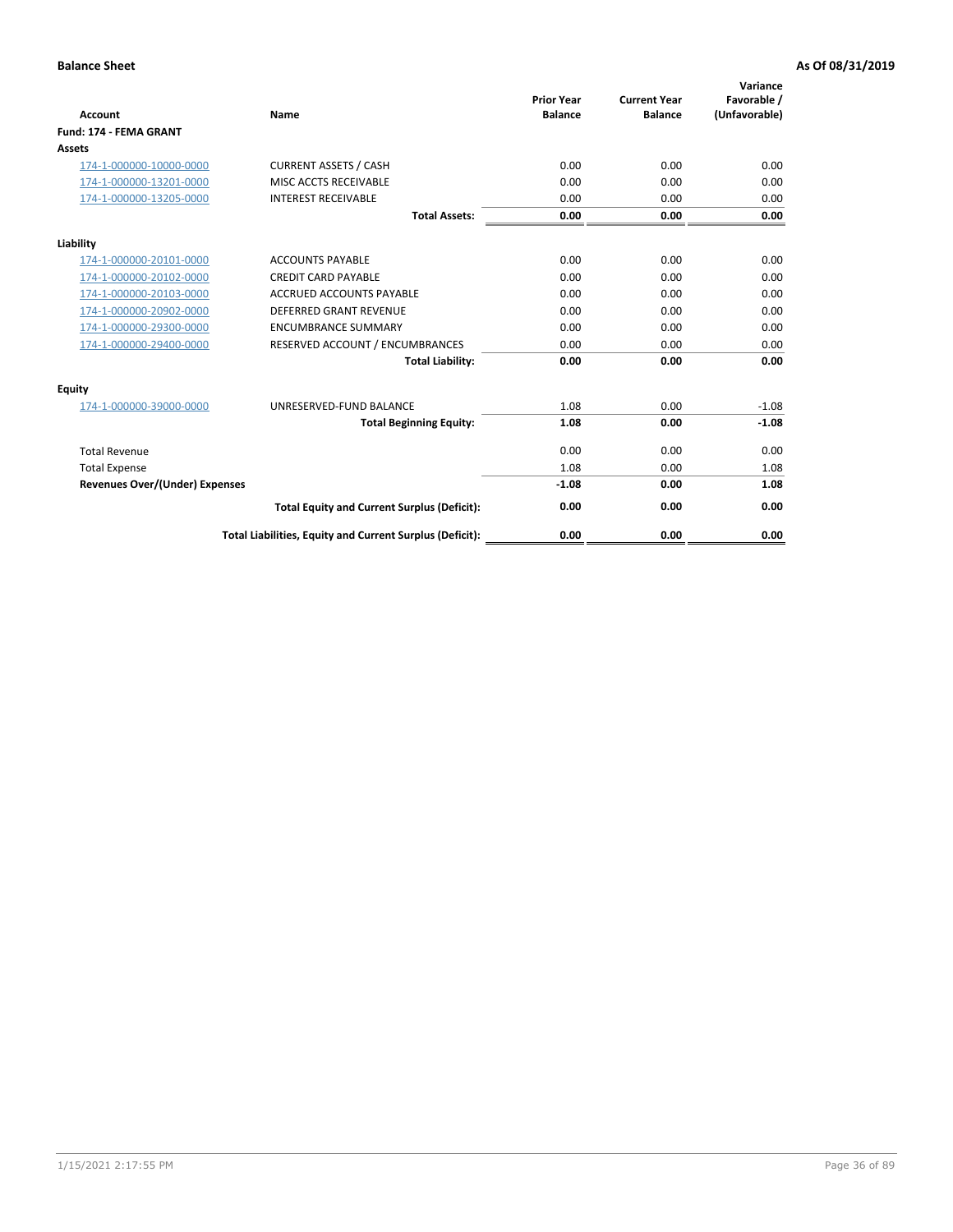| <b>Account</b>                             | Name                                                     | <b>Prior Year</b><br><b>Balance</b> | <b>Current Year</b><br><b>Balance</b> | Variance<br>Favorable /<br>(Unfavorable) |
|--------------------------------------------|----------------------------------------------------------|-------------------------------------|---------------------------------------|------------------------------------------|
| Fund: 175 - JUSTICE ASSISTANCE GRANT - JAG |                                                          |                                     |                                       |                                          |
| <b>Assets</b>                              |                                                          |                                     |                                       |                                          |
| 175-1-000000-10000-0000                    | <b>CURRENT ASSETS / CASH</b>                             | 13,761.65                           | 13,761.65                             | 0.00                                     |
| 175-1-000000-13201-0000                    | MISC ACCTS RECEIVABLE                                    | 0.00                                | 0.00                                  | 0.00                                     |
|                                            | <b>Total Assets:</b>                                     | 13,761.65                           | 13,761.65                             | 0.00                                     |
| Liability                                  |                                                          |                                     |                                       |                                          |
| 175-1-000000-20101-0000                    | <b>ACCOUNTS PAYABLE</b>                                  | 0.00                                | 0.00                                  | 0.00                                     |
| 175-1-000000-20102-0000                    | <b>CREDIT CARD PAYABLE</b>                               | 0.00                                | 0.00                                  | 0.00                                     |
| 175-1-000000-20902-0000                    | DEFERRED GRANT REVENUE                                   | 0.00                                | 0.00                                  | 0.00                                     |
| 175-1-000000-29300-0000                    | <b>ENCUMBRANCE SUMMARY</b>                               | 0.00                                | 0.00                                  | 0.00                                     |
| 175-1-000000-29400-0000                    | RESERVED ACCOUNT / ENCUMBRANCES                          | 0.00                                | 0.00                                  | 0.00                                     |
|                                            | <b>Total Liability:</b>                                  | 0.00                                | 0.00                                  | 0.00                                     |
| <b>Equity</b>                              |                                                          |                                     |                                       |                                          |
| 175-1-000000-39000-0000                    | UNRESERVED-FUND BALANCE                                  | 30.65                               | 13,761.65                             | 13,731.00                                |
|                                            | <b>Total Beginning Equity:</b>                           | 30.65                               | 13.761.65                             | 13.731.00                                |
| <b>Total Revenue</b>                       |                                                          | 13,731.00                           | 18,047.00                             | 4,316.00                                 |
| <b>Total Expense</b>                       |                                                          | 0.00                                | 18,047.00                             | $-18,047.00$                             |
| <b>Revenues Over/(Under) Expenses</b>      |                                                          | 13,731.00                           | 0.00                                  | $-13,731.00$                             |
|                                            | <b>Total Equity and Current Surplus (Deficit):</b>       | 13,761.65                           | 13,761.65                             | 0.00                                     |
|                                            | Total Liabilities, Equity and Current Surplus (Deficit): | 13,761.65                           | 13,761.65                             | 0.00                                     |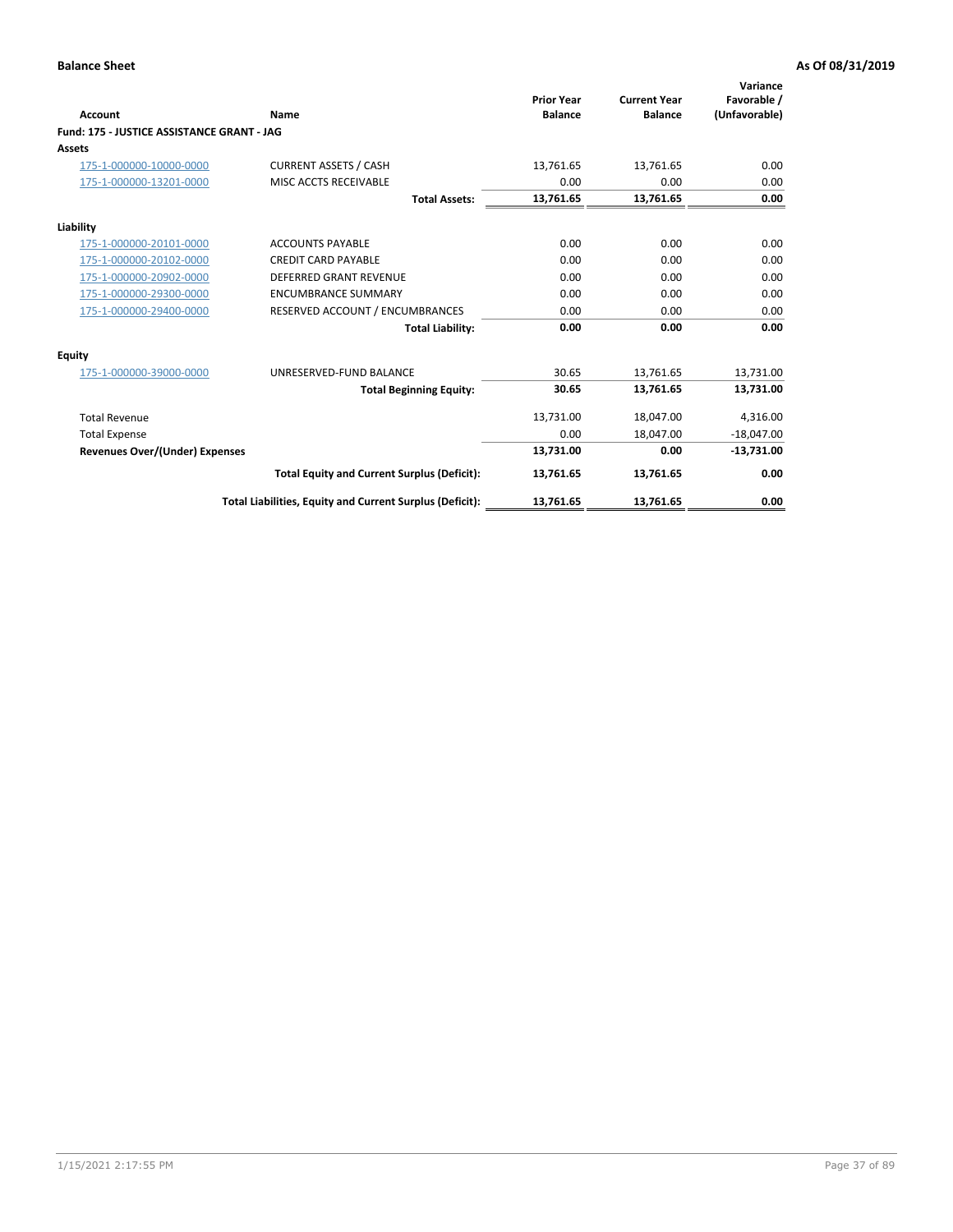|                                       |                                                          | <b>Prior Year</b> | <b>Current Year</b> | Variance<br>Favorable / |
|---------------------------------------|----------------------------------------------------------|-------------------|---------------------|-------------------------|
| <b>Account</b>                        | <b>Name</b>                                              | <b>Balance</b>    | <b>Balance</b>      | (Unfavorable)           |
| Fund: 176 - HOME GRANT FUND           |                                                          |                   |                     |                         |
| <b>Assets</b>                         |                                                          |                   |                     |                         |
| 176-1-000000-10000-0000               | <b>CURRENT ASSETS / CASH</b>                             | 0.00              | 0.00                | 0.00                    |
| 176-1-000000-13201-0000               | MISC ACCTS RECEIVABLE                                    | 0.00              | 0.00                | 0.00                    |
| 176-1-000000-13205-0000               | <b>INTEREST RECEIVABLE</b>                               | 0.00              | 0.00                | 0.00                    |
|                                       | <b>Total Assets:</b>                                     | 0.00              | 0.00                | 0.00                    |
| Liability                             |                                                          |                   |                     |                         |
| 176-1-000000-20101-0000               | <b>ACCOUNTS PAYABLE</b>                                  | 0.00              | 0.00                | 0.00                    |
| 176-1-000000-20102-0000               | <b>CREDIT CARD PAYABLE</b>                               | 0.00              | 0.00                | 0.00                    |
| 176-1-000000-20103-0000               | <b>ACCRUED ACCOUNTS PAYABLE</b>                          | 0.00              | 0.00                | 0.00                    |
| 176-1-000000-20902-0000               | <b>DEFERRED GRANT REVENUE</b>                            | 0.00              | 0.00                | 0.00                    |
| 176-1-000000-29300-0000               | <b>ENCUMBRANCE SUMMARY</b>                               | 0.00              | 0.00                | 0.00                    |
| 176-1-000000-29400-0000               | RESERVED ACCOUNT / ENCUMBRANCES                          | 0.00              | 0.00                | 0.00                    |
|                                       | <b>Total Liability:</b>                                  | 0.00              | 0.00                | 0.00                    |
| Equity                                |                                                          |                   |                     |                         |
| 176-1-000000-39000-0000               | UNRESERVED-FUND BALANCE                                  | 0.00              | 0.00                | 0.00                    |
|                                       | <b>Total Beginning Equity:</b>                           | 0.00              | 0.00                | 0.00                    |
| <b>Total Revenue</b>                  |                                                          | 0.00              | 0.00                | 0.00                    |
| <b>Total Expense</b>                  |                                                          | 0.00              | 0.00                | 0.00                    |
| <b>Revenues Over/(Under) Expenses</b> |                                                          | 0.00              | 0.00                | 0.00                    |
|                                       | <b>Total Equity and Current Surplus (Deficit):</b>       | 0.00              | 0.00                | 0.00                    |
|                                       | Total Liabilities, Equity and Current Surplus (Deficit): | 0.00              | 0.00                | 0.00                    |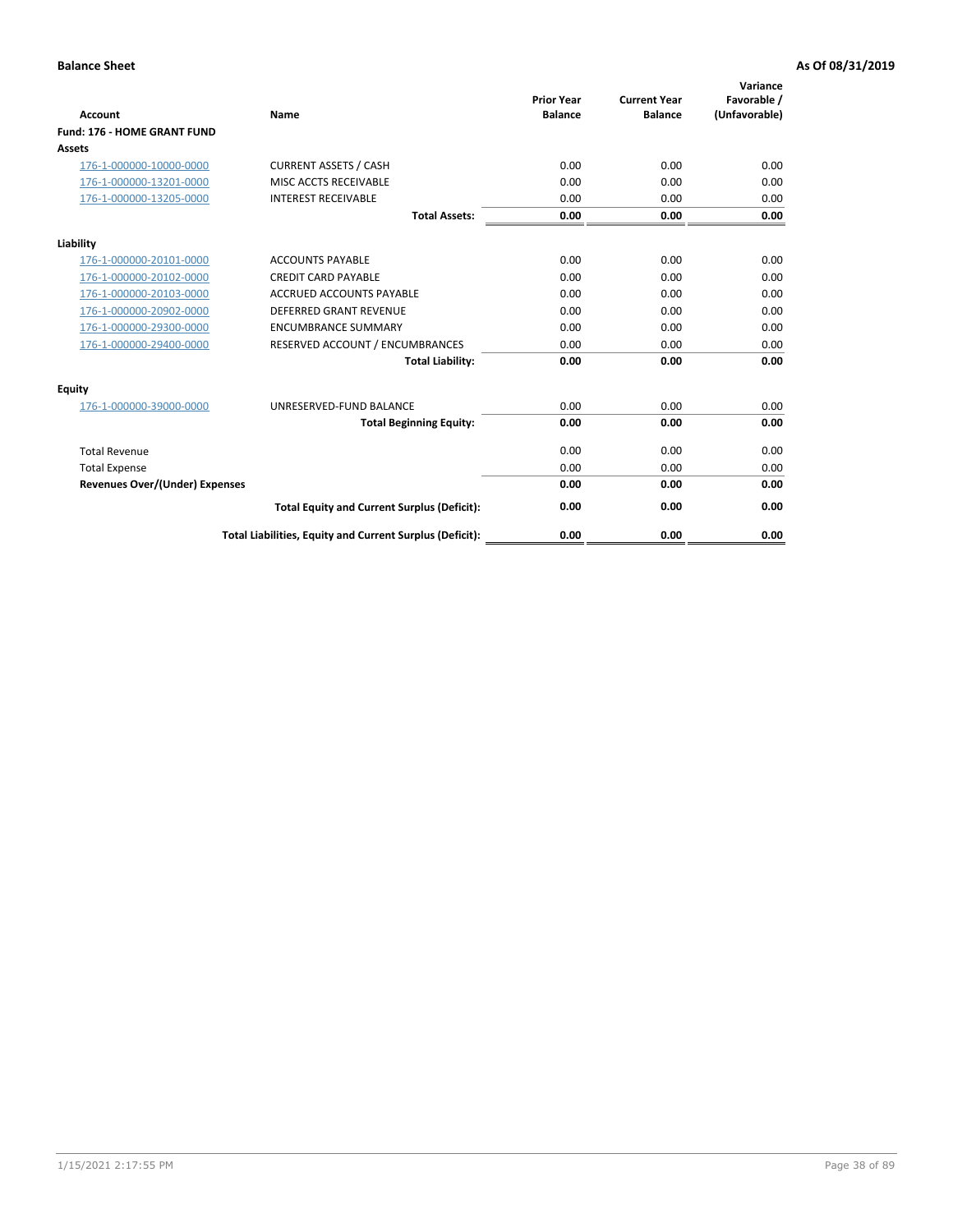| Account                                        | Name                                                     | <b>Prior Year</b><br><b>Balance</b> | <b>Current Year</b><br><b>Balance</b> | Variance<br>Favorable /<br>(Unfavorable) |
|------------------------------------------------|----------------------------------------------------------|-------------------------------------|---------------------------------------|------------------------------------------|
| <b>Fund: 177 - SAFE ROUTES TO SCHOOL GRANT</b> |                                                          |                                     |                                       |                                          |
| <b>Assets</b>                                  |                                                          |                                     |                                       |                                          |
| 177-1-000000-10000-0000                        | <b>CURRENT ASSETS / CASH</b>                             | 0.00                                | 0.00                                  | 0.00                                     |
| 177-1-000000-13201-0000                        | MISC ACCTS RECEIVABLE                                    | 0.00                                | 0.00                                  | 0.00                                     |
| 177-1-000000-13205-0000                        | <b>INTEREST RECEIVABLE</b>                               | 0.00                                | 0.00                                  | 0.00                                     |
|                                                | <b>Total Assets:</b>                                     | 0.00                                | 0.00                                  | 0.00                                     |
| Liability                                      |                                                          |                                     |                                       |                                          |
| 177-1-000000-20101-0000                        | <b>ACCOUNTS PAYABLE</b>                                  | 0.00                                | 0.00                                  | 0.00                                     |
| 177-1-000000-20102-0000                        | <b>CREDIT CARD PAYABLE</b>                               | 0.00                                | 0.00                                  | 0.00                                     |
| 177-1-000000-20139-0000                        | <b>RETAINAGES PAYABLE</b>                                | 0.00                                | 0.00                                  | 0.00                                     |
| 177-1-000000-20902-0000                        | <b>DEFERRED GRANT REVENUE</b>                            | 0.00                                | 0.00                                  | 0.00                                     |
|                                                | <b>Total Liability:</b>                                  | 0.00                                | 0.00                                  | 0.00                                     |
| Equity                                         |                                                          |                                     |                                       |                                          |
| 177-1-000000-39000-0000                        | UNRESERVED-FUND BALANCE                                  | 0.02                                | 0.00                                  | $-0.02$                                  |
|                                                | <b>Total Beginning Equity:</b>                           | 0.02                                | 0.00                                  | $-0.02$                                  |
| <b>Total Revenue</b>                           |                                                          | 0.00                                | 0.00                                  | 0.00                                     |
| <b>Total Expense</b>                           |                                                          | 0.02                                | 0.00                                  | 0.02                                     |
| <b>Revenues Over/(Under) Expenses</b>          |                                                          | $-0.02$                             | 0.00                                  | 0.02                                     |
|                                                | <b>Total Equity and Current Surplus (Deficit):</b>       | 0.00                                | 0.00                                  | 0.00                                     |
|                                                | Total Liabilities, Equity and Current Surplus (Deficit): | 0.00                                | 0.00                                  | 0.00                                     |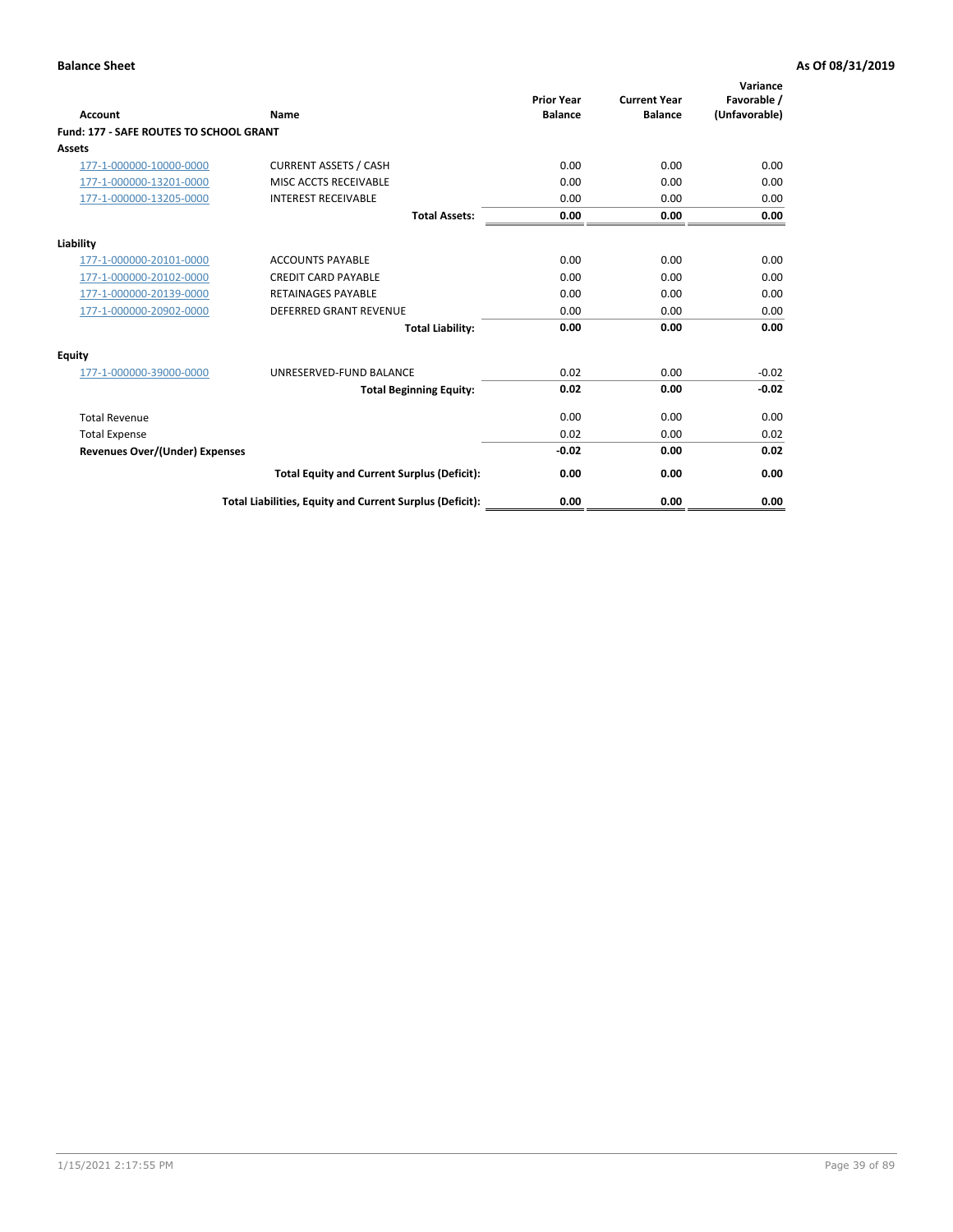| <b>Account</b>                        | Name                                                     | <b>Prior Year</b><br>Balance | <b>Current Year</b><br><b>Balance</b> | Variance<br>Favorable /<br>(Unfavorable) |
|---------------------------------------|----------------------------------------------------------|------------------------------|---------------------------------------|------------------------------------------|
| Fund: 190 - FIXED ASSETS              |                                                          |                              |                                       |                                          |
| Assets                                |                                                          |                              |                                       |                                          |
| 190-1-000000-10000-0000               | <b>CURRENT ASSETS / CASH</b>                             | 4,781,218.73                 | 3,979,096.29                          | $-802, 122.44$                           |
| 190-1-000000-16001-0000               | FIXED ASSETS / LAND                                      | 4,301,719.07                 | 4,319,195.57                          | 17,476.50                                |
| 190-1-000000-16002-0000               | FIXED ASSETS / IMPROVMENTS-NON BUILDI                    | 9,547,720.27                 | 9,912,720.98                          | 365,000.71                               |
| 190-1-000000-16003-0000               | ACCUM DEPR / IMPROVEMENTS- NON BUIL                      | -4,009,937.54                | $-4,418,664.01$                       | $-408,726.47$                            |
| 190-1-000000-16004-0000               | FIXED ASSETS / BUILDINGS                                 | 17,535,682.21                | 18,870,389.31                         | 1,334,707.10                             |
| 190-1-000000-16005-0000               | <b>ACCUM DEPR / BUILDINGS</b>                            | $-6,682,343.79$              | -7,078,918.90                         | $-396,575.11$                            |
| 190-1-000000-16109-0000               | FIXED ASSETS / INFRASTRUCTURE                            | 39,600,292.98                | 41,233,401.98                         | 1,633,109.00                             |
| 190-1-000000-16110-0000               | <b>ACCUM DEPR / INFRASTRUCTURE</b>                       | $-17,212,975.22$             | -17,759,272.67                        | -546,297.45                              |
| 190-1-000000-16201-0000               | FIXED ASSETS / MACHINERY AND EQUIPMEN                    | 6,435,884.14                 | 6,681,975.42                          | 246,091.28                               |
| 190-1-000000-16202-0000               | ACCUM DEPR / MACHINERY AND EQUIPMEI                      | -4,533,779.36                | -4,901,148.10                         | -367,368.74                              |
| 190-1-000000-16205-0000               | FIXED ASSETS / SEIZURE FUNDED VEHICLES                   | 109,736.85                   | 109,736.85                            | 0.00                                     |
| 190-1-000000-16206-0000               | ACCUM DEPR / SEIZURE FUNDED VEHICLES                     | $-86,047.91$                 | $-95,298.29$                          | $-9,250.38$                              |
| 190-1-000000-16301-0000               | FIXED ASSETS / C W I P                                   | 7,494,769.94                 | 6,540,229.12                          | -954,540.82                              |
|                                       | <b>Total Assets:</b>                                     | 57,281,940.37                | 57,393,443.55                         | 111,503.18                               |
|                                       |                                                          |                              |                                       |                                          |
| Liability                             |                                                          |                              |                                       |                                          |
| 190-1-000000-20101-0000               | <b>ACCOUNTS PAYABLE</b>                                  | 0.00                         | 0.00                                  | 0.00                                     |
| 190-1-000000-20102-0000               | <b>CREDIT CARD PAYABLE</b>                               | 0.00                         | 0.00                                  | 0.00                                     |
| 190-1-000000-27001-0000               | CONTRIBUTED CAPITAL / DEVELOPERS                         | 7,196,125.29                 | 7,196,125.29                          | 0.00                                     |
| 190-1-000000-27101-0000               | INVESTMENT IN GFA / GENERAL FUND                         | 2,194,657.07                 | 2,194,657.07                          | 0.00                                     |
| 190-1-000000-27102-0000               | <b>SPECIAL REVENUE FUNDS</b>                             | 4,861,998.29                 | 4,861,998.29                          | 0.00                                     |
| 190-1-000000-27103-0000               | <b>GENERAL CIP FUND</b>                                  | 62,287,009.22                | 64,126,730.55                         | $-1,839,721.33$                          |
| 190-1-000000-27104-0000               | PROPRIETARY FUNDS                                        | 13,885,324.34                | 13,885,324.34                         | 0.00                                     |
| 190-1-000000-27105-0000               | <b>INTERNAL SERVICE FUNDS</b>                            | 0.00                         | 0.00                                  | 0.00                                     |
| 190-1-000000-27106-0000               | <b>EXPENDABLE TRUST FUNDS</b>                            | 0.00                         | 0.00                                  | 0.00                                     |
| 190-1-000000-27107-0000               | INVESTMENT IN GFA / SEIZURE FUNDS                        | 127,680.68                   | 127,680.68                            | 0.00                                     |
| 190-1-000000-27108-0000               | INVESTMENT IN GFA / FIRE DEPARTMEN                       | 0.00                         | 0.00                                  | 0.00                                     |
| 190-1-000000-27109-0000               | PARKS & RECREATION DEPT                                  | 0.00                         | 0.00                                  | 0.00                                     |
| 190-1-000000-27110-0000               | INVESTMENT IN GFA / 4A EDC                               | 524,560.49                   | 524,560.49                            | 0.00                                     |
| 190-1-000000-27201-0000               | CAFR USE / MUNICIPAL BUILDINGS                           | 1,862,037.81                 | 1,862,037.81                          | 0.00                                     |
| 190-1-000000-27202-0000               | CAFR USE / OTHER GENERAL GOVERNMEN                       | 363,987.04                   | 363,987.04                            | 0.00                                     |
| 190-1-000000-27203-0000               | CAFR USE / POLICE PROTECTION                             | 1,742,383.46                 | 1,742,383.46                          | 0.00                                     |
| 190-1-000000-27204-0000               | CAFR USE / FIRE PROTECTION                               | 2,609,936.84                 | 2,609,936.84                          | 0.00                                     |
| 190-1-000000-27205-0000               | CAFR USE / PUBLIC WORKS                                  | 2,509,263.59                 | 2,509,263.59                          | 0.00                                     |
| 190-1-000000-27206-0000               | CAFR USE / LIBRARIES                                     | 2,147,054.00                 | 2,147,054.00                          | 0.00                                     |
| 190-1-000000-27207-0000               | CAFR USE / RECREATION                                    | 4,153,623.63                 | 4,153,623.63                          | 0.00                                     |
| 190-1-000000-27208-0000               | CAFR USE / CEMETERY                                      | 246,894.00                   | 246,894.00                            | 0.00                                     |
| 190-1-000000-27209-0000               | CAFR USE / EXCHANGE BUILDING                             | 6,053,703.29                 | 6,053,703.29                          | 0.00                                     |
| 190-1-000000-27210-0000               | CAFR USE / INVESTMENT IN GFA                             | $-21,688,883.66$             | $-21,688,883.66$                      | 0.00                                     |
| 190-1-000000-27301-0000               | DONATIONS/GRANTS                                         | 2,478,141.06                 | 2,478,141.06                          | 0.00                                     |
|                                       | <b>Total Liability:</b>                                  | 93,555,496.44                | 95,395,217.77                         | -1,839,721.33                            |
| Equity                                |                                                          |                              |                                       |                                          |
| 190-1-000000-39000-0000               | UNRESERVED-FUND BALANCE                                  | -36,273,556.07               | -38,001,774.22                        | $-1,728,218.15$                          |
|                                       | <b>Total Beginning Equity:</b>                           | -36,273,556.07               | -38,001,774.22                        | -1,728,218.15                            |
|                                       |                                                          |                              |                                       |                                          |
| <b>Total Expense</b>                  |                                                          | 0.00                         | 0.00                                  | 0.00                                     |
| <b>Revenues Over/(Under) Expenses</b> |                                                          | 0.00                         | 0.00                                  | 0.00                                     |
|                                       | <b>Total Equity and Current Surplus (Deficit):</b>       | -36,273,556.07               | -38,001,774.22                        | -1,728,218.15                            |
|                                       | Total Liabilities, Equity and Current Surplus (Deficit): | 57,281,940.37                | 57,393,443.55                         | 111,503.18                               |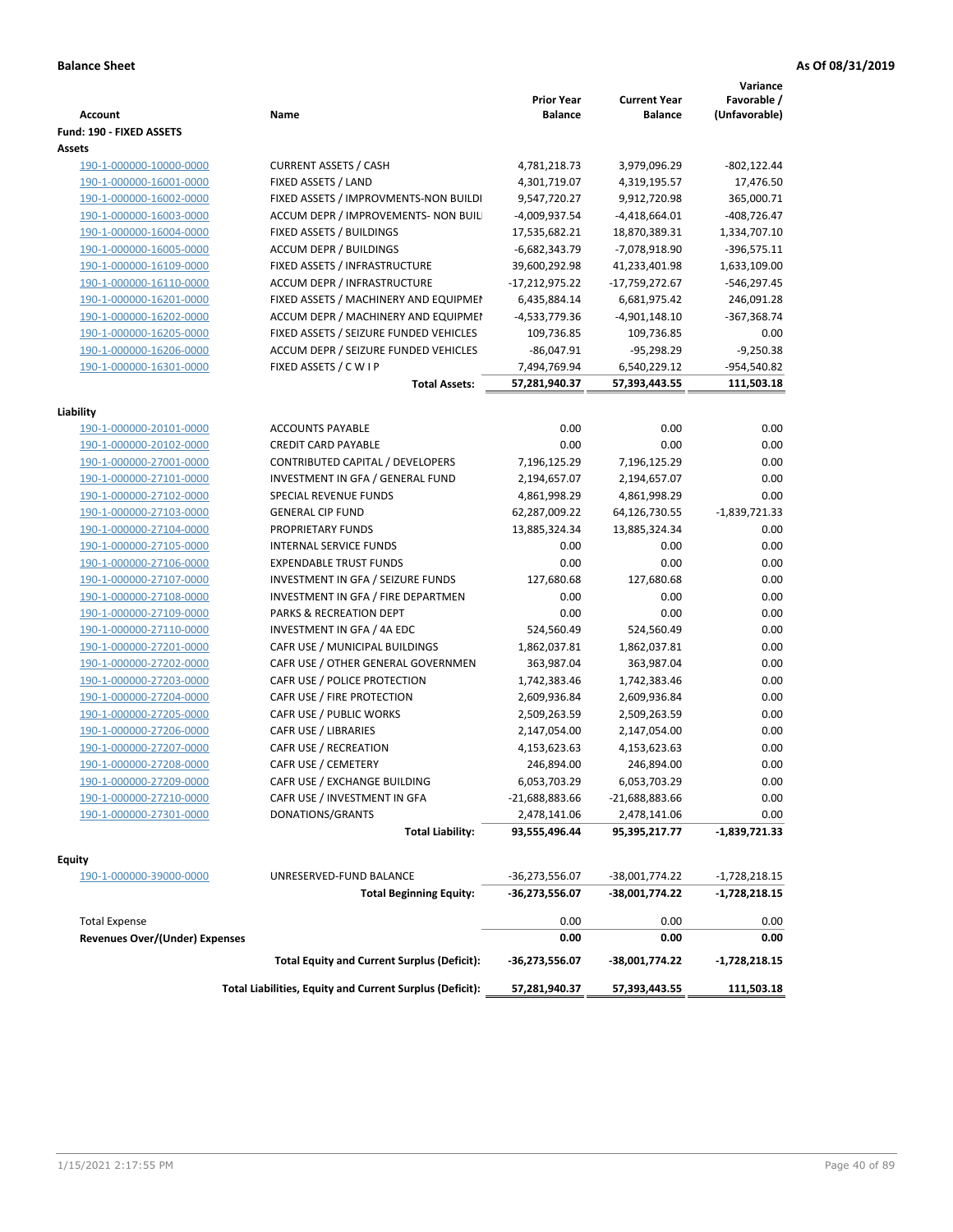| <b>Account</b>                 | Name                                                     | <b>Prior Year</b><br><b>Balance</b> | <b>Current Year</b><br><b>Balance</b> | Variance<br>Favorable /<br>(Unfavorable) |
|--------------------------------|----------------------------------------------------------|-------------------------------------|---------------------------------------|------------------------------------------|
| <b>Fund: 191 - DEBT</b>        |                                                          |                                     |                                       |                                          |
| <b>Assets</b>                  |                                                          |                                     |                                       |                                          |
| 191-1-000000-12101-0000        | <b>BOND ISSUANCE COSTS</b>                               | 0.00                                | 0.00                                  | 0.00                                     |
| 191-1-000000-12201-0000        | DEFERRED CHARGES / BOND DISCOUNT                         | $-1,016,547.95$                     | $-849,803.49$                         | 166,744.46                               |
| 191-1-000000-14101-0000        | WTR/WWTR UTILITY FUND                                    | 0.00                                | 0.00                                  | 0.00                                     |
| 191-1-000000-17101-0000        | LONG-TERM DEBT / AMT TO BE PROVIDE                       | 453,446.27                          | $-3,071,381.39$                       | $-3,524,827.66$                          |
|                                | <b>Total Assets:</b>                                     | $-563,101.68$                       | $-3,921,184.88$                       | $-3,358,083.20$                          |
| Liability                      |                                                          |                                     |                                       |                                          |
| 191-1-000000-20102-0000        | <b>CREDIT CARD PAYABLE</b>                               | 0.00                                | 0.00                                  | 0.00                                     |
| 191-1-000000-22002-0000        | <b>VACATION/SICK PAYABLE</b>                             | 1,548,415.51                        | 1,510,788.95                          | 37,626.56                                |
| 191-1-000000-26001-0000        | <b>COMPENSATED ABSENCES PAY</b>                          | 1,574,354.03                        | 1,738,411.37                          | $-164,057.34$                            |
| 191-1-000000-26003-0000        | EXCESS SALES TAX DUE TO STATE OF TEXAS                   | 3,045,688.20                        | 2,689,497.53                          | 356,190.67                               |
| 191-1-000000-26101-0000        | <b>GENERAL OBLIG BONDS PAY</b>                           | 33,926,000.00                       | 30,648,000.00                         | 3,278,000.00                             |
| 191-1-000000-26103-0000        | DEFERRED LOSS/DEFEASEMENT                                | 71,619.09                           | 204,408.13                            | $-132,789.04$                            |
| 191-1-000000-26104-0000        | <b>ACCRETED INTEREST</b>                                 | 164,196.41                          | 147,128.64                            | 17,067.77                                |
| 191-1-000000-26105-0000        | INV NET OF RELATED DEBT                                  | -34,384,329.59                      | -34,384,329.59                        | 0.00                                     |
| 191-1-000000-26106-0000        | <b>RESTRICTED DEBT SERVICE</b>                           | 621,308.00                          | 621,308.00                            | 0.00                                     |
|                                | <b>Total Liability:</b>                                  | 6,567,251.65                        | 3,175,213.03                          | 3,392,038.62                             |
| Equity                         |                                                          |                                     |                                       |                                          |
| 191-1-000000-39000-0000        | UNRESERVED-FUND BALANCE                                  | $-7,130,353.33$                     | -7,096,397.91                         | 33,955.42                                |
|                                | <b>Total Beginning Equity:</b>                           | $-7,130,353.33$                     | -7,096,397.91                         | 33,955.42                                |
| <b>Total Expense</b>           |                                                          | 0.00                                | 0.00                                  | 0.00                                     |
| Revenues Over/(Under) Expenses |                                                          | 0.00                                | 0.00                                  | 0.00                                     |
|                                | <b>Total Equity and Current Surplus (Deficit):</b>       | $-7,130,353.33$                     | -7,096,397.91                         | 33,955.42                                |
|                                | Total Liabilities, Equity and Current Surplus (Deficit): | $-563,101.68$                       | $-3,921,184.88$                       | $-3,358,083.20$                          |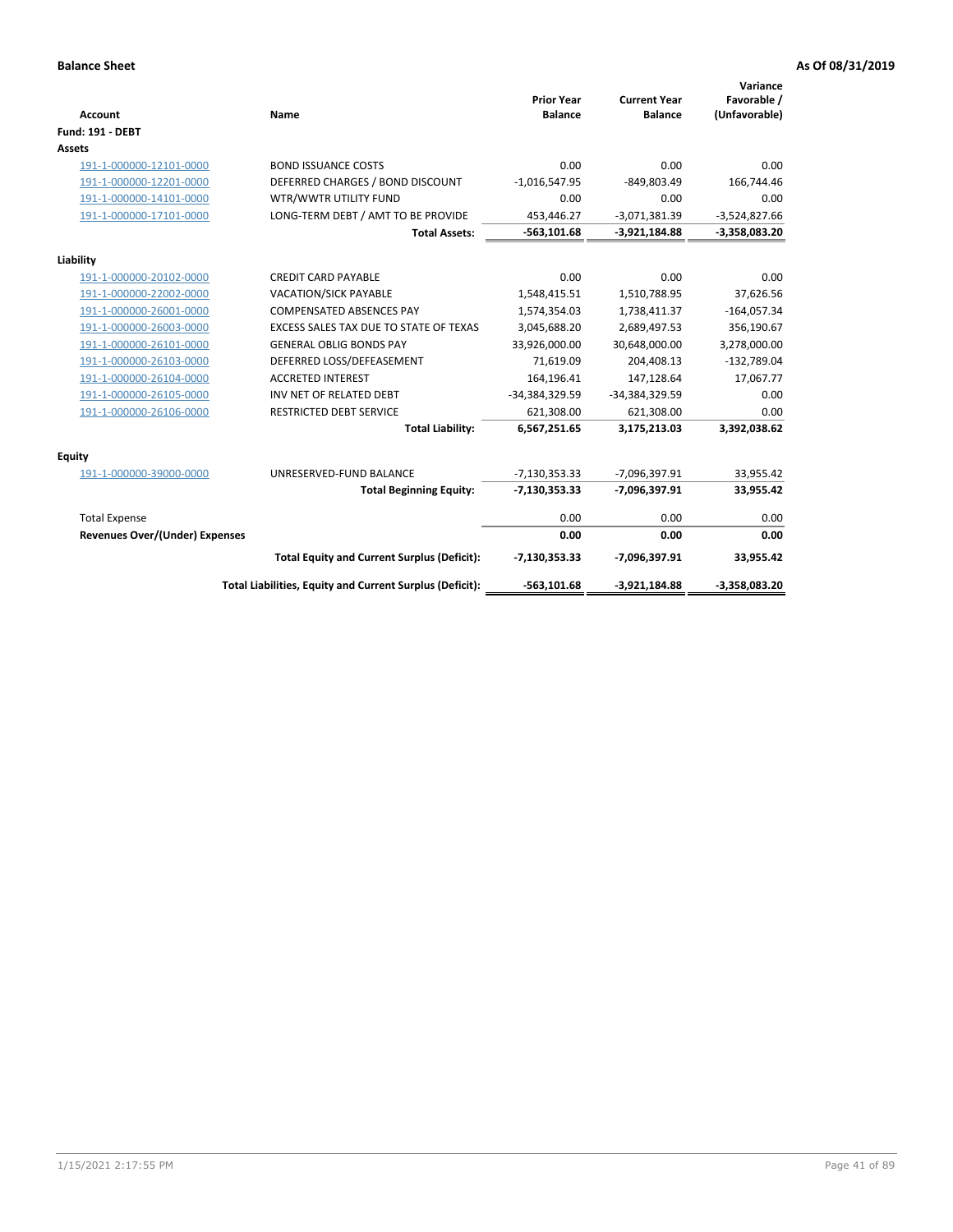|                                                    |                                                                | <b>Prior Year</b>         | <b>Current Year</b>         | Variance<br>Favorable / |
|----------------------------------------------------|----------------------------------------------------------------|---------------------------|-----------------------------|-------------------------|
| <b>Account</b>                                     | Name                                                           | <b>Balance</b>            | <b>Balance</b>              | (Unfavorable)           |
| Fund: 192 - PAYROLL CLEARING                       |                                                                |                           |                             |                         |
| Assets                                             |                                                                |                           |                             |                         |
| 192-1-000000-10000-0000                            | <b>CURRENT ASSETS / CASH</b>                                   | 241,965.82                | 217,894.89                  | $-24,070.93$            |
| 192-1-000000-13201-0000                            | MISC ACCTS RECEIVABLE                                          | 0.00                      | 0.00                        | 0.00                    |
| 192-1-000000-13203-0000                            | NON-CURRENT ASSETS / PREPAYMENTS                               | 0.00                      | 0.00                        | 0.00                    |
| 192-1-000000-13205-0000                            | <b>INTEREST RECEIVABLE</b>                                     | 0.00                      | 0.00<br>217,894.89          | 0.00<br>$-24,070.93$    |
|                                                    | <b>Total Assets:</b>                                           | 241,965.82                |                             |                         |
| Liability                                          |                                                                |                           |                             |                         |
| 192-1-000000-20101-0000                            | <b>ACCOUNTS PAYABLE</b>                                        | $-242,013.00$             | 17,958.84                   | -259,971.84             |
| 192-1-000000-20102-0000                            | <b>CREDIT CARD PAYABLE</b>                                     | 0.00                      | 0.00                        | 0.00                    |
| 192-1-000000-20103-0000                            | ACCRUED ACCOUNTS PAYABLE                                       | 0.00                      | 0.00                        | 0.00                    |
| 192-1-000000-22001-0000                            | SALARIES PAYABLE                                               | 0.00                      | $-457.35$                   | 457.35                  |
| 192-1-000000-22002-0000                            | <b>VACATION/SICK PAYABLE</b>                                   | 0.00                      | 0.00                        | 0.00                    |
| 192-1-000000-22101-0000                            | TAXES - FEDERAL WITHHOLDING                                    | 0.00                      | 0.00                        | 0.00                    |
| 192-1-000000-22102-0000                            | <b>TAXES - FICA</b>                                            | 0.00                      | 0.00                        | 0.00                    |
| 192-1-000000-22103-0000                            | <b>TAXES - MEDICARE</b>                                        | 0.00                      | 0.00                        | 0.00                    |
| 192-1-000000-22201-0000                            | INS - AFLAC                                                    | $-2,382.51$               | $-6,031.99$                 | 3,649.48                |
| 192-1-000000-22202-0000                            | <b>INS - LIFE INSURANCE</b>                                    | 0.00                      | 0.00                        | 0.00                    |
| 192-1-000000-22203-0000                            | INS - CITY EMPLOYEE PORTION                                    | 0.00                      | 0.00                        | 0.00                    |
| 192-1-000000-22204-0000                            | INS - GEUS EMPLOYEE PORTION                                    | 0.00                      | 0.00                        | 0.00                    |
| 192-1-000000-22205-0000                            | INS - CITY EMPL-FLEXCARD                                       | 108.02                    | $-190.80$                   | 298.82                  |
| 192-1-000000-22206-0000                            | INS - CITY EMPL-DEPENDENT CARE                                 | 0.00                      | 0.00                        | 0.00                    |
| 192-1-000000-22207-0000                            | INS - GEUS EMPL-HEALTH CARE                                    | 0.00                      | 0.00                        | 0.00                    |
| 192-1-000000-22208-0000                            | INS - AMERICAN FIDELITY                                        | 0.00                      | 0.00                        | 0.00                    |
| 192-1-000000-22209-0000                            | INS - GEUS EMPL-DEPENDENT CARE                                 | 0.00                      | 0.00                        | 0.00                    |
| 192-1-000000-22210-0000                            | INS - CITY EMPLOYEE - OPT OU                                   | 0.00                      | 0.00                        | 0.00                    |
| 192-1-000000-22211-0000                            | INS - GEUS EMP - OPT OU                                        | 0.00                      | 0.00                        | 0.00                    |
| 192-1-000000-22212-0000                            | <b>INS - VISION PLAN</b>                                       | $-898.34$                 | $-2,140.71$                 | 1,242.37                |
| 192-1-000000-22213-0000                            | INS - AIG CRITICAL CARE                                        | 0.00                      | 0.00                        | 0.00                    |
| 192-1-000000-22214-0000                            | INS - AIG ACCIDENT                                             | 0.00                      | 0.00                        | 0.00                    |
| 192-1-000000-22215-0000                            | INS - ALLSTATE CANCER                                          | 0.00                      | 0.00                        | 0.00                    |
| 192-1-000000-22216-0000                            | INS - CRITICAL ILLNESS/CHARTIS<br><b>INS - MUTUAL OF OMAHA</b> | 0.00                      | 0.00                        | 0.00                    |
| 192-1-000000-22217-0000                            | INS - TX LIFE                                                  | $-10,381.21$<br>$-321.81$ | $-15,335.67$<br>$-1,420.30$ | 4,954.46<br>1,098.49    |
| 192-1-000000-22218-0000<br>192-1-000000-22219-0000 | <b>INS - NEW YORK LIFE</b>                                     | 0.00                      | 0.00                        | 0.00                    |
| 192-1-000000-22220-0000                            | INS - AFLAC CRITICAL INSURANCE                                 | 305.22                    | $-734.82$                   | 1,040.04                |
| 192-1-000000-22223-0000                            | INS - DENTAL PLAN                                              | 1,274.90                  | $-426.42$                   | 1,701.32                |
| 192-1-000000-22301-0000                            | <b>RETIREMENT - TMRS</b>                                       | 495,767.35                | 241,189.09                  | 254,578.26              |
| 192-1-000000-22302-0000                            | RETIREMENT - F R & R                                           | 0.00                      | 0.00                        | 0.00                    |
| 192-1-000000-22303-0000                            | RETIREMENT - NATIONWIDE / PEBSCO                               | 0.00                      | $-10,414.56$                | 10,414.56               |
| 192-1-000000-22304-0000                            | RETIREMENT - 401 ICMA RETIREMENT                               | 0.00                      | 0.00                        | 0.00                    |
| 192-1-000000-22305-0000                            | RETIREMENT - VANTAGE CARE PRE-TAX RSP                          | 0.00                      | 0.00                        | 0.00                    |
| 192-1-000000-22401-0000                            | <b>GARNISHMENT - TAX LEVY</b>                                  | 0.00                      | 0.00                        | 0.00                    |
| 192-1-000000-22402-0000                            | <b>GARNISHMENT - CHILD SUPPORT</b>                             | 0.00                      | 0.00                        | 0.00                    |
| 192-1-000000-22403-0000                            | GARNISHMENT - CHAPTER 13                                       | 0.00                      | 0.00                        | 0.00                    |
| 192-1-000000-22404-0000                            | <b>GARNISHMENT - STUDENT LOAN</b>                              | 0.00                      | 0.00                        | 0.00                    |
| 192-1-000000-22501-0000                            | <b>CHARITY PAYABLE</b>                                         | 0.00                      | 0.00                        | 0.00                    |
| 192-1-000000-22502-0000                            | UNITED WAY                                                     | 0.00                      | 0.00                        | 0.00                    |
| 192-1-000000-22503-0000                            | AMERICAN CANCER SOCIETY                                        | 0.00                      | 0.00                        | 0.00                    |
| 192-1-000000-22601-0000                            | PR DEDUCT - SAVINGS BOND                                       | 0.00                      | 0.00                        | 0.00                    |
| 192-1-000000-22602-0000                            | PR DEDUCT - CREDIT UNION                                       | 0.00                      | $-3,261.50$                 | 3,261.50                |
| 192-1-000000-22603-0000                            | PR DEDUCT - PRE PAID LEGAL FEE                                 | $-171.15$                 | $-838.92$                   | 667.77                  |
| 192-1-000000-22604-0000                            | PR DEDUCT - AUTO LEASE AGREEMENT                               | 0.00                      | 0.00                        | 0.00                    |
| 192-1-000000-22605-0000                            | PR DEDUCT - YMCA                                               | 0.00                      | 0.00                        | 0.00                    |
| 192-1-000000-22606-0000                            | PR DEDUCT - GAC                                                | 0.00                      | 0.00                        | 0.00                    |
| 192-1-000000-22607-0000                            | PR DEDUCT - WEIGHT WATCHERS                                    | 0.00                      | 0.00                        | 0.00                    |
| 192-1-000000-22608-0000                            | PR DEDUCT - HUNT REG-FITNESS CTR                               | 0.00                      | 0.00                        | 0.00                    |
| 192-1-000000-22609-0000                            | PR DEDUCT - MISCELLANEOUS                                      | 0.00                      | 0.00                        | 0.00                    |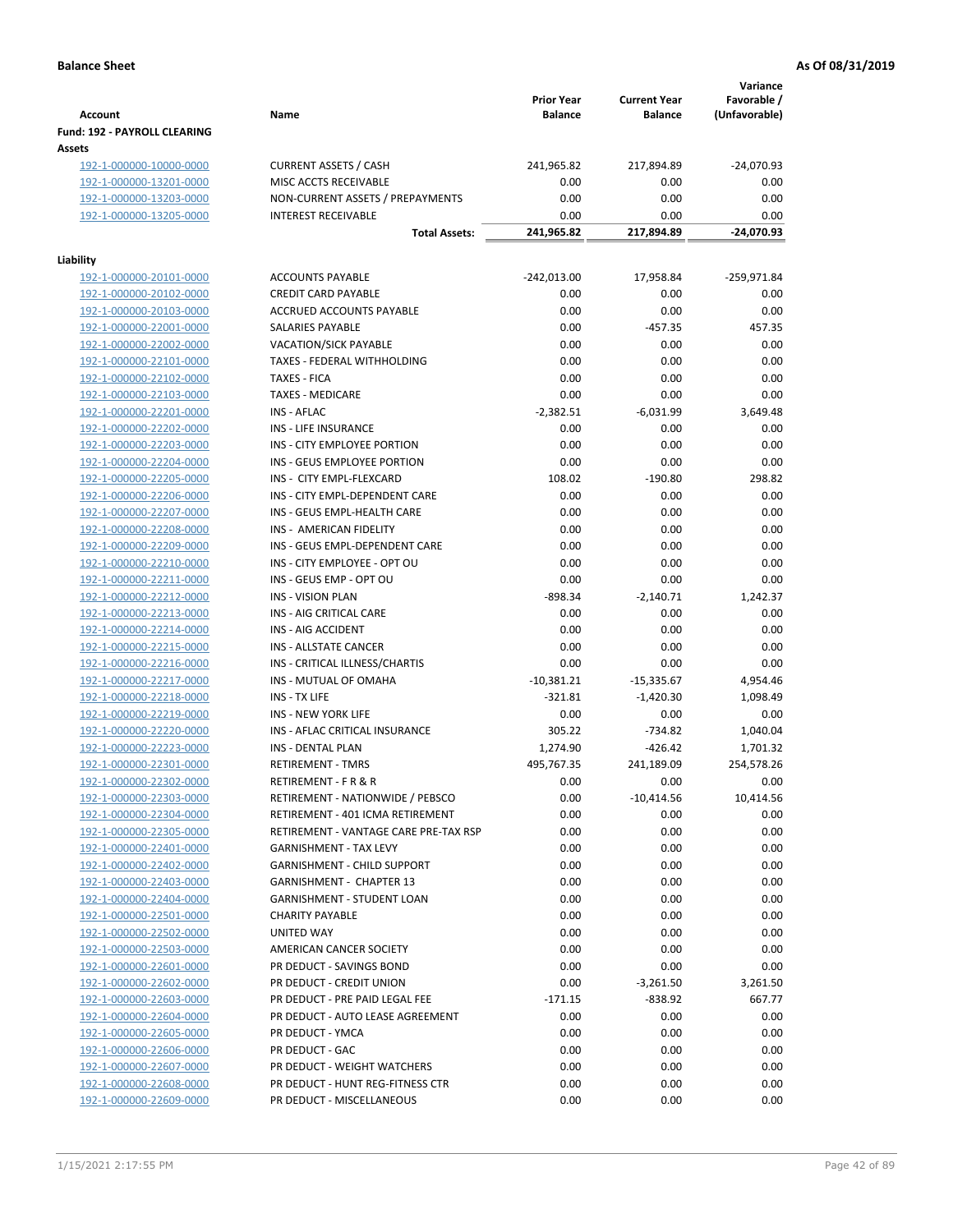| <b>Account</b>          | Name                                                     | <b>Prior Year</b><br><b>Balance</b> | <b>Current Year</b><br><b>Balance</b> | Variance<br>Favorable /<br>(Unfavorable) |
|-------------------------|----------------------------------------------------------|-------------------------------------|---------------------------------------|------------------------------------------|
| 192-1-000000-22610-0000 | PR DEDUCT - MISC REIMB                                   | 678.35                              | 0.00                                  | 678.35                                   |
| 192-1-000000-22611-0000 | PR DEDUCT - GOLF COURSE FEES                             | 0.00                                | 0.00                                  | 0.00                                     |
| 192-1-000000-22612-0000 | PR DEDUCT - WEARING APPAREL                              | 0.00                                | 0.00                                  | 0.00                                     |
| 192-1-000000-22613-0000 | PR DEDUCT - SNAP FITNESS                                 | 0.00                                | 0.00                                  | 0.00                                     |
|                         | <b>Total Liability:</b>                                  | 241,965.82                          | 217,894.89                            | 24,070.93                                |
| <b>Equity</b>           |                                                          |                                     |                                       |                                          |
| 192-1-000000-39000-0000 | UNRESERVED-FUND BALANCE                                  | 0.00                                | 0.00                                  | 0.00                                     |
|                         | <b>Total Beginning Equity:</b>                           | 0.00                                | 0.00                                  | 0.00                                     |
|                         | <b>Total Equity and Current Surplus (Deficit):</b>       | 0.00                                | 0.00                                  | 0.00                                     |
|                         | Total Liabilities, Equity and Current Surplus (Deficit): | 241,965.82                          | 217,894.89                            | -24.070.93                               |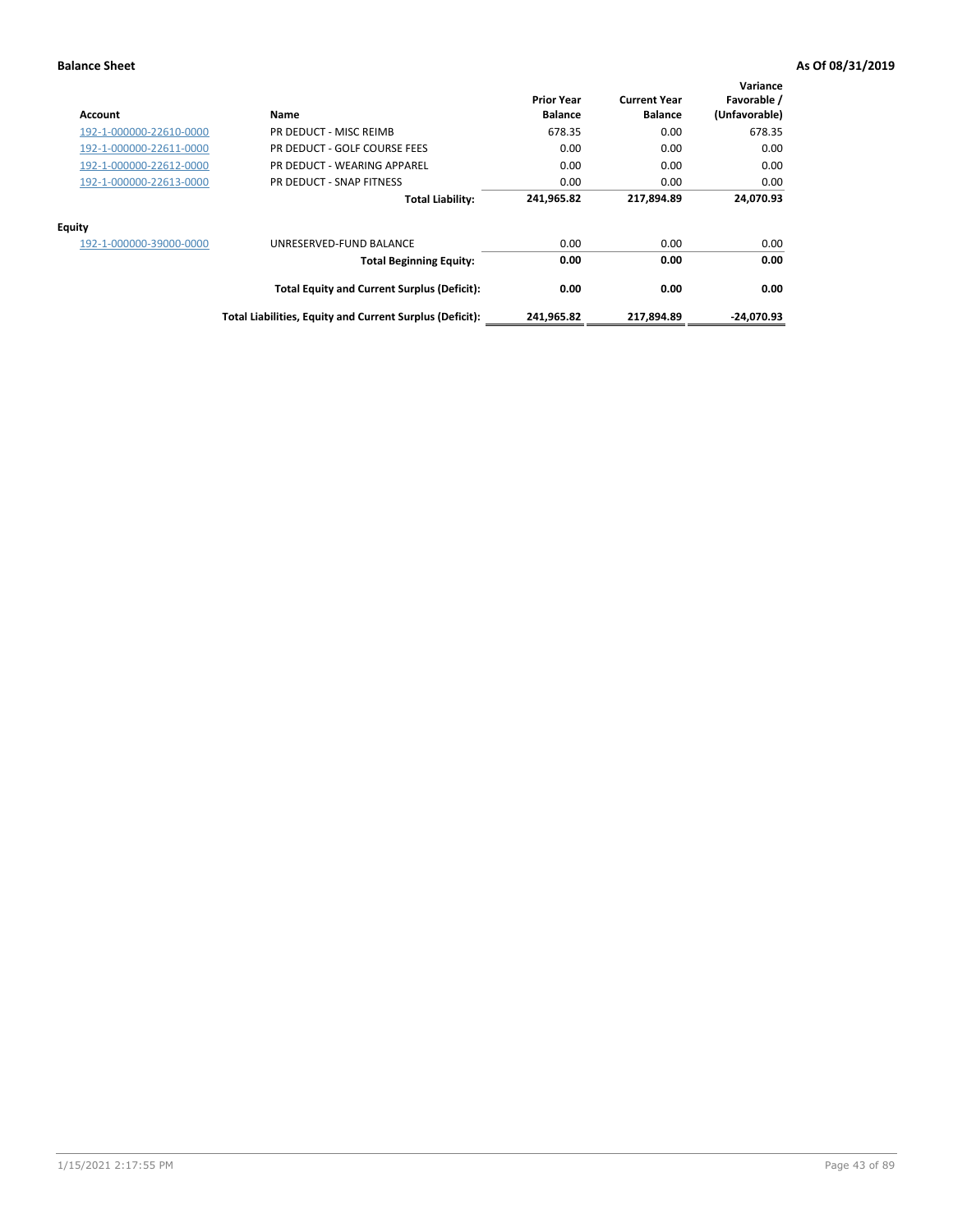|                                                    |                                                                         |                                     |                                       | Variance                     |
|----------------------------------------------------|-------------------------------------------------------------------------|-------------------------------------|---------------------------------------|------------------------------|
| Account                                            | Name                                                                    | <b>Prior Year</b><br><b>Balance</b> | <b>Current Year</b><br><b>Balance</b> | Favorable /<br>(Unfavorable) |
| Fund: 200 - WATER / WASTEWATER FUND                |                                                                         |                                     |                                       |                              |
| Assets                                             |                                                                         |                                     |                                       |                              |
| 200-2-000000-10000-0000                            | <b>CURRENT ASSETS / CASH</b>                                            | 4,920,513.34                        | 6,492,207.59                          | 1,571,694.25                 |
| 200-2-000000-12101-0000                            | <b>BOND ISSUANCE COSTS</b>                                              | 0.00                                | 0.00                                  | 0.00                         |
| 200-2-000000-12201-0000                            | DEFERRED CHARGES / BOND DISCOUNT                                        | $-35,109.18$                        | $-29,559.62$                          | 5,549.56                     |
| 200-2-000000-13000-0000                            | <b>CUSTOMER ACCTS RECEIVABLE</b>                                        | 434,066.95                          | 662,750.83                            | 228,683.88                   |
| 200-2-000000-13001-0000                            | NON CURRENT CUSTOMER ACCTS RECEIVAE                                     | 197,609.16                          | 219,262.65                            | 21,653.49                    |
| 200-2-000000-13002-0000                            | ALLOW FOR UNCOLLECT REC                                                 | $-173,530.63$                       | $-214,138.19$                         | $-40,607.56$                 |
| 200-2-000000-13003-0000                            | UNBILLED YEAR-END ACCRUAL                                               | 1,046,691.01                        | 1,195,319.12                          | 148,628.11                   |
| 200-2-000000-13004-0000                            | <b>WASTE HAULER RECEIVABLE</b>                                          | 43,579.85                           | 59,548.20                             | 15,968.35                    |
| 200-2-000000-13007-0000                            | <b>RETURNED CHECKS</b>                                                  | 0.00                                | 0.00                                  | 0.00                         |
| 200-2-000000-13010-0000                            | <b>CADDO MILLS</b>                                                      | 0.00                                | 0.00                                  | 0.00                         |
| 200-2-000000-13201-0000                            | MISC ACCTS RECEIVABLE                                                   | 0.00                                | $-12,108.69$                          | $-12,108.69$                 |
| 200-2-000000-13202-0000                            | <b>EMPLOYEE ADVANCES</b>                                                | 0.00                                | 0.00                                  | 0.00                         |
| 200-2-000000-13203-0000                            | NON-CURRENT ASSETS / PREPAYMENTS                                        | 0.00                                | 0.00                                  | 0.00                         |
| 200-2-000000-13205-0000                            | <b>INTEREST RECEIVABLE</b>                                              | 0.00                                | 0.00                                  | 0.00                         |
| 200-2-000000-14001-0000                            | DUE FROM / GENERAL FUND                                                 | 0.00                                | 0.00                                  | 0.00                         |
| 200-2-000000-14040-0000<br>200-2-000000-14120-0000 | <b>GENERAL CIP / GENERAL CIP</b>                                        | 0.00                                | 0.00                                  | 0.00                         |
| 200-2-000000-15401-0000                            | DUE FROM UTILITY CIP<br><b>INVENTORIES / WATER STOCK</b>                | 38,336,026.85<br>255,981.59         | 38,336,026.85<br>255,981.59           | 0.00<br>0.00                 |
| 200-2-000000-15501-0000                            | <b>INVENTORIES / WASTEWATER STOCK</b>                                   | 37,338.12                           | 37,338.12                             | 0.00                         |
| 200-2-000000-16001-0000                            | FIXED ASSETS / LAND                                                     | 685,983.11                          | 685,983.11                            | 0.00                         |
| 200-2-000000-16002-0000                            | FIXED ASSETS / IMPROVMENTS-NON BUILDI                                   | 5,396,182.49                        | 5,485,407.69                          | 89,225.20                    |
| 200-2-000000-16003-0000                            | ACCUM DEPR / IMPROVEMENTS-NON BUILI                                     | $-1,997,080.68$                     | -2,196,712.45                         | $-199,631.77$                |
| 200-2-000000-16004-0000                            | FIXED ASSETS / BUILDINGS                                                | 23,420,750.92                       | 23,420,750.92                         | 0.00                         |
| 200-2-000000-16005-0000                            | <b>ACCUM DEPR / BUILDINGS</b>                                           | $-2,311,101.08$                     | $-2,776,030.76$                       | $-464,929.68$                |
| 200-2-000000-16006-0000                            | FIXED ASSETS / FILTRATION PLANT                                         | 10,529,295.00                       | 10,551,470.00                         | 22,175.00                    |
| 200-2-000000-16007-0000                            | ACCUM DEPR / FILTRATION PLANT                                           | -7,053,202.00                       | $-7,265,136.20$                       | $-211,934.20$                |
| 200-2-000000-16008-0000                            | FIXED ASSETS / WATER RECLAMATION PLAN                                   | 7,272,907.47                        | 7,272,907.47                          | 0.00                         |
| 200-2-000000-16009-0000                            | ACCUM DEPR / WATER RECLAMATION PLAN                                     | $-6,134,209.96$                     | $-6,311,693.12$                       | $-177,483.16$                |
| 200-2-000000-16101-0000                            | FIXED ASSETS / WATER MAINS                                              | 19,766,398.81                       | 20,431,556.67                         | 665,157.86                   |
| 200-2-000000-16102-0000                            | <b>ACCUM DEPR / WATER MAINS</b>                                         | $-9,722,167.22$                     | -10,134,183.88                        | $-412,016.66$                |
| 200-2-000000-16103-0000                            | FIXED ASSETS / SANITARY SEWERS                                          | 25,724,453.76                       | 25,926,703.76                         | 202,250.00                   |
| 200-2-000000-16104-0000                            | <b>ACCUM DEPR / SANITARY SEWERS</b>                                     | $-10,787,201.06$                    | -11,368,379.26                        | -581,178.20                  |
| 200-2-000000-16105-0000                            | FIXED ASSETS / RESERVOIRS & TANKS                                       | 1,023,525.00                        | 1,023,525.00                          | 0.00                         |
| 200-2-000000-16106-0000                            | ACCUM DEPR / RESERVOIRS & TANKS                                         | $-814,273.58$                       | $-823,247.66$                         | $-8,974.08$                  |
| 200-2-000000-16107-0000                            | FIXED ASSETS / PUMP STATIONS                                            | 366,796.61                          | 464,099.82                            | 97,303.21                    |
| 200-2-000000-16108-0000                            | <b>ACCUM DEPR / PUMP STATIONS</b>                                       | -293,979.25                         | -307,977.97                           | $-13,998.72$                 |
| 200-2-000000-16201-0000                            | FIXED ASSETS / MACHINERY AND EQUIPMEN                                   | 3,008,111.91                        | 3,604,616.91                          | 596,505.00                   |
| 200-2-000000-16202-0000                            | ACCUM DEPR / MACHINERY AND EQUIPMEI                                     | $-1,524,807.11$                     | $-1,673,639.61$                       | -148,832.50                  |
| 200-2-000000-16301-0000                            | FIXED ASSETS / C W I P                                                  | 0.00                                | 0.00                                  | 0.00                         |
| 200-2-000000-17501-0000                            | <b>EMPLOYEE CONTRIBUTIONS</b><br><b>INVESTMENT RETURN</b>               | 157,273.00                          | 170,787.00                            | 13,514.00                    |
| 200-2-000000-17504-0000                            |                                                                         | 495,876.00                          | $-302,204.00$                         | -798,080.00                  |
| 200-2-000000-17508-0000<br>200-2-000000-17509-0000 | EXPERIENCE DIFFERENCE- OUTFLOW<br><b>EXPERIENCE DIFFERENCE - INFLOW</b> | 8,729.00<br>$-57,790.00$            | $-11,116.00$<br>$-57,790.00$          | $-19,845.00$<br>0.00         |
| 200-2-000000-17520-0000                            | <b>ASSUMPTION CHANGES</b>                                               | 116,123.00                          | 54,025.00                             | $-62,098.00$                 |
|                                                    | <b>Total Assets:</b>                                                    | 102,339,761.20                      | 102,866,350.89                        | 526,589.69                   |
|                                                    |                                                                         |                                     |                                       |                              |
| Liability                                          |                                                                         |                                     |                                       |                              |
| 200-2-000000-20101-0000                            | <b>ACCOUNTS PAYABLE</b>                                                 | $-243.45$                           | 0.00                                  | $-243.45$                    |
| 200-2-000000-20102-0000                            | <b>CREDIT CARD PAYABLE</b>                                              | 0.00                                | 0.00                                  | 0.00                         |
| 200-2-000000-20103-0000                            | ACCRUED ACCOUNTS PAYABLE                                                | 10,000.00                           | 10,000.00                             | 0.00                         |
| 200-2-000000-20104-0000                            | <b>ESCHEATED LIABILITY</b>                                              | 0.00                                | 0.00                                  | 0.00                         |
| 200-2-000000-20109-0000                            | <b>GENERAL OBLIG BONDS PAY</b>                                          | 1,393,000.00                        | 1,420,000.00                          | $-27,000.00$                 |
| 200-2-000000-20110-0000                            | REVENUE BONDS PAYABLE                                                   | 0.00                                | 965,000.00                            | $-965,000.00$                |
| 200-2-000000-20112-0000                            | ACCRUED INTEREST PAYABLE                                                | $-2,188.94$                         | $-16,488.92$                          | 14,299.98                    |
| 200-2-000000-20125-0000                            | SALES TAX PAYABLE / IN THE CITY                                         | 0.00                                | 0.00                                  | 0.00                         |
| 200-2-000000-20139-0000                            | RETAINAGES PAYABLE                                                      | 0.00                                | 0.00                                  | 0.00                         |
| 200-2-000000-20141-0000                            | TELEPHONE CLEARING                                                      | 0.01                                | 0.01                                  | 0.00                         |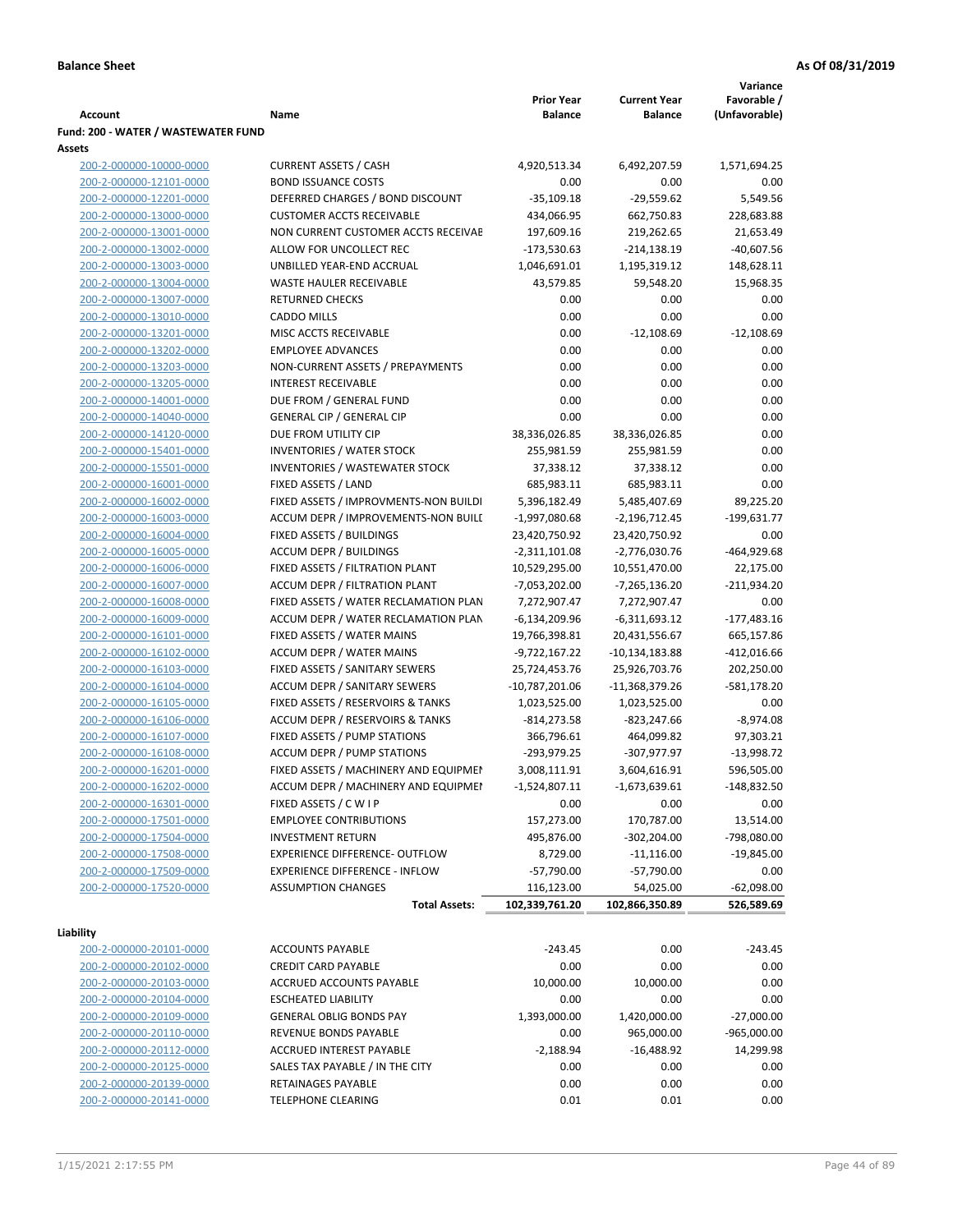|                                       |                                                          |                                     |                                       | Variance                     |
|---------------------------------------|----------------------------------------------------------|-------------------------------------|---------------------------------------|------------------------------|
| <b>Account</b>                        | <b>Name</b>                                              | <b>Prior Year</b><br><b>Balance</b> | <b>Current Year</b><br><b>Balance</b> | Favorable /<br>(Unfavorable) |
| 200-2-000000-20160-0000               | <b>UNAPPLIED CREDIT</b>                                  | 0.00                                | 0.00                                  | 0.00                         |
| 200-2-000000-21001-0000               | <b>GENERAL FUND / GENERAL FUND</b>                       | 0.00                                | 0.00                                  | 0.00                         |
| 200-2-000000-21101-0000               | ENTERPRISE / WTR/WWTR UTILITY FUND                       | 0.00                                | 0.00                                  | 0.00                         |
| 200-2-000000-22001-0000               | <b>SALARIES PAYABLE</b>                                  | 79,792.91                           | 83,164.42                             | $-3,371.51$                  |
| 200-2-000000-22002-0000               | <b>VACATION/SICK PAYABLE</b>                             | 164,567.04                          | 153,875.54                            | 10,691.50                    |
| 200-2-000000-23001-0000               | CAPITAL LEASE PAYABLE                                    | 0.00                                | 0.00                                  | 0.00                         |
| 200-2-000000-24001-0000               | O/S CHECKS PAYABLE                                       | 0.00                                | 0.00                                  | 0.00                         |
| 200-2-000000-24002-0000               | <b>CUSTOMER DEPOSITS</b>                                 | 815,056.48                          | 772,033.18                            | 43,023.30                    |
| 200-2-000000-24003-0000               | <b>CUSTOMER OVERPMT SUSPENSE</b>                         | 105,523.72                          | 309,020.14                            | $-203,496.42$                |
| 200-2-000000-24004-0000               | <b>INTEREST PAYABLE ON DEP</b>                           | 0.00                                | 0.00                                  | 0.00                         |
| 200-2-000000-24005-0000               | <b>ACCRUED INT PAY ON DEP</b>                            | 0.00                                | 0.00                                  | 0.00                         |
| 200-2-000000-24006-0000               | <b>AWAITING CUSTOMER SETUP</b>                           | 1,955.61                            | 1,955.61                              | 0.00                         |
| 200-2-000000-24007-0000               | <b>BILLED DEPOSITS SUSPENSE</b>                          | 0.00                                | 0.00                                  | 0.00                         |
| 200-2-000000-26001-0000               | <b>COMPENSATED ABSENCES PAY</b>                          | 253,640.85                          | 310,115.48                            | $-56,474.63$                 |
| 200-2-000000-26101-0000               | <b>GENERAL OBLIG BONDS PAY</b>                           | 7,453,000.00                        | 6,033,000.00                          | 1,420,000.00                 |
| 200-2-000000-26102-0000               | REVENUE BONDS PAYABLE                                    | 13,200,000.00                       | 12,235,000.00                         | 965,000.00                   |
| 200-2-000000-26103-0000               | DEFERRED LOSS/DEFEASEMENT                                | $-272,476.43$                       | -227,063.58                           | $-45,412.85$                 |
| 200-2-000000-27001-0000               | <b>CONTRIBUTED CAPITAL</b>                               | 0.00                                | 0.00                                  | 0.00                         |
| 200-2-000000-27002-0000               | CONTRIBUTED CAPITAL / DEVELOPERS                         | 0.00                                | 0.00                                  | 0.00                         |
| 200-2-000000-29300-0000               | <b>ENCUMBRANCE SUMMARY</b>                               | 0.00                                | 0.00                                  | 0.00                         |
| 200-2-000000-29400-0100               | RESERVED ACCOUNT / ENCUMBRANCES                          | 0.00                                | 0.00                                  | 0.00                         |
| 200-2-000000-29999-0000               | <b>NET PENSION LIABILITY</b>                             | 1,077,764.00                        | 249,699.00                            | 828,065.00                   |
| 200-2-000000-92080-0000               | <b>GLTDAG</b>                                            | 0.00                                | 0.00                                  | 0.00                         |
|                                       | <b>Total Liability:</b>                                  | 24,279,391.80                       | 22,299,310.88                         | 1,980,080.92                 |
| <b>Equity</b>                         |                                                          |                                     |                                       |                              |
| 200-2-000000-39000-0000               | UNRESERVED-FUND BALANCE                                  | 0.00                                | 0.00                                  | 0.00                         |
| 200-2-000000-39100-0000               | UNRESERVED-RET. EARNINGS                                 | 75,815,422.17                       | 80,670,908.81                         | 4,855,486.64                 |
| 200-2-000000-39150-0000               | RESERVED-RET. EARNINGS                                   | 0.00                                | 0.00                                  | 0.00                         |
| 200-2-000000-39500-0000               | <b>NET POSITION - PENSION</b>                            | $-965.00$                           | $-965.00$                             | 0.00                         |
|                                       | <b>Total Beginning Equity:</b>                           | 75,814,457.17                       | 80,669,943.81                         | 4,855,486.64                 |
| <b>Total Revenue</b>                  |                                                          | 12,630,914.79                       | 12,686,172.96                         | 55,258.17                    |
| <b>Total Expense</b>                  |                                                          | 10,385,002.55                       | 12,789,076.75                         | $-2,404,074.20$              |
| <b>Revenues Over/(Under) Expenses</b> |                                                          | 2,245,912.24                        | -102,903.79                           | $-2,348,816.03$              |
|                                       | <b>Total Equity and Current Surplus (Deficit):</b>       | 78,060,369.41                       | 80,567,040.02                         | 2,506,670.61                 |
|                                       | Total Liabilities, Equity and Current Surplus (Deficit): | 102,339,761.21                      | 102,866,350.90                        | 526,589.69                   |
|                                       | *** FUND 200 OUT OF BALANCE ***                          | $-0.01$                             | $-0.01$                               | 0.00                         |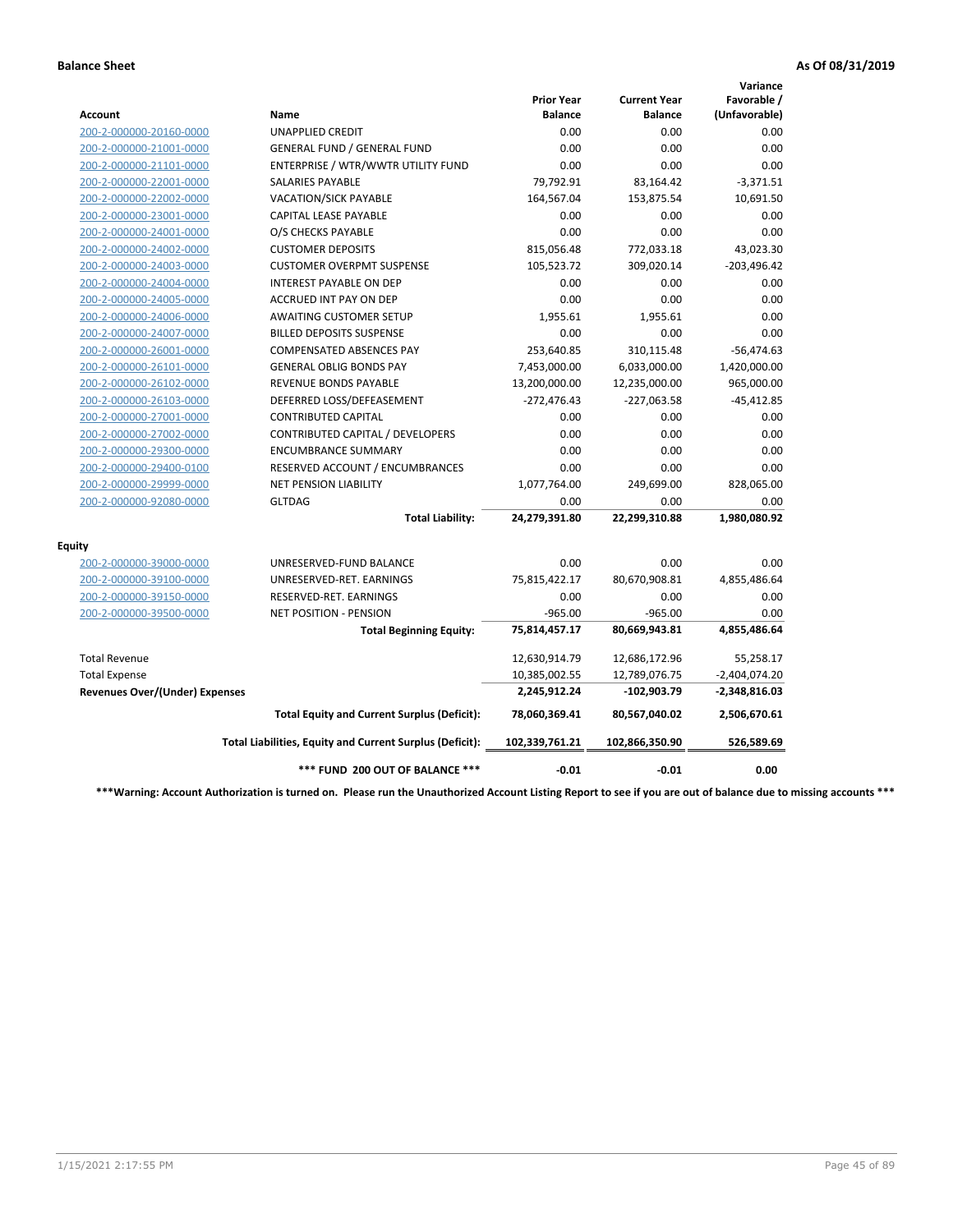| Account                               | Name                                                     | <b>Prior Year</b><br><b>Balance</b> | <b>Current Year</b><br><b>Balance</b> | Variance<br>Favorable /<br>(Unfavorable) |
|---------------------------------------|----------------------------------------------------------|-------------------------------------|---------------------------------------|------------------------------------------|
| <b>Fund: 210 - WATER IMPACT FEES</b>  |                                                          |                                     |                                       |                                          |
| <b>Assets</b>                         |                                                          |                                     |                                       |                                          |
| 210-2-000000-10000-0000               | <b>CURRENT ASSETS / CASH</b>                             | 0.00                                | 0.00                                  | 0.00                                     |
| 210-2-000000-13201-0000               | MISC ACCTS RECEIVABLE                                    | 0.00                                | 0.00                                  | 0.00                                     |
| 210-2-000000-13205-0000               | <b>INTEREST RECEIVABLE</b>                               | 0.00                                | 0.00                                  | 0.00                                     |
|                                       | <b>Total Assets:</b>                                     | 0.00                                | 0.00                                  | 0.00                                     |
| Liability                             |                                                          |                                     |                                       |                                          |
| 210-2-000000-20101-0000               | <b>ACCOUNTS PAYABLE</b>                                  | 0.00                                | 0.00                                  | 0.00                                     |
| 210-2-000000-20103-0000               | <b>ACCRUED ACCOUNTS PAYABLE</b>                          | 0.00                                | 0.00                                  | 0.00                                     |
| 210-2-000000-29300-0000               | <b>ENCUMBRANCE SUMMARY</b>                               | 0.00                                | 0.00                                  | 0.00                                     |
| 210-2-000000-29400-0000               | RESERVED ACCOUNT / ENCUMBRANCES                          | 0.00                                | 0.00                                  | 0.00                                     |
|                                       | <b>Total Liability:</b>                                  | 0.00                                | 0.00                                  | 0.00                                     |
| <b>Equity</b>                         |                                                          |                                     |                                       |                                          |
| 210-2-000000-39000-0000               | UNRESERVED-FUND BALANCE                                  | 0.00                                | 0.00                                  | 0.00                                     |
| 210-2-000000-39100-0000               | UNRESERVED-RET. EARNINGS                                 | 36.86                               | 0.00                                  | $-36.86$                                 |
|                                       | <b>Total Beginning Equity:</b>                           | 36.86                               | 0.00                                  | $-36.86$                                 |
| <b>Total Revenue</b>                  |                                                          | 0.12                                | 0.00                                  | $-0.12$                                  |
| <b>Total Expense</b>                  |                                                          | 36.98                               | 0.00                                  | 36.98                                    |
| <b>Revenues Over/(Under) Expenses</b> |                                                          | $-36.86$                            | 0.00                                  | 36.86                                    |
|                                       | <b>Total Equity and Current Surplus (Deficit):</b>       | 0.00                                | 0.00                                  | 0.00                                     |
|                                       | Total Liabilities, Equity and Current Surplus (Deficit): | 0.00                                | 0.00                                  | 0.00                                     |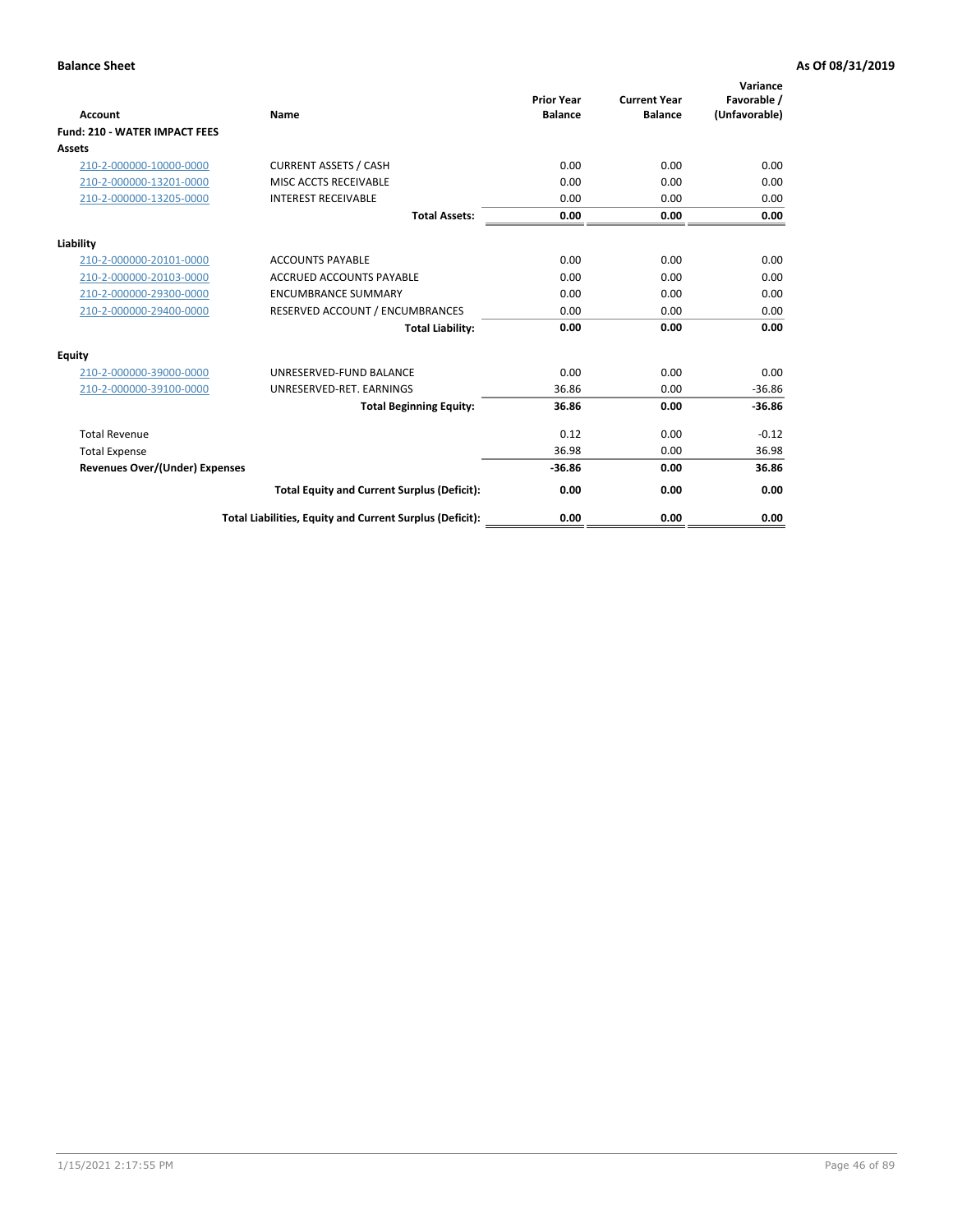| <b>Account</b>                        | Name                                                     | <b>Prior Year</b><br><b>Balance</b> | <b>Current Year</b><br><b>Balance</b> | Variance<br>Favorable /<br>(Unfavorable) |
|---------------------------------------|----------------------------------------------------------|-------------------------------------|---------------------------------------|------------------------------------------|
| Fund: 211 - WASTEWATER IMPACT FEES    |                                                          |                                     |                                       |                                          |
| <b>Assets</b>                         |                                                          |                                     |                                       |                                          |
| 211-2-000000-10000-0000               | <b>CURRENT ASSETS / CASH</b>                             | 0.00                                | 0.00                                  | 0.00                                     |
| 211-2-000000-13201-0000               | MISC ACCTS RECEIVABLE                                    | 0.00                                | 0.00                                  | 0.00                                     |
| 211-2-000000-13205-0000               | <b>INTEREST RECEIVABLE</b>                               | 0.00                                | 0.00                                  | 0.00                                     |
|                                       | <b>Total Assets:</b>                                     | 0.00                                | 0.00                                  | 0.00                                     |
| Liability                             |                                                          |                                     |                                       |                                          |
| 211-2-000000-20101-0000               | <b>ACCOUNTS PAYABLE</b>                                  | 0.00                                | 0.00                                  | 0.00                                     |
| 211-2-000000-20103-0000               | <b>ACCRUED ACCOUNTS PAYABLE</b>                          | 0.00                                | 0.00                                  | 0.00                                     |
|                                       | <b>Total Liability:</b>                                  | 0.00                                | 0.00                                  | 0.00                                     |
| <b>Equity</b>                         |                                                          |                                     |                                       |                                          |
| 211-2-000000-39000-0000               | UNRESERVED-FUND BALANCE                                  | 0.00                                | 0.00                                  | 0.00                                     |
| 211-2-000000-39100-0000               | UNRESERVED-RET. EARNINGS                                 | 1,863.46                            | 0.00                                  | $-1,863.46$                              |
|                                       | <b>Total Beginning Equity:</b>                           | 1,863.46                            | 0.00                                  | $-1,863.46$                              |
| <b>Total Revenue</b>                  |                                                          | 6.53                                | 0.00                                  | $-6.53$                                  |
| <b>Total Expense</b>                  |                                                          | 1,869.99                            | 0.00                                  | 1,869.99                                 |
| <b>Revenues Over/(Under) Expenses</b> |                                                          | $-1,863.46$                         | 0.00                                  | 1,863.46                                 |
|                                       | <b>Total Equity and Current Surplus (Deficit):</b>       | 0.00                                | 0.00                                  | 0.00                                     |
|                                       | Total Liabilities, Equity and Current Surplus (Deficit): | 0.00                                | 0.00                                  | 0.00                                     |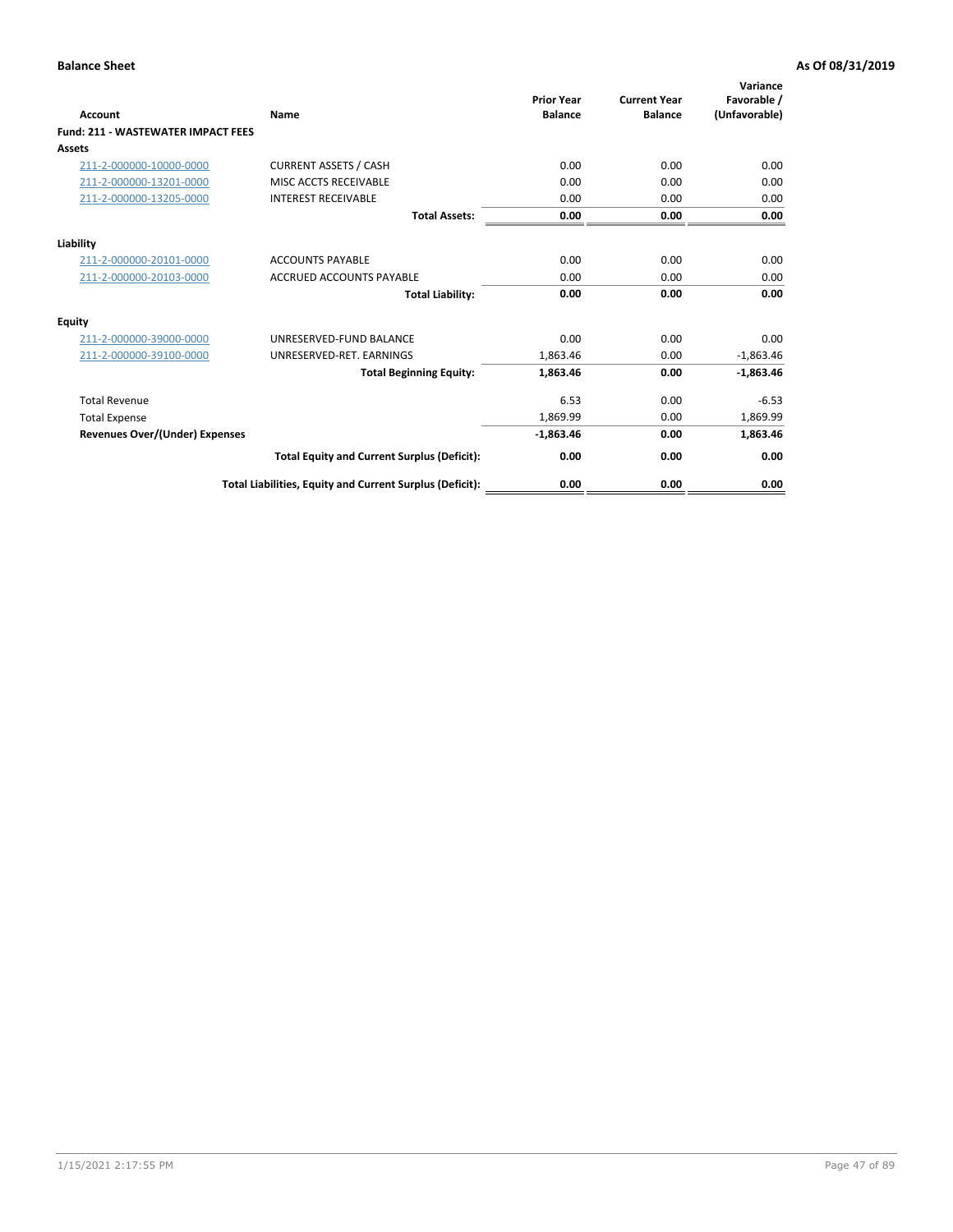| <b>Account</b>                        | <b>Name</b>                                               | <b>Prior Year</b><br><b>Balance</b> | <b>Current Year</b><br><b>Balance</b> | Variance<br>Favorable /<br>(Unfavorable) |
|---------------------------------------|-----------------------------------------------------------|-------------------------------------|---------------------------------------|------------------------------------------|
|                                       | Fund: 212 - TX COMMUNITY DEV SWR SYSTEM IMPROV PROG GRANT |                                     |                                       |                                          |
| <b>Assets</b>                         |                                                           |                                     |                                       |                                          |
| 212-2-000000-10000-0000               | <b>CURRENT ASSETS / CASH</b>                              | 8,920.12                            | $-1,431.47$                           | $-10,351.59$                             |
| 212-2-000000-13201-0000               | MISC ACCTS RECEIVABLE                                     | 0.00                                | 0.00                                  | 0.00                                     |
| 212-2-000000-13205-0000               | <b>INTEREST RECEIVABLE</b>                                | 0.00                                | 0.00                                  | 0.00                                     |
| 212-2-000000-16301-0000               | FIXED ASSETS / C W I P                                    | 0.00                                | 0.00                                  | 0.00                                     |
|                                       | <b>Total Assets:</b>                                      | 8,920.12                            | $-1,431.47$                           | $-10,351.59$                             |
| Liability                             |                                                           |                                     |                                       |                                          |
| 212-2-000000-20101-0000               | <b>ACCOUNTS PAYABLE</b>                                   | 0.00                                | 0.00                                  | 0.00                                     |
| 212-2-000000-20102-0000               | <b>CREDIT CARD PAYABLE</b>                                | 0.00                                | 0.00                                  | 0.00                                     |
| 212-2-000000-20103-0000               | <b>ACCRUED ACCOUNTS PAYABLE</b>                           | 0.00                                | 0.00                                  | 0.00                                     |
| 212-2-000000-20139-0000               | <b>RETAINAGES PAYABLE</b>                                 | 0.00                                | 57,054.72                             | $-57,054.72$                             |
| 212-2-000000-20902-0000               | <b>DEFERRED GRANT REVENUE</b>                             | 0.00                                | 0.00                                  | 0.00                                     |
| 212-2-000000-21001-0000               | <b>GENERAL FUND / GENERAL FUND</b>                        | 0.00                                | 0.00                                  | 0.00                                     |
| 212-2-000000-29300-0000               | <b>ENCUMBRANCE SUMMARY</b>                                | 0.00                                | 0.00                                  | 0.00                                     |
| 212-2-000000-29400-0100               | RESERVED ACCOUNT / ENCUMBRANCES                           | 0.00                                | 0.00                                  | 0.00                                     |
|                                       | <b>Total Liability:</b>                                   | 0.00                                | 57,054.72                             | $-57,054.72$                             |
| Equity                                |                                                           |                                     |                                       |                                          |
| 212-2-000000-39100-0000               | UNRESERVED-RET. EARNINGS                                  | 0.00                                | 6.170.12                              | 6,170.12                                 |
|                                       | <b>Total Beginning Equity:</b>                            | 0.00                                | 6,170.12                              | 6,170.12                                 |
| <b>Total Revenue</b>                  |                                                           | 130,667.15                          | 7,407.85                              | $-123,259.30$                            |
| <b>Total Expense</b>                  |                                                           | 121,747.03                          | 72.064.16                             | 49,682.87                                |
| <b>Revenues Over/(Under) Expenses</b> |                                                           | 8,920.12                            | $-64,656.31$                          | $-73,576.43$                             |
|                                       | <b>Total Equity and Current Surplus (Deficit):</b>        | 8.920.12                            | $-58.486.19$                          | $-67,406.31$                             |
|                                       | Total Liabilities, Equity and Current Surplus (Deficit):  | 8.920.12                            | $-1.431.47$                           | $-10,351.59$                             |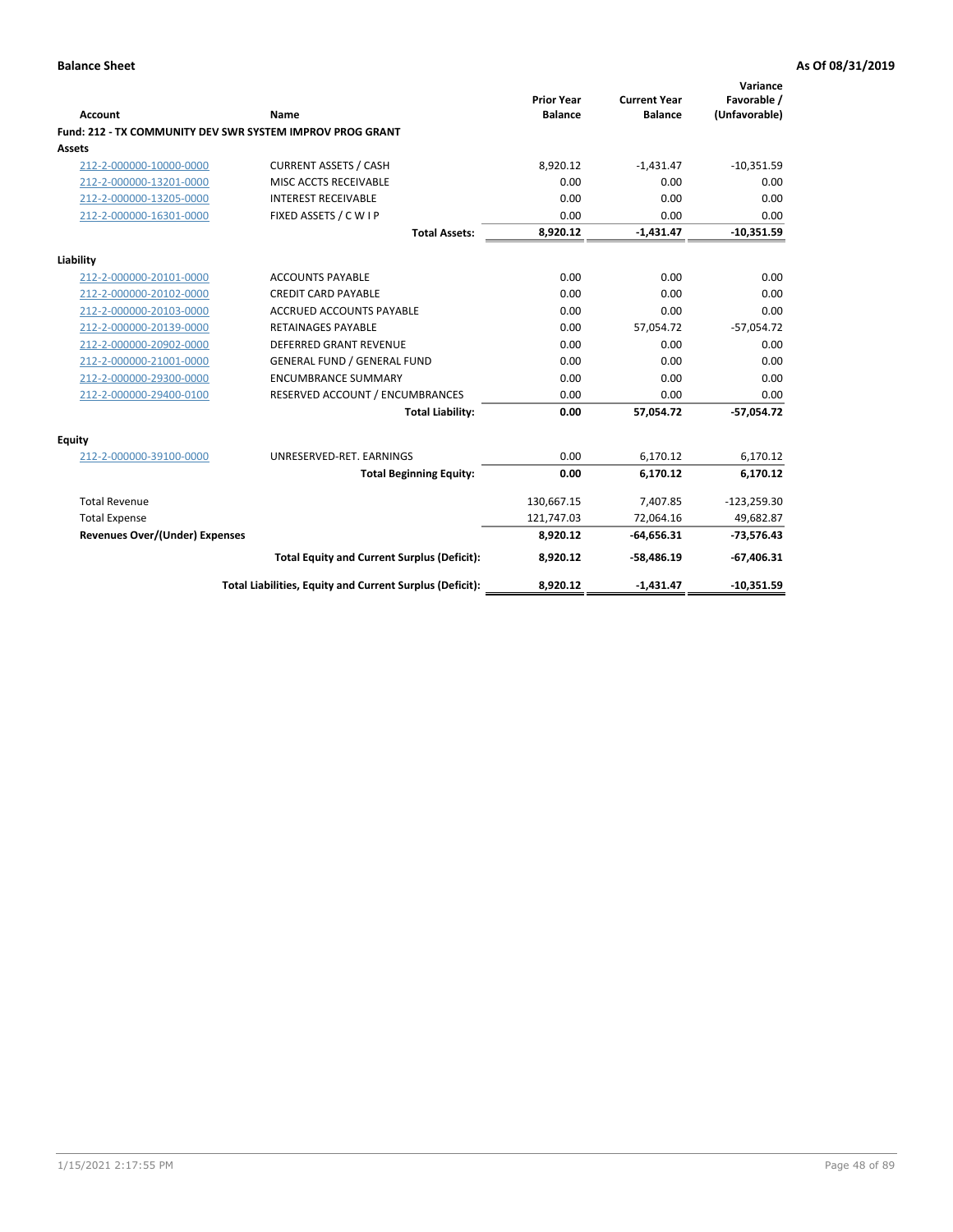| Account<br><b>Fund: 216 - UTILIITY CIP FUND</b> | Name                                                     | <b>Prior Year</b><br><b>Balance</b> | <b>Current Year</b><br><b>Balance</b> | Variance<br>Favorable /<br>(Unfavorable) |
|-------------------------------------------------|----------------------------------------------------------|-------------------------------------|---------------------------------------|------------------------------------------|
| <b>Assets</b>                                   |                                                          |                                     |                                       |                                          |
| 216-2-000000-10000-0000                         | <b>CURRENT ASSETS / CASH</b>                             | $-2,050,150.23$                     | $-8,147,300.83$                       | $-6,097,150.60$                          |
| 216-2-000000-11101-0000                         | MBIA ACCOUNTS / 2002 WSSR                                | 0.00                                | 0.00                                  | 0.00                                     |
| 216-2-000000-11103-0000                         | <b>2005 WSSR</b>                                         | 0.00                                | 0.00                                  | 0.00                                     |
| 216-2-000000-11403-0000                         | RESERVE FUND / 2003 WSSR                                 | 0.00                                | 0.00                                  | 0.00                                     |
| 216-2-000000-11404-0000                         | SERIES 2019 WSSR CO'S                                    | 0.00                                | 19,515,555.46                         | 19,515,555.46                            |
| 216-2-000000-11503-0000                         | 2008WSSR CONST 486000273                                 | 0.00                                | 0.00                                  | 0.00                                     |
| 216-2-000000-11505-0000                         | SRA RAW WATER SALE PROCEEDS                              | 0.00                                | 0.00                                  | 0.00                                     |
| 216-2-000000-13000-0000                         | <b>CUSTOMER ACCTS RECEIVABLE</b>                         | 0.00                                | 0.00                                  | 0.00                                     |
| 216-2-000000-13002-0000                         | ALLOW FOR UNCOLLECT REC                                  | 0.00                                | 0.00                                  | 0.00                                     |
| 216-2-000000-13003-0000                         | UNBILLED YEAR-END ACCRUAL                                | 0.00                                | 0.00                                  | 0.00                                     |
| 216-2-000000-13201-0000                         | MISC ACCTS RECEIVABLE                                    | 0.00                                | 70.32                                 | 70.32                                    |
| 216-2-000000-13205-0000                         | <b>INTEREST RECEIVABLE</b>                               | 0.00                                | 0.00                                  | 0.00                                     |
| 216-2-000000-16301-0000                         | FIXED ASSETS / C W I P                                   | 695,008.09                          | 11,188,075.75                         | 10,493,067.66                            |
|                                                 | <b>Total Assets:</b>                                     | $-1,355,142.14$                     | 22,556,400.70                         | 23,911,542.84                            |
| Liability                                       |                                                          |                                     |                                       |                                          |
| 216-2-000000-20101-0000                         | <b>ACCOUNTS PAYABLE</b>                                  | 0.00                                | 0.00                                  | 0.00                                     |
| 216-2-000000-20102-0000                         | <b>CREDIT CARD PAYABLE</b>                               | 0.00                                | 0.00                                  | 0.00                                     |
| 216-2-000000-20103-0000                         | ACCRUED ACCOUNTS PAYABLE                                 | 0.00                                | 0.00                                  | 0.00                                     |
| 216-2-000000-20113-0000                         | <b>DEVELOPERS ESCROW</b>                                 | 0.00                                | 0.00                                  | 0.00                                     |
| 216-2-000000-20139-0000                         | <b>RETAINAGES PAYABLE</b>                                | 315,099.61                          | 373,262.09                            | $-58,162.48$                             |
| 216-2-000000-21101-0000                         | ENTERPRISE / WTR/WWTR UTILITY FUND                       | 18,939,652.64                       | 18,939,652.64                         | 0.00                                     |
| 216-2-000000-29300-0000                         | <b>ENCUMBRANCE SUMMARY</b>                               | 0.00                                | 0.00                                  | 0.00                                     |
| 216-2-000000-29400-0100                         | RESERVED ACCOUNT / ENCUMBRANCES                          | 0.00                                | 0.00                                  | 0.00                                     |
|                                                 | <b>Total Liability:</b>                                  | 19,254,752.25                       | 19,312,914.73                         | -58,162.48                               |
|                                                 |                                                          |                                     |                                       |                                          |
| <b>Equity</b>                                   |                                                          |                                     |                                       |                                          |
| 216-2-000000-39000-0000                         | UNRESERVED-FUND BALANCE                                  | 0.00                                | 0.00                                  | 0.00                                     |
| 216-2-000000-39100-0000                         | UNRESERVED-RET. EARNINGS                                 | $-12,308,627.81$                    | -13,754,344.96                        | $-1,445,717.15$                          |
|                                                 | <b>Total Beginning Equity:</b>                           | $-12,308,627.81$                    | -13,754,344.96                        | $-1,445,717.15$                          |
| <b>Total Revenue</b>                            |                                                          | 359,078.64                          | 21,925,040.53                         | 21,565,961.89                            |
| <b>Total Expense</b>                            |                                                          | 8,660,345.22                        | 4,927,209.60                          | 3,733,135.62                             |
| <b>Revenues Over/(Under) Expenses</b>           |                                                          | -8,301,266.58                       | 16,997,830.93                         | 25,299,097.51                            |
|                                                 | <b>Total Equity and Current Surplus (Deficit):</b>       | -20,609,894.39                      | 3,243,485.97                          | 23,853,380.36                            |
|                                                 | Total Liabilities, Equity and Current Surplus (Deficit): | -1,355,142.14                       | 22,556,400.70                         | 23,911,542.84                            |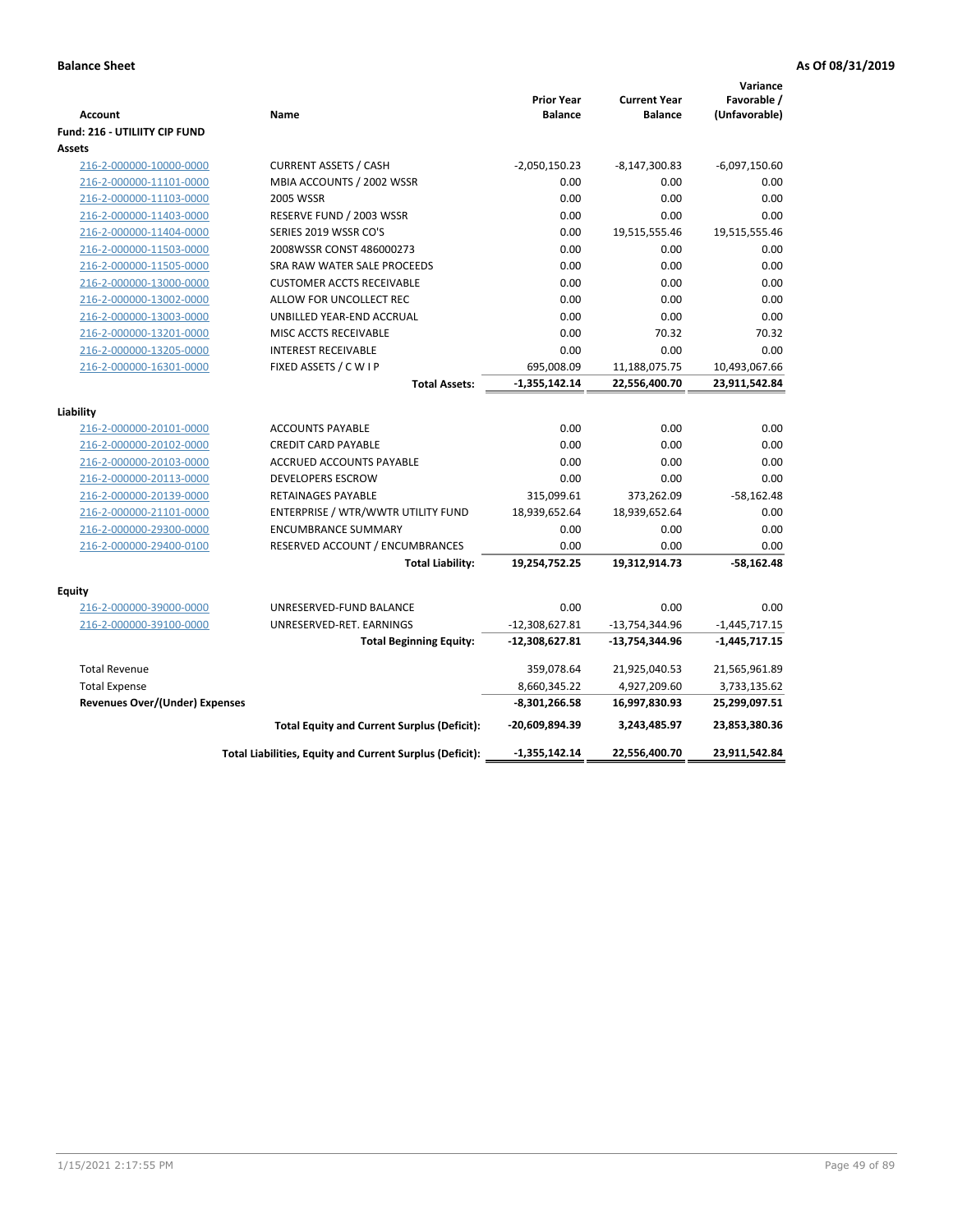| <b>Account</b>                                 | <b>Name</b>                                              | <b>Prior Year</b><br><b>Balance</b> | <b>Current Year</b><br><b>Balance</b> | Variance<br>Favorable /<br>(Unfavorable) |
|------------------------------------------------|----------------------------------------------------------|-------------------------------------|---------------------------------------|------------------------------------------|
| <b>Fund: 217 - WASTEWATER RECLAMATION FUND</b> |                                                          |                                     |                                       |                                          |
| <b>Assets</b>                                  |                                                          |                                     |                                       |                                          |
| 217-2-000000-10000-0000                        | <b>CURRENT ASSETS / CASH</b>                             | 0.00                                | $-20.619.30$                          | $-20.619.30$                             |
| 217-2-000000-11301-0000                        | TEXASTERM / 2008 WSSR REVENUE BOND                       | 0.00                                | 0.00                                  | 0.00                                     |
| 217-2-000000-11302-0000                        | 2008 WSSR REVENUE BOND                                   | 0.00                                | 0.00                                  | 0.00                                     |
| 217-2-000000-11503-0000                        | 2008WSSR CONST 486000273                                 | 751,839.74                          | 769,413.31                            | 17,573.57                                |
| 217-2-000000-13000-0000                        | <b>CUSTOMER ACCTS RECEIVABLE</b>                         | 0.00                                | 0.00                                  | 0.00                                     |
| 217-2-000000-13002-0000                        | ALLOW FOR UNCOLLECT REC                                  | 0.00                                | 0.00                                  | 0.00                                     |
| 217-2-000000-13201-0000                        | MISC ACCTS RECEIVABLE                                    | 0.00                                | 0.00                                  | 0.00                                     |
| 217-2-000000-13205-0000                        | <b>INTEREST RECEIVABLE</b>                               | 0.00                                | 0.00                                  | 0.00                                     |
| 217-2-000000-16301-0000                        | FIXED ASSETS / C W I P                                   | 0.00                                | 0.00                                  | 0.00                                     |
|                                                | <b>Total Assets:</b>                                     | 751,839.74                          | 748,794.01                            | $-3,045.73$                              |
| Liability                                      |                                                          |                                     |                                       |                                          |
| 217-2-000000-20101-0000                        | <b>ACCOUNTS PAYABLE</b>                                  | 0.00                                | 0.00                                  | 0.00                                     |
| 217-2-000000-20102-0000                        | <b>CREDIT CARD PAYABLE</b>                               | 0.00                                | 0.00                                  | 0.00                                     |
| 217-2-000000-20103-0000                        | <b>ACCRUED ACCOUNTS PAYABLE</b>                          | 0.00                                | 0.00                                  | 0.00                                     |
| 217-2-000000-20139-0000                        | <b>RETAINAGES PAYABLE</b>                                | 0.00                                | 0.00                                  | 0.00                                     |
| 217-2-000000-21101-0000                        | ENTERPRISE / WTR/WWTR UTILITY FUND                       | 19,396,374.21                       | 19,396,374.21                         | 0.00                                     |
| 217-2-000000-29300-0000                        | <b>ENCUMBRANCE SUMMARY</b>                               | 0.00                                | 0.00                                  | 0.00                                     |
| 217-2-000000-29400-0100                        | RESERVED ACCOUNT / ENCUMBRANCES                          | 0.00                                | 0.00                                  | 0.00                                     |
|                                                | <b>Total Liability:</b>                                  | 19,396,374.21                       | 19,396,374.21                         | 0.00                                     |
|                                                |                                                          |                                     |                                       |                                          |
| <b>Equity</b>                                  |                                                          |                                     |                                       |                                          |
| 217-2-000000-39100-0000                        | UNRESERVED-RET. EARNINGS                                 | $-18,654,993.80$                    | $-18,643,277.25$                      | 11,716.55                                |
|                                                | <b>Total Beginning Equity:</b>                           | $-18,654,993.80$                    | $-18,643,277.25$                      | 11,716.55                                |
| <b>Total Revenue</b>                           |                                                          | 10,459.33                           | 16,316.35                             | 5,857.02                                 |
| <b>Total Expense</b>                           |                                                          | 0.00                                | 20,619.30                             | $-20,619.30$                             |
| Revenues Over/(Under) Expenses                 |                                                          | 10,459.33                           | $-4,302.95$                           | $-14,762.28$                             |
|                                                | <b>Total Equity and Current Surplus (Deficit):</b>       | -18,644,534.47                      | $-18,647,580.20$                      | $-3,045.73$                              |
|                                                | Total Liabilities, Equity and Current Surplus (Deficit): | 751,839.74                          | 748,794.01                            | $-3,045.73$                              |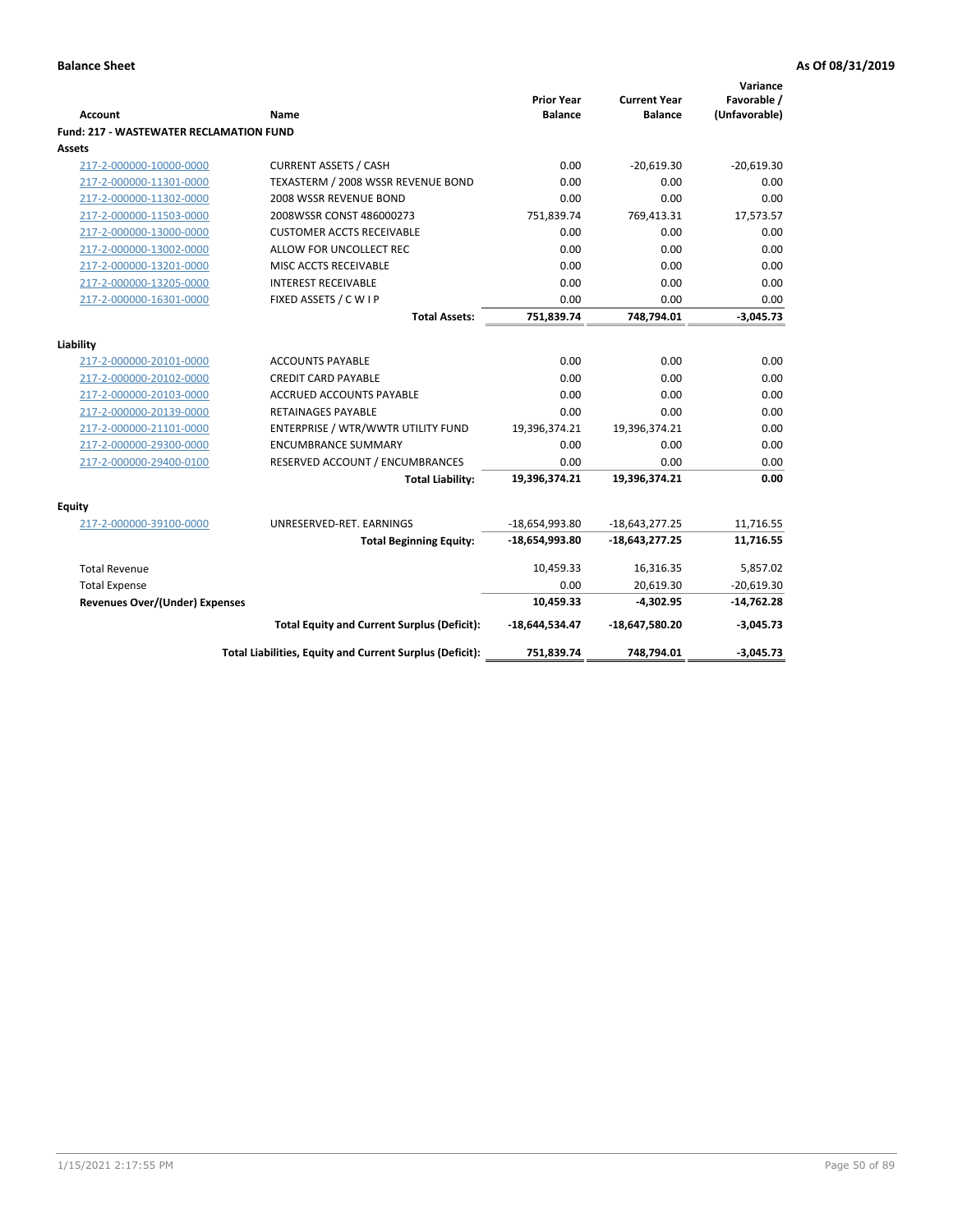| <b>Account</b>           | Name                                   | <b>Prior Year</b><br><b>Balance</b> | <b>Current Year</b><br><b>Balance</b> | Variance<br>Favorable /<br>(Unfavorable) |
|--------------------------|----------------------------------------|-------------------------------------|---------------------------------------|------------------------------------------|
| Fund: 300 - AIRPORT FUND |                                        |                                     |                                       |                                          |
| Assets                   |                                        |                                     |                                       |                                          |
| 300-2-000000-10000-0000  | <b>CURRENT ASSETS / CASH</b>           | 1,805,070.02                        | -4,143,898.92                         | -5,948,968.94                            |
| 300-2-000000-13201-0000  | MISC ACCTS RECEIVABLE                  | 0.00                                | 0.00                                  | 0.00                                     |
| 300-2-000000-13202-0000  | <b>EMPLOYEE ADVANCES</b>               | 0.00                                | 0.00                                  | 0.00                                     |
| 300-2-000000-13203-0000  | NON-CURRENT ASSETS / PREPAYMENTS       | 0.00                                | 0.00                                  | 0.00                                     |
| 300-2-000000-13205-0000  | <b>INTEREST RECEIVABLE</b>             | 0.00                                | 0.00                                  | 0.00                                     |
| 300-2-000000-14126-0000  | <b>GRANT FUND / AIRPORT GRANT FUND</b> | 0.00                                | 0.00                                  | 0.00                                     |
| 300-2-000000-16001-0000  | FIXED ASSETS / LAND                    | 813,937.00                          | 813,937.00                            | 0.00                                     |
| 300-2-000000-16002-0000  | FIXED ASSETS / IMPROVMENTS-NON BUILDI  | 71,096,300.51                       | 75,750,553.49                         | 4,654,252.98                             |
| 300-2-000000-16003-0000  | ACCUM DEPR / IMPROVEMENTS-NON BUILI    | -36,570,663.72                      | -38,526,881.33                        | $-1,956,217.61$                          |
| 300-2-000000-16004-0000  | FIXED ASSETS / BUILDINGS               | 60,824,408.10                       | 67,994,704.13                         | 7,170,296.03                             |
| 300-2-000000-16005-0000  | <b>ACCUM DEPR / BUILDINGS</b>          | -24,613,803.17                      | $-25,823,518.61$                      | $-1,209,715.44$                          |
| 300-2-000000-16201-0000  | FIXED ASSETS / MACHINERY AND EQUIPMEN  | 12,340.00                           | 502,779.61                            | 490,439.61                               |
| 300-2-000000-16202-0000  | ACCUM DEPR / MACHINERY AND EQUIPMEI    | $-12,339.94$                        | $-16,426.94$                          | $-4,087.00$                              |
| 300-2-000000-16301-0000  | FIXED ASSETS / C W I P                 | 5,686,912.48                        | 0.00                                  | $-5,686,912.48$                          |
| 300-2-000000-17501-0000  | <b>EMPLOYEE CONTRIBUTIONS</b>          | 0.00                                | 0.00                                  | 0.00                                     |
| 300-2-000000-17504-0000  | <b>INVESTMENT RETURN</b>               | 0.00                                | 0.00                                  | 0.00                                     |
| 300-2-000000-17508-0000  | <b>EXPERIENCE DIFFERENCE- OUTFLOW</b>  | 0.00                                | 0.00                                  | 0.00                                     |
| 300-2-000000-17509-0000  | <b>EXPERIENCE DIFFERENCE - INFLOW</b>  | 0.00                                | 0.00                                  | 0.00                                     |
| 300-2-000000-17520-0000  | <b>ASSUMPTION CHANGES</b>              | 0.00                                | 0.00                                  | 0.00                                     |
|                          | <b>Total Assets:</b>                   | 79,042,161.28                       | 76,551,248.43                         | -2,490,912.85                            |
|                          |                                        |                                     |                                       |                                          |
| Liability                |                                        |                                     |                                       |                                          |
| 300-2-000000-20101-0000  | <b>ACCOUNTS PAYABLE</b>                | 0.00                                | 0.00                                  | 0.00                                     |
| 300-2-000000-20102-0000  | <b>CREDIT CARD PAYABLE</b>             | 0.00                                | 0.00                                  | 0.00                                     |
| 300-2-000000-20103-0000  | ACCRUED ACCOUNTS PAYABLE               | 0.00                                | 0.00                                  | 0.00                                     |
| 300-2-000000-20105-0000  | <b>L-3 FUNDS PAYABLE</b>               | 0.00                                | 0.00                                  | 0.00                                     |
| 300-2-000000-20106-0000  | <b>GRANT MATCH</b>                     | 0.00                                | 0.00                                  | 0.00                                     |
| 300-2-000000-20108-0000  | <b>MATURED BONDS PAYABLE</b>           | 0.00                                | 0.00                                  | 0.00                                     |
| 300-2-000000-20110-0000  | REVENUE BONDS PAYABLE                  | 0.00                                | 0.00                                  | 0.00                                     |
| 300-2-000000-20111-0000  | MATURED INTEREST PAYABLE               | 0.00                                | 0.00                                  | 0.00                                     |
| 300-2-000000-20112-0000  | <b>ACCRUED INTEREST PAYABLE</b>        | 0.00                                | 0.00                                  | 0.00                                     |
| 300-2-000000-20139-0000  | RETAINAGES PAYABLE                     | 0.00                                | 0.00                                  | 0.00                                     |
| 300-2-000000-20141-0000  | <b>TELEPHONE CLEARING</b>              | 0.00                                | 0.00                                  | 0.00                                     |
| 300-2-000000-20160-0000  | <b>UNAPPLIED CREDIT</b>                | 0.00                                | 0.00                                  | 0.00                                     |
| 300-2-000000-20201-0000  | <b>DEFERRED REVENUE</b>                | 0.00                                | 0.00                                  | 0.00                                     |
| 300-2-000000-21001-0000  | <b>GENERAL FUND / GENERAL FUND</b>     | 0.00                                | 0.00                                  | 0.00                                     |
| 300-2-000000-22001-0000  | SALARIES PAYABLE                       | 2,152.98                            | 2,201.13                              | $-48.15$                                 |
| 300-2-000000-22002-0000  | VACATION/SICK PAYABLE                  | 2,600.11                            | $-2,468.99$                           | 5,069.10                                 |
| 300-2-000000-26001-0000  | COMPENSATED ABSENCES PAY               | 3,743.00                            | 6,937.88                              | $-3,194.88$                              |
| 300-2-000000-26101-0000  | <b>GENERAL OBLIG BONDS PAY</b>         | 0.00                                | 0.00                                  | 0.00                                     |
| 300-2-000000-26102-0000  | REVENUE BONDS PAYABLE                  | 0.00                                | 0.00                                  | 0.00                                     |
| 300-2-000000-27001-0000  | CONTRIBUTED CAPITAL                    | 5,686,912.61                        | $-0.39$                               | 5,686,913.00                             |
| 300-2-000000-29300-0000  | <b>ENCUMBRANCE SUMMARY</b>             | 0.00                                | 0.00                                  | 0.00                                     |
| 300-2-000000-29400-0100  | RESERVED ACCOUNT / ENCUMBRANCES        | 0.00                                | 0.00                                  | 0.00                                     |
| 300-2-000000-29999-0000  | NET PENSION LIABILITY                  | 0.00                                | 0.00                                  | 0.00                                     |
|                          | <b>Total Liability:</b>                | 5,695,408.70                        | 6,669.63                              | 5,688,739.07                             |
|                          |                                        |                                     |                                       |                                          |
| Equity                   |                                        |                                     |                                       |                                          |
| 300-2-000000-39000-0000  | UNRESERVED-FUND BALANCE                | 0.00                                | 0.00                                  | 0.00                                     |
| 300-2-000000-39100-0000  | UNRESERVED-RET. EARNINGS               | 72,784,355.87                       | 75,949,282.18                         | 3,164,926.31                             |
| 300-2-000000-39500-0000  | NET POSITION - PENSION                 | 0.00                                | 0.00                                  | 0.00                                     |
|                          | <b>Total Beginning Equity:</b>         | 72,784,355.87                       | 75,949,282.18                         | 3,164,926.31                             |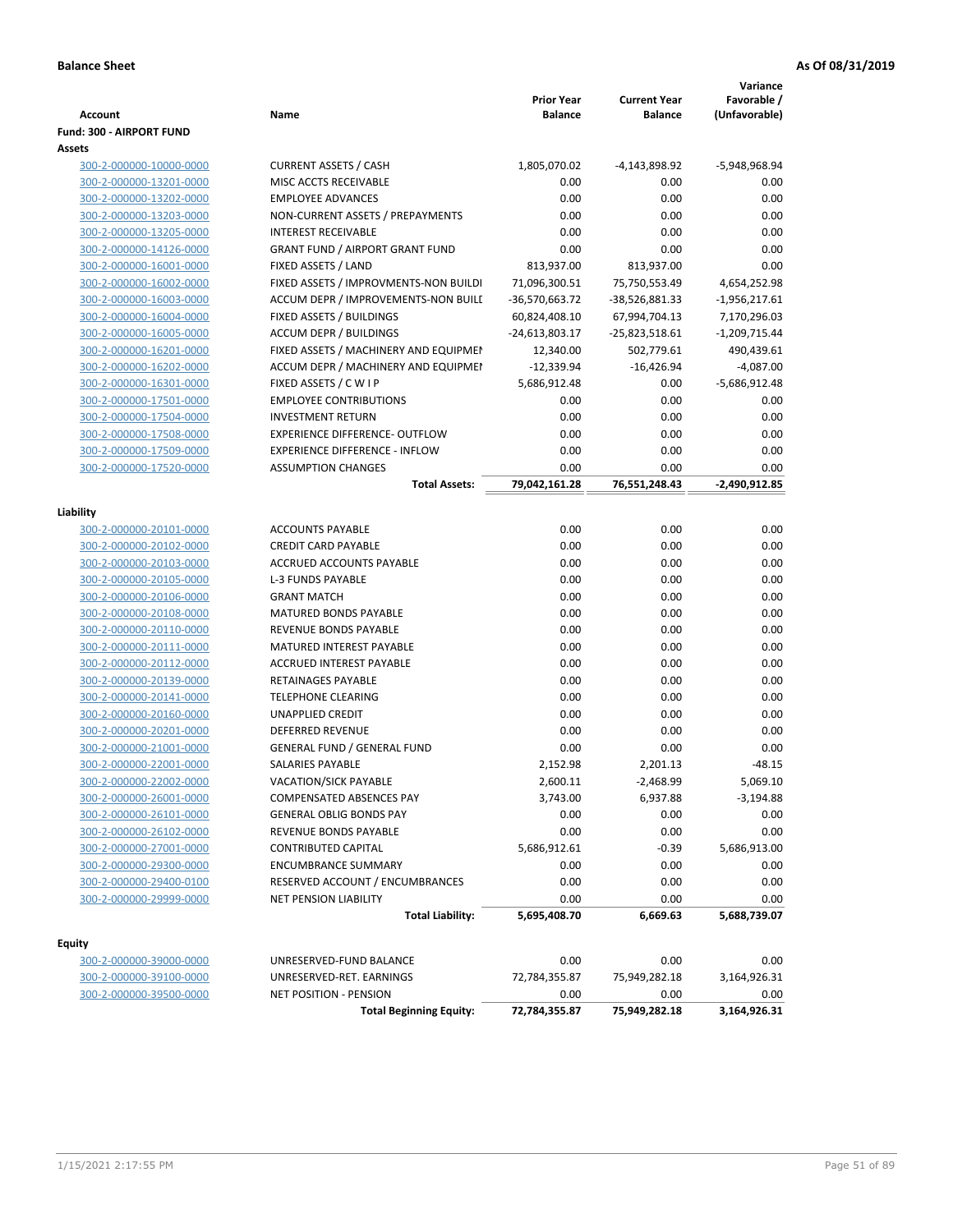| Account                        | Name                                                     | <b>Prior Year</b><br><b>Balance</b> | <b>Current Year</b><br><b>Balance</b> | Variance<br>Favorable /<br>(Unfavorable) |
|--------------------------------|----------------------------------------------------------|-------------------------------------|---------------------------------------|------------------------------------------|
| Total Revenue                  |                                                          | 708,112.18                          | 723,101.46                            | 14,989.28                                |
| <b>Total Expense</b>           |                                                          | 145,715.46                          | 127,804.83                            | 17,910.63                                |
| Revenues Over/(Under) Expenses |                                                          | 562,396.72                          | 595,296.63                            | 32,899.91                                |
|                                | <b>Total Equity and Current Surplus (Deficit):</b>       | 73,346,752.59                       | 76,544,578.81                         | 3,197,826.22                             |
|                                | Total Liabilities, Equity and Current Surplus (Deficit): | 79,042,161.29                       | 76.551.248.44                         | -2,490,912.85                            |
|                                | *** FUND 300 OUT OF BALANCE ***                          | $-0.01$                             | $-0.01$                               | 0.00                                     |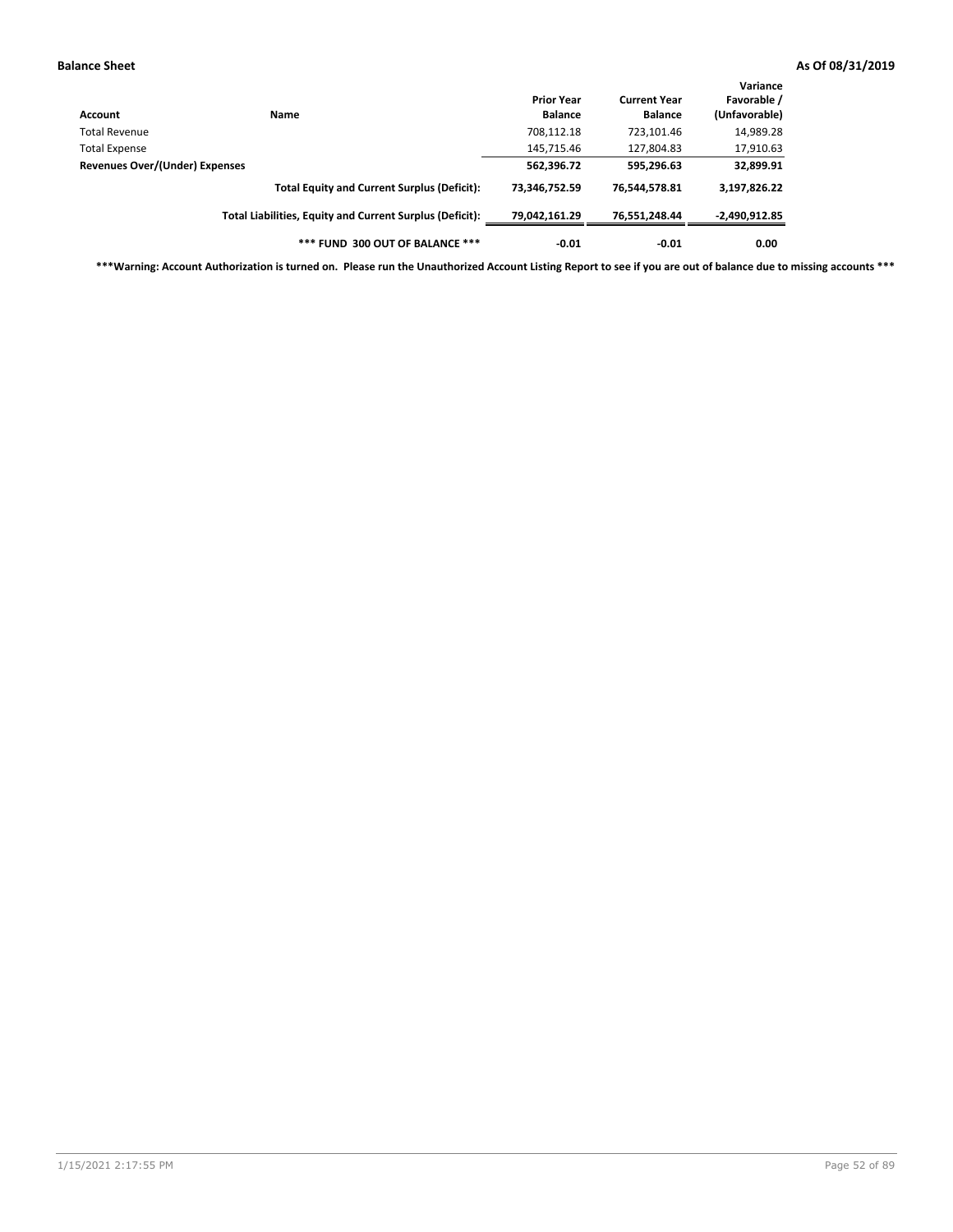|                                       |                                                          | <b>Prior Year</b> | <b>Current Year</b> | Variance<br>Favorable / |
|---------------------------------------|----------------------------------------------------------|-------------------|---------------------|-------------------------|
| <b>Account</b>                        | Name                                                     | <b>Balance</b>    | <b>Balance</b>      | (Unfavorable)           |
| Fund: 320 - AIRPORT TXDOT GRANT       |                                                          |                   |                     |                         |
| <b>Assets</b>                         |                                                          |                   |                     |                         |
| 320-2-000000-10000-0000               | <b>CURRENT ASSETS / CASH</b>                             | 200,000.84        | 200,000.84          | 0.00                    |
| 320-2-000000-13201-0000               | MISC ACCTS RECEIVABLE                                    | 0.00              | 0.00                | 0.00                    |
| 320-2-000000-13205-0000               | <b>INTEREST RECEIVABLE</b>                               | 0.00              | 0.00                | 0.00                    |
|                                       | <b>Total Assets:</b>                                     | 200,000.84        | 200,000.84          | 0.00                    |
| Liability                             |                                                          |                   |                     |                         |
| 320-2-000000-20101-0000               | <b>ACCOUNTS PAYABLE</b>                                  | 0.00              | 0.00                | 0.00                    |
| 320-2-000000-20102-0000               | <b>CREDIT CARD PAYABLE</b>                               | 0.00              | 0.00                | 0.00                    |
| 320-2-000000-20103-0000               | <b>ACCRUED ACCOUNTS PAYABLE</b>                          | 0.00              | 0.00                | 0.00                    |
| 320-2-000000-20902-0000               | <b>DEFERRED GRANT REVENUE</b>                            | 0.00              | 0.00                | 0.00                    |
| 320-2-000000-21125-0000               | DUE TO / AIRPORT FUND                                    | 0.00              | 0.00                | 0.00                    |
| 320-2-000000-29300-0000               | <b>ENCUMBRANCE SUMMARY</b>                               | 0.00              | 0.00                | 0.00                    |
| 320-2-000000-29400-0100               | RESERVED ACCOUNT / ENCUMBRANCES                          | 0.00              | 0.00                | 0.00                    |
|                                       | <b>Total Liability:</b>                                  | 0.00              | 0.00                | 0.00                    |
| <b>Equity</b>                         |                                                          |                   |                     |                         |
| 320-2-000000-39000-0000               | UNRESERVED-FUND BALANCE                                  | 214,975.84        | 200,000.84          | $-14,975.00$            |
|                                       | <b>Total Beginning Equity:</b>                           | 214,975.84        | 200,000.84          | $-14,975.00$            |
| <b>Total Revenue</b>                  |                                                          | 0.00              | 0.00                | 0.00                    |
| <b>Total Expense</b>                  |                                                          | 14,975.00         | 0.00                | 14,975.00               |
| <b>Revenues Over/(Under) Expenses</b> |                                                          | $-14,975.00$      | 0.00                | 14,975.00               |
|                                       | <b>Total Equity and Current Surplus (Deficit):</b>       | 200,000.84        | 200,000.84          | 0.00                    |
|                                       | Total Liabilities, Equity and Current Surplus (Deficit): | 200,000.84        | 200,000.84          | 0.00                    |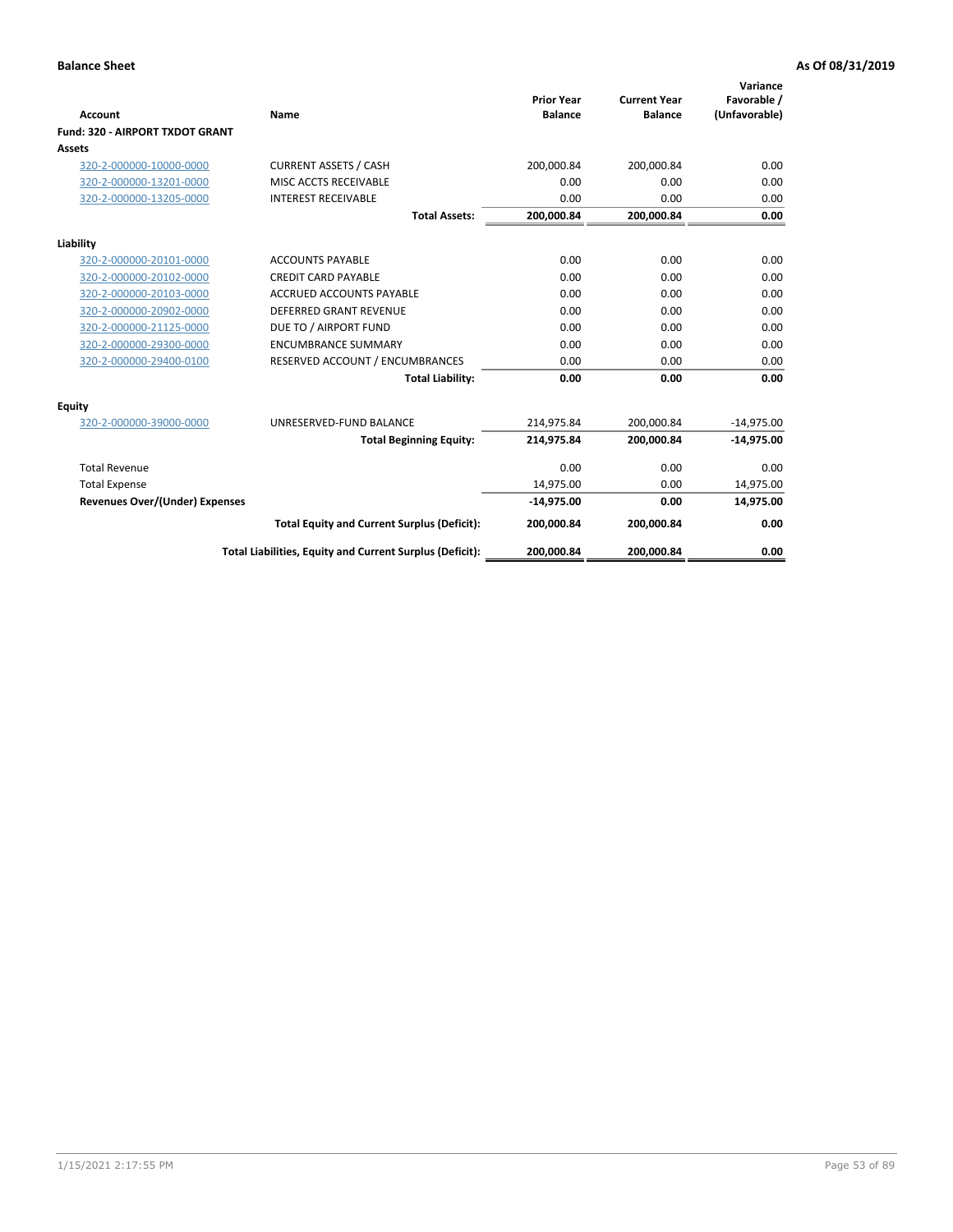| <b>Account</b>                        | Name                                                     | <b>Prior Year</b><br><b>Balance</b> | <b>Current Year</b><br><b>Balance</b> | Variance<br>Favorable /<br>(Unfavorable) |
|---------------------------------------|----------------------------------------------------------|-------------------------------------|---------------------------------------|------------------------------------------|
| Fund: 360 - AIRPORT CAPITAL FUND      |                                                          |                                     |                                       |                                          |
| Assets                                |                                                          |                                     |                                       |                                          |
| 360-2-000000-10000-0000               | <b>CURRENT ASSETS / CASH</b>                             | 1,254,823.54                        | 7,965,964.51                          | 6,711,140.97                             |
| 360-2-000000-13201-0000               | MISC ACCTS RECEIVABLE                                    | 0.00                                | 0.00                                  | 0.00                                     |
| 360-2-000000-13205-0000               | <b>INTEREST RECEIVABLE</b>                               | 0.00                                | 0.00                                  | 0.00                                     |
| 360-2-000000-16301-0000               | FIXED ASSETS / C W I P                                   | 337,320.17                          | 132,616.88                            | $-204,703.29$                            |
|                                       | <b>Total Assets:</b>                                     | 1,592,143.71                        | 8,098,581.39                          | 6,506,437.68                             |
| Liability                             |                                                          |                                     |                                       |                                          |
| 360-2-000000-20101-0000               | <b>ACCOUNTS PAYABLE</b>                                  | 0.00                                | 0.00                                  | 0.00                                     |
| 360-2-000000-20102-0000               | <b>CREDIT CARD PAYABLE</b>                               | 0.00                                | 0.00                                  | 0.00                                     |
| 360-2-000000-20103-0000               | <b>ACCRUED ACCOUNTS PAYABLE</b>                          | 0.00                                | 0.00                                  | 0.00                                     |
| 360-2-000000-20125-0000               | SALES TAX PAYABLE / IN THE CITY                          | 0.00                                | 0.00                                  | 0.00                                     |
| 360-2-000000-20139-0000               | <b>RETAINAGES PAYABLE</b>                                | 0.00                                | 0.00                                  | 0.00                                     |
| 360-2-000000-21001-0000               | <b>GENERAL FUND / GENERAL FUND</b>                       | 0.00                                | 0.00                                  | 0.00                                     |
| 360-2-000000-27001-0000               | <b>CONTRIBUTED CAPITAL</b>                               | 0.00                                | 0.00                                  | 0.00                                     |
| 360-2-000000-29300-0000               | <b>ENCUMBRANCE SUMMARY</b>                               | 0.00                                | 0.00                                  | 0.00                                     |
| 360-2-000000-29400-0000               | RESERVED ACCOUNT / ENCUMBRANCES                          | 0.00                                | 0.00                                  | 0.00                                     |
|                                       | <b>Total Liability:</b>                                  | 0.00                                | 0.00                                  | 0.00                                     |
| Equity                                |                                                          |                                     |                                       |                                          |
| 360-2-000000-39000-0000               | UNRESERVED-FUND BALANCE                                  | 0.00                                | 0.00                                  | 0.00                                     |
| 360-2-000000-39100-0000               | UNRESERVED-RET. EARNINGS                                 | 1,810,130.80                        | 8,016,141.66                          | 6,206,010.86                             |
|                                       | <b>Total Beginning Equity:</b>                           | 1,810,130.80                        | 8,016,141.66                          | 6,206,010.86                             |
| <b>Total Revenue</b>                  |                                                          | 74,440.74                           | 111,239.53                            | 36,798.79                                |
| <b>Total Expense</b>                  |                                                          | 292,427.83                          | 28,799.80                             | 263,628.03                               |
| <b>Revenues Over/(Under) Expenses</b> |                                                          | $-217,987.09$                       | 82,439.73                             | 300,426.82                               |
|                                       | <b>Total Equity and Current Surplus (Deficit):</b>       | 1,592,143.71                        | 8,098,581.39                          | 6,506,437.68                             |
|                                       | Total Liabilities, Equity and Current Surplus (Deficit): | 1,592,143.71                        | 8,098,581.39                          | 6,506,437.68                             |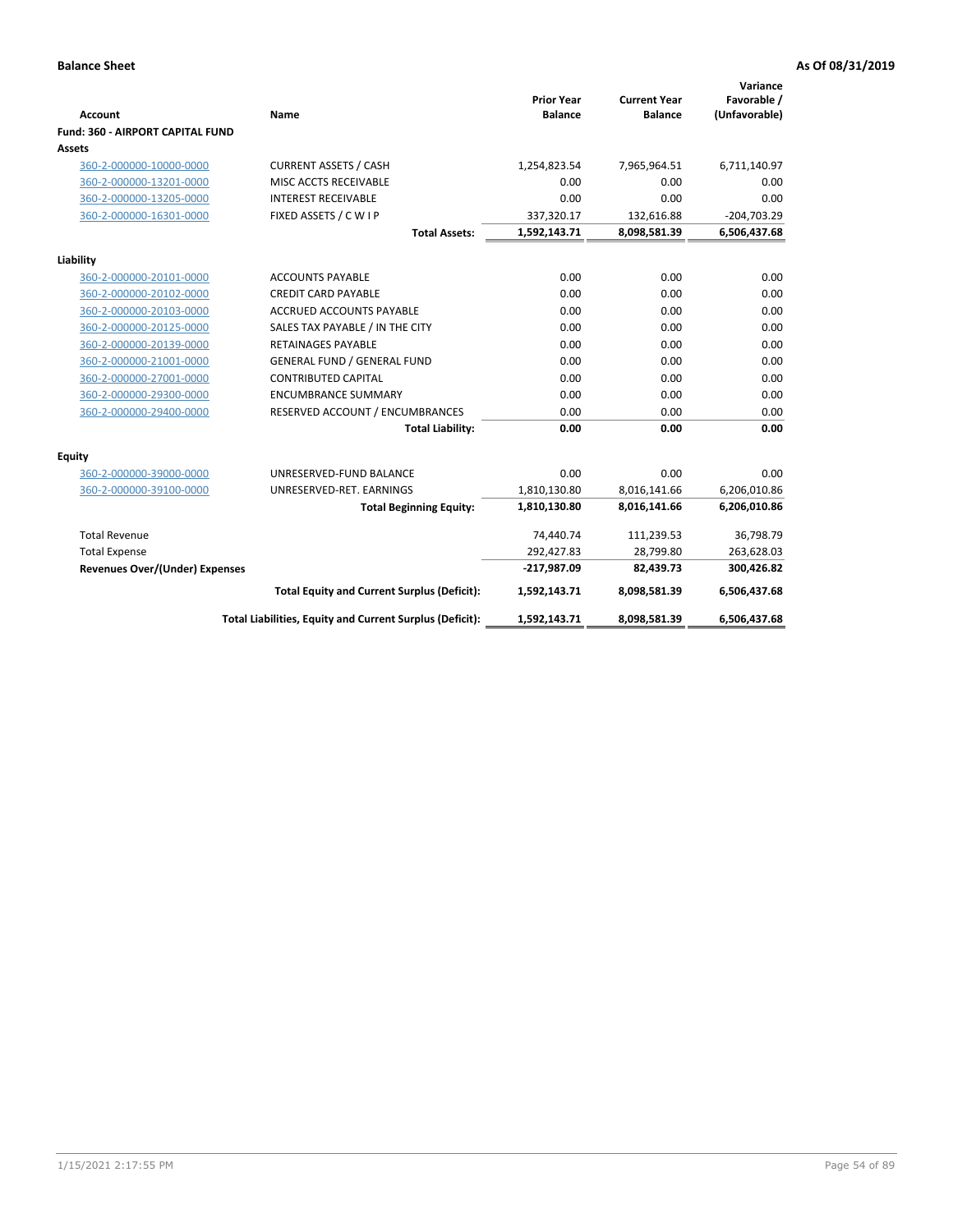| <b>Account</b>                        | <b>Name</b>                                              | <b>Prior Year</b><br><b>Balance</b> | <b>Current Year</b><br><b>Balance</b> | Variance<br>Favorable /<br>(Unfavorable) |
|---------------------------------------|----------------------------------------------------------|-------------------------------------|---------------------------------------|------------------------------------------|
| <b>Fund: 361 - L3-IDC FUND</b>        |                                                          |                                     |                                       |                                          |
| Assets                                |                                                          |                                     |                                       |                                          |
| 361-2-000000-10000-0000               | <b>CURRENT ASSETS / CASH</b>                             | 0.00                                | 0.00                                  | 0.00                                     |
| 361-2-000000-13201-0000               | MISC ACCTS RECEIVABLE                                    | 0.00                                | 0.00                                  | 0.00                                     |
| 361-2-000000-13205-0000               | <b>INTEREST RECEIVABLE</b>                               | 0.00                                | 0.00                                  | 0.00                                     |
|                                       | <b>Total Assets:</b>                                     | 0.00                                | 0.00                                  | 0.00                                     |
| Liability                             |                                                          |                                     |                                       |                                          |
| 361-2-000000-20101-0000               | <b>ACCOUNTS PAYABLE</b>                                  | 0.00                                | 0.00                                  | 0.00                                     |
| 361-2-000000-20102-0000               | <b>CREDIT CARD PAYABLE</b>                               | 0.00                                | 0.00                                  | 0.00                                     |
| 361-2-000000-20103-0000               | MISCELLANEOUS LIABILITIES                                | 0.00                                | 0.00                                  | 0.00                                     |
| 361-2-000000-20108-0000               | <b>MATURED BONDS PAYABLE</b>                             | 0.00                                | 0.00                                  | 0.00                                     |
| 361-2-000000-20111-0000               | <b>MATURED INTEREST PAYABLE</b>                          | 0.00                                | 0.00                                  | 0.00                                     |
| 361-2-000000-20112-0000               | <b>ACCRUED INTEREST PAYABLE</b>                          | 0.00                                | 0.00                                  | 0.00                                     |
| 361-2-000000-20139-0000               | <b>RETAINAGES PAYABLE</b>                                | 0.00                                | 0.00                                  | 0.00                                     |
| 361-2-000000-21001-0000               | <b>GENERAL FUND / GENERAL FUND</b>                       | 0.00                                | 0.00                                  | 0.00                                     |
|                                       | <b>Total Liability:</b>                                  | 0.00                                | 0.00                                  | 0.00                                     |
| Equity                                |                                                          |                                     |                                       |                                          |
| 361-2-000000-39000-0000               | UNRESERVED-FUND BALANCE                                  | 0.00                                | 0.00                                  | 0.00                                     |
| 361-2-000000-39100-0000               | UNRESERVED-RET. EARNINGS                                 | $-2,881,924.85$                     | $-2,881,924.85$                       | 0.00                                     |
| 361-2-000000-39150-0000               | RESERVED-RET. EARNINGS                                   | 2,881,924.85                        | 2,881,924.85                          | 0.00                                     |
|                                       | <b>Total Beginning Equity:</b>                           | 0.00                                | 0.00                                  | 0.00                                     |
| <b>Total Revenue</b>                  |                                                          | 0.00                                | 0.00                                  | 0.00                                     |
| <b>Total Expense</b>                  |                                                          | 0.00                                | 0.00                                  | 0.00                                     |
| <b>Revenues Over/(Under) Expenses</b> |                                                          | 0.00                                | 0.00                                  | 0.00                                     |
|                                       | <b>Total Equity and Current Surplus (Deficit):</b>       | 0.00                                | 0.00                                  | 0.00                                     |
|                                       | Total Liabilities, Equity and Current Surplus (Deficit): | 0.00                                | 0.00                                  | 0.00                                     |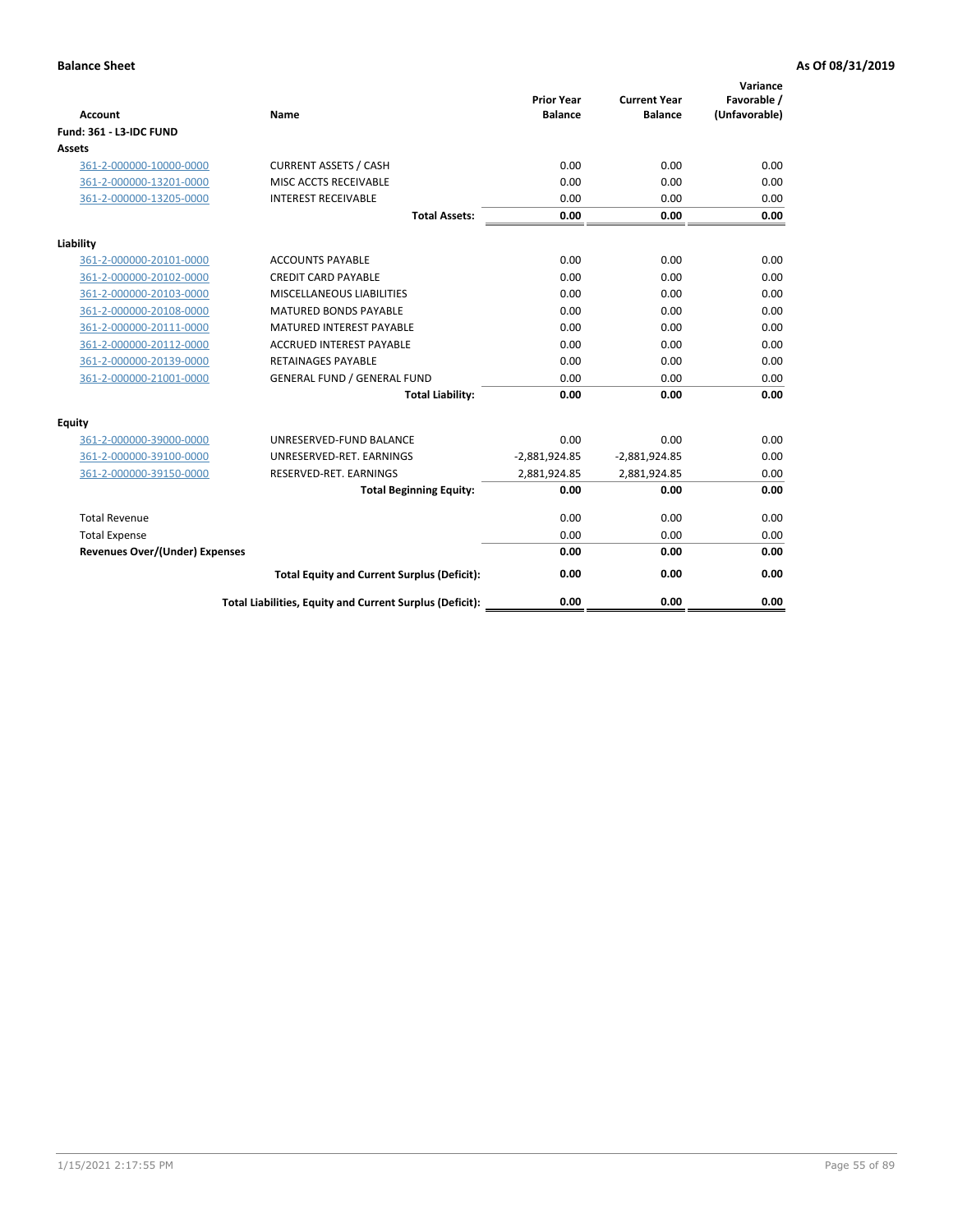|                                       |                                                          |                                     |                                       | Variance                     |
|---------------------------------------|----------------------------------------------------------|-------------------------------------|---------------------------------------|------------------------------|
| <b>Account</b>                        | Name                                                     | <b>Prior Year</b><br><b>Balance</b> | <b>Current Year</b><br><b>Balance</b> | Favorable /<br>(Unfavorable) |
| Fund: 362 - AIRPORT FBO FUEL          |                                                          |                                     |                                       |                              |
| <b>Assets</b>                         |                                                          |                                     |                                       |                              |
| 362-2-000000-10000-0000               | <b>CURRENT ASSETS / CASH</b>                             | 69.646.83                           | 182,104.38                            | 112,457.55                   |
| 362-2-000000-13201-0000               | MISC ACCTS RECEIVABLE                                    | 0.00                                | 0.00                                  | 0.00                         |
| 362-2-000000-13205-0000               | <b>INTEREST RECEIVABLE</b>                               | 0.00                                | 0.00                                  | 0.00                         |
|                                       | <b>Total Assets:</b>                                     | 69,646.83                           | 182,104.38                            | 112,457.55                   |
| Liability                             |                                                          |                                     |                                       |                              |
| 362-2-000000-20101-0000               | <b>ACCOUNTS PAYABLE</b>                                  | 0.00                                | 0.00                                  | 0.00                         |
| 362-2-000000-20102-0000               | <b>CREDIT CARD PAYABLE</b>                               | 0.00                                | 0.00                                  | 0.00                         |
| 362-2-000000-20103-0000               | <b>ACCRUED ACCOUNTS PAYABLE</b>                          | 0.00                                | 0.00                                  | 0.00                         |
| 362-2-000000-20125-0000               | SALES TAX PAYABLE / IN THE CITY                          | 37.57                               | 19.56                                 | 18.01                        |
| 362-2-000000-29300-0000               | <b>ENCUMBRANCE SUMMARY</b>                               | 0.00                                | 0.00                                  | 0.00                         |
| 362-2-000000-29400-0000               | RESERVED ACCOUNT / ENCUMBRANCES                          | 0.00                                | 0.00                                  | 0.00                         |
|                                       | <b>Total Liability:</b>                                  | 37.57                               | 19.56                                 | 18.01                        |
| <b>Equity</b>                         |                                                          |                                     |                                       |                              |
| 362-2-000000-39000-0000               | UNRESERVED-FUND BALANCE                                  | 0.00                                | 0.00                                  | 0.00                         |
| 362-2-000000-39100-0000               | UNRESERVED-RET. EARNINGS                                 | $-41.31$                            | $-41.31$                              | 0.00                         |
|                                       | <b>Total Beginning Equity:</b>                           | $-41.31$                            | $-41.31$                              | 0.00                         |
| <b>Total Revenue</b>                  |                                                          | 375,706.31                          | 416,614.49                            | 40,908.18                    |
| <b>Total Expense</b>                  |                                                          | 306,055.74                          | 234,488.36                            | 71,567.38                    |
| <b>Revenues Over/(Under) Expenses</b> |                                                          | 69,650.57                           | 182,126.13                            | 112,475.56                   |
|                                       | <b>Total Equity and Current Surplus (Deficit):</b>       | 69,609.26                           | 182,084.82                            | 112,475.56                   |
|                                       | Total Liabilities, Equity and Current Surplus (Deficit): | 69,646.83                           | 182,104.38                            | 112,457.55                   |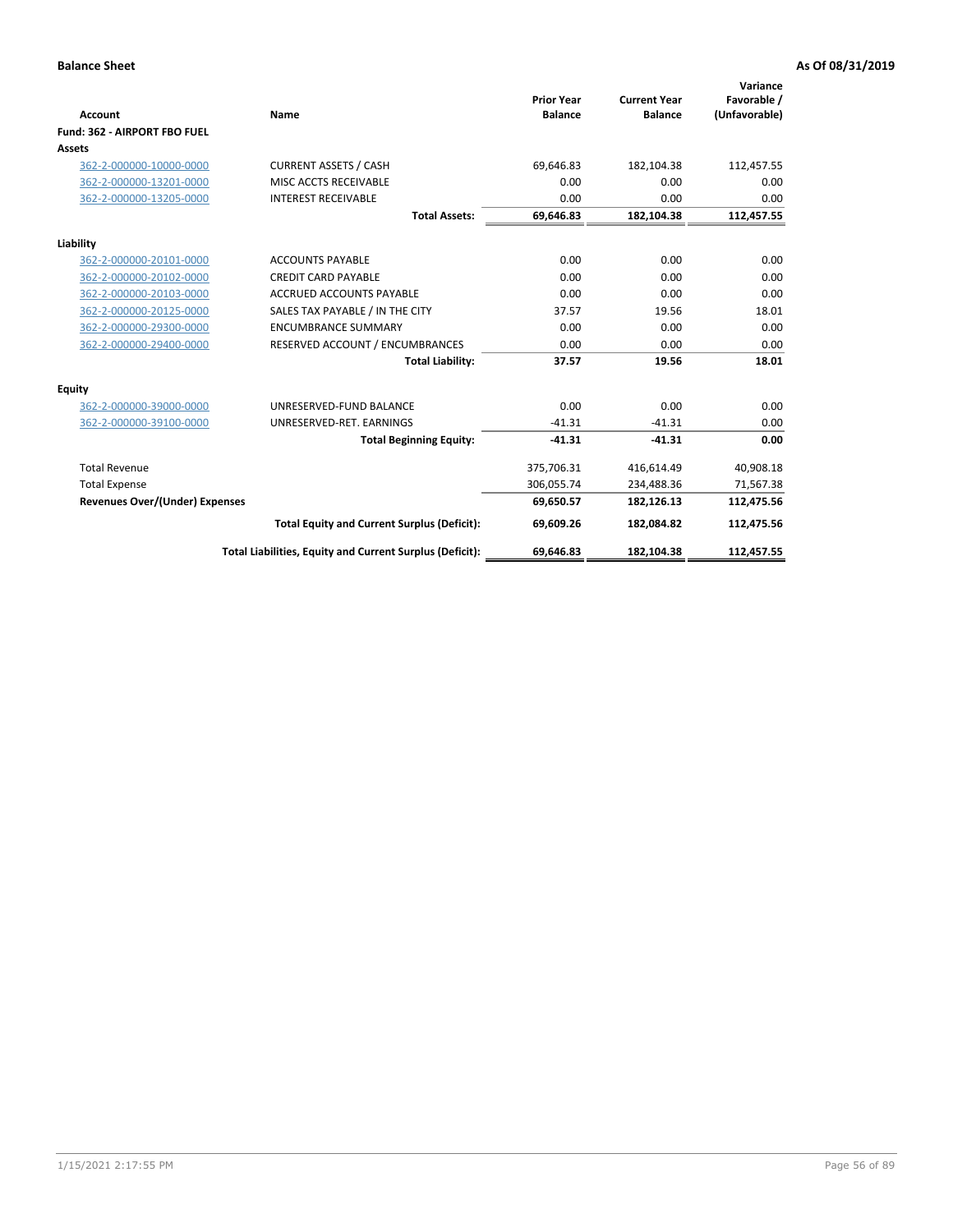| <b>Account</b>                                     | Name                                                   | <b>Prior Year</b><br><b>Balance</b> | <b>Current Year</b><br><b>Balance</b> | Variance<br>Favorable /<br>(Unfavorable) |
|----------------------------------------------------|--------------------------------------------------------|-------------------------------------|---------------------------------------|------------------------------------------|
| Fund: 400 - GOLF FUND<br>Assets                    |                                                        |                                     |                                       |                                          |
| 400-2-000000-10000-0000                            | <b>CURRENT ASSETS / CASH</b>                           | $-360,229.30$                       | $-414,574.20$                         | -54,344.90                               |
| 400-2-000000-10304-0000                            | CASH / PETTY CASH/CHANGE DRAWERS                       | 200.00                              | 200.00                                | 0.00                                     |
| 400-2-000000-13007-0000                            | <b>RETURNED CHECKS</b>                                 | 0.00                                | 0.00                                  | 0.00                                     |
| 400-2-000000-13201-0000                            | MISC ACCTS RECEIVABLE                                  | $-407.31$                           | $-473.55$                             | $-66.24$                                 |
| 400-2-000000-13202-0000                            | <b>EMPLOYEE ADVANCES</b>                               | 0.00                                | 0.00                                  | 0.00                                     |
| 400-2-000000-13203-0000                            | NON-CURRENT ASSETS / PREPAYMENTS                       | 0.00                                | 0.00                                  | 0.00                                     |
| 400-2-000000-13205-0000                            | <b>INTEREST RECEIVABLE</b>                             | 0.00                                | 0.00                                  | 0.00                                     |
| 400-2-000000-13206-0000                            | <b>CHARGES RECEIVABLE</b>                              | 35,755.08                           | 35,600.40                             | $-154.68$                                |
| 400-2-000000-15301-0000                            | INVENTORIES / GOLF COURSE                              | 8,301.68                            | 8,301.68                              | 0.00                                     |
| 400-2-000000-16001-0000                            | FIXED ASSETS / LAND                                    | 93,000.00                           | 93,000.00                             | 0.00                                     |
| 400-2-000000-16002-0000                            | FIXED ASSETS / IMPROVMENTS-NON BUILDI                  | 521,160.58                          | 521,160.58                            | 0.00                                     |
| 400-2-000000-16003-0000                            | ACCUM DEPR / IMPROVEMENTS-NON BUILI                    | -281,523.98                         | -294,442.34                           | $-12,918.36$                             |
| 400-2-000000-16004-0000                            | FIXED ASSETS / BUILDINGS                               | 109,640.00                          | 109,640.00                            | 0.00                                     |
| 400-2-000000-16005-0000                            | <b>ACCUM DEPR / BUILDINGS</b>                          | $-108,377.74$                       | -108,983.62                           | $-605.88$                                |
| 400-2-000000-16201-0000                            | FIXED ASSETS / MACHINERY AND EQUIPMEN                  | 51,957.00                           | 51,957.00                             | 0.00                                     |
| 400-2-000000-16202-0000                            | ACCUM DEPR / MACHINERY AND EQUIPMEI                    | $-51,957.00$                        | $-51,957.00$                          | 0.00                                     |
| 400-2-000000-16301-0000                            | FIXED ASSETS / C W I P                                 | 0.00                                | 0.00                                  | 0.00                                     |
| 400-2-000000-17501-0000                            | <b>EMPLOYEE CONTRIBUTIONS</b>                          | 7,149.00                            | 7,763.00                              | 614.00                                   |
| 400-2-000000-17504-0000                            | <b>INVESTMENT RETURN</b>                               | 22,540.00                           | $-13,737.00$                          | $-36,277.00$                             |
| 400-2-000000-17508-0000                            | <b>EXPERIENCE DIFFERENCE- OUTFLOW</b>                  | 397.00                              | $-505.00$                             | $-902.00$                                |
| 400-2-000000-17509-0000                            | <b>EXPERIENCE DIFFERENCE - INFLOW</b>                  | $-2,627.00$                         | $-2,627.00$                           | 0.00                                     |
| 400-2-000000-17520-0000                            | <b>ASSUMPTION CHANGES</b>                              | 5,278.00                            | 2,456.00                              | $-2,822.00$                              |
|                                                    | <b>Total Assets:</b>                                   | 50,256.01                           | $-57,221.05$                          | -107,477.06                              |
|                                                    |                                                        |                                     |                                       |                                          |
| Liability                                          |                                                        |                                     |                                       |                                          |
| 400-2-000000-20101-0000                            | <b>ACCOUNTS PAYABLE</b>                                | 0.00                                | 0.00                                  | 0.00                                     |
| 400-2-000000-20102-0000                            | <b>CREDIT CARD PAYABLE</b><br>ACCRUED ACCOUNTS PAYABLE | 0.00<br>0.00                        | 0.00                                  | 0.00                                     |
| 400-2-000000-20103-0000                            | <b>ACCRUED INTEREST PAYABLE</b>                        | 0.00                                | 0.00<br>0.00                          | 0.00<br>0.00                             |
| 400-2-000000-20112-0000                            | <b>GOLF COURSE RESALE</b>                              | 0.00                                | 0.00                                  | 0.00                                     |
| 400-2-000000-20124-0000                            |                                                        | 655.31                              | $-46.44$                              | 701.75                                   |
| 400-2-000000-20125-0000<br>400-2-000000-20139-0000 | SALES TAX PAYABLE / IN THE CITY<br>RETAINAGES PAYABLE  | 0.00                                | 0.00                                  | 0.00                                     |
| 400-2-000000-20141-0000                            | <b>TELEPHONE CLEARING</b>                              | 0.00                                | 0.00                                  | 0.00                                     |
| 400-2-000000-20160-0000                            | <b>UNAPPLIED CREDIT</b>                                | 0.00                                | 0.00                                  | 0.00                                     |
| 400-2-000000-21001-0000                            | <b>GENERAL FUND / GENERAL FUND</b>                     | 0.00                                | 0.00                                  | 0.00                                     |
| 400-2-000000-21101-0000                            | ENTERPRISE / WTR/WWTR UTILITY FUND                     | 0.00                                | 0.00                                  | 0.00                                     |
| 400-2-000000-22001-0000                            | <b>SALARIES PAYABLE</b>                                | 4,783.71                            | 4.564.90                              | 218.81                                   |
| 400-2-000000-22002-0000                            | VACATION/SICK PAYABLE                                  | 15,069.61                           | 13,978.60                             | 1,091.01                                 |
| 400-2-000000-23001-0000                            | CAPITAL LEASE PAYABLE                                  | 0.00                                | 0.00                                  | 0.00                                     |
| 400-2-000000-24001-0000                            | O/S CHECKS PAYABLE                                     | 0.00                                | 0.00                                  | 0.00                                     |
| 400-2-000000-26001-0000                            | <b>COMPENSATED ABSENCES PAY</b>                        | 28,608.92                           | 30,272.55                             | $-1,663.63$                              |
| 400-2-000000-27001-0000                            | <b>CONTRIBUTED CAPITAL</b>                             | 0.00                                | 0.00                                  | 0.00                                     |
| 400-2-000000-27002-0000                            | CONTRIBUTED CAPITAL / DEVELOPERS                       | 0.00                                | 0.00                                  | 0.00                                     |
| 400-2-000000-29300-0000                            | <b>ENCUMBRANCE SUMMARY</b>                             | 0.00                                | 0.00                                  | 0.00                                     |
| 400-2-000000-29400-0100                            | RESERVED ACCOUNT / ENCUMBRANCES                        | 0.00                                | 0.00                                  | 0.00                                     |
| 400-2-000000-29999-0000                            | <b>NET PENSION LIABILITY</b>                           | 48,989.00                           | 11,349.00                             | 37,640.00                                |
|                                                    | <b>Total Liability:</b>                                | 98,106.55                           | 60,118.61                             | 37,987.94                                |
|                                                    |                                                        |                                     |                                       |                                          |
| <b>Equity</b>                                      |                                                        |                                     |                                       |                                          |
| 400-2-000000-39000-0000                            | UNRESERVED-FUND BALANCE                                | 0.00                                | 0.00                                  | 0.00                                     |
| 400-2-000000-39100-0000                            | UNRESERVED-RET. EARNINGS                               | $-26,531.20$                        | $-74,958.09$                          | -48,426.89                               |
| 400-2-000000-39500-0000                            | NET POSITION - PENSION                                 | $-44.00$                            | $-44.00$                              | 0.00                                     |
|                                                    | <b>Total Beginning Equity:</b>                         | -26,575.20                          | $-75,002.09$                          | -48,426.89                               |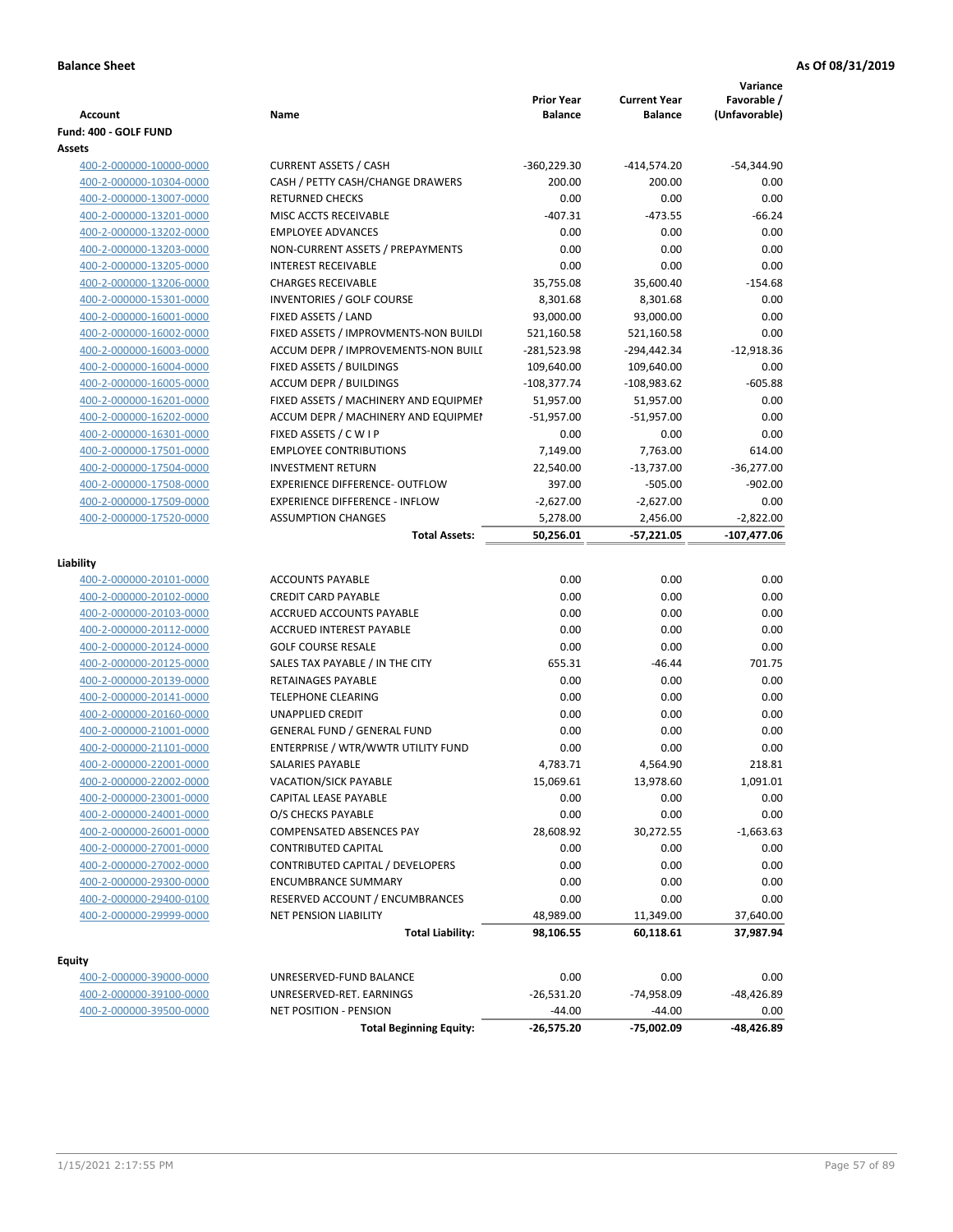| Account                        | Name                                                     | <b>Prior Year</b><br><b>Balance</b> | <b>Current Year</b><br><b>Balance</b> | Variance<br>Favorable /<br>(Unfavorable) |
|--------------------------------|----------------------------------------------------------|-------------------------------------|---------------------------------------|------------------------------------------|
| Total Revenue                  |                                                          | 217,322.65                          | 171,299.66                            | $-46,022.99$                             |
| <b>Total Expense</b>           |                                                          | 238,597.98                          | 213,637.22                            | 24,960.76                                |
| Revenues Over/(Under) Expenses |                                                          | $-21,275.33$                        | $-42.337.56$                          | $-21,062.23$                             |
|                                | <b>Total Equity and Current Surplus (Deficit):</b>       | -47,850.53                          | $-117,339.65$                         | $-69,489.12$                             |
|                                | Total Liabilities, Equity and Current Surplus (Deficit): | 50,256.02                           | -57.221.04                            | -107,477.06                              |
|                                | *** FUND 400 OUT OF BALANCE ***                          | $-0.01$                             | $-0.01$                               | 0.00                                     |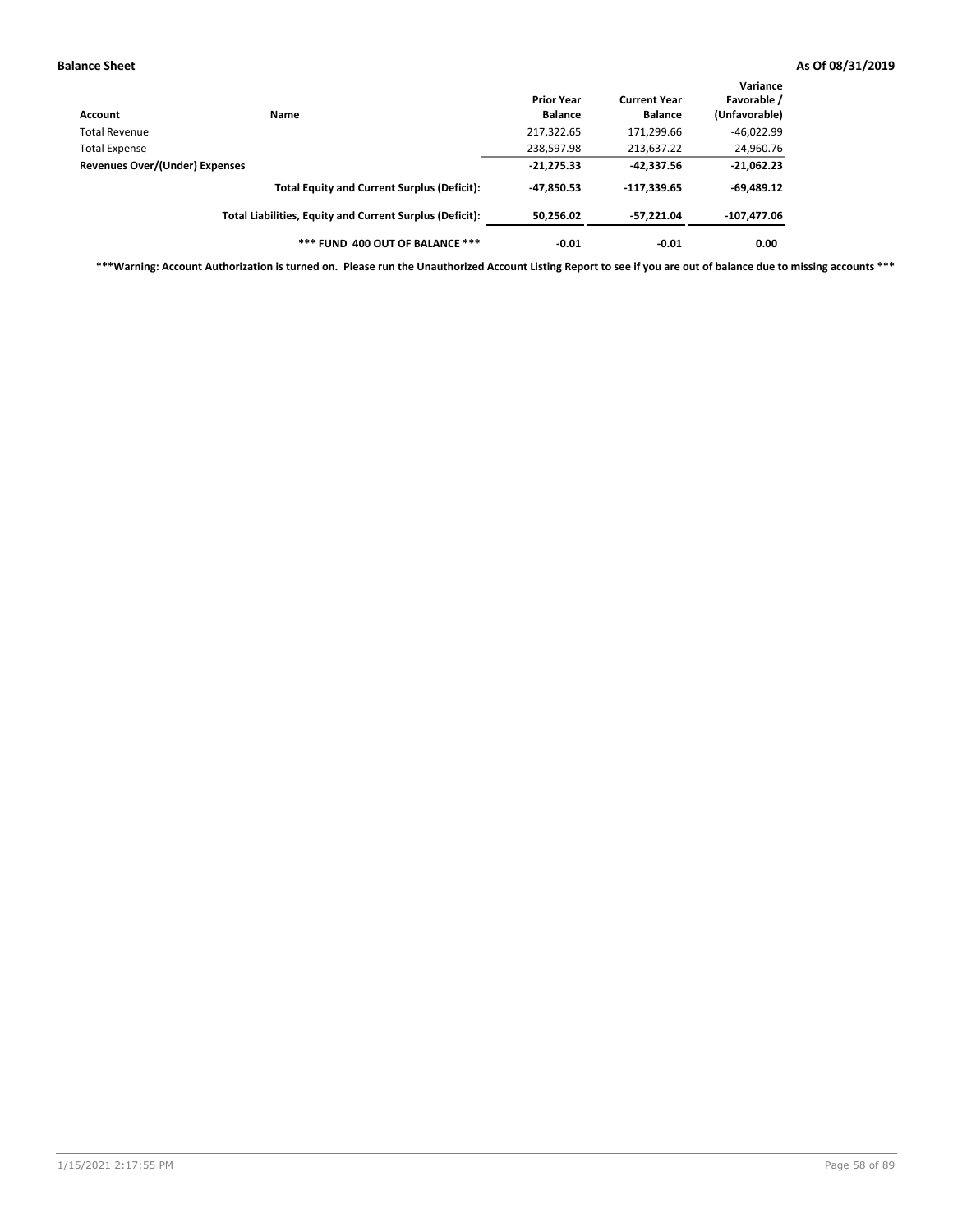|                                                    |                                                          | <b>Prior Year</b> | <b>Current Year</b> | Variance<br>Favorable / |
|----------------------------------------------------|----------------------------------------------------------|-------------------|---------------------|-------------------------|
| <b>Account</b>                                     | Name                                                     | <b>Balance</b>    | <b>Balance</b>      | (Unfavorable)           |
| <b>Fund: 500 - SANITATION FUND</b>                 |                                                          |                   |                     |                         |
| Assets                                             |                                                          |                   |                     |                         |
| 500-2-000000-10000-0000                            | <b>CURRENT ASSETS / CASH</b>                             | 2,180,936.17      | 1,997,322.54        | $-183,613.63$           |
| 500-2-000000-13000-0000                            | <b>CUSTOMER ACCTS RECEIVABLE</b>                         | 106,771.84        | 205,771.23          | 98,999.39               |
| 500-2-000000-13001-0000                            | NON CURRENT CUSTOMER ACCTS RECEIVAE                      | 63,392.62         | 71,045.55           | 7,652.93                |
| 500-2-000000-13002-0000                            | ALLOW FOR UNCOLLECT REC                                  | $-56,852.74$      | $-68,443.18$        | $-11,590.44$            |
| 500-2-000000-13003-0000                            | UNBILLED YEAR-END ACCRUAL                                | 314,317.28        | 470,767.37          | 156,450.09              |
| 500-2-000000-13201-0000                            | <b>MISC ACCTS RECEIVABLE</b>                             | 0.00              | 0.00                | 0.00                    |
| 500-2-000000-17501-0000                            | <b>EMPLOYEE CONTRIBUTIONS</b>                            | 7,149.00          | 7,763.00            | 614.00                  |
| 500-2-000000-17504-0000                            | <b>INVESTMENT RETURN</b>                                 | 22,540.00         | $-13,737.00$        | $-36,277.00$            |
| 500-2-000000-17508-0000                            | <b>EXPERIENCE DIFFERENCE- OUTFLOW</b>                    | 397.00            | $-505.00$           | $-902.00$               |
| 500-2-000000-17509-0000                            | <b>EXPERIENCE DIFFERENCE - INFLOW</b>                    | $-2,627.00$       | $-2,627.00$         | 0.00                    |
| 500-2-000000-17520-0000                            | <b>ASSUMPTION CHANGES</b>                                | 5,278.00          | 2,456.00            | $-2,822.00$             |
|                                                    | <b>Total Assets:</b>                                     | 2,641,302.17      | 2,669,813.51        | 28,511.34               |
|                                                    |                                                          |                   |                     |                         |
| Liability                                          | <b>ACCOUNTS PAYABLE</b>                                  |                   |                     |                         |
| 500-2-000000-20101-0000<br>500-2-000000-20102-0000 | <b>CREDIT CARD PAYABLE</b>                               | 0.00              | 0.00                | 0.00                    |
| 500-2-000000-20103-0000                            | ACCRUED ACCOUNTS PAYABLE                                 | 0.00<br>0.00      | 0.00<br>0.00        | 0.00<br>0.00            |
| 500-2-000000-20125-0000                            | SALES TAX PAYABLE / IN THE CITY                          | 18,816.77         | 29,016.62           | $-10,199.85$            |
| 500-2-000000-20126-0000                            | SALES TAX PAYABLE / OUT OF CITY                          | 0.00              | 0.00                | 0.00                    |
| 500-2-000000-20133-0000                            | <b>GARBAGE CLEARING</b>                                  | 0.00              | 0.00                | 0.00                    |
| 500-2-000000-20135-0000                            | <b>GARBAGE CLEARING / BAD DEBT EXPENS</b>                | 42,120.28         | 82,664.70           | $-40,544.42$            |
| 500-2-000000-20160-0000                            | <b>UNAPPLIED CREDIT</b>                                  | 0.00              | 0.00                | 0.00                    |
| 500-2-000000-20201-0000                            | <b>DEFERRED REVENUE</b>                                  | 0.00              | 0.00                | 0.00                    |
| 500-2-000000-21001-0000                            | <b>GENERAL FUND / GENERAL FUND</b>                       | 0.00              | 0.00                | 0.00                    |
| 500-2-000000-22001-0000                            | <b>SALARIES PAYABLE</b>                                  | 4,893.72          | 4,509.88            | 383.84                  |
| 500-2-000000-22002-0000                            | <b>VACATION/SICK PAYABLE</b>                             | 7,535.45          | 6,619.16            | 916.29                  |
| 500-2-000000-24002-0000                            | <b>CUSTOMER DEPOSITS</b>                                 | 251,550.88        | 259,223.87          | $-7,672.99$             |
| 500-2-000000-24007-0000                            | <b>BILLED DEPOSITS SUSPENSE</b>                          | 0.00              | 0.00                | 0.00                    |
| 500-2-000000-26001-0000                            | <b>COMPENSATED ABSENCES PAY</b>                          | 3,841.35          | 6,561.51            | $-2,720.16$             |
| 500-2-000000-29300-0000                            | <b>ENCUMBRANCE SUMMARY</b>                               | 0.00              | 0.00                | 0.00                    |
| 500-2-000000-29400-0100                            | RESERVED ACCOUNT / ENCUMBRANCES                          | 0.00              | 0.00                | 0.00                    |
| 500-2-000000-29999-0000                            | <b>NET PENSION LIABILITY</b>                             | 48,989.00         | 11,349.00           | 37,640.00               |
|                                                    | <b>Total Liability:</b>                                  | 377,747.45        | 399,944.74          | $-22,197.29$            |
|                                                    |                                                          |                   |                     |                         |
| Equity                                             |                                                          |                   |                     |                         |
| 500-2-000000-39000-0000                            | UNRESERVED-FUND BALANCE                                  | 0.00              | 0.00                | 0.00                    |
| 500-2-000000-39100-0000                            | UNRESERVED-RET. EARNINGS                                 | 1,890,622.70      | 2,175,567.37        | 284,944.67              |
| <u>500-2-000000-39500-0000</u>                     | NET POSITION - PENSION                                   | $-44.00$          | $-44.00$            | 0.00                    |
|                                                    | <b>Total Beginning Equity:</b>                           | 1,890,578.70      | 2,175,523.37        | 284,944.67              |
| <b>Total Revenue</b>                               |                                                          | 3,558,385.93      | 4,698,400.00        | 1,140,014.07            |
| <b>Total Expense</b>                               |                                                          | 3,185,409.91      | 4,604,054.60        | $-1,418,644.69$         |
| <b>Revenues Over/(Under) Expenses</b>              |                                                          | 372,976.02        | 94,345.40           | -278,630.62             |
|                                                    | <b>Total Equity and Current Surplus (Deficit):</b>       | 2,263,554.72      | 2,269,868.77        | 6,314.05                |
|                                                    | Total Liabilities, Equity and Current Surplus (Deficit): | 2,641,302.17      | 2,669,813.51        | 28,511.34               |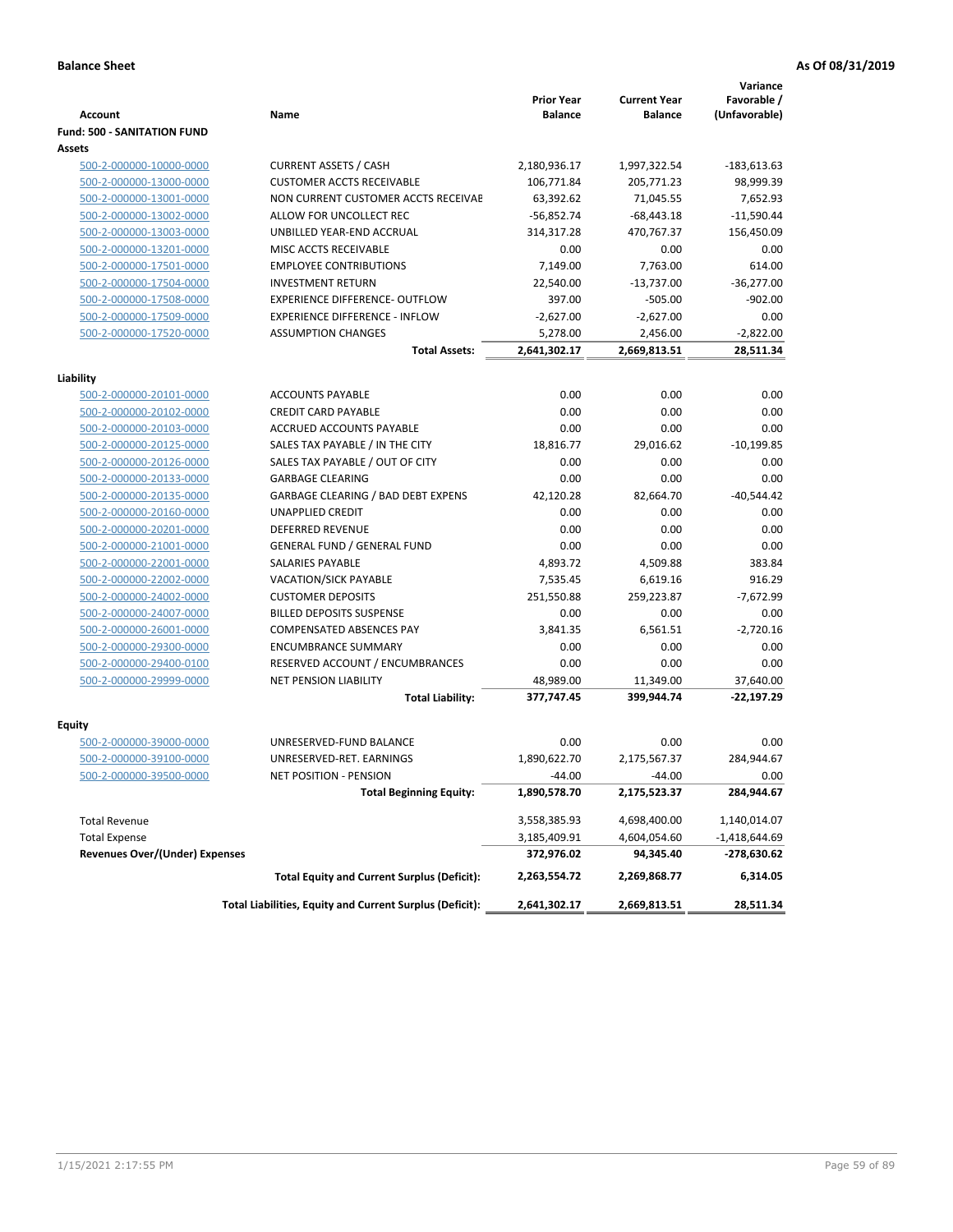| Account                                                    | Name                                                     | <b>Prior Year</b><br><b>Balance</b> | <b>Current Year</b><br><b>Balance</b> | Variance<br>Favorable /<br>(Unfavorable) |
|------------------------------------------------------------|----------------------------------------------------------|-------------------------------------|---------------------------------------|------------------------------------------|
| <b>Fund: 561 - REGINAL HOUSEHOLD HAZARDOUS WASTE GRANT</b> |                                                          |                                     |                                       |                                          |
| Assets                                                     |                                                          |                                     |                                       |                                          |
| 561-2-000000-10000-0000                                    | <b>CURRENT ASSETS / CASH</b>                             | 0.00                                | 0.00                                  | 0.00                                     |
| 561-2-000000-13201-0000                                    | MISC ACCTS RECEIVABLE                                    | 0.00                                | 0.00                                  | 0.00                                     |
| 561-2-000000-13205-0000                                    | <b>INTEREST RECEIVABLE</b>                               | 0.00                                | 0.00                                  | 0.00                                     |
|                                                            | <b>Total Assets:</b>                                     | 0.00                                | 0.00                                  | 0.00                                     |
| Liability                                                  |                                                          |                                     |                                       |                                          |
| 561-2-000000-20101-0000                                    | <b>ACCOUNTS PAYABLE</b>                                  | 0.00                                | 0.00                                  | 0.00                                     |
| 561-2-000000-20102-0000                                    | <b>CREDIT CARD PAYABLE</b>                               | 0.00                                | 0.00                                  | 0.00                                     |
| 561-2-000000-20103-0000                                    | <b>ACCRUED ACCOUNTS PAYABLE</b>                          | 0.00                                | 0.00                                  | 0.00                                     |
| 561-2-000000-21140-0000                                    | DUE TO / SANITATION FUND                                 | 0.00                                | 0.00                                  | 0.00                                     |
| 561-2-000000-29300-0000                                    | <b>ENCUMBRANCE SUMMARY</b>                               | 0.00                                | 0.00                                  | 0.00                                     |
| 561-2-000000-29400-0100                                    | RESERVED ACCOUNT / ENCUMBRANCES                          | 0.00                                | 0.00                                  | 0.00                                     |
|                                                            | <b>Total Liability:</b>                                  | 0.00                                | 0.00                                  | 0.00                                     |
| <b>Equity</b>                                              |                                                          |                                     |                                       |                                          |
| 561-2-000000-39100-0000                                    | UNRESERVED-RET. EARNINGS                                 | 0.00                                | 0.00                                  | 0.00                                     |
|                                                            | <b>Total Beginning Equity:</b>                           | 0.00                                | 0.00                                  | 0.00                                     |
| <b>Total Revenue</b>                                       |                                                          | 0.00                                | 0.00                                  | 0.00                                     |
| <b>Total Expense</b>                                       |                                                          | 0.00                                | 0.00                                  | 0.00                                     |
| <b>Revenues Over/(Under) Expenses</b>                      |                                                          | 0.00                                | 0.00                                  | 0.00                                     |
|                                                            | <b>Total Equity and Current Surplus (Deficit):</b>       | 0.00                                | 0.00                                  | 0.00                                     |
|                                                            | Total Liabilities, Equity and Current Surplus (Deficit): | 0.00                                | 0.00                                  | 0.00                                     |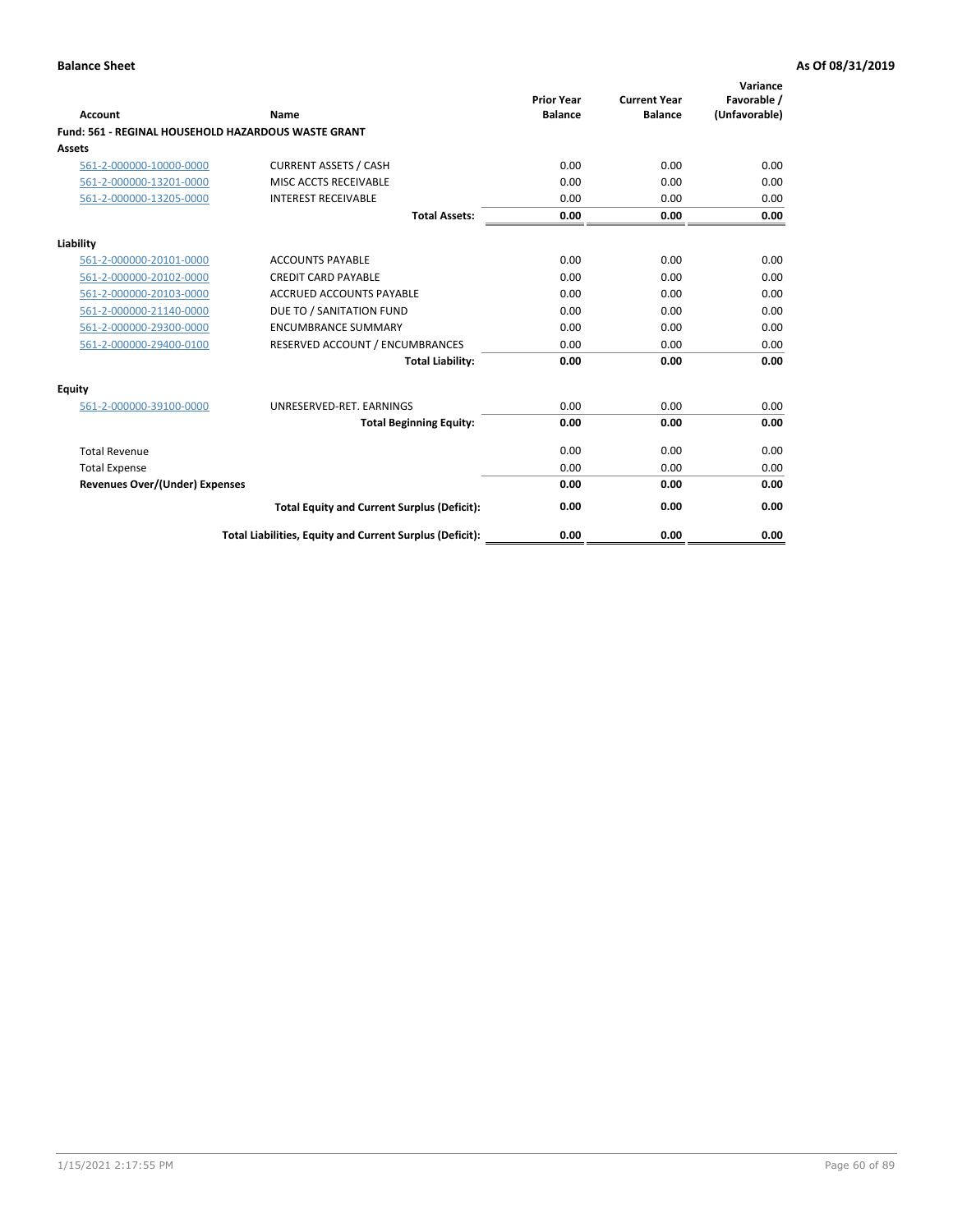| <b>Account</b>                          | Name                                      | <b>Prior Year</b><br><b>Balance</b> | <b>Current Year</b><br><b>Balance</b> | Variance<br>Favorable /<br>(Unfavorable) |
|-----------------------------------------|-------------------------------------------|-------------------------------------|---------------------------------------|------------------------------------------|
| <b>Fund: 601 - CENTRAL SERVICE FUND</b> |                                           |                                     |                                       |                                          |
| Assets                                  |                                           |                                     |                                       |                                          |
| 601-2-000000-10000-0000                 | <b>CURRENT ASSETS / CASH</b>              | $-95,394.45$                        | $-204,212.39$                         | $-108,817.94$                            |
| 601-2-000000-13201-0000                 | MISC ACCTS RECEIVABLE                     | 0.00                                | 0.00                                  | 0.00                                     |
| 601-2-000000-13203-0000                 | NON-CURRENT ASSETS / PREPAYMENTS          | 0.00                                | 0.00                                  | 0.00                                     |
| 601-2-000000-13204-0000                 | PREPAYMENTS / INSURANCE PREPAYMENT        | 0.00                                | 0.00                                  | 0.00                                     |
| 601-2-000000-13205-0000                 | <b>INTEREST RECEIVABLE</b>                | 0.00                                | 0.00                                  | 0.00                                     |
| 601-2-000000-15001-0000                 | INVENTORIES / POSTAGE                     | 0.00                                | 0.00                                  | 0.00                                     |
| 601-2-000000-15101-0000                 | <b>FACILITIES MAINT STOCK INVENTORIES</b> | 18,581.65                           | 24,946.65                             | 6,365.00                                 |
| 601-2-000000-15201-0000                 | <b>INVENTORIES / GARAGE</b>               | 283,196.69                          | 361,486.41                            | 78,289.72                                |
| 601-2-000000-16001-0000                 | FIXED ASSETS / LAND                       | 0.00                                | 0.00                                  | 0.00                                     |
| 601-2-000000-16002-0000                 | FIXED ASSETS / IMPROVMENTS-NON BUILDI     | 0.00                                | 0.00                                  | 0.00                                     |
| 601-2-000000-16003-0000                 | ACCUM DEPR / IMPROVEMENTS-NON BUILI       | 0.00                                | 0.00                                  | 0.00                                     |
| 601-2-000000-16004-0000                 | FIXED ASSETS / BUILDINGS                  | 100,832.00                          | 100,832.00                            | 0.00                                     |
| 601-2-000000-16005-0000                 | <b>ACCUM DEPR / BUILDINGS</b>             | $-100,832.00$                       | $-100,832.00$                         | 0.00                                     |
| 601-2-000000-16201-0000                 | FIXED ASSETS / MACHINERY AND EQUIPMEN     | 166,476.00                          | 157,057.00                            | $-9,419.00$                              |
| 601-2-000000-16202-0000                 | ACCUM DEPR / MACHINERY AND EQUIPMEI       | $-166,476.00$                       | $-157,057.01$                         | 9,418.99                                 |
| 601-2-000000-17501-0000                 | <b>EMPLOYEE CONTRIBUTIONS</b>             | 28,595.00                           | 31,052.00                             | 2,457.00                                 |
| 601-2-000000-17504-0000                 | <b>INVESTMENT RETURN</b>                  | 90,159.00                           | $-54,946.00$                          | $-145,105.00$                            |
| 601-2-000000-17508-0000                 | <b>EXPERIENCE DIFFERENCE- OUTFLOW</b>     | 1,587.00                            | $-2,021.00$                           | $-3,608.00$                              |
| 601-2-000000-17509-0000                 | <b>EXPERIENCE DIFFERENCE - INFLOW</b>     | $-10,507.00$                        | $-10,507.00$                          | 0.00                                     |
| 601-2-000000-17520-0000                 | <b>ASSUMPTION CHANGES</b>                 | 21,113.00                           | 9,823.00                              | $-11,290.00$                             |
|                                         | <b>Total Assets:</b>                      | 337,330.89                          | 155,621.66                            | -181,709.23                              |
|                                         |                                           |                                     |                                       |                                          |
| Liability                               |                                           |                                     |                                       |                                          |
| 601-2-000000-20101-0000                 | <b>ACCOUNTS PAYABLE</b>                   | 0.00                                | 0.00                                  | 0.00                                     |
| 601-2-000000-20102-0000                 | <b>CREDIT CARD PAYABLE</b>                | 0.00                                | 0.00                                  | 0.00                                     |
| 601-2-000000-20103-0000                 | ACCRUED ACCOUNTS PAYABLE                  | 0.00                                | 0.00                                  | 0.00                                     |
| 601-2-000000-20115-0000                 | <b>DRINK SUPPLY</b>                       | 0.00                                | 0.00                                  | 0.00                                     |
| 601-2-000000-20141-0000                 | <b>TELEPHONE CLEARING</b>                 | 0.00                                | 0.00                                  | 0.00                                     |
| 601-2-000000-20148-0000                 | <b>FLEET FUEL CLEARING</b>                | 0.00                                | 0.00                                  | 0.00                                     |
| 601-2-000000-20149-0000                 | FLEET MAINTENANCE CLEARING                | 84.03                               | 84.03                                 | 0.00                                     |
| 601-2-000000-20201-0000                 | <b>DEFERRED REVENUE</b>                   | 0.00                                | 0.00                                  | 0.00                                     |
| 601-2-000000-21001-0000                 | <b>GENERAL FUND / GENERAL FUND</b>        | 0.00                                | 0.00                                  | 0.00                                     |
| 601-2-000000-21101-0000                 | ENTERPRISE / WTR/WWTR UTILITY FUND        | 0.00                                | 0.00                                  | 0.00                                     |
| 601-2-000000-22001-0000                 | <b>SALARIES PAYABLE</b>                   | 16,938.86                           | 16,767.22                             | 171.64                                   |
| 601-2-000000-22002-0000                 | <b>VACATION/SICK PAYABLE</b>              | 31,233.84                           | 51,869.40                             | $-20,635.56$                             |
| 601-2-000000-24011-0000                 | <b>CIVIC CENTER DEPOSITS</b>              | 0.00                                | 0.00                                  | 0.00                                     |
| 601-2-000000-24012-0000                 | <b>AUDITORIUM DEPOSITS</b>                | 0.00                                | 0.00                                  | 0.00                                     |
| 601-2-000000-26001-0000                 | <b>COMPENSATED ABSENCES PAY</b>           | 58,038.36                           | 26,709.92                             | 31,328.44                                |
| 601-2-000000-27001-0000                 | <b>CONTRIBUTED CAPITAL</b>                | 0.00                                | 0.00                                  | 0.00                                     |
| 601-2-000000-29300-0000                 | <b>ENCUMBRANCE SUMMARY</b>                | 0.00                                | 0.00                                  | 0.00                                     |
| 601-2-000000-29400-0100                 | RESERVED ACCOUNT / ENCUMBRANCES           | 0.00                                | 0.00                                  | 0.00                                     |
| 601-2-000000-29999-0000                 | NET PENSION LIABILITY                     | 195,957.00                          | 45,400.00                             | 150,557.00                               |
|                                         | <b>Total Liability:</b>                   | 302,252.09                          | 140,830.57                            | 161,421.52                               |
| <b>Equity</b>                           |                                           |                                     |                                       |                                          |
| 601-2-000000-39000-0000                 | UNRESERVED-FUND BALANCE                   | 0.00                                | 0.00                                  | 0.00                                     |
| 601-2-000000-39100-0000                 | UNRESERVED-RET. EARNINGS                  | 51,003.70                           | 36,221.81                             | -14,781.89                               |
| 601-2-000000-39500-0000                 | NET POSITION - PENSION                    | $-175.00$                           | $-175.00$                             | 0.00                                     |
|                                         | <b>Total Beginning Equity:</b>            | 50,828.70                           | 36,046.81                             | $-14,781.89$                             |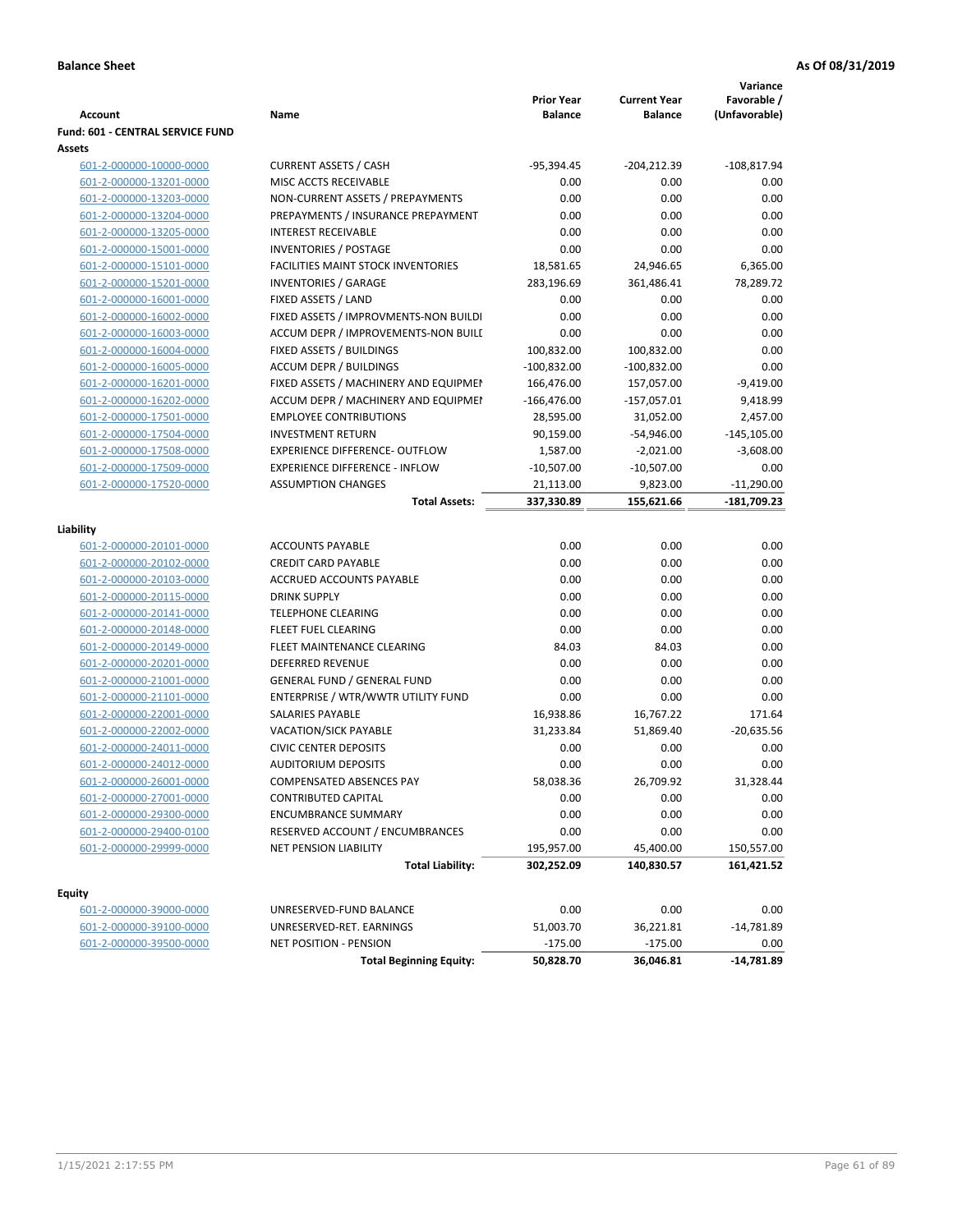| Account                        | <b>Name</b>                                              | <b>Prior Year</b><br><b>Balance</b> | <b>Current Year</b><br><b>Balance</b> | Variance<br>Favorable /<br>(Unfavorable) |
|--------------------------------|----------------------------------------------------------|-------------------------------------|---------------------------------------|------------------------------------------|
| Total Revenue                  |                                                          | 815,416.36                          | 821,316.84                            | 5,900.48                                 |
| Total Expense                  |                                                          | 831,166.45                          | 842,572.75                            | $-11,406.30$                             |
| Revenues Over/(Under) Expenses |                                                          | $-15,750.09$                        | $-21,255.91$                          | $-5,505.82$                              |
|                                | <b>Total Equity and Current Surplus (Deficit):</b>       | 35,078.61                           | 14,790.90                             | $-20,287.71$                             |
|                                | Total Liabilities, Equity and Current Surplus (Deficit): | 337.330.70                          | 155.621.47                            | -181,709.23                              |
|                                | *** FUND 601 OUT OF BALANCE ***                          | 0.19                                | 0.19                                  | 0.00                                     |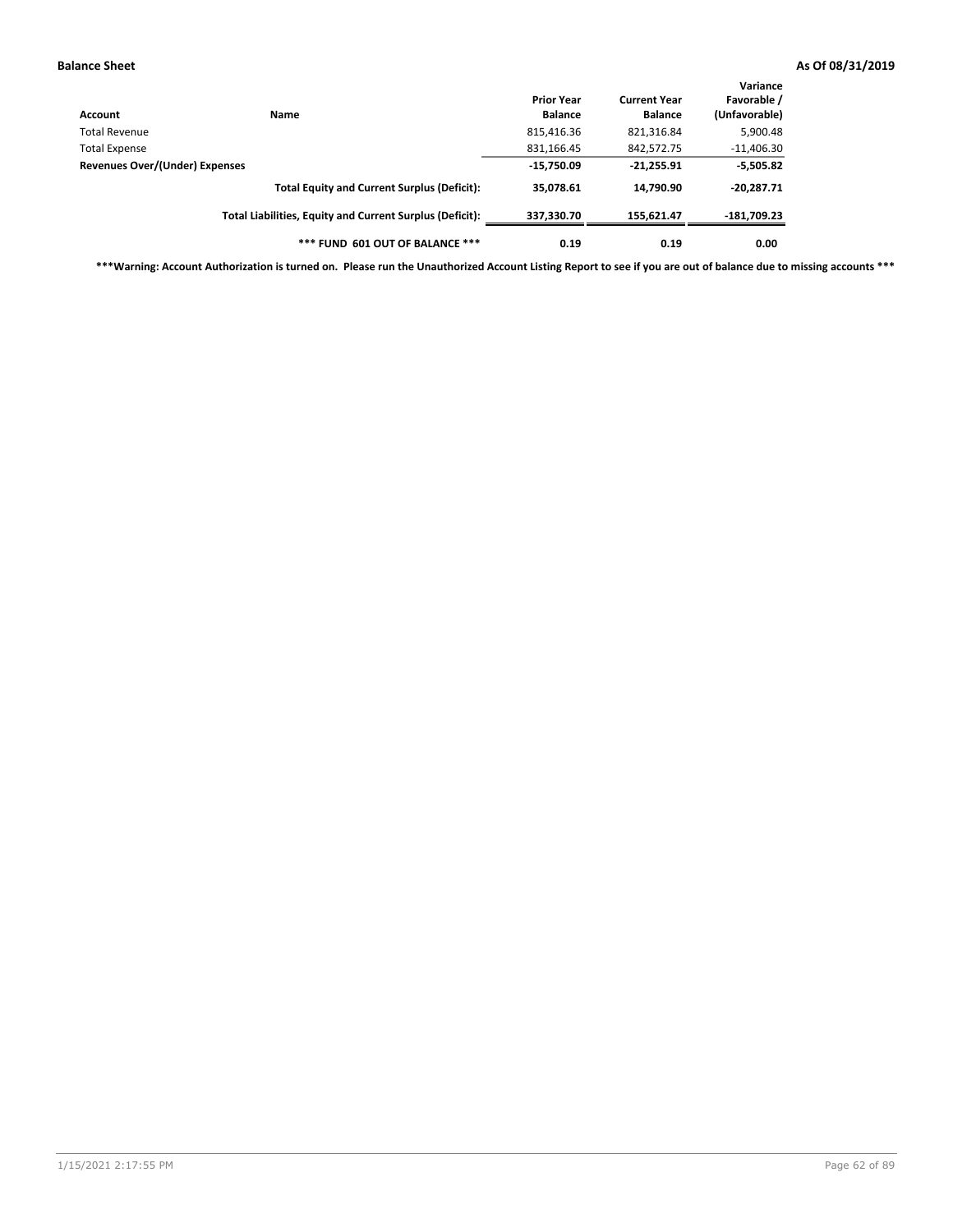|                                       |                                                          |                                     |                                       | Variance                     |
|---------------------------------------|----------------------------------------------------------|-------------------------------------|---------------------------------------|------------------------------|
| <b>Account</b>                        | Name                                                     | <b>Prior Year</b><br><b>Balance</b> | <b>Current Year</b><br><b>Balance</b> | Favorable /<br>(Unfavorable) |
| <b>Fund: 602 - INSURANCE FUND</b>     |                                                          |                                     |                                       |                              |
| <b>Assets</b>                         |                                                          |                                     |                                       |                              |
| 602-2-000000-10000-0000               | <b>CURRENT ASSETS / CASH</b>                             | $-89,930.19$                        | 151,384.63                            | 241,314.82                   |
| 602-2-000000-13201-0000               | MISC ACCTS RECEIVABLE                                    | 0.00                                | 0.00                                  | 0.00                         |
| 602-2-000000-13204-0000               | PREPAYMENTS / INSURANCE PREPAYMENT                       | 0.00                                | 0.00                                  | 0.00                         |
| 602-2-000000-13205-0000               | <b>INTEREST RECEIVABLE</b>                               | 0.00                                | 0.00                                  | 0.00                         |
|                                       | <b>Total Assets:</b>                                     | $-89,930.19$                        | 151,384.63                            | 241,314.82                   |
| Liability                             |                                                          |                                     |                                       |                              |
| 602-2-000000-20101-0000               | <b>ACCOUNTS PAYABLE</b>                                  | $-0.09$                             | $-0.09$                               | 0.00                         |
| 602-2-000000-20102-0000               | <b>CREDIT CARD PAYABLE</b>                               | 0.00                                | 0.00                                  | 0.00                         |
| 602-2-000000-20103-0000               | <b>ACCRUED ACCOUNTS PAYABLE</b>                          | 0.00                                | 0.00                                  | 0.00                         |
| 602-2-000000-20201-0000               | <b>DEFERRED REVENUE</b>                                  | 0.00                                | 0.00                                  | 0.00                         |
| 602-2-000000-29300-0000               | <b>ENCUMBRANCE SUMMARY</b>                               | 0.00                                | 0.00                                  | 0.00                         |
| 602-2-000000-29400-0100               | RESERVED ACCOUNT / ENCUMBRANCES                          | 0.00                                | 0.00                                  | 0.00                         |
|                                       | <b>Total Liability:</b>                                  | $-0.09$                             | $-0.09$                               | 0.00                         |
| <b>Equity</b>                         |                                                          |                                     |                                       |                              |
| 602-2-000000-39000-0000               | UNRESERVED-FUND BALANCE                                  | 0.00                                | 0.00                                  | 0.00                         |
| 602-2-000000-39100-0000               | UNRESERVED-RET. EARNINGS                                 | $-253,836.31$                       | 358,277.11                            | 612,113.42                   |
|                                       | <b>Total Beginning Equity:</b>                           | $-253,836.31$                       | 358,277.11                            | 612,113.42                   |
| <b>Total Revenue</b>                  |                                                          | 5,148,251.74                        | 4,972,293.76                          | $-175,957.98$                |
| <b>Total Expense</b>                  |                                                          | 4,984,345.53                        | 5,179,186.15                          | $-194,840.62$                |
| <b>Revenues Over/(Under) Expenses</b> |                                                          | 163,906.21                          | -206,892.39                           | -370,798.60                  |
|                                       | <b>Total Equity and Current Surplus (Deficit):</b>       | $-89,930.10$                        | 151,384.72                            | 241,314.82                   |
|                                       | Total Liabilities, Equity and Current Surplus (Deficit): | $-89,930.19$                        | 151.384.63                            | 241.314.82                   |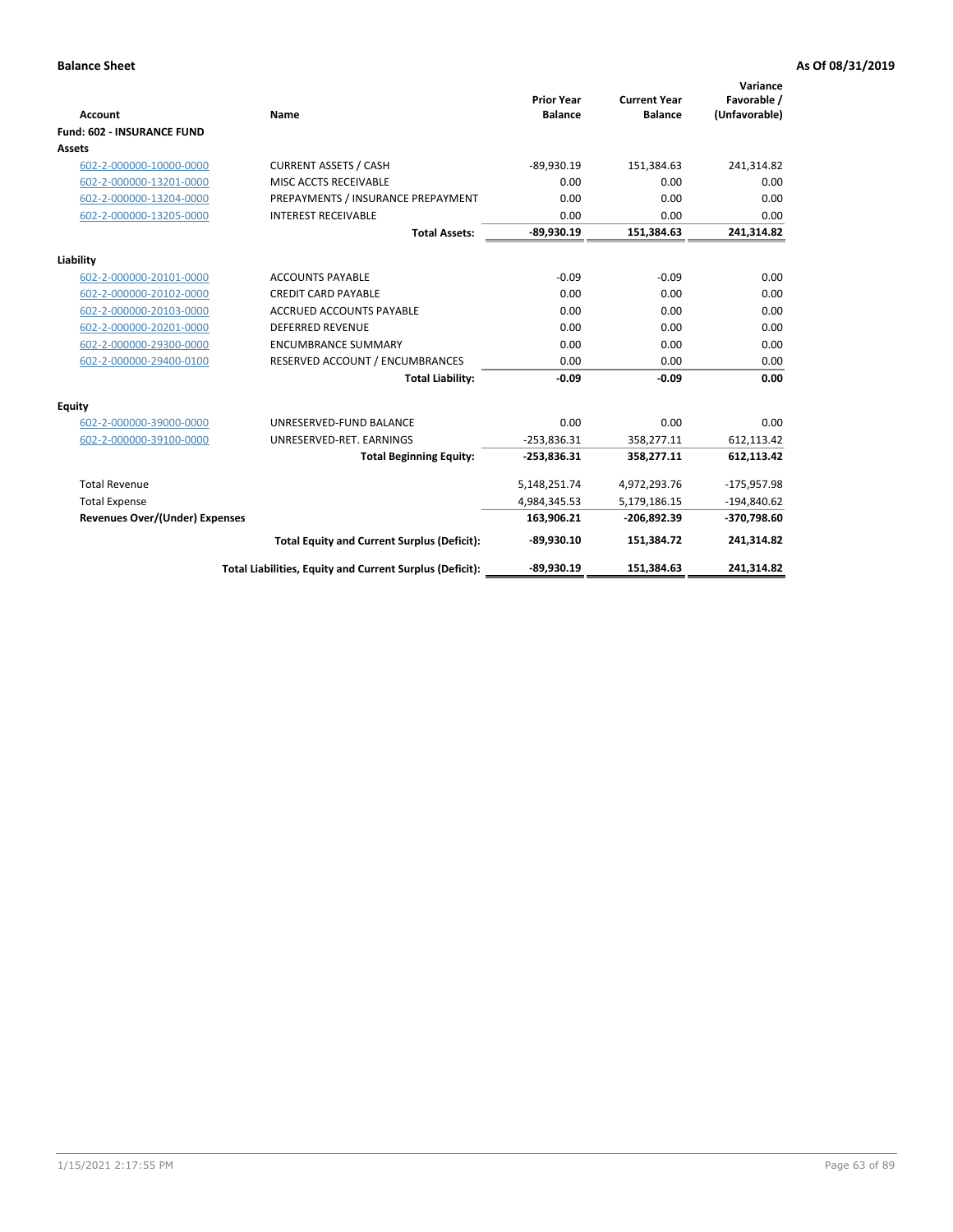| <b>Account</b>                        | Name                                                     | <b>Prior Year</b><br><b>Balance</b> | <b>Current Year</b><br><b>Balance</b> | Variance<br>Favorable /<br>(Unfavorable) |
|---------------------------------------|----------------------------------------------------------|-------------------------------------|---------------------------------------|------------------------------------------|
| Fund: 604 - MIS FUND                  |                                                          |                                     |                                       |                                          |
| Assets                                |                                                          |                                     |                                       |                                          |
| 604-2-000000-10000-0000               | <b>CURRENT ASSETS / CASH</b>                             | 247,244.75                          | 49,421.81                             | $-197,822.94$                            |
| 604-2-000000-13201-0000               | MISC ACCTS RECEIVABLE                                    | 0.00                                | 0.00                                  | 0.00                                     |
| 604-2-000000-13202-1400               | <b>EMPLOYEE ADVANCES</b>                                 | 0.00                                | 0.00                                  | 0.00                                     |
| 604-2-000000-13203-0000               | NON-CURRENT ASSETS / PREPAYMENTS                         | 0.00                                | 0.00                                  | 0.00                                     |
| 604-2-000000-13205-0000               | <b>INTEREST RECEIVABLE</b>                               | 0.00                                | 0.00                                  | 0.00                                     |
| 604-2-000000-15601-0000               | IT NETWORK PRINTER SUPPLY INVENTORY                      | 0.00                                | 0.00                                  | 0.00                                     |
| 604-2-000000-16004-0000               | FIXED ASSETS / BUILDINGS                                 | 0.00                                | 0.00                                  | 0.00                                     |
| 604-2-000000-16005-0000               | <b>ACCUM DEPR / BUILDINGS</b>                            | 0.00                                | 0.00                                  | 0.00                                     |
| 604-2-000000-16201-0000               | FIXED ASSETS / MACHINERY AND EQUIPMEN                    | 1,587,000.47                        | 1,733,475.22                          | 146,474.75                               |
| 604-2-000000-16202-0000               | ACCUM DEPR / MACHINERY AND EQUIPMEI                      | $-1,415,037.83$                     | $-1,392,235.18$                       | 22,802.65                                |
| 604-2-000000-16301-0000               | FIXED ASSETS / C W I P                                   | $-0.20$                             | $-0.20$                               | 0.00                                     |
| 604-2-000000-17501-0000               | <b>EMPLOYEE CONTRIBUTIONS</b>                            | 14,298.00                           | 15,526.00                             | 1,228.00                                 |
| 604-2-000000-17504-0000               | <b>INVESTMENT RETURN</b>                                 | 45,080.00                           | $-27,473.00$                          | $-72,553.00$                             |
| 604-2-000000-17508-0000               | <b>EXPERIENCE DIFFERENCE- OUTFLOW</b>                    | 794.00                              | $-1,010.00$                           | $-1,804.00$                              |
| 604-2-000000-17509-0000               | <b>EXPERIENCE DIFFERENCE - INFLOW</b>                    | $-5,254.00$                         | $-5,254.00$                           | 0.00                                     |
| 604-2-000000-17520-0000               | <b>ASSUMPTION CHANGES</b>                                | 10,557.00                           | 4,911.00                              | $-5,646.00$                              |
|                                       | <b>Total Assets:</b>                                     | 484,682.19                          | 377,361.65                            | $-107,320.54$                            |
|                                       |                                                          |                                     |                                       |                                          |
| Liability                             |                                                          |                                     |                                       |                                          |
| 604-2-000000-20101-0000               | <b>ACCOUNTS PAYABLE</b>                                  | 0.00                                | 0.00                                  | 0.00                                     |
| 604-2-000000-20102-0000               | <b>CREDIT CARD PAYABLE</b>                               | 0.00                                | 0.00                                  | 0.00                                     |
| 604-2-000000-20103-0000               | <b>ACCRUED ACCOUNTS PAYABLE</b>                          | 0.00                                | 0.00                                  | 0.00                                     |
| 604-2-000000-20141-0000               | <b>TELEPHONE CLEARING</b>                                | 0.00                                | 0.00                                  | 0.00                                     |
| 604-2-000000-21035-0000               | DEBT SERVICE / DUE TO DEBT SERVICE                       | 0.00                                | 0.00                                  | 0.00                                     |
| 604-2-000000-22001-0000               | <b>SALARIES PAYABLE</b>                                  | 9,756.01                            | 10,507.77                             | $-751.76$                                |
| 604-2-000000-22002-0000               | <b>VACATION/SICK PAYABLE</b>                             | 25,471.59                           | 17,486.05                             | 7,985.54                                 |
| 604-2-000000-22208-0000               | INSURANCE / AMERICAN FIDELITY                            | 0.00                                | 0.00                                  | 0.00                                     |
| 604-2-000000-23001-0000               | CAPITAL LEASE PAYABLE                                    | $-1.88$                             | $-1.88$                               | 0.00                                     |
| 604-2-000000-23101-0000               | CAPITAL LEASE PAYABLE                                    | $-0.40$                             | $-0.40$                               | 0.00                                     |
| 604-2-000000-26001-0000               | <b>COMPENSATED ABSENCES PAY</b>                          | 9,692.17                            | 22,134.84                             | $-12,442.67$                             |
| 604-2-000000-27001-0000               | <b>CONTRIBUTED CAPITAL</b>                               | 0.00                                | 0.00                                  | 0.00                                     |
| 604-2-000000-29300-0000               | <b>ENCUMBRANCE SUMMARY</b>                               | 0.00                                | 0.00                                  | 0.00                                     |
| 604-2-000000-29400-0100               | <b>RESERVED ACCOUNT / ENCUMBRANCES</b>                   | 0.27                                | 0.27                                  | 0.00                                     |
| 604-2-000000-29999-0000               | <b>NET PENSION LIABILITY</b>                             | 97,979.00                           | 22,699.00                             | 75,280.00                                |
| 604-2-000000-92194-0101               | <b>BANK ONE / DIGITEC</b>                                | 0.00                                | 0.00                                  | 0.00                                     |
|                                       | <b>Total Liability:</b>                                  | 142,896.76                          | 72,825.65                             | 70,071.11                                |
|                                       |                                                          |                                     |                                       |                                          |
| Equity                                |                                                          |                                     |                                       |                                          |
| 604-2-000000-39000-0000               | UNRESERVED-FUND BALANCE                                  | 0.00                                | 0.00                                  | 0.00                                     |
| 604-2-000000-39100-0000               | UNRESERVED-RET. EARNINGS                                 | 305,605.35                          | 506,487.50                            | 200,882.15                               |
| 604-2-000000-39500-0000               | NET POSITION - PENSION                                   | $-88.00$                            | $-88.00$                              | 0.00                                     |
|                                       | <b>Total Beginning Equity:</b>                           | 305,517.35                          | 506,399.50                            | 200,882.15                               |
| <b>Total Revenue</b>                  |                                                          | 761,853.62                          | 485,172.49                            | $-276,681.13$                            |
| <b>Total Expense</b>                  |                                                          | 725,585.54                          | 687,035.99                            | 38,549.55                                |
| <b>Revenues Over/(Under) Expenses</b> |                                                          | 36,268.08                           | -201,863.50                           | -238,131.58                              |
|                                       | <b>Total Equity and Current Surplus (Deficit):</b>       | 341,785.43                          | 304,536.00                            | -37,249.43                               |
|                                       | Total Liabilities, Equity and Current Surplus (Deficit): | 484,682.19                          | 377,361.65                            | -107,320.54                              |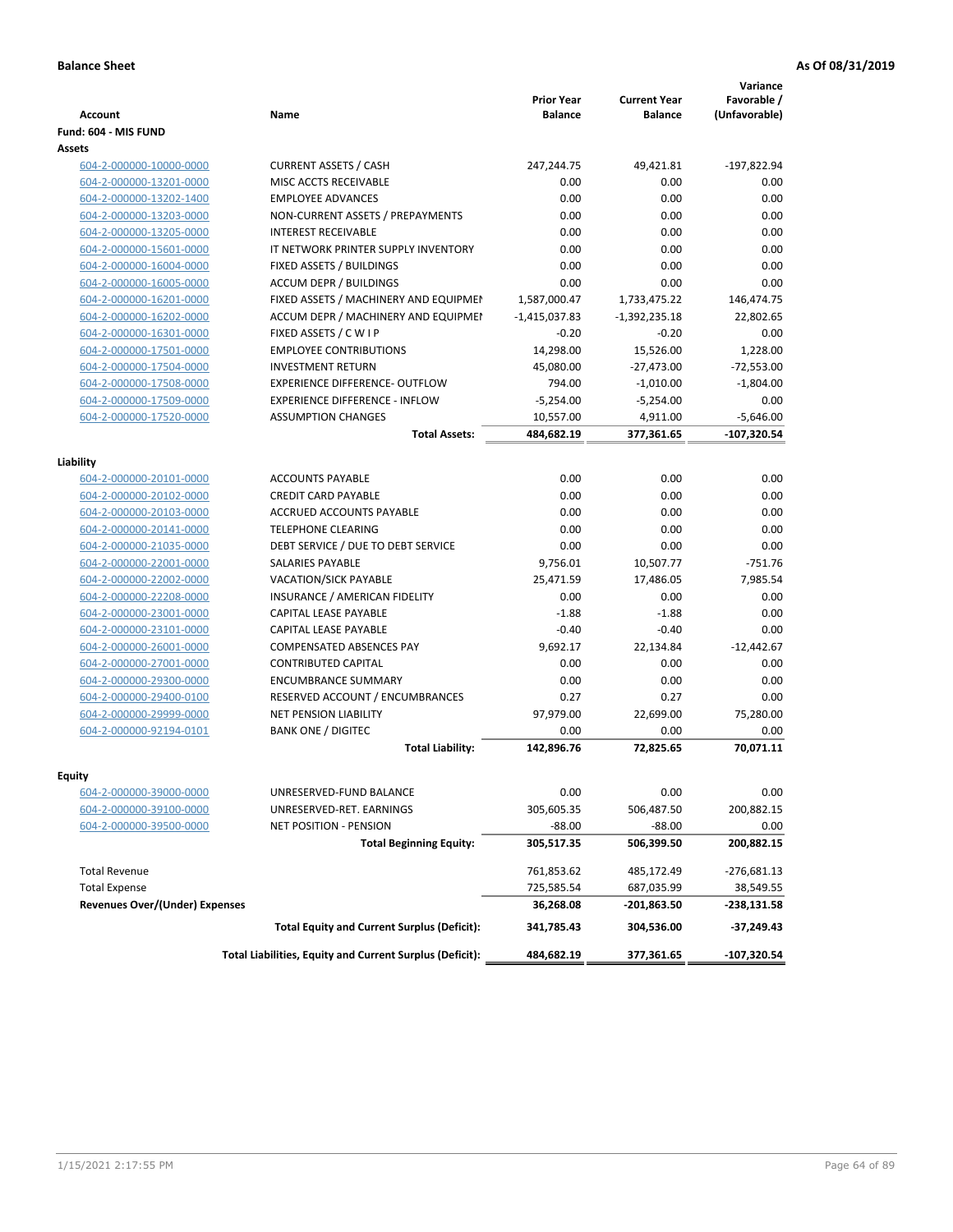|                                             |                                                          |                                     |                                       | Variance                     |
|---------------------------------------------|----------------------------------------------------------|-------------------------------------|---------------------------------------|------------------------------|
| <b>Account</b>                              | Name                                                     | <b>Prior Year</b><br><b>Balance</b> | <b>Current Year</b><br><b>Balance</b> | Favorable /<br>(Unfavorable) |
| <b>Fund: 660 - VEHICLE REPLACEMENT FUND</b> |                                                          |                                     |                                       |                              |
| Assets                                      |                                                          |                                     |                                       |                              |
| 660-2-000000-10000-0000                     | <b>CURRENT ASSETS / CASH</b>                             | $-229,652.45$                       | $-99,756.76$                          | 129,895.69                   |
| 660-2-000000-11309-0000                     | TAX ANTICIPATION NOTES                                   | 0.00                                | 0.00                                  | 0.00                         |
| 660-2-000000-11510-0000                     | PUBLIC SAFETY VEHICLE REPLACEMENT                        | 874,789.37                          | 895,236.78                            | 20,447.41                    |
| 660-2-000000-11520-0000                     | <b>CERTIFICATES OF DEPOSIT</b>                           | 0.00                                | 0.00                                  | 0.00                         |
| 660-2-000000-11530-0000                     | <b>TexasTERM CP</b>                                      | 0.00                                | 0.00                                  | 0.00                         |
| 660-2-000000-13201-0000                     | MISC ACCTS RECEIVABLE                                    | 0.00                                | 0.00                                  | 0.00                         |
| 660-2-000000-13205-0000                     | <b>INTEREST RECEIVABLE</b>                               | 0.00                                | 0.00                                  | 0.00                         |
| 660-2-000000-16201-0000                     | FIXED ASSETS / MACHINERY AND EQUIPMEN                    | 8,124,063.50                        | 8,663,774.25                          | 539,710.75                   |
| 660-2-000000-16202-0000                     | ACCUM DEPR / MACHINERY AND EQUIPMEI                      | $-6,345,562.78$                     | $-6,694,304.85$                       | $-348,742.07$                |
| 660-2-000000-16301-0000                     | FIXED ASSETS / C W I P                                   | 0.00                                | 0.00                                  | 0.00                         |
| 660-2-000000-39300-0000                     | RESERVED ACCOUNT / ESCROW BALANCE                        | 0.00                                | 0.00                                  | 0.00                         |
|                                             | <b>Total Assets:</b>                                     | 2,423,637.64                        | 2,764,949.42                          | 341,311.78                   |
|                                             |                                                          |                                     |                                       |                              |
| Liability                                   |                                                          |                                     |                                       |                              |
| 660-2-000000-20101-0000                     | <b>ACCOUNTS PAYABLE</b>                                  | 0.00                                | 0.00                                  | 0.00                         |
| 660-2-000000-20102-0000                     | <b>CREDIT CARD PAYABLE</b>                               | 0.00                                | 0.00                                  | 0.00                         |
| 660-2-000000-20103-0000                     | <b>ACCRUED ACCOUNTS PAYABLE</b>                          | 0.00                                | 0.00                                  | 0.00                         |
| 660-2-000000-21001-0000                     | <b>GENERAL FUND / GENERAL FUND</b>                       | 0.00                                | 0.00                                  | 0.00                         |
| 660-2-000000-23001-0000                     | <b>CAPITAL LEASE PAYABLE</b>                             | 61,063.17                           | 53,071.85                             | 7,991.32                     |
| 660-2-000000-23101-0000                     | <b>CAPITAL LEASE PAYABLE</b>                             | 53,071.82                           | 0.15                                  | 53,071.67                    |
| 660-2-000000-27001-0000                     | <b>CONTRIBUTED CAPITAL</b>                               | 0.00                                | 0.00                                  | 0.00                         |
| 660-2-000000-29300-0000                     | <b>ENCUMBRANCE SUMMARY</b>                               | 0.00                                | 0.00                                  | 0.00                         |
| 660-2-000000-29400-0100                     | RESERVED ACCOUNT / ENCUMBRANCES                          | 0.00                                | 0.00                                  | 0.00                         |
|                                             | <b>Total Liability:</b>                                  | 114,134.99                          | 53,072.00                             | 61,062.99                    |
| <b>Equity</b>                               |                                                          |                                     |                                       |                              |
| 660-2-000000-39000-0000                     | UNRESERVED-FUND BALANCE                                  | 0.00                                | 0.00                                  | 0.00                         |
| 660-2-000000-39100-0000                     | UNRESERVED-RET. EARNINGS                                 | 2,239,163.84                        | 2,698,538.06                          | 459,374.22                   |
|                                             | <b>Total Beginning Equity:</b>                           | 2,239,163.84                        | 2,698,538.06                          | 459,374.22                   |
|                                             |                                                          |                                     |                                       |                              |
| <b>Total Revenue</b>                        |                                                          | 956,088.06                          | 637,259.61                            | $-318,828.45$                |
| <b>Total Expense</b>                        |                                                          | 885,749.25                          | 623,920.25                            | 261,829.00                   |
| <b>Revenues Over/(Under) Expenses</b>       |                                                          | 70,338.81                           | 13,339.36                             | $-56,999.45$                 |
|                                             | <b>Total Equity and Current Surplus (Deficit):</b>       | 2,309,502.65                        | 2,711,877.42                          | 402,374.77                   |
|                                             | Total Liabilities, Equity and Current Surplus (Deficit): | 2,423,637.64                        | 2,764,949.42                          | 341,311.78                   |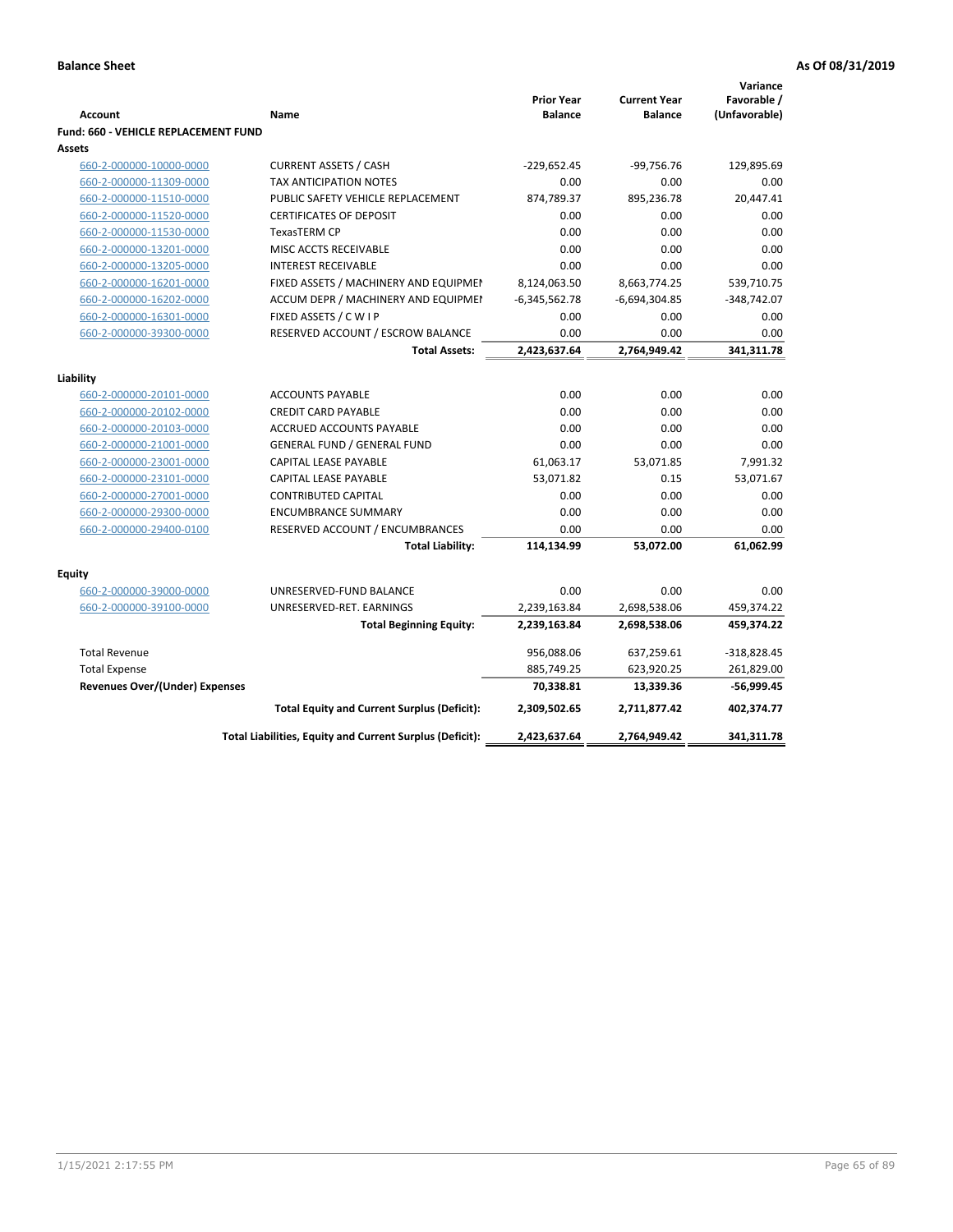| Account                        | Name                                                     | <b>Prior Year</b><br><b>Balance</b> | <b>Current Year</b><br><b>Balance</b> | Variance<br>Favorable /<br>(Unfavorable) |
|--------------------------------|----------------------------------------------------------|-------------------------------------|---------------------------------------|------------------------------------------|
| Fund: 701 - FIREMEN'S PENSION  |                                                          |                                     |                                       |                                          |
| <b>Assets</b>                  |                                                          |                                     |                                       |                                          |
| 701-1-000000-10000-0000        | <b>CURRENT ASSETS / CASH</b>                             | 0.00                                | 0.00                                  | 0.00                                     |
|                                | <b>Total Assets:</b>                                     | 0.00                                | 0.00                                  | 0.00                                     |
| Liability                      |                                                          |                                     |                                       |                                          |
| 701-1-000000-20103-0000        | <b>ACCOUNTS PAYABLE</b>                                  | 0.00                                | 0.00                                  | 0.00                                     |
| 701-1-000000-22306-1000        | UNREALIZED GAIN/LOSS                                     | 0.00                                | 543,546.00                            | $-543,546.00$                            |
|                                | <b>Total Liability:</b>                                  | 0.00                                | 543,546.00                            | $-543,546.00$                            |
| <b>Equity</b>                  |                                                          |                                     |                                       |                                          |
| 701-1-000000-39000-0000        | UNRESERVED-FUND BALANCE                                  | 0.00                                | $-543,546.00$                         | $-543,546.00$                            |
|                                | <b>Total Beginning Equity:</b>                           | 0.00                                | $-543,546.00$                         | $-543,546.00$                            |
| <b>Total Expense</b>           |                                                          | 0.00                                | 0.00                                  | 0.00                                     |
| Revenues Over/(Under) Expenses |                                                          | 0.00                                | 0.00                                  | 0.00                                     |
|                                | <b>Total Equity and Current Surplus (Deficit):</b>       | 0.00                                | $-543,546.00$                         | $-543,546.00$                            |
|                                | Total Liabilities, Equity and Current Surplus (Deficit): | 0.00                                | 0.00                                  | 0.00                                     |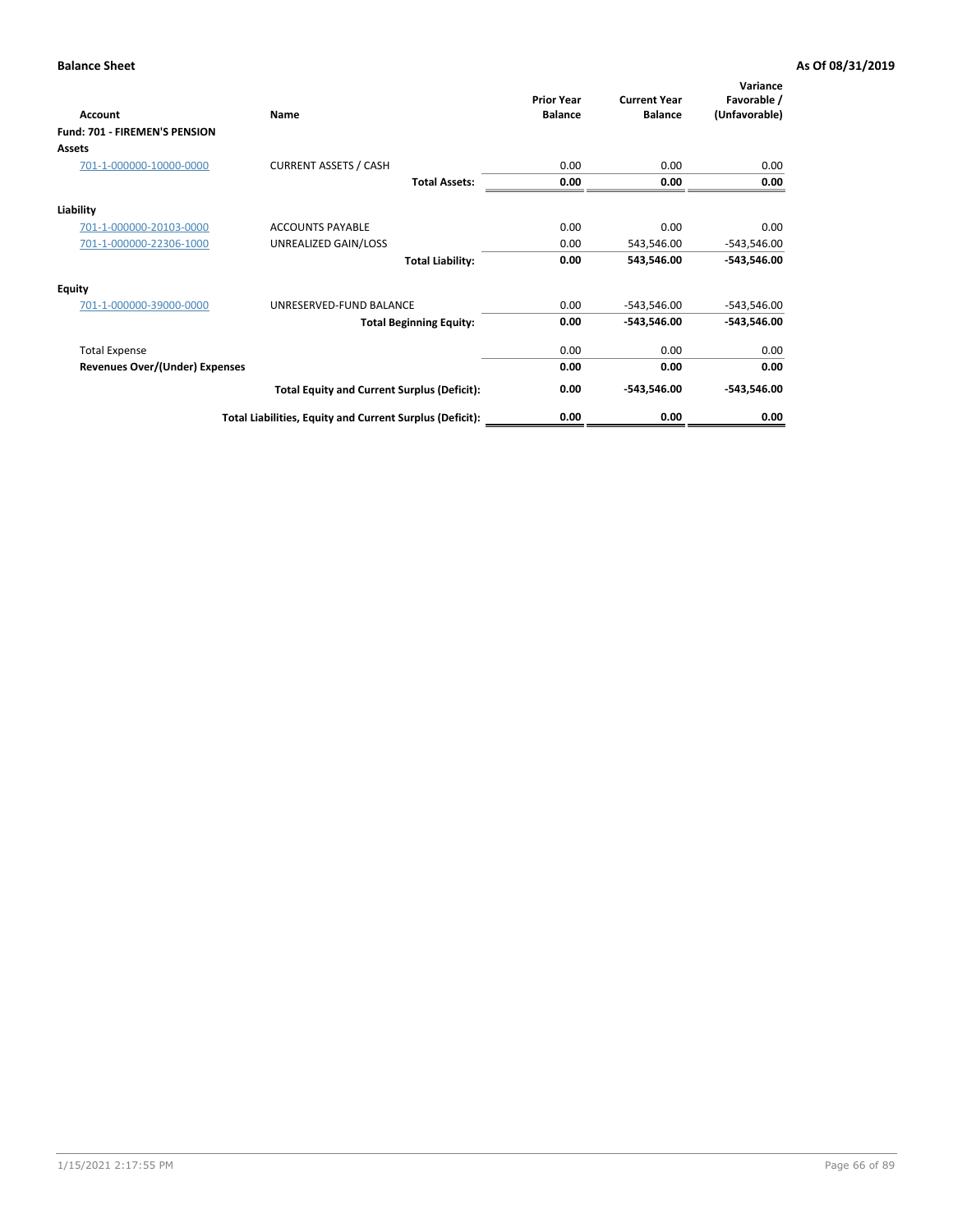|                                       |                                                          |                                     |                                       | Variance                     |
|---------------------------------------|----------------------------------------------------------|-------------------------------------|---------------------------------------|------------------------------|
| <b>Account</b>                        | <b>Name</b>                                              | <b>Prior Year</b><br><b>Balance</b> | <b>Current Year</b><br><b>Balance</b> | Favorable /<br>(Unfavorable) |
| Fund: 800 - SPENCE FUND               |                                                          |                                     |                                       |                              |
| <b>Assets</b>                         |                                                          |                                     |                                       |                              |
| 800-3-000000-10000-0000               | <b>CURRENT ASSETS / CASH</b>                             | $-2,166.38$                         | $-2,766.38$                           | $-600.00$                    |
| 800-3-000000-11507-0000               | <b>SPENCE ENDOWMENT</b>                                  | 581,975.33                          | 595,578.46                            | 13,603.13                    |
| 800-3-000000-11520-0000               | <b>CERTIFICATES OF DEPOSIT</b>                           | 0.00                                | 0.00                                  | 0.00                         |
| 800-3-000000-11605-0000               | <b>SPENCE ENDOWMENT</b>                                  | 0.00                                | 0.00                                  | 0.00                         |
| 800-3-000000-13205-0000               | <b>INTEREST RECEIVABLE</b>                               | 0.00                                | 0.00                                  | 0.00                         |
|                                       | <b>Total Assets:</b>                                     | 579,808.95                          | 592,812.08                            | 13,003.13                    |
| Liability                             |                                                          |                                     |                                       |                              |
| 800-3-000000-20101-0000               | <b>ACCOUNTS PAYABLE</b>                                  | 0.00                                | 0.00                                  | 0.00                         |
| 800-3-000000-20102-0000               | <b>CREDIT CARD PAYABLE</b>                               | 0.00                                | 0.00                                  | 0.00                         |
| 800-3-000000-20103-0000               | <b>ACCRUED ACCOUNTS PAYABLE</b>                          | 0.00                                | 0.00                                  | 0.00                         |
| 800-3-000000-20139-0000               | <b>RETAINAGES PAYABLE</b>                                | 0.00                                | 0.00                                  | 0.00                         |
| 800-3-000000-21001-0000               | <b>GENERAL FUND / GENERAL FUND</b>                       | 0.00                                | 0.00                                  | 0.00                         |
| 800-3-000000-29300-0000               | <b>ENCUMBRANCE SUMMARY</b>                               | 0.00                                | 0.00                                  | 0.00                         |
| 800-3-000000-29400-0000               | RESERVED ACCOUNT / ENCUMBRANCES                          | 0.00                                | 0.00                                  | 0.00                         |
|                                       | <b>Total Liability:</b>                                  | 0.00                                | 0.00                                  | 0.00                         |
| <b>Equity</b>                         |                                                          |                                     |                                       |                              |
| 800-3-000000-39000-0000               | UNRESERVED-FUND BALANCE                                  | 572,241.50                          | 580,732.13                            | 8,490.63                     |
|                                       | <b>Total Beginning Equity:</b>                           | 572,241.50                          | 580,732.13                            | 8,490.63                     |
|                                       |                                                          |                                     |                                       |                              |
| <b>Total Revenue</b>                  |                                                          | 8,117.45                            | 12,629.95                             | 4,512.50                     |
| <b>Total Expense</b>                  |                                                          | 550.00                              | 550.00                                | 0.00                         |
| <b>Revenues Over/(Under) Expenses</b> |                                                          | 7,567.45                            | 12,079.95                             | 4,512.50                     |
|                                       | <b>Total Equity and Current Surplus (Deficit):</b>       | 579,808.95                          | 592,812.08                            | 13,003.13                    |
|                                       | Total Liabilities, Equity and Current Surplus (Deficit): | 579,808.95                          | 592,812.08                            | 13,003.13                    |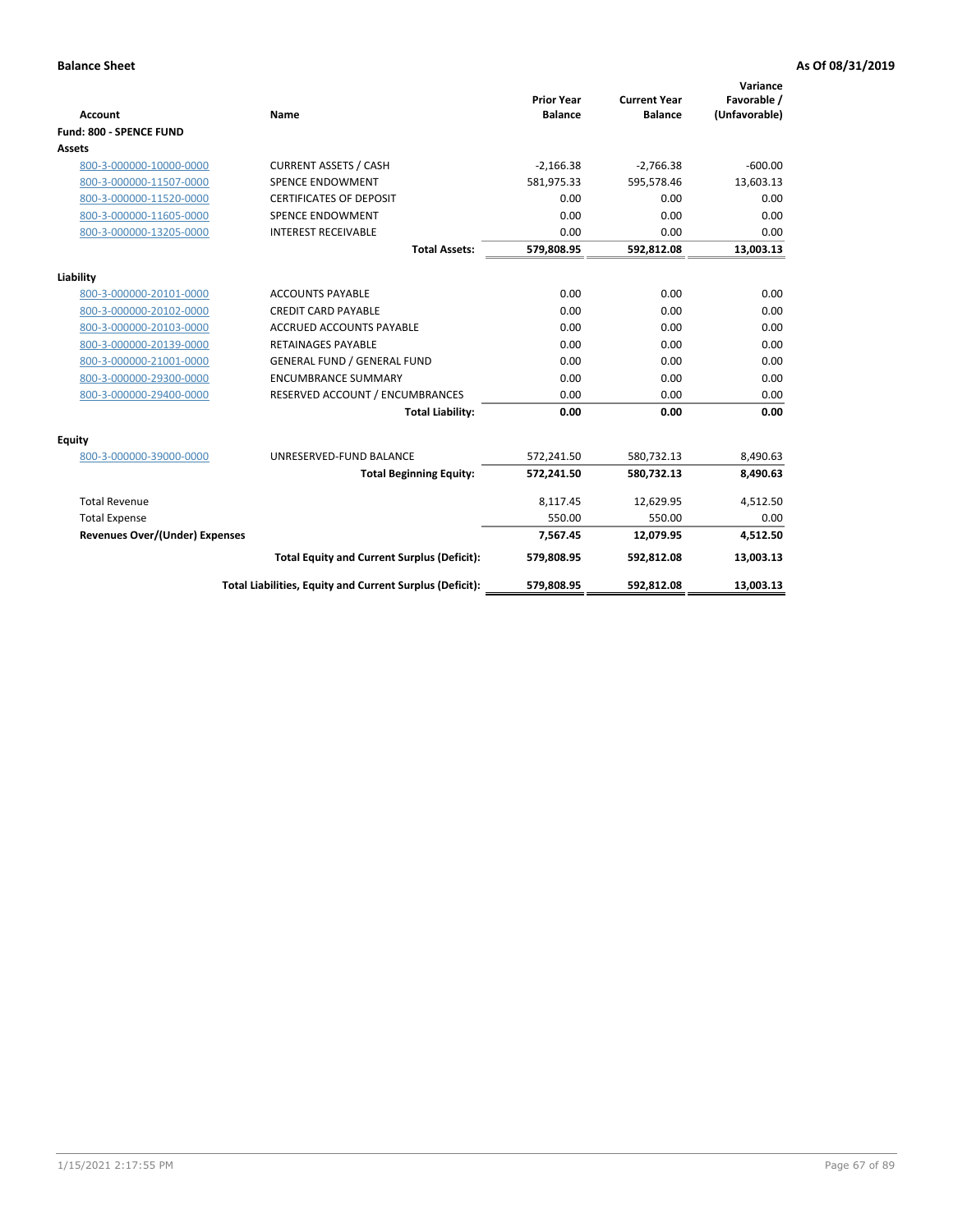| <b>Account</b>                         | Name                                                     | <b>Prior Year</b><br><b>Balance</b> | <b>Current Year</b><br><b>Balance</b> | Variance<br>Favorable /<br>(Unfavorable) |
|----------------------------------------|----------------------------------------------------------|-------------------------------------|---------------------------------------|------------------------------------------|
| <b>Fund: 801 - JONES LIBRARY TRUST</b> |                                                          |                                     |                                       |                                          |
| Assets                                 |                                                          |                                     |                                       |                                          |
| 801-3-000000-10000-0000                | <b>CURRENT ASSETS / CASH</b>                             | 15,524.93                           | 15,839.15                             | 314.22                                   |
| 801-3-000000-13201-0000                | MISC ACCTS RECEIVABLE                                    | 0.00                                | 0.00                                  | 0.00                                     |
| 801-3-000000-13205-0000                | <b>INTEREST RECEIVABLE</b>                               | 0.00                                | 0.00                                  | 0.00                                     |
|                                        | <b>Total Assets:</b>                                     | 15,524.93                           | 15,839.15                             | 314.22                                   |
| Liability                              |                                                          |                                     |                                       |                                          |
| 801-3-000000-20101-0000                | <b>ACCOUNTS PAYABLE</b>                                  | 0.00                                | 0.00                                  | 0.00                                     |
| 801-3-000000-20102-0000                | <b>CREDIT CARD PAYABLE</b>                               | 0.00                                | 0.00                                  | 0.00                                     |
| 801-3-000000-20103-0000                | <b>ACCRUED ACCOUNTS PAYABLE</b>                          | 0.00                                | 0.00                                  | 0.00                                     |
|                                        | <b>Total Liability:</b>                                  | 0.00                                | 0.00                                  | 0.00                                     |
| Equity                                 |                                                          |                                     |                                       |                                          |
| 801-3-000000-39000-0000                | UNRESERVED-FUND BALANCE                                  | 15,424.19                           | 15,532.72                             | 108.53                                   |
|                                        | <b>Total Beginning Equity:</b>                           | 15,424.19                           | 15,532.72                             | 108.53                                   |
| <b>Total Revenue</b>                   |                                                          | 107.28                              | 314.19                                | 206.91                                   |
| <b>Total Expense</b>                   |                                                          | 6.54                                | 7.76                                  | $-1.22$                                  |
| <b>Revenues Over/(Under) Expenses</b>  |                                                          | 100.74                              | 306.43                                | 205.69                                   |
|                                        | <b>Total Equity and Current Surplus (Deficit):</b>       | 15,524.93                           | 15,839.15                             | 314.22                                   |
|                                        | Total Liabilities, Equity and Current Surplus (Deficit): | 15,524.93                           | 15,839.15                             | 314.22                                   |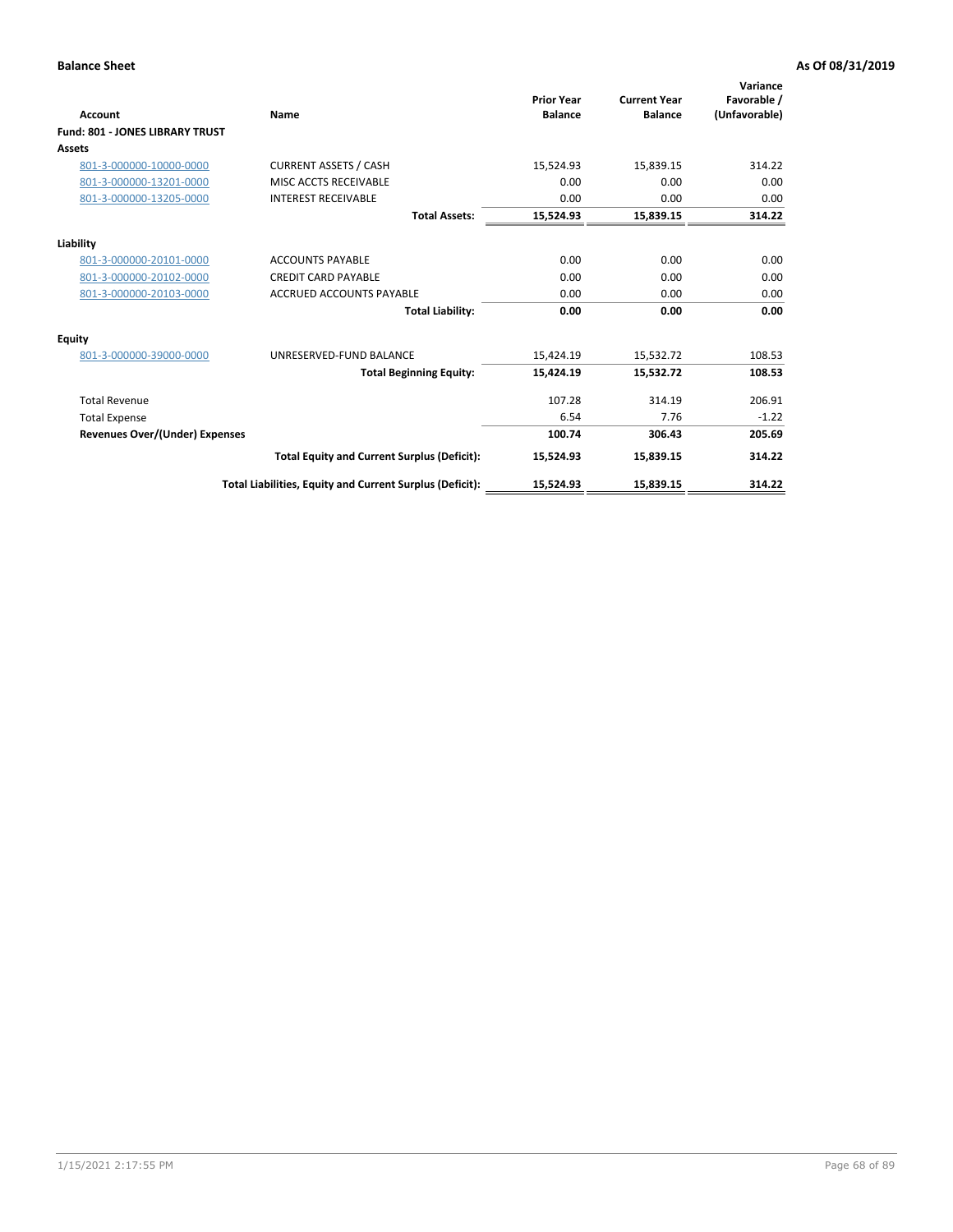| <b>Account</b>                              | Name                                                     | <b>Prior Year</b><br><b>Balance</b> | <b>Current Year</b><br><b>Balance</b> | Variance<br>Favorable /<br>(Unfavorable) |
|---------------------------------------------|----------------------------------------------------------|-------------------------------------|---------------------------------------|------------------------------------------|
| Fund: 803 - GREENVILLE BOARD OF DEVELOPMENT |                                                          |                                     |                                       |                                          |
| Assets                                      |                                                          |                                     |                                       |                                          |
| 803-3-000000-10000-0000                     | <b>CURRENT ASSETS / CASH</b>                             | 0.00                                | 0.00                                  | 0.00                                     |
| 803-3-000000-13201-0000                     | MISC ACCTS RECEIVABLE                                    | 0.00                                | 0.00                                  | 0.00                                     |
| 803-3-000000-13203-0000                     | NON-CURRENT ASSETS / PREPAYMENTS                         | 0.00                                | 0.00                                  | 0.00                                     |
|                                             | <b>Total Assets:</b>                                     | 0.00                                | 0.00                                  | 0.00                                     |
| Liability                                   |                                                          |                                     |                                       |                                          |
| 803-3-000000-20101-0000                     | <b>ACCOUNTS PAYABLE</b>                                  | 0.00                                | 0.00                                  | 0.00                                     |
| 803-3-000000-20102-0000                     | <b>ACCOUNTS PAYABLE</b>                                  | 0.00                                | 0.00                                  | 0.00                                     |
| 803-3-000000-20103-0000                     | <b>ACCRUED ACCOUNTS PAYABLE</b>                          | 0.00                                | 0.00                                  | 0.00                                     |
| 803-3-000000-20139-0000                     | RETAINAGES PAYABLE                                       | 0.00                                | 0.00                                  | 0.00                                     |
| 803-3-000000-20141-0000                     | <b>TELEPHONE CLEARING</b>                                | 0.00                                | 0.00                                  | 0.00                                     |
| 803-3-000000-21400-0000                     | <b>ELECTRIC OPERATING FUND</b>                           | 0.00                                | 0.00                                  | 0.00                                     |
| 803-3-000000-22001-0000                     | <b>ACCRUED SALARIES/WAGES</b>                            | 0.00                                | 0.00                                  | 0.00                                     |
| 803-3-000000-22002-0000                     | <b>ACCRUED SALARIES/WAGES</b>                            | 0.00                                | 0.00                                  | 0.00                                     |
| 803-3-000000-26001-0000                     | <b>COMPENSATED ABSENCES PAY</b>                          | 0.00                                | 0.00                                  | 0.00                                     |
| 803-3-000000-29300-0000                     | <b>ENCUMBRANCE SUMMARY</b>                               | 0.00                                | 0.00                                  | 0.00                                     |
| 803-3-000000-29400-0100                     | RESERVED ACCOUNT / ENCUMBRANCES                          | 0.00                                | 0.00                                  | 0.00                                     |
|                                             | <b>Total Liability:</b>                                  | 0.00                                | 0.00                                  | 0.00                                     |
| <b>Equity</b>                               |                                                          |                                     |                                       |                                          |
| 803-3-000000-39000-0000                     | UNRESERVED-FUND BALANCE                                  | 0.00                                | 0.00                                  | 0.00                                     |
|                                             | <b>Total Beginning Equity:</b>                           | 0.00                                | 0.00                                  | 0.00                                     |
| <b>Total Revenue</b>                        |                                                          | 0.00                                | 0.00                                  | 0.00                                     |
| <b>Total Expense</b>                        |                                                          | 0.00                                | 0.00                                  | 0.00                                     |
| <b>Revenues Over/(Under) Expenses</b>       |                                                          | 0.00                                | 0.00                                  | 0.00                                     |
|                                             | <b>Total Equity and Current Surplus (Deficit):</b>       | 0.00                                | 0.00                                  | 0.00                                     |
|                                             | Total Liabilities, Equity and Current Surplus (Deficit): | 0.00                                | 0.00                                  | 0.00                                     |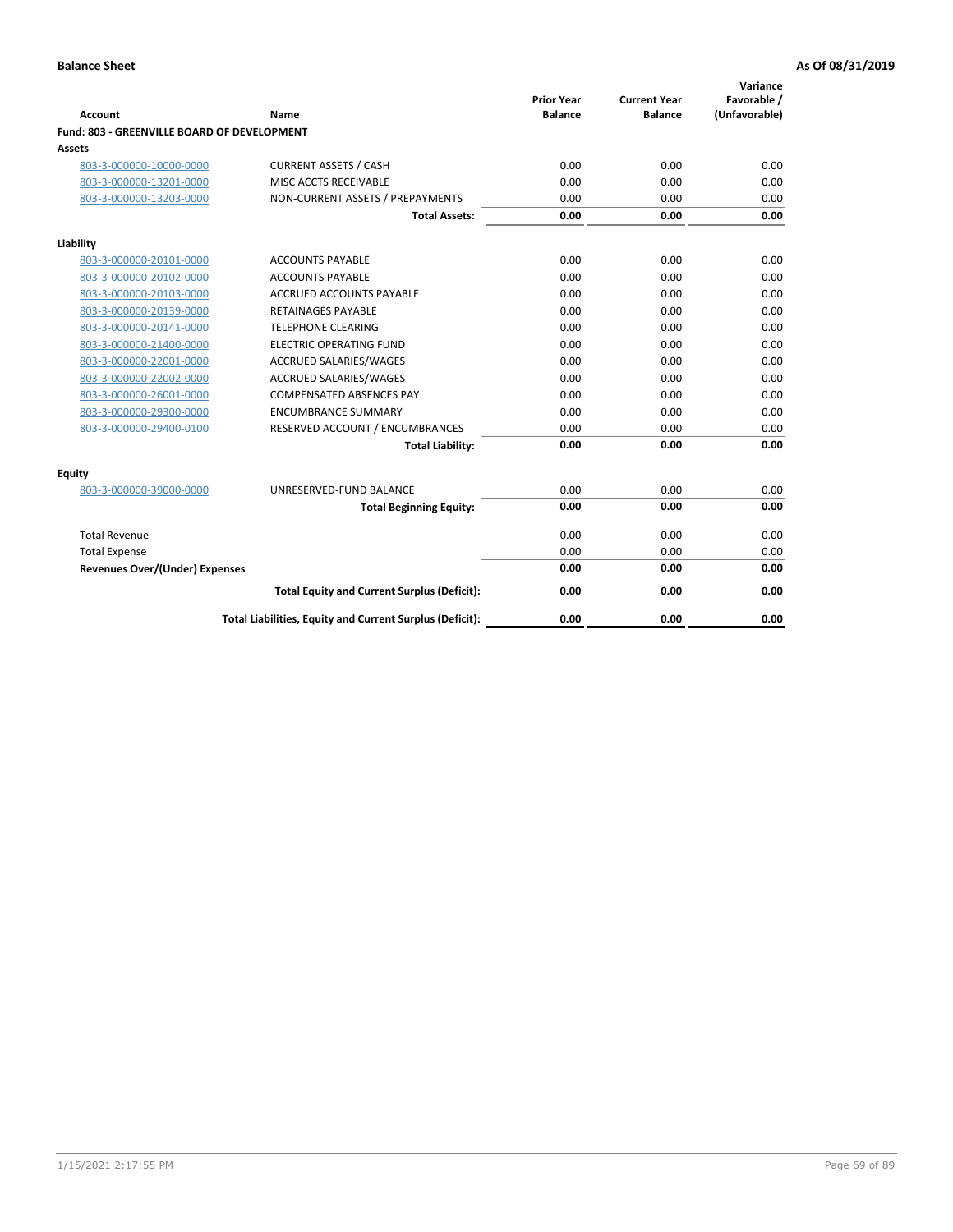| <b>Account</b>                        | Name                                                     | <b>Prior Year</b><br><b>Balance</b> | <b>Current Year</b><br><b>Balance</b> | Variance<br>Favorable /<br>(Unfavorable) |
|---------------------------------------|----------------------------------------------------------|-------------------------------------|---------------------------------------|------------------------------------------|
| Fund: 807 - 4A-EDC                    |                                                          |                                     |                                       |                                          |
| <b>Assets</b>                         |                                                          |                                     |                                       |                                          |
| 807-3-000000-10000-0000               | <b>CURRENT ASSETS / CASH</b>                             | 0.00                                | 0.00                                  | 0.00                                     |
| 807-3-000000-13201-0000               | MISC ACCTS RECEIVABLE                                    | 0.00                                | 0.00                                  | 0.00                                     |
| 807-3-000000-16301-0000               | FIXED ASSETS / C W I P                                   | 0.00                                | 0.00                                  | 0.00                                     |
|                                       | <b>Total Assets:</b>                                     | 0.00                                | 0.00                                  | 0.00                                     |
| Liability                             |                                                          |                                     |                                       |                                          |
| 807-3-000000-20101-0000               | <b>ACCOUNTS PAYABLE</b>                                  | 0.00                                | 0.00                                  | 0.00                                     |
| 807-3-000000-20103-0000               | <b>ACCOUNTS PAYABLE</b>                                  | 0.00                                | 0.00                                  | 0.00                                     |
| 807-3-000000-20139-0000               | <b>RETAINAGES PAYABLE</b>                                | 0.00                                | 0.00                                  | 0.00                                     |
| 807-3-000000-26105-0000               | INV NET OF RELATED DEBT                                  | 0.00                                | 0.00                                  | 0.00                                     |
| 807-3-000000-29300-0000               | <b>ENCUMBRANCE SUMMARY</b>                               | 0.00                                | 0.00                                  | 0.00                                     |
| 807-3-000000-29400-0100               | RESERVED ACCOUNT / ENCUMBRANCES                          | 0.00                                | 0.00                                  | 0.00                                     |
| 807-3-495000-20180-0000               | <b>CURRENT DEBT</b>                                      | 0.00                                | 0.00                                  | 0.00                                     |
| 807-3-495000-26002-0000               | CA - LONG-TERM DEBT / AMT TO BE PROVIL                   | 0.00                                | 0.00                                  | 0.00                                     |
|                                       | <b>Total Liability:</b>                                  | 0.00                                | 0.00                                  | 0.00                                     |
| Equity                                |                                                          |                                     |                                       |                                          |
| 807-3-000000-39000-0000               | UNRESERVED-FUND BALANCE                                  | 0.00                                | 0.00                                  | 0.00                                     |
|                                       | <b>Total Beginning Equity:</b>                           | 0.00                                | 0.00                                  | 0.00                                     |
| <b>Total Revenue</b>                  |                                                          | 0.00                                | 0.00                                  | 0.00                                     |
| <b>Total Expense</b>                  |                                                          | 0.00                                | 0.00                                  | 0.00                                     |
| <b>Revenues Over/(Under) Expenses</b> |                                                          | 0.00                                | 0.00                                  | 0.00                                     |
|                                       | <b>Total Equity and Current Surplus (Deficit):</b>       | 0.00                                | 0.00                                  | 0.00                                     |
|                                       | Total Liabilities, Equity and Current Surplus (Deficit): | 0.00                                | 0.00                                  | 0.00                                     |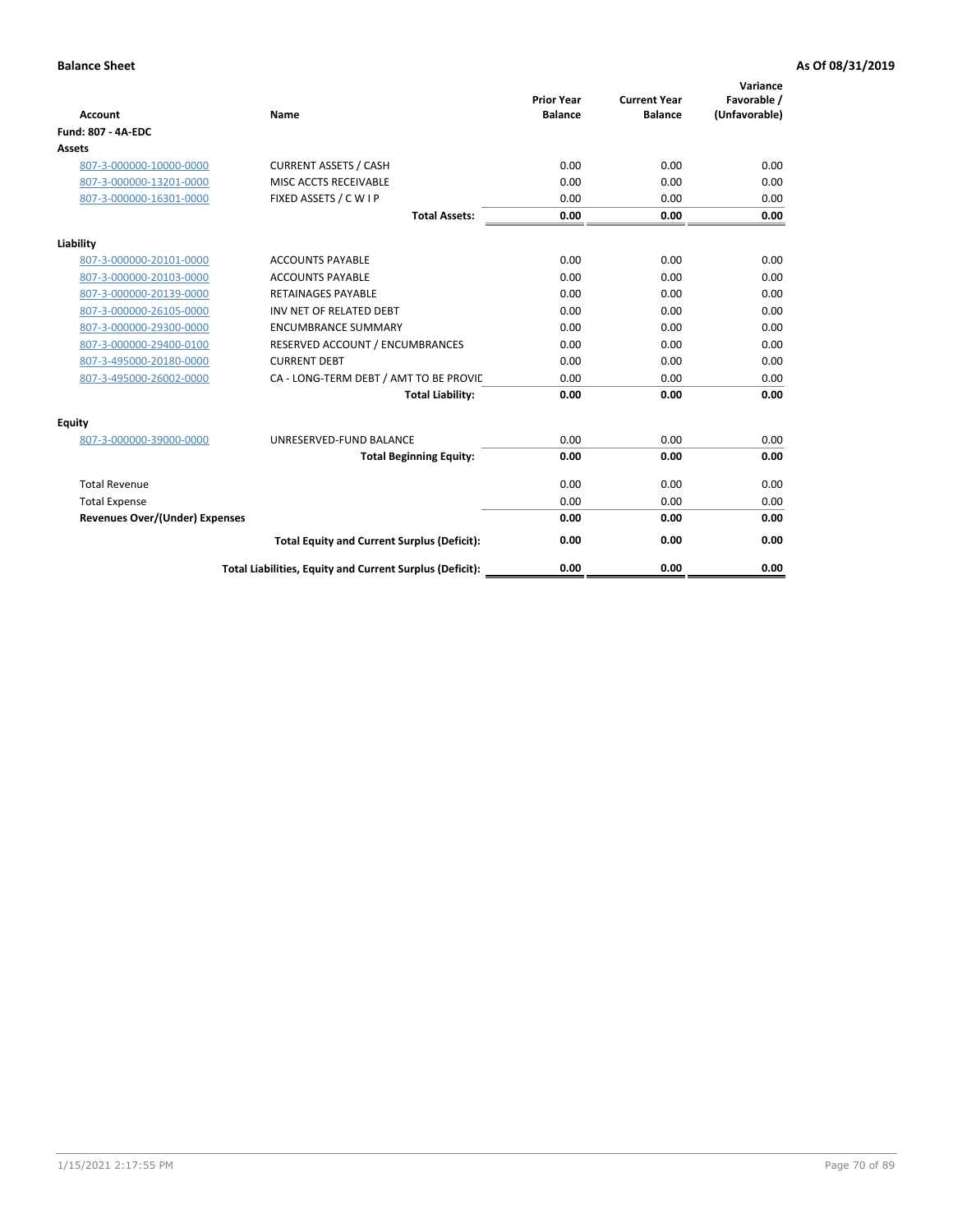|                                       |                                                          |                                     |                                       | Variance                     |
|---------------------------------------|----------------------------------------------------------|-------------------------------------|---------------------------------------|------------------------------|
| <b>Account</b>                        | Name                                                     | <b>Prior Year</b><br><b>Balance</b> | <b>Current Year</b><br><b>Balance</b> | Favorable /<br>(Unfavorable) |
| Fund: 809 - GREENVILLE IDC (L-3)      |                                                          |                                     |                                       |                              |
| <b>Assets</b>                         |                                                          |                                     |                                       |                              |
| 809-3-000000-10000-0000               | <b>CURRENT ASSETS / CASH</b>                             | 147.43                              | 361.25                                | 213.82                       |
| 809-3-000000-13201-0000               | <b>MISC ACCTS RECEIVABLE</b>                             | 0.00                                | 0.00                                  | 0.00                         |
|                                       | <b>Total Assets:</b>                                     | 147.43                              | 361.25                                | 213.82                       |
| Liability                             |                                                          |                                     |                                       |                              |
| 809-3-000000-20101-0000               | <b>ACCOUNTS PAYABLE</b>                                  | $-58,813.60$                        | 812.35                                | $-59,625.95$                 |
| 809-3-000000-20103-0000               | <b>ACCRUED ACCOUNTS PAYABLE</b>                          | $-640.91$                           | $-242,561.94$                         | 241,921.03                   |
| 809-3-000000-21001-0000               | <b>GENERAL FUND / GENERAL FUND</b>                       | 0.00                                | 0.00                                  | 0.00                         |
|                                       | <b>Total Liability:</b>                                  | $-59.454.51$                        | $-241.749.59$                         | 182,295.08                   |
| <b>Equity</b>                         |                                                          |                                     |                                       |                              |
| 809-3-000000-39000-0000               | UNRESERVED-FUND BALANCE                                  | 0.40                                | 788.34                                | 787.94                       |
| 809-3-000000-39100-0000               | UNRESERVED-RET. EARNINGS                                 | 0.00                                | 0.00                                  | 0.00                         |
| 809-3-000000-39150-0000               | RESERVED-RET. EARNINGS                                   | 0.00                                | 0.00                                  | 0.00                         |
|                                       | <b>Total Beginning Equity:</b>                           | 0.40                                | 788.34                                | 787.94                       |
| <b>Total Revenue</b>                  |                                                          | 5,871,102.12                        | 2,581,121.07                          | $-3,289,981.05$              |
| <b>Total Expense</b>                  |                                                          | 5,811,500.58                        | 2,339,798.57                          | 3,471,702.01                 |
| <b>Revenues Over/(Under) Expenses</b> |                                                          | 59.601.54                           | 241.322.50                            | 181,720.96                   |
|                                       | <b>Total Equity and Current Surplus (Deficit):</b>       | 59,601.94                           | 242,110.84                            | 182,508.90                   |
|                                       | Total Liabilities, Equity and Current Surplus (Deficit): | 147.43                              | 361.25                                | 213.82                       |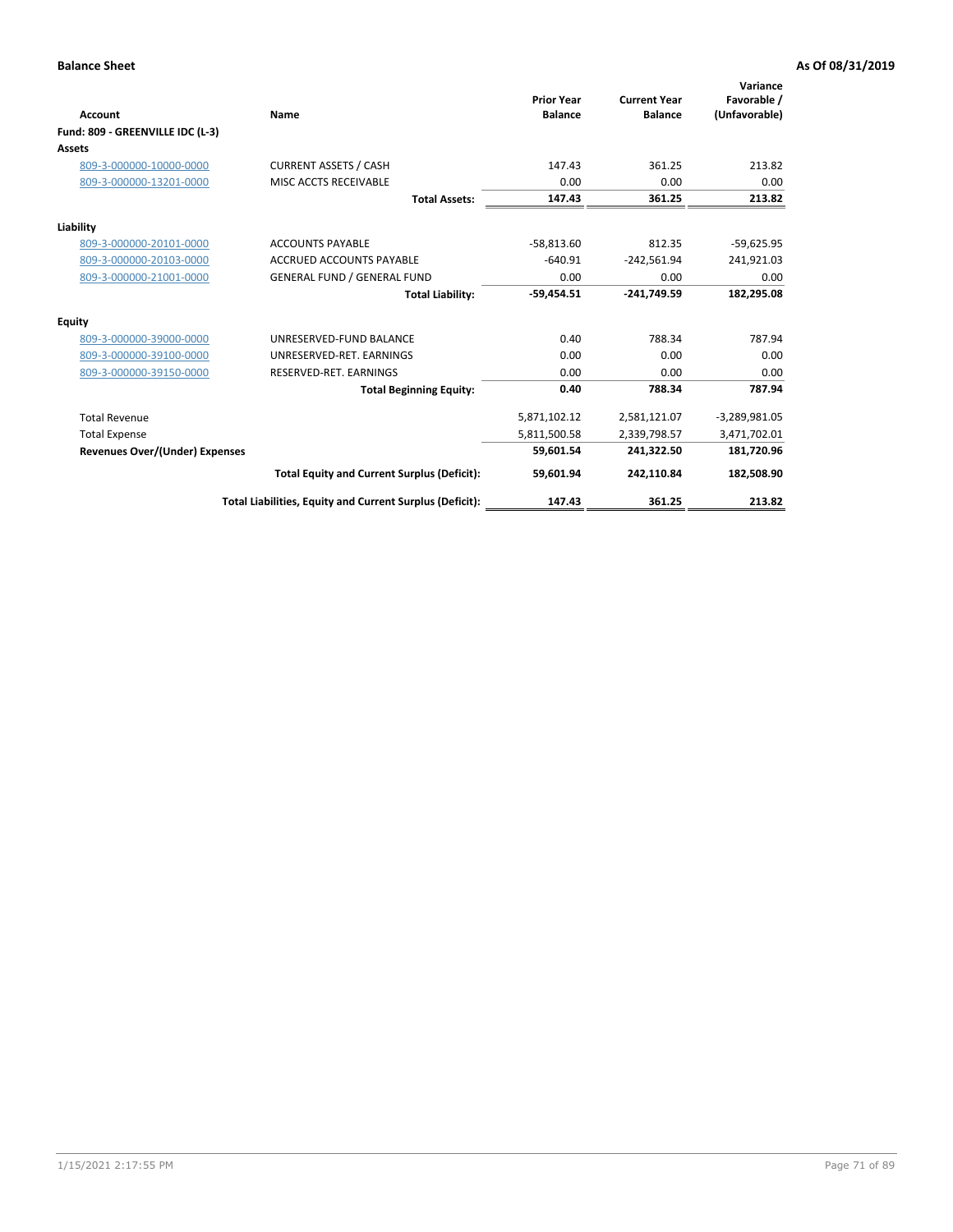| <b>Account</b>                          | Name                                                     | <b>Prior Year</b><br><b>Balance</b> | <b>Current Year</b><br><b>Balance</b> | Variance<br>Favorable /<br>(Unfavorable) |
|-----------------------------------------|----------------------------------------------------------|-------------------------------------|---------------------------------------|------------------------------------------|
| Fund: 810 - SEIZURE FUNDS - STATE RULES |                                                          |                                     |                                       |                                          |
| <b>Assets</b>                           |                                                          |                                     |                                       |                                          |
| 810-3-000000-10000-0000                 | <b>CURRENT ASSETS / CASH</b>                             | 266,574.69                          | 281,544.26                            | 14,969.57                                |
| 810-3-000000-13201-0000                 | MISC ACCTS RECEIVABLE                                    | 0.00                                | $-23,590.00$                          | $-23,590.00$                             |
| 810-3-000000-13202-1400                 | <b>EMPLOYEE ADVANCES</b>                                 | 0.00                                | 0.00                                  | 0.00                                     |
| 810-3-000000-13205-0000                 | <b>INTEREST RECEIVABLE</b>                               | 0.00                                | 0.00                                  | 0.00                                     |
| 810-3-000000-16201-0000                 | <b>MACHINERY AND EQUIPMENT</b>                           | 0.00                                | 0.00                                  | 0.00                                     |
| 810-3-000000-16202-0000                 | ACCUMULATED DEPRECATION                                  | 0.00                                | 0.00                                  | 0.00                                     |
|                                         | <b>Total Assets:</b>                                     | 266,574.69                          | 257,954.26                            | $-8,620.43$                              |
| Liability                               |                                                          |                                     |                                       |                                          |
| 810-3-000000-20101-0000                 | <b>ACCOUNTS PAYABLE</b>                                  | 0.00                                | 0.00                                  | 0.00                                     |
| 810-3-000000-20102-0000                 | <b>CREDIT CARD PAYABLE</b>                               | 0.00                                | 0.00                                  | 0.00                                     |
| 810-3-000000-20103-0000                 | <b>ACCRUED ACCOUNTS PAYABLE</b>                          | 0.00                                | 0.00                                  | 0.00                                     |
| 810-3-000000-29300-0000                 | <b>ENCUMBRANCE SUMMARY</b>                               | 0.00                                | 0.00                                  | 0.00                                     |
| 810-3-000000-29400-0100                 | RESERVED ACCOUNT / ENCUMBRANCES                          | 0.00                                | 0.00                                  | 0.00                                     |
| 810-3-000000-92520-0600                 | RESERVED ACCOUNT/HB65 SIEZURES                           | 0.00                                | 0.00                                  | 0.00                                     |
|                                         | <b>Total Liability:</b>                                  | 0.00                                | 0.00                                  | 0.00                                     |
| <b>Equity</b>                           |                                                          |                                     |                                       |                                          |
| 810-3-000000-39000-0000                 | UNRESERVED-FUND BALANCE                                  | 262,591.46                          | 266,708.55                            | 4,117.09                                 |
|                                         | <b>Total Beginning Equity:</b>                           | 262,591.46                          | 266,708.55                            | 4,117.09                                 |
| <b>Total Revenue</b>                    |                                                          | 4,161.07                            | 6,384.75                              | 2,223.68                                 |
| <b>Total Expense</b>                    |                                                          | 177.84                              | 15,139.04                             | $-14,961.20$                             |
| Revenues Over/(Under) Expenses          |                                                          | 3,983.23                            | $-8,754.29$                           | $-12,737.52$                             |
|                                         | <b>Total Equity and Current Surplus (Deficit):</b>       | 266,574.69                          | 257,954.26                            | $-8,620.43$                              |
|                                         | Total Liabilities, Equity and Current Surplus (Deficit): | 266,574.69                          | 257,954.26                            | $-8,620.43$                              |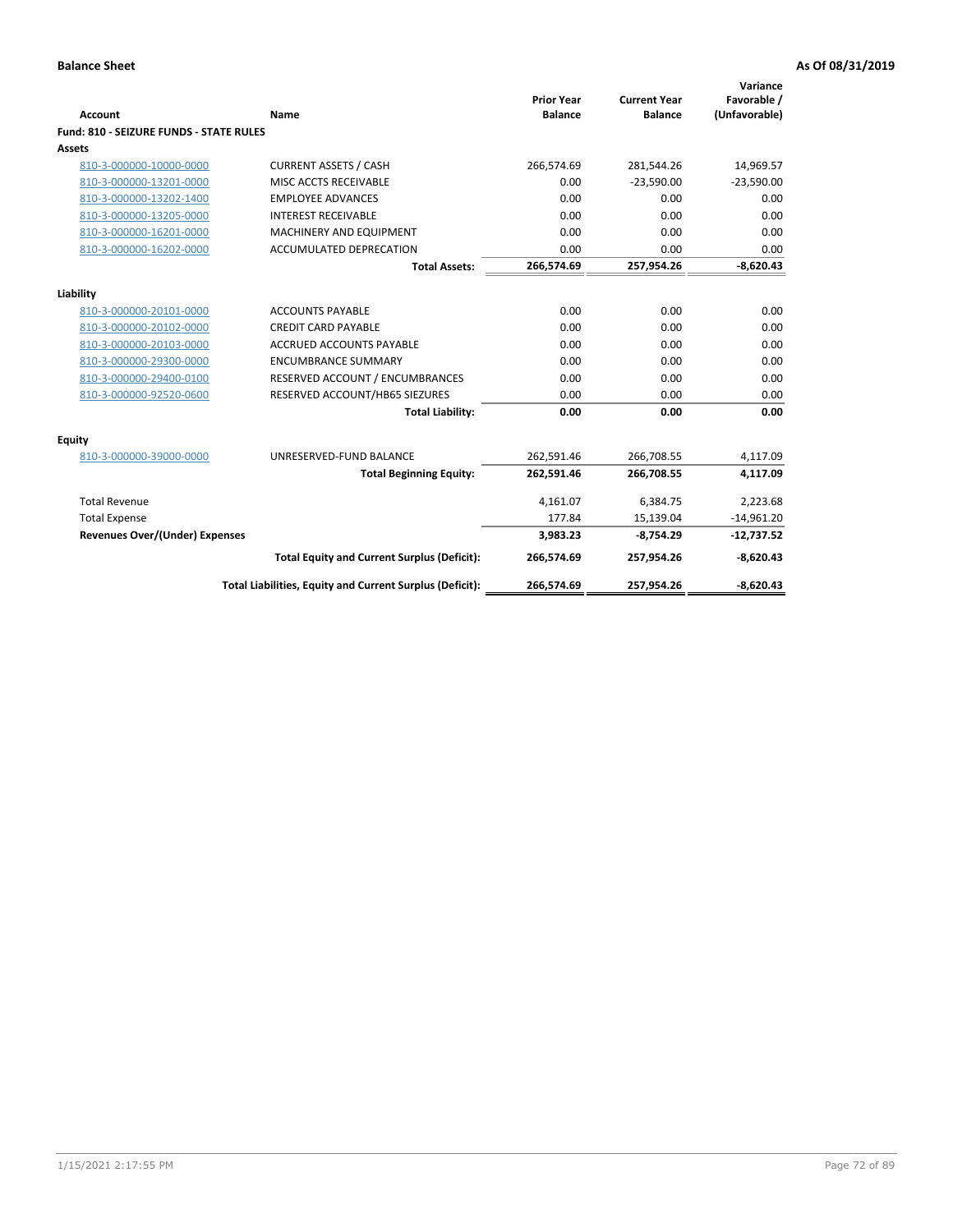| <b>Account</b>                        | Name                                                     | <b>Prior Year</b><br><b>Balance</b> | <b>Current Year</b><br><b>Balance</b> | Variance<br>Favorable /<br>(Unfavorable) |
|---------------------------------------|----------------------------------------------------------|-------------------------------------|---------------------------------------|------------------------------------------|
| Fund: 811 - SEIZURE FUNDS - FED RULES |                                                          |                                     |                                       |                                          |
| <b>Assets</b>                         |                                                          |                                     |                                       |                                          |
| 811-3-000000-10000-0000               | <b>CURRENT ASSETS / CASH</b>                             | 298,779.52                          | 248,807.70                            | $-49,971.82$                             |
| 811-3-000000-13201-0000               | MISC ACCTS RECEIVABLE                                    | 0.00                                | 0.00                                  | 0.00                                     |
| 811-3-000000-13205-0000               | <b>INTEREST RECEIVABLE</b>                               | 0.00                                | 0.00                                  | 0.00                                     |
| 811-3-000000-16201-0000               | <b>MACHINERY AND EQUIPMENT</b>                           | 0.00                                | 0.00                                  | 0.00                                     |
| 811-3-000000-16202-0000               | <b>ACCUMULATED DEPRECATION</b>                           | 0.00                                | 0.00                                  | 0.00                                     |
|                                       | <b>Total Assets:</b>                                     | 298,779.52                          | 248,807.70                            | $-49,971.82$                             |
| Liability                             |                                                          |                                     |                                       |                                          |
| 811-3-000000-20101-0000               | <b>ACCOUNTS PAYABLE</b>                                  | 0.00                                | 0.00                                  | 0.00                                     |
| 811-3-000000-20102-0000               | <b>CREDIT CARD PAYABLE</b>                               | 0.00                                | 0.00                                  | 0.00                                     |
| 811-3-000000-20103-0000               | <b>ACCRUED ACCOUNTS PAYABLE</b>                          | 0.00                                | 0.00                                  | 0.00                                     |
| 811-3-000000-29300-0000               | <b>ENCUMBRANCE SUMMARY</b>                               | 0.00                                | 0.00                                  | 0.00                                     |
| 811-3-000000-29400-0100               | RESERVED ACCOUNT / ENCUMBRANCES                          | 0.00                                | 0.00                                  | 0.00                                     |
| 811-3-000000-92521-0700               | RESERVED ACCOUNT/FED SIEZURES                            | 0.00                                | 0.00                                  | 0.00                                     |
|                                       | <b>Total Liability:</b>                                  | 0.00                                | 0.00                                  | 0.00                                     |
| Equity                                |                                                          |                                     |                                       |                                          |
| 811-3-000000-39000-0000               | UNRESERVED-FUND BALANCE                                  | 156,639.33                          | 298,929.55                            | 142,290.22                               |
|                                       | <b>Total Beginning Equity:</b>                           | 156,639.33                          | 298,929.55                            | 142,290.22                               |
| <b>Total Revenue</b>                  |                                                          | 142,231.48                          | 5,680.17                              | $-136,551.31$                            |
| <b>Total Expense</b>                  |                                                          | 91.29                               | 55,802.02                             | $-55,710.73$                             |
| Revenues Over/(Under) Expenses        |                                                          | 142,140.19                          | $-50,121.85$                          | $-192,262.04$                            |
|                                       | <b>Total Equity and Current Surplus (Deficit):</b>       | 298,779.52                          | 248,807.70                            | $-49,971.82$                             |
|                                       | Total Liabilities, Equity and Current Surplus (Deficit): | 298,779.52                          | 248.807.70                            | $-49.971.82$                             |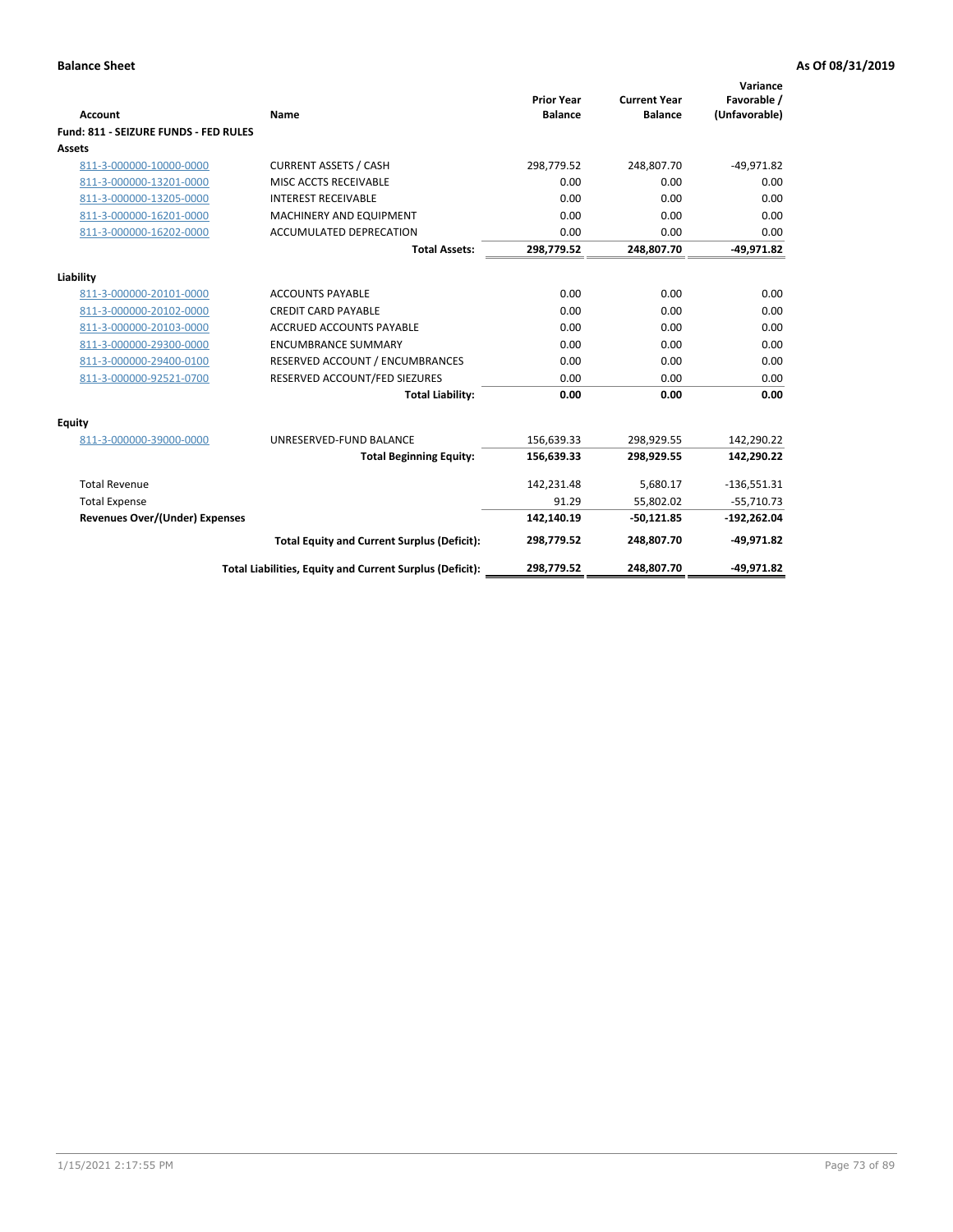| Account                                                 | Name                                                     | <b>Prior Year</b><br><b>Balance</b> | <b>Current Year</b><br><b>Balance</b> | Variance<br>Favorable /<br>(Unfavorable) |
|---------------------------------------------------------|----------------------------------------------------------|-------------------------------------|---------------------------------------|------------------------------------------|
| Fund: 820 - TIRZ FUND (Tax Increment Reinvestment Zone) |                                                          |                                     |                                       |                                          |
| <b>Assets</b>                                           |                                                          |                                     |                                       |                                          |
| 820-3-000000-10000-0000                                 | <b>CURRENT ASSETS / CASH</b>                             | 1,725,924.29                        | 2,251,361.68                          | 525,437.39                               |
| 820-3-000000-13101-0000                                 | <b>TAX RECEIVABLE-CURRENT</b>                            | 15,923.55                           | 40,205.65                             | 24,282.10                                |
| 820-3-000000-13102-0000                                 | <b>TAXES REC-DELINQUENT</b>                              | 3,340.48                            | 7,603.31                              | 4,262.83                                 |
| 820-3-000000-13103-0000                                 | ALLOW FOR UNCOLLECT TAXES                                | $-1,375.55$                         | $-2,438.54$                           | $-1,062.99$                              |
| 820-3-000000-13201-0000                                 | MISC ACCTS RECEIVABLE                                    | 0.00                                | 0.00                                  | 0.00                                     |
| 820-3-000000-13205-0000                                 | <b>INTEREST RECEIVABLE</b>                               | 0.00                                | 0.00                                  | 0.00                                     |
| 820-3-000000-13221-0000                                 | MISC A/R - PROPERTY TAXES                                | 0.00                                | 5,667.03                              | 5,667.03                                 |
|                                                         | <b>Total Assets:</b>                                     | 1,743,812.77                        | 2,302,399.13                          | 558,586.36                               |
| Liability                                               |                                                          |                                     |                                       |                                          |
| 820-3-000000-20101-0000                                 | <b>ACCOUNTS PAYABLE</b>                                  | 0.00                                | 0.00                                  | 0.00                                     |
| 820-3-000000-20103-0000                                 | <b>ACCRUED ACCOUNTS PAYABLE</b>                          | 0.00                                | 0.00                                  | 0.00                                     |
| 820-3-000000-20203-0000                                 | <b>DEFERRED TAX REVENUE</b>                              | 19,432.75                           | 46,914.69                             | $-27,481.94$                             |
| 820-3-000000-29300-0000                                 | <b>ENCUMBRANCE SUMMARY</b>                               | 0.00                                | 0.00                                  | 0.00                                     |
| 820-3-000000-29400-0100                                 | RESERVED ACCOUNT / ENCUMBRANCES                          | 0.00                                | 0.00                                  | 0.00                                     |
|                                                         | <b>Total Liability:</b>                                  | 19,432.75                           | 46,914.69                             | $-27.481.94$                             |
| <b>Equity</b>                                           |                                                          |                                     |                                       |                                          |
| 820-3-000000-39000-0000                                 | UNRESERVED-FUND BALANCE                                  | 1,268,317.16                        | 1,730,143.81                          | 461,826.65                               |
| 820-3-000000-39100-0000                                 | UNRESERVED-RET. EARNINGS                                 | 0.00                                | 0.00                                  | 0.00                                     |
|                                                         | <b>Total Beginning Equity:</b>                           | 1,268,317.16                        | 1,730,143.81                          | 461,826.65                               |
| <b>Total Revenue</b>                                    |                                                          | 578,804.54                          | 667,664.36                            | 88,859.82                                |
| <b>Total Expense</b>                                    |                                                          | 122,741.68                          | 142,323.73                            | $-19,582.05$                             |
| <b>Revenues Over/(Under) Expenses</b>                   |                                                          | 456,062.86                          | 525,340.63                            | 69,277.77                                |
|                                                         | <b>Total Equity and Current Surplus (Deficit):</b>       | 1,724,380.02                        | 2,255,484.44                          | 531,104.42                               |
|                                                         | Total Liabilities, Equity and Current Surplus (Deficit): | 1,743,812.77                        | 2,302,399.13                          | 558,586.36                               |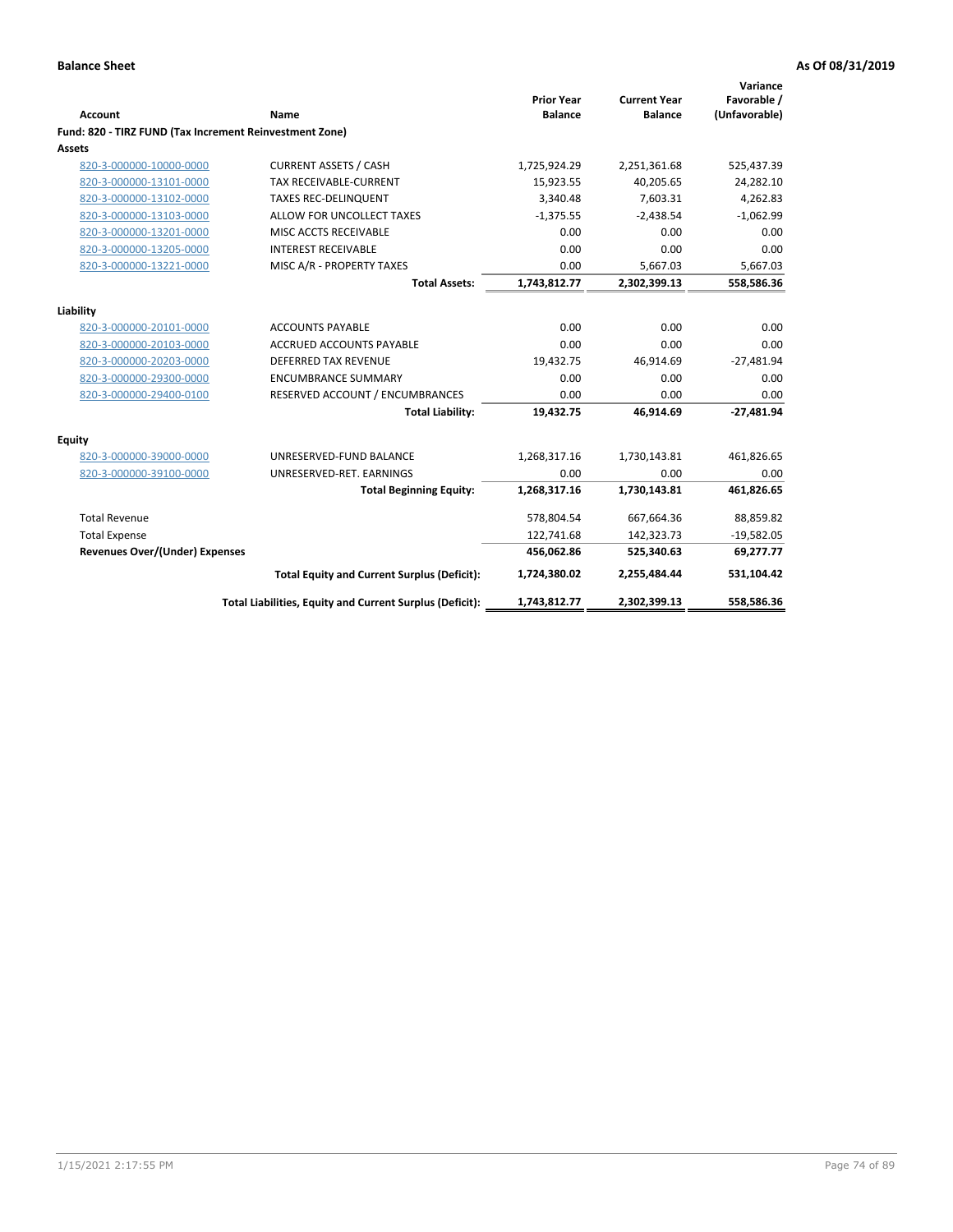| <b>Account</b>                           | Name                                                     | <b>Prior Year</b><br><b>Balance</b> | <b>Current Year</b><br><b>Balance</b> | Variance<br>Favorable /<br>(Unfavorable) |
|------------------------------------------|----------------------------------------------------------|-------------------------------------|---------------------------------------|------------------------------------------|
| Fund: 890 - GRNVL IDC (L-3) FIXED ASSETS |                                                          |                                     |                                       |                                          |
| <b>Assets</b>                            |                                                          |                                     |                                       |                                          |
| 890-3-000000-10000-0000                  | <b>CURRENT ASSETS / CASH</b>                             | $-0.18$                             | $-0.18$                               | 0.00                                     |
| 890-3-000000-16004-0000                  | FIXED ASSETS / BUILDINGS                                 | 0.00                                | 0.00                                  | 0.00                                     |
| 890-3-000000-16005-0000                  | <b>ACCUMULATED DEPRECIATION</b>                          | 0.00                                | 0.00                                  | 0.00                                     |
| 890-3-000000-16301-0000                  | FIXED ASSETS / C W I P                                   | 0.25                                | 0.25                                  | 0.00                                     |
|                                          | <b>Total Assets:</b>                                     | 0.07                                | 0.07                                  | 0.00                                     |
| Liability                                |                                                          |                                     |                                       |                                          |
| 890-3-000000-20101-0000                  | <b>ACCOUNTS PAYABLE</b>                                  | 0.00                                | 0.00                                  | 0.00                                     |
| 890-3-000000-27001-0000                  | <b>CONTRIBUTED CAPITAL</b>                               | 0.00                                | 0.00                                  | 0.00                                     |
| 890-3-000000-27101-0000                  | INVESTMENT IN GFA / GENERAL FUND                         | 0.00                                | 0.00                                  | 0.00                                     |
| 890-3-000000-27102-0000                  | SPECIAL REVENUE FUNDS                                    | 0.00                                | 0.00                                  | 0.00                                     |
| 890-3-000000-27103-0000                  | <b>GENERAL CIP FUND</b>                                  | 0.00                                | 0.00                                  | 0.00                                     |
| 890-3-000000-27104-0000                  | PROPRIETARY FUNDS                                        | 0.07                                | 0.07                                  | 0.00                                     |
| 890-3-000000-27201-0000                  | CAFR USE / MUNICIPAL BUILDINGS                           | 0.00                                | 0.00                                  | 0.00                                     |
| 890-3-000000-27202-0000                  | CAFR USE / OTHER GENERAL GOVERNMEN                       | 0.00                                | 0.00                                  | 0.00                                     |
| 890-3-000000-27205-0000                  | CAFR USE / PUBLIC WORKS                                  | 0.00                                | 0.00                                  | 0.00                                     |
| 890-3-000000-27210-0000                  | CAFR USE / INVESTMENT IN GFA                             | 0.00                                | 0.00                                  | 0.00                                     |
| 890-3-000000-27301-0000                  | DONATIONS/GRANTS                                         | 0.00                                | 0.00                                  | 0.00                                     |
|                                          | <b>Total Liability:</b>                                  | 0.07                                | 0.07                                  | 0.00                                     |
| Equity                                   |                                                          |                                     |                                       |                                          |
| 890-3-000000-39000-0000                  | UNRESERVED-FUND BALANCE                                  | 0.00                                | 0.00                                  | 0.00                                     |
|                                          | <b>Total Beginning Equity:</b>                           | 0.00                                | 0.00                                  | 0.00                                     |
| <b>Total Expense</b>                     |                                                          | 0.00                                | 0.00                                  | 0.00                                     |
| Revenues Over/(Under) Expenses           |                                                          | 0.00                                | 0.00                                  | 0.00                                     |
|                                          | <b>Total Equity and Current Surplus (Deficit):</b>       | 0.00                                | 0.00                                  | 0.00                                     |
|                                          | Total Liabilities, Equity and Current Surplus (Deficit): | 0.07                                | 0.07                                  | 0.00                                     |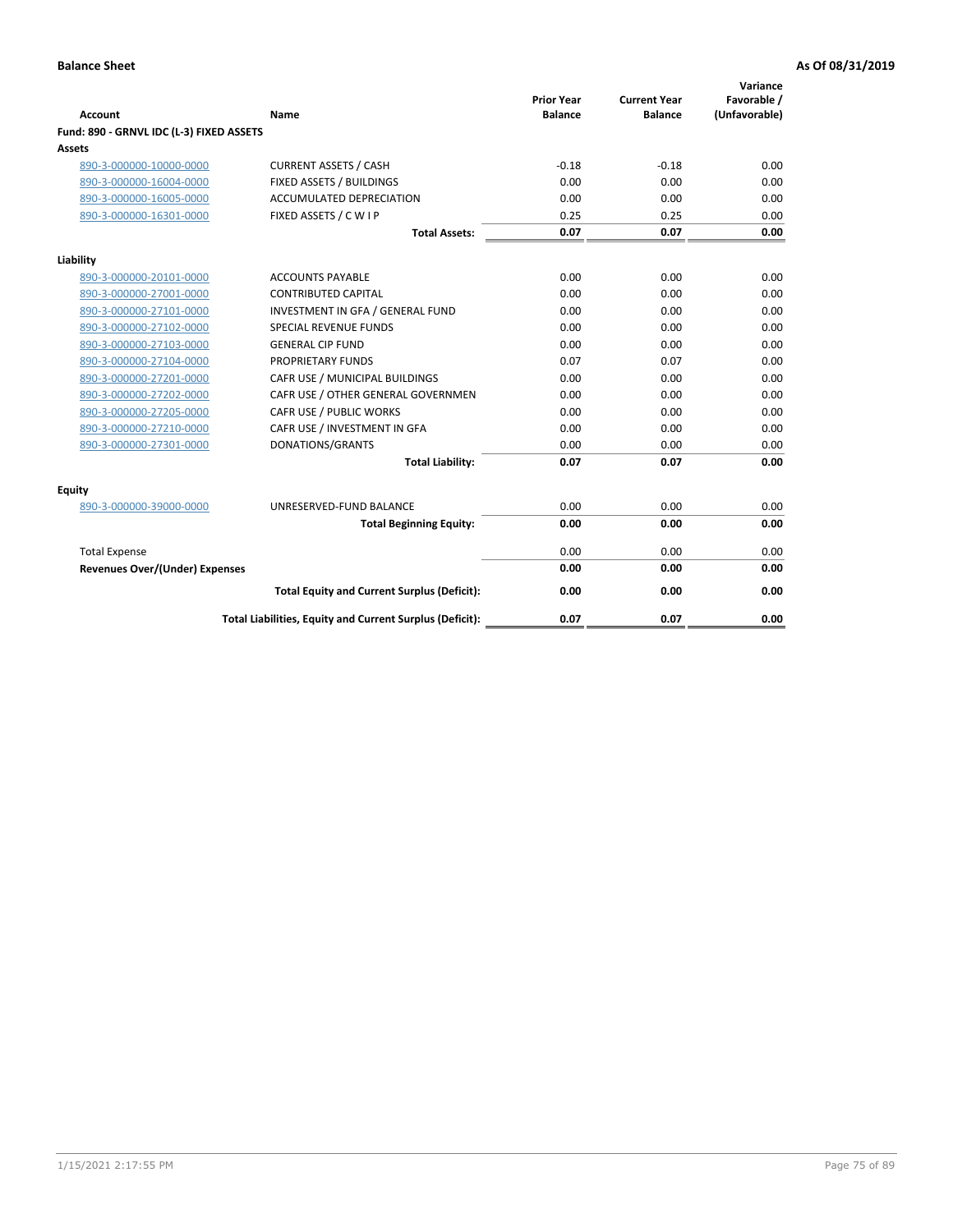|                                                    |                                           |                                     |                                       | Variance                     |
|----------------------------------------------------|-------------------------------------------|-------------------------------------|---------------------------------------|------------------------------|
| Account                                            | Name                                      | <b>Prior Year</b><br><b>Balance</b> | <b>Current Year</b><br><b>Balance</b> | Favorable /<br>(Unfavorable) |
| Fund: 899 - POOLED CASH                            |                                           |                                     |                                       |                              |
| Assets                                             |                                           |                                     |                                       |                              |
| 899-8-000000-10000-0000                            | <b>CURRENT ASSETS / CASH</b>              | 0.00                                | 0.00                                  | 0.00                         |
| 899-8-000000-10101-0000                            | CHASE OUTBOUND OPERATING                  | $-692,797.52$                       | $-1,455,927.53$                       | $-763,130.01$                |
| 899-8-000000-10102-0000                            | CHASE INBOUND OPERATING                   | 7,914,164.63                        | 8,008,704.80                          | 94,540.17                    |
| 899-8-000000-10103-0000                            | OPERATING ACCOUNT / CLAIMS ACCOUNT        | 0.00                                | 0.00                                  | 0.00                         |
| 899-8-000000-10105-0000                            | CHASE BANK / SAVINGS - 3003113077         | 1,543,281.73                        | 1,546,053.46                          | 2,771.73                     |
| 899-8-000000-10106-0000                            | CHASE BANK / SAVINGS - 2911913371         | 1,618,546.06                        | 1,623,070.64                          | 4,524.58                     |
| 899-8-000000-10107-0000                            | <b>CHASE TASC FLEX SPENDING</b>           | 0.00                                | 218.94                                | 218.94                       |
| 899-8-000000-10401-0000                            | <b>CURRENT ASSETS / INTERNAL CLEARING</b> | 0.00                                | $-518.55$                             | $-518.55$                    |
| 899-8-000000-10402-0000                            | <b>CREDIT CARD CLEARING</b>               | 0.00                                | 0.00                                  | 0.00                         |
| 899-8-000000-10403-0000                            | <b>NET BILL PAYMENTS</b>                  | 0.00                                | 0.00                                  | 0.00                         |
| 899-8-000000-11101-0000                            | TX CLASS / OPERATING                      | 1,016,361.25                        | 41,734.01                             | -974,627.24                  |
| 899-8-000000-11201-0000                            | LOGIC INVESTMENTS / OPERATING             | 1,033,857.95                        | 59,552.65                             | -974,305.30                  |
| 899-8-000000-11401-0000                            | <b>TEXSTAR ACCT - OPERATING</b>           | 0.01                                | 0.01                                  | 0.00                         |
| 899-8-000000-11601-0000                            | <b>TEXPOOL ACCT - OPERATING</b>           | 1,026,921.31                        | 1,050,794.51                          | 23,873.20                    |
| 899-8-000000-11801-0000                            | TX GEN TERM OPERATING                     | 13,090,991.85                       | 10,295,973.71                         | $-2,795,018.14$              |
| 899-8-000000-12001-0000                            | AMERICAN NATIONAL OPERATING               | 0.00                                | 0.00                                  | 0.00                         |
| 899-8-000000-12002-0000                            | PFM ACCT OPERATING                        | 16,170,321.14                       | 16,371,936.39                         | 201,615.25                   |
| 899-8-000000-12003-0000                            | TREASURIES - CITY ONLY                    | 0.00                                | 0.00                                  | 0.00                         |
| 899-8-000000-12301-0000                            | <b>BOND PROCEEDS / PURCHASED INTEREST</b> | 0.00                                | 0.00                                  | 0.00                         |
| 899-8-000000-13205-0000                            | <b>INTEREST RECEIVABLE</b>                | 44,509.08                           | 36,591.91                             | $-7,917.17$                  |
| 899-8-000000-14100-0000<br>899-8-000000-14101-0000 | DUE FROM FUND 100<br>DUE FROM FUND 101    | 1,034.19                            | 355.34                                | $-678.85$                    |
| 899-8-000000-14102-0000                            | DUE FROM FUND 102                         | 0.00<br>0.00                        | 0.00<br>0.00                          | 0.00<br>0.00                 |
| 899-8-000000-14103-0000                            | DUE FROM FUND 103                         | 0.00                                | 0.00                                  | 0.00                         |
| 899-8-000000-14110-0000                            | DUE FROM FUND 110                         | 0.00                                | 0.00                                  | 0.00                         |
| 899-8-000000-14111-0000                            | DUE FROM FUND 111                         | 0.00                                | 0.00                                  | 0.00                         |
| 899-8-000000-14112-0000                            | DUE FROM FUND 112                         | 0.00                                | 0.00                                  | 0.00                         |
| 899-8-000000-14113-0000                            | DUE FROM FUND 113                         | 0.00                                | 0.00                                  | 0.00                         |
| 899-8-000000-14114-0000                            | DUE FROM FUND 114                         | 0.00                                | 0.00                                  | 0.00                         |
| 899-8-000000-14115-0000                            | DUE FROM FUND 115                         | 0.00                                | 0.00                                  | 0.00                         |
| 899-8-000000-14116-0000                            | DUE FROM FUND 116                         | 0.00                                | 0.00                                  | 0.00                         |
| 899-8-000000-14117-0000                            | DUE FROM FUND 117                         | 0.00                                | 0.00                                  | 0.00                         |
| 899-8-000000-14118-0000                            | DUE FROM FUND 118                         | 0.00                                | 0.00                                  | 0.00                         |
| 899-8-000000-14119-0000                            | DUE FROM FUND 119                         | 0.00                                | 0.00                                  | 0.00                         |
| 899-8-000000-14120-0000                            | DUE FROM FUND 120                         | 0.00                                | 0.00                                  | 0.00                         |
| 899-8-000000-14121-0000                            | DUE FROM FUND 121                         | 0.00                                | 0.00                                  | 0.00                         |
| 899-8-000000-14122-0000                            | DUE FROM FUND 122                         | 0.00                                | 0.00                                  | 0.00                         |
| 899-8-000000-14123-0000                            | DUE FROM FUND 123                         | 0.00                                | 0.00                                  | 0.00                         |
| 899-8-000000-14124-0000                            | DUE FROM FUND 124                         | 0.00                                | 0.00                                  | 0.00                         |
| 899-8-000000-14125-0000                            | DUE FROM FUND 125                         | 0.00                                | 0.00                                  | 0.00                         |
| 899-8-000000-14126-0000                            | DUE FROM FUND 126                         | 0.00                                | 0.00                                  | 0.00                         |
| 899-8-000000-14140-0000                            | DUE FROM FUND 140                         | 0.00                                | 0.00                                  | 0.00                         |
| 899-8-000000-14160-0000                            | DUE FROM FUND 160                         | 0.00                                | 0.00                                  | 0.00                         |
| 899-8-000000-14161-0000<br>899-8-000000-14162-0000 | DUE FROM FUND 161<br>DUE FROM FUND 162    | 0.00<br>0.00                        | 0.00<br>0.00                          | 0.00<br>0.00                 |
| 899-8-000000-14163-0000                            | DUE FROM FUND 163                         | 0.00                                | 0.00                                  | 0.00                         |
| 899-8-000000-14164-0000                            | DUE FROM FUND 164                         | 0.00                                | 0.00                                  | 0.00                         |
| 899-8-000000-14165-0000                            | DUE FROM FUND 165                         | 0.00                                | 0.00                                  | 0.00                         |
| 899-8-000000-14170-0000                            | DUE FROM FUND 170                         | 0.00                                | 0.00                                  | 0.00                         |
| 899-8-000000-14171-0000                            | DUE FROM FUND 171                         | 0.00                                | 0.00                                  | 0.00                         |
| 899-8-000000-14172-0000                            | DUE FROM FUND 172                         | 0.00                                | 0.00                                  | 0.00                         |
| 899-8-000000-14173-0000                            | DUE FROM FUND 173                         | 0.00                                | 0.00                                  | 0.00                         |
| 899-8-000000-14174-0000                            | DUE FROM FUND 174                         | 0.00                                | 0.00                                  | 0.00                         |
| 899-8-000000-14175-0000                            | DUE FROM FUND 175                         | 0.00                                | 0.00                                  | 0.00                         |
| 899-8-000000-14176-0000                            | DUE FROM FUND 176                         | 0.00                                | 0.00                                  | 0.00                         |
| 899-8-000000-14177-0000                            | DUE FROM FUND 177                         | 0.00                                | 0.00                                  | 0.00                         |
| 899-8-000000-14190-0000                            | DUE FROM FUND 190                         | 0.00                                | 0.00                                  | 0.00                         |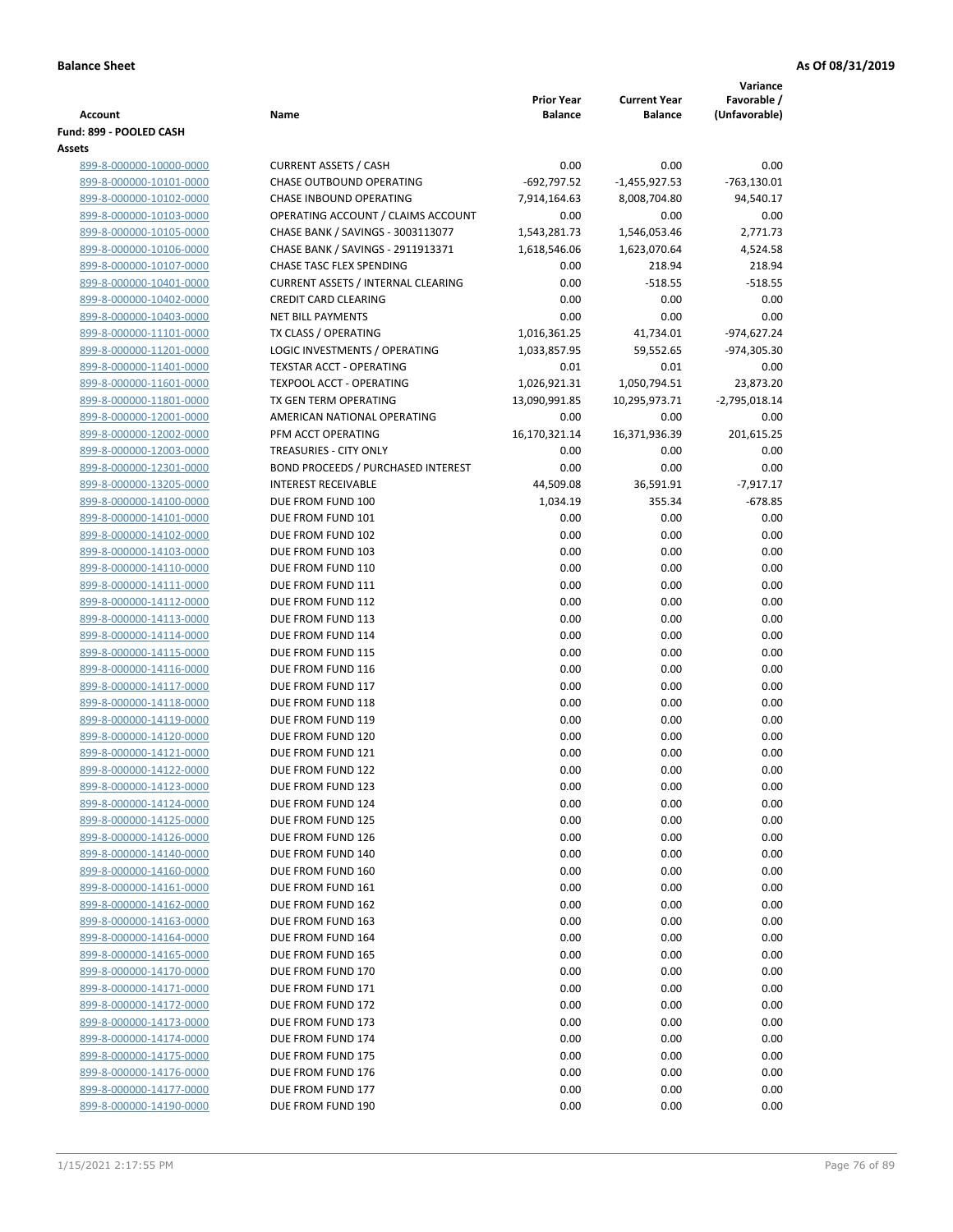|                                                    |                                                |                    |                     | Variance              |
|----------------------------------------------------|------------------------------------------------|--------------------|---------------------|-----------------------|
|                                                    |                                                | <b>Prior Year</b>  | <b>Current Year</b> | Favorable /           |
| Account                                            | Name                                           | <b>Balance</b>     | <b>Balance</b>      | (Unfavorable)         |
| 899-8-000000-14192-0000                            | DUE FROM FUND 192                              | 0.00               | 0.00                | 0.00                  |
| 899-8-000000-14200-0000                            | DUE FROM FUND 200                              | $-243.45$          | 0.00                | 243.45                |
| 899-8-000000-14210-0000                            | DUE FROM FUND 210                              | 0.00               | 0.00                | 0.00                  |
| 899-8-000000-14211-0000                            | DUE FROM FUND 211                              | 0.00               | 0.00                | 0.00                  |
| 899-8-000000-14212-0000                            | DUE FROM FUND 212                              | 0.00               | 0.00                | 0.00                  |
| 899-8-000000-14216-0000                            | DUE FROM FUND 216                              | 0.00               | 0.00                | 0.00                  |
| 899-8-000000-14217-0000                            | DUE FROM FUND 217                              | 0.00               | 0.00                | 0.00                  |
| 899-8-000000-14300-0000                            | DUE FROM FUND 300                              | 0.00               | 0.00                | 0.00                  |
| 899-8-000000-14320-0000                            | DUE FROM FUND 320                              | 0.00               | 0.00                | 0.00                  |
| 899-8-000000-14360-0000                            | DUE FROM FUND 360                              | 0.00               | 0.00                | 0.00                  |
| 899-8-000000-14361-0000                            | DUE FROM FUND 361                              | 0.00               | 0.00                | 0.00                  |
| 899-8-000000-14400-0000                            | DUE FROM FUND 400                              | 0.00               | 0.00                | 0.00                  |
| 899-8-000000-14500-0000                            | DUE FROM FUND 500                              | 0.00               | 0.00                | 0.00                  |
| 899-8-000000-14561-0000                            | DUE FROM FUND 561                              | 0.00               | 0.00                | 0.00                  |
| 899-8-000000-14601-0000                            | DUE FROM FUND 601                              | 0.00               | 0.00                | 0.00                  |
| 899-8-000000-14602-0000                            | DUE FROM FUND 602                              | $-0.09$            | $-0.09$             | 0.00                  |
| 899-8-000000-14604-0000                            | DUE FROM FUND 604                              | 0.00               | 0.00                | 0.00                  |
| 899-8-000000-14660-0000                            | DUE FROM FUND 660                              | 0.00               | 0.00                | 0.00                  |
| 899-8-000000-14800-0000                            | DUE FROM FUND 800                              | 0.00               | 0.00                | 0.00                  |
| 899-8-000000-14801-0000                            | DUE FROM FUND 801                              | 0.00               | 0.00                | 0.00                  |
| 899-8-000000-14802-0000                            | DUE FROM FUND 802                              | 0.00               | 0.00                | 0.00                  |
| 899-8-000000-14803-0000                            | DUE FROM FUND 803                              | 0.00               | 0.00                | 0.00<br>0.00          |
| 899-8-000000-14807-0000                            | DUE FROM FUND 807                              | 0.00               | 0.00                |                       |
| 899-8-000000-14809-0000                            | DUE FROM FUND 809                              | $-58,813.60$       | 812.35              | 59,625.95             |
| 899-8-000000-14810-0000<br>899-8-000000-14811-0000 | DUE FROM FUND 810<br>DUE FROM FUND 811         | 0.00<br>0.00       | 0.00<br>0.00        | 0.00<br>0.00          |
| 899-8-000000-14820-0000                            | DUE FROM TIRZ FUND                             | 0.00               | 0.00                | 0.00                  |
| 899-8-000000-14890-0000                            | DUE FROM GRNVL IDC (L-3) FIXED ASSETS          | 0.00               | 0.00                | 0.00                  |
|                                                    | DUE FROM FUND 910                              |                    | $-762.04$           |                       |
| 899-8-000000-14910-0000<br>899-8-000000-14911-0000 | DUE FROM FUND 911                              | 141,275.19<br>0.00 | 0.00                | $-142,037.23$<br>0.00 |
| 899-8-000000-14912-0000                            | DUE FROM FUND 912                              | 0.00               | 0.00                | 0.00                  |
| 899-8-000000-14913-0000                            | DUE FROM FUND 913                              | 0.00               | 0.00                | 0.00                  |
| 899-8-000000-14916-0000                            | DUE FROM FUND 916                              | 0.00               | 0.00                | 0.00                  |
| 899-8-000000-14950-0000                            | DUE FROM FUND 950                              | 0.00               | 0.00                | 0.00                  |
| 899-8-000000-91011-1001                            | <b>BANK OF AMERICA</b>                         | 0.00               | 0.00                | 0.00                  |
|                                                    | <b>Total Assets:</b>                           | 42,849,409.73      | 37,578,590.51       | -5,270,819.22         |
|                                                    |                                                |                    |                     |                       |
| Liability<br>899-8-000000-20101-0000               | <b>ACCOUNTS PAYABLE</b>                        | 83,252.24          | 405.56              | 82,846.68             |
| 899-8-000000-20102-0000                            | <b>CREDIT CARD PAYABLE</b>                     | 0.00               | 0.00                | 0.00                  |
| 899-8-000000-21040-0000                            | DUE TO OTHER FUNDS                             | 42,766,158.57      | 37,578,185.41       | 5,187,973.16          |
|                                                    | <b>Total Liability:</b>                        | 42,849,410.81      | 37,578,590.97       | 5,270,819.84          |
|                                                    |                                                |                    |                     |                       |
| <b>Equity</b><br>899-3-000000-39000-0000           | UNRESERVED-FUND BALANCE                        | $-0.04$            | $-1.10$             |                       |
|                                                    | DUE FROM FUND 362                              | 0.00               | 0.00                | $-1.06$<br>0.00       |
| 899-8-000000-14362-0000<br>899-8-000000-39200-0101 |                                                |                    |                     |                       |
|                                                    | EQUITY IN POOLED CASH                          | 0.00               | 0.00                | 0.00                  |
| 899-8-000000-39200-0110                            | EQUITY IN POOLED CASH                          | 0.00               | 0.00                | 0.00                  |
| 899-8-000000-39200-0111                            | EQUITY IN POOLED CASH                          | 0.00               | 0.00                | 0.00                  |
| 899-8-000000-39200-0112<br>899-8-000000-39200-0190 | EQUITY IN POOLED CASH                          | 0.00               | 0.00                | 0.00                  |
|                                                    | EQUITY IN POOLED CASH                          | 0.00               | 0.00                | 0.00                  |
| 899-8-000000-39200-0201                            | EQUITY IN POOLED CASH                          | 0.00               | 0.00                | 0.00                  |
| 899-8-000000-39200-0202                            | EQUITY IN POOLED CASH                          | 0.00               | 0.00                | 0.00                  |
| 899-8-000000-39200-0203                            | EQUITY IN POOLED CASH<br>EQUITY IN POOLED CASH | 0.00               | 0.00                | 0.00                  |
| 899-8-000000-39200-0204                            |                                                | 0.00<br>0.00       | 0.00<br>0.00        | 0.00<br>0.00          |
| 899-8-000000-39200-0205<br>899-8-000000-39200-0206 | EQUITY IN POOLED CASH<br>EQUITY IN POOLED CASH | 0.00               | 0.00                | 0.00                  |
| 899-8-000000-39200-0207                            | EQUITY IN POOLED CASH                          | 0.00               | 0.00                | 0.00                  |
| 899-8-000000-39200-0208                            | EQUITY IN POOLED CASH                          | 0.00               | 0.00                | 0.00                  |
| 899-8-000000-39200-0209                            | EQUITY IN POOLED CASH                          | 0.00               | 0.00                | 0.00                  |
|                                                    |                                                |                    |                     |                       |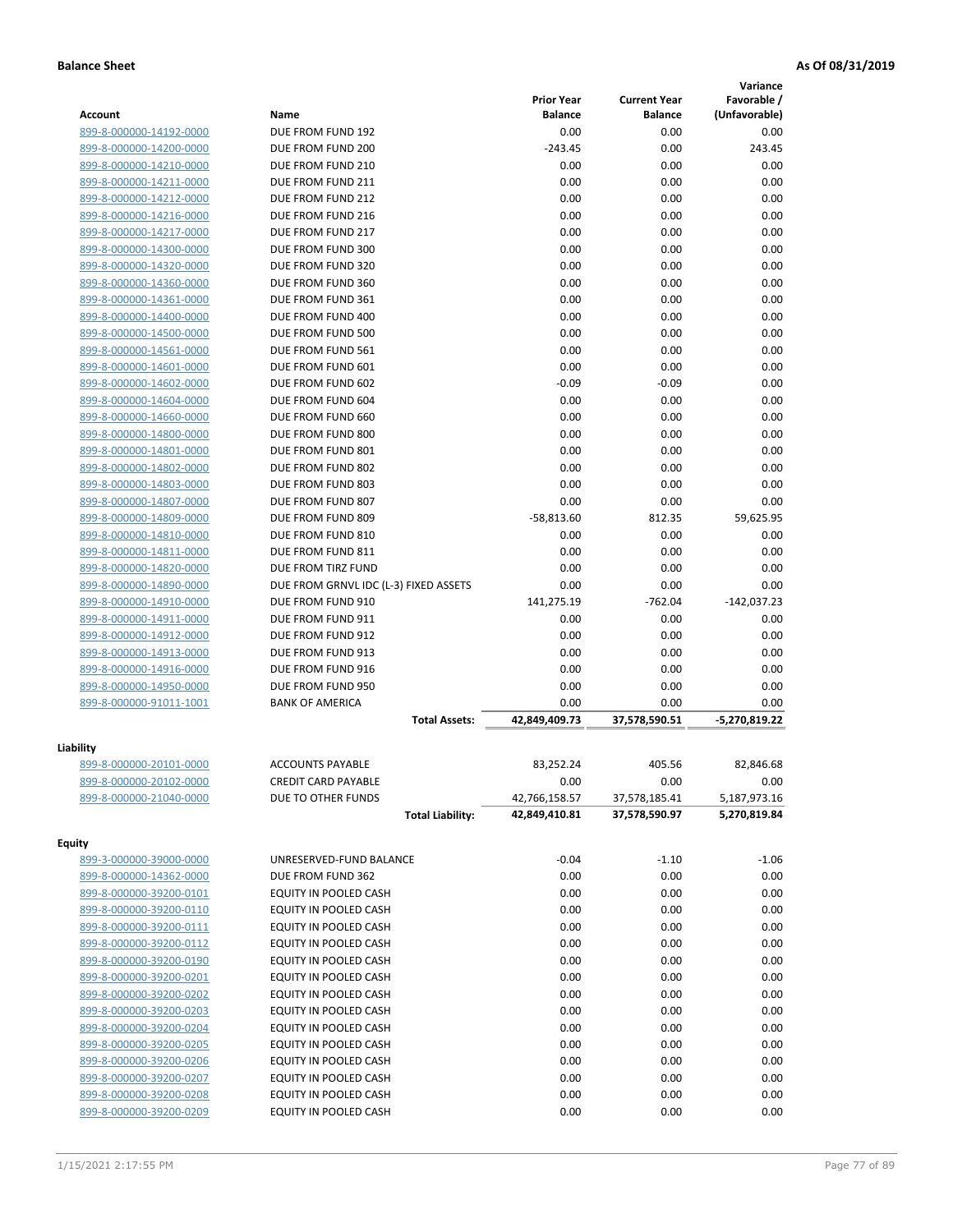**Variance**

| Account                                            | Name                                           | <b>Prior Year</b><br><b>Balance</b> | <b>Current Year</b><br><b>Balance</b> | Favorable /<br>(Unfavorable) |
|----------------------------------------------------|------------------------------------------------|-------------------------------------|---------------------------------------|------------------------------|
| 899-8-000000-39200-0210                            | EQUITY IN POOLED CASH                          | 0.00                                | 0.00                                  | 0.00                         |
| 899-8-000000-39200-0211                            | EQUITY IN POOLED CASH                          | 0.00                                | 0.00                                  | 0.00                         |
| 899-8-000000-39200-0212                            | EQUITY IN POOLED CASH                          | 0.00                                | 0.00                                  | 0.00                         |
| 899-8-000000-39200-0213                            | EQUITY IN POOLED CASH                          | 0.00                                | 0.00                                  | 0.00                         |
| 899-8-000000-39200-0214                            | <b>EQUITY IN POOLED CASH</b>                   | 0.00                                | 0.00                                  | 0.00                         |
| 899-8-000000-39200-0215                            | EQUITY IN POOLED CASH                          | 0.00                                | 0.00                                  | 0.00                         |
| 899-8-000000-39200-0216                            | EQUITY IN POOLED CASH                          | 0.00                                | 0.00                                  | 0.00                         |
| 899-8-000000-39200-0217                            | EQUITY IN POOLED CASH                          | 0.00                                | 0.00                                  | 0.00                         |
| 899-8-000000-39200-0218                            | EQUITY IN POOLED CASH                          | 0.00                                | 0.00                                  | 0.00                         |
| 899-8-000000-39200-0219                            | EQUITY IN POOLED CASH                          | 0.00                                | 0.00                                  | 0.00                         |
| 899-8-000000-39200-0220                            | EQUITY IN POOLED CASH                          | 0.00                                | 0.00                                  | 0.00                         |
| 899-8-000000-39200-0221                            | EQUITY IN POOLED CASH                          | 0.00                                | 0.00                                  | 0.00                         |
| 899-8-000000-39200-0222                            | EQUITY IN POOLED CASH                          | 0.00                                | 0.00                                  | 0.00                         |
| 899-8-000000-39200-0223                            | EQUITY IN POOLED CASH                          | 0.00                                | 0.00                                  | 0.00                         |
| 899-8-000000-39200-0224                            | EQUITY IN POOLED CASH                          | 0.00                                | 0.00                                  | 0.00                         |
| 899-8-000000-39200-0225                            | EQUITY IN POOLED CASH                          | 0.00                                | 0.00                                  | 0.00                         |
| 899-8-000000-39200-0226                            | EQUITY IN POOLED CASH                          | 0.00                                | 0.00                                  | 0.00                         |
| 899-8-000000-39200-0227                            | EQUITY IN POOLED CASH                          | 0.00                                | 0.00                                  | 0.00                         |
| 899-8-000000-39200-0228                            | EQUITY IN POOLED CASH                          | 0.00                                | 0.00                                  | 0.00                         |
| 899-8-000000-39200-0229                            | <b>EQUITY IN POOLED CASH</b>                   | 0.00                                | 0.00                                  | 0.00                         |
| 899-8-000000-39200-0231                            | <b>EQUITY IN POOLED CASH</b>                   | 0.00                                | 0.00                                  | 0.00                         |
| 899-8-000000-39200-0232                            | EQUITY IN POOLED CASH                          | 0.00                                | 0.00                                  | 0.00                         |
| 899-8-000000-39200-0233                            | EQUITY IN POOLED CASH                          | 0.00                                | 0.00                                  | 0.00                         |
| 899-8-000000-39200-0234                            | EQUITY IN POOLED CASH                          | 0.00                                | 0.00                                  | 0.00                         |
| 899-8-000000-39200-0235                            | EQUITY IN POOLED CASH                          | 0.00                                | 0.00                                  | 0.00                         |
| 899-8-000000-39200-0236                            | EQUITY IN POOLED CASH                          | 0.00                                | 0.00                                  | 0.00                         |
| 899-8-000000-39200-0241                            | EQUITY IN POOLED CASH                          | 0.00                                | 0.00                                  | 0.00                         |
| 899-8-000000-39200-0247                            | EQUITY IN POOLED CASH                          | 0.00                                | 0.00                                  | 0.00                         |
| 899-8-000000-39200-0250                            | EQUITY IN POOLED CASH                          | 0.00                                | 0.00                                  | 0.00                         |
| 899-8-000000-39200-0251                            | EQUITY IN POOLED CASH                          | 0.00                                | 0.00                                  | 0.00                         |
| 899-8-000000-39200-0252                            | EQUITY IN POOLED CASH                          | 0.00                                | 0.00                                  | 0.00                         |
| 899-8-000000-39200-0253                            | EQUITY IN POOLED CASH                          | 0.00                                | 0.00                                  | 0.00                         |
| 899-8-000000-39200-0254                            | EQUITY IN POOLED CASH                          | 0.00                                | 0.00                                  | 0.00                         |
| 899-8-000000-39200-0301<br>899-8-000000-39200-0302 | EQUITY IN POOLED CASH                          | 0.00<br>0.00                        | 0.00                                  | 0.00                         |
| 899-8-000000-39200-0401                            | EQUITY IN POOLED CASH<br>EQUITY IN POOLED CASH | 0.00                                | 0.00<br>0.00                          | 0.00<br>0.00                 |
| 899-8-000000-39200-0402                            | EQUITY IN POOLED CASH                          | 0.00                                | 0.00                                  | 0.00                         |
| 899-8-000000-39200-0403                            | EQUITY IN POOLED CASH                          | 0.00                                | 0.00                                  | 0.00                         |
| 899-8-000000-39200-0405                            | <b>EQUITY IN POOLED CASH</b>                   | 0.00                                | 0.00                                  | 0.00                         |
| 899-8-000000-39200-0406                            | EQUITY IN POOLED CASH                          | 0.00                                | 0.00                                  | 0.00                         |
| 899-8-000000-39200-0410                            | <b>EQUITY IN POOLED CASH</b>                   | 0.00                                | 0.00                                  | 0.00                         |
| 899-8-000000-39200-0411                            | EQUITY IN POOLED CASH                          | 0.00                                | 0.00                                  | 0.00                         |
| 899-8-000000-39200-0501                            | EQUITY IN POOLED CASH                          | 0.00                                | 0.00                                  | 0.00                         |
| 899-8-000000-39200-0502                            | EQUITY IN POOLED CASH                          | 0.00                                | 0.00                                  | 0.00                         |
| 899-8-000000-39200-0503                            | EQUITY IN POOLED CASH                          | 0.00                                | 0.00                                  | 0.00                         |
| 899-8-000000-39200-0504                            | <b>EQUITY IN POOLED CASH</b>                   | 0.00                                | 0.00                                  | 0.00                         |
| 899-8-000000-39200-0505                            | EQUITY IN POOLED CASH                          | 0.00                                | 0.00                                  | 0.00                         |
| 899-8-000000-39200-0506                            | EQUITY IN POOLED CASH                          | 0.00                                | 0.00                                  | 0.00                         |
| 899-8-000000-39200-0507                            | EQUITY IN POOLED CASH                          | 0.00                                | 0.00                                  | 0.00                         |
| 899-8-000000-39200-0511                            | <b>EQUITY IN POOLED CASH</b>                   | 0.00                                | 0.00                                  | 0.00                         |
| 899-8-000000-39200-0513                            | EQUITY IN POOLED CASH                          | 0.00                                | 0.00                                  | 0.00                         |
| 899-8-000000-39200-0521                            | EQUITY IN POOLED CASH                          | 0.00                                | 0.00                                  | 0.00                         |
| 899-8-000000-39200-0522                            | EQUITY IN POOLED CASH                          | 0.00                                | 0.00                                  | 0.00                         |
| 899-8-000000-39200-0523                            | EQUITY IN POOLED CASH                          | 0.00                                | 0.00                                  | 0.00                         |
| 899-8-000000-39200-0601                            | EQUITY IN POOLED CASH                          | 0.00                                | 0.00                                  | 0.00                         |
| 899-8-000000-39200-0602                            | EQUITY IN POOLED CASH                          | 0.00                                | 0.00                                  | 0.00                         |
| 899-8-000000-39200-0603                            | EQUITY IN POOLED CASH                          | 0.00                                | 0.00                                  | 0.00                         |
| 899-8-000000-39200-0604                            | EQUITY IN POOLED CASH                          | 0.00                                | 0.00                                  | 0.00                         |
| 899-8-000000-39200-0702                            | EQUITY IN POOLED CASH                          | 0.00                                | 0.00                                  | 0.00                         |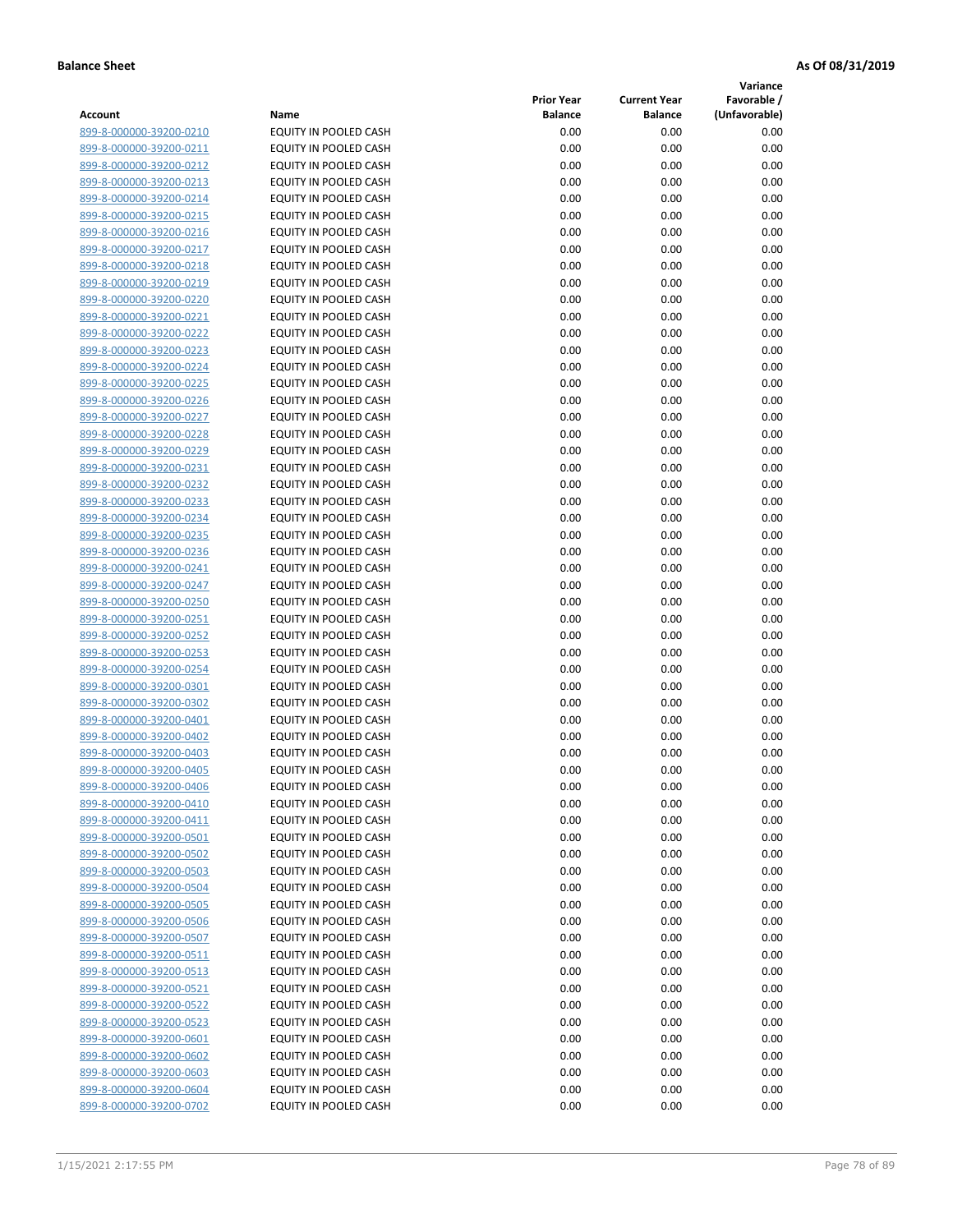|                                       |                                                          |                   |                     | Variance        |
|---------------------------------------|----------------------------------------------------------|-------------------|---------------------|-----------------|
|                                       |                                                          | <b>Prior Year</b> | <b>Current Year</b> | Favorable /     |
| <b>Account</b>                        | <b>Name</b>                                              | <b>Balance</b>    | <b>Balance</b>      | (Unfavorable)   |
| 899-8-000000-39200-0703               | EQUITY IN POOLED CASH                                    | 0.00              | 0.00                | 0.00            |
| 899-8-000000-39200-0704               | <b>EQUITY IN POOLED CASH</b>                             | 0.00              | 0.00                | 0.00            |
| 899-8-000000-39200-0705               | EQUITY IN POOLED CASH                                    | 0.00              | 0.00                | 0.00            |
| 899-8-000000-39200-0706               | EQUITY IN POOLED CASH                                    | 0.00              | 0.00                | 0.00            |
| 899-8-000000-39200-0707               | <b>EQUITY IN POOLED CASH</b>                             | 0.00              | 0.00                | 0.00            |
| 899-8-000000-39200-0708               | <b>EQUITY IN POOLED CASH</b>                             | 0.00              | 0.00                | 0.00            |
| 899-8-000000-39200-0710               | <b>EQUITY IN POOLED CASH</b>                             | 0.00              | 0.00                | 0.00            |
| 899-8-000000-39200-0721               | EQUITY IN POOLED CASH                                    | 0.00              | 0.00                | 0.00            |
| 899-8-000000-39200-0722               | <b>EQUITY IN POOLED CASH</b>                             | 0.00              | 0.00                | 0.00            |
| 899-8-000000-39200-0723               | <b>EQUITY IN POOLED CASH</b>                             | 0.00              | 0.00                | 0.00            |
| 899-8-000000-39200-0731               | <b>EQUITY IN POOLED CASH</b>                             | 0.00              | 0.00                | 0.00            |
| 899-8-000000-39200-0825               | EQUITY IN POOLED CASH                                    | 0.00              | 0.00                | 0.00            |
| 899-8-000000-39200-0901               | <b>EQUITY IN POOLED CASH</b>                             | 0.00              | 0.00                | 0.00            |
| 899-8-000000-39200-0902               | <b>EQUITY IN POOLED CASH</b>                             | 0.00              | 0.00                | 0.00            |
| 899-8-000000-39200-0903               | <b>EQUITY IN POOLED CASH</b>                             | 0.00              | 0.00                | 0.00            |
| 899-8-000000-39200-0904               | <b>EQUITY IN POOLED CASH</b>                             | 0.00              | 0.00                | 0.00            |
| 899-8-000000-39200-0905               | EQUITY IN POOLED CASH                                    | 0.00              | 0.00                | 0.00            |
| 899-8-000000-39200-0909               | EQUITY IN POOLED CASH                                    | 0.00              | 0.00                | 0.00            |
| 899-8-000000-39200-0910               | <b>EQUITY IN POOLED CASH</b>                             | 0.00              | 0.00                | 0.00            |
| 899-8-000000-39200-0960               | <b>EQUITY IN POOLED CASH</b>                             | 0.00              | 0.00                | 0.00            |
| 899-8-000000-39200-9999               | <b>EQUITY IN POOLED CASH</b>                             | 0.00              | 0.00                | 0.00            |
|                                       | <b>Total Beginning Equity:</b>                           | $-0.04$           | $-1.10$             | $-1.06$         |
| <b>Total Revenue</b>                  |                                                          | $-1.04$           | 0.64                | 1.68            |
| <b>Revenues Over/(Under) Expenses</b> |                                                          | $-1.04$           | 0.64                | 1.68            |
|                                       | <b>Total Equity and Current Surplus (Deficit):</b>       | $-1.08$           | $-0.46$             | 0.62            |
|                                       | Total Liabilities, Equity and Current Surplus (Deficit): | 42,849,409.73     | 37,578,590.51       | $-5,270,819.22$ |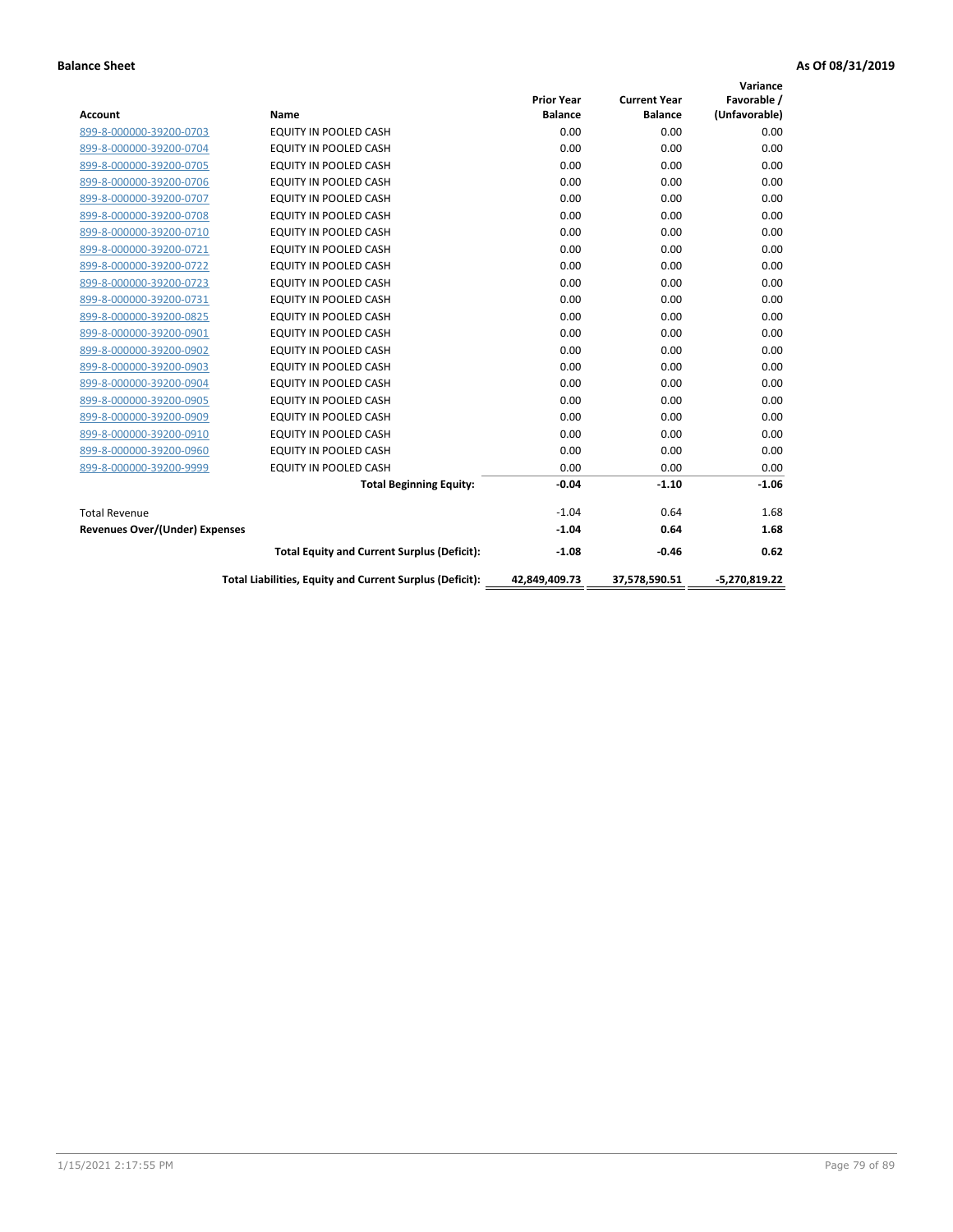|                                                    |                                                                 |                                     |                                       | Variance                     |
|----------------------------------------------------|-----------------------------------------------------------------|-------------------------------------|---------------------------------------|------------------------------|
| Account                                            | Name                                                            | <b>Prior Year</b><br><b>Balance</b> | <b>Current Year</b><br><b>Balance</b> | Favorable /<br>(Unfavorable) |
| <b>Fund: 910 - ELECTRIC OPERATING FUND</b>         |                                                                 |                                     |                                       |                              |
| <b>Assets</b>                                      |                                                                 |                                     |                                       |                              |
| 910-9-000000-10000-1300                            | <b>CASH</b>                                                     | 14,117,281.29                       | 13,383,409.08                         | -733,872.21                  |
| 910-9-000000-10209-1300                            | <b>ADMIN PETTY CASH</b>                                         | 658.89                              | 658.89                                | 0.00                         |
| 910-9-000000-10308-1300                            | <b>GEUS SERVICE CENTER CHANGE</b>                               | 849.90                              | 849.90                                | 0.00                         |
| 910-9-000000-10309-1300                            | <b>GEUS DOWNTOWN CHANGE</b>                                     | 1,650.00                            | 1,650.00                              | 0.00                         |
| 910-9-000000-11540-1301                            | PTO LIABILITY FUNDING                                           | 0.00                                | 456,332.12                            | 456,332.12                   |
| 910-9-000000-11541-1301                            | CASH INVESTED - TX TERM GENERAL                                 | 0.00                                | 4,641,158.24                          | 4,641,158.24                 |
| 910-9-000000-12190-1810                            | DEFERRED ISSUANCE COSTS 2001                                    | 0.00                                | 0.00                                  | 0.00                         |
| 910-9-000000-12191-1810                            | DEFERRED ISSUANCE COST 2008 ENGINE PR                           | 0.00                                | 0.00                                  | 0.00                         |
| 910-9-000000-12192-1810                            | DEFERRED ISSUANCE COSTS 2010 BOA ENGI                           | 0.00                                | 0.00                                  | 0.00                         |
| 910-9-000000-12193-1810                            | DEFERRED ISSUANCE COSTS 2010 SCRUBBEF                           | 0.00                                | 0.00                                  | 0.00                         |
| 910-9-000000-12194-1810                            | DEFERRED ISSUANCE COSTS 2010 TMPA DEI                           | 0.00                                | 0.00                                  | 0.00                         |
| 910-9-000000-12201-1810                            | <b>BOND DISCOUNT</b>                                            | 113,851.33                          | 103,096.73                            | $-10,754.60$                 |
| 910-9-000000-13000-1420                            | <b>CUSTOMER ACCOUNTS RECEIVABLE</b>                             | 1,601,447.92                        | 2,943,482.59                          | 1,342,034.67                 |
| 910-9-000000-13001-1420                            | NON CURRENT CUSTOMER ACCTS RECEIVAE                             | 533,048.38                          | 600,399.71                            | 67,351.33                    |
| 910-9-000000-13002-1440                            | ALLOWANCE FOR UNCOLLECTABLE                                     | -554,203.11                         | -581,494.93                           | $-27,291.82$                 |
| 910-9-000000-13003-1422                            | UNBILLED YEAR-END ACCRUAL                                       | 4,061,587.22                        | 4,682,899.58                          | 621,312.36                   |
| 910-9-000000-13009-1423                            | FUEL ADJUSTMENT - UNDER/OVER                                    | 630,529.35                          | 822,699.64                            | 192,170.29                   |
| 910-9-000000-13011-1420                            | AMP RECEIVABLE                                                  | $-102,940.87$                       | $-66,862.56$                          | 36,078.31                    |
| 910-9-000000-13012-1420                            | ROUNDUP ACCOUNTS RECEIVABLE                                     | 0.00                                | 0.00                                  | 0.00                         |
| 910-9-000000-13066-1421                            | AMPY CUSTOMER ACCOUNTS RECEIVABLE                               | 0.00                                | 0.00                                  | 0.00                         |
| 910-9-000000-13067-1421                            | AMPY ARREARS ACCOUNTS RECEIVABLE                                | $-5,552.74$                         | $-4,980.61$                           | 572.13                       |
| 910-9-000000-13068-1421                            | AMPY Customers Left With Balance A/R                            | 52,814.68                           | 59,163.23                             | 6,348.55                     |
| 910-9-000000-13201-1430                            | MISCELLANEOUS ACCOUNTS RECEIVABLE                               | 0.00                                | $-12,549.18$                          | $-12,549.18$                 |
| 910-9-000000-13205-1710                            | <b>INTEREST RECEIVABLE</b>                                      | 0.00                                | 0.00                                  | 0.00                         |
| 910-9-000000-13290-1650                            | <b>PREPAYMENTS</b>                                              | 0.00                                | 0.00                                  | 0.00                         |
| 910-9-000000-13291-1651                            | TMPA SCRUBBER PREPAYMENT                                        | 26,478.58                           | 0.00                                  | $-26,478.58$                 |
| 910-9-000000-13293-1653                            | TMPA FIXED COSTS PREPAYMENT                                     | 102,678.14                          | 0.00                                  | $-102,678.14$                |
| 910-9-000000-13294-1654                            | TMPA DEMAND COSTS ESCROW                                        | 0.00                                | 0.00                                  | 0.00                         |
| 910-9-000000-13297-1657                            | <b>ERCOT CRR PREPAYMENTS</b>                                    | 29,362.30                           | 1,634.72                              | $-27,727.58$                 |
| 910-9-000000-13299-1655                            | <b>ERCOT COLLATERAL</b>                                         | 111,550.00                          | 111,550.00                            | 0.00                         |
| 910-9-000000-14001-1461                            | DUE FROM COG - GENERAL FUND                                     | 0.00                                | 0.00                                  | 0.00                         |
| 910-9-000000-14402-1469                            | DUE FROM DEBT SERVICE FUND                                      | 4,625,445.97                        | 0.00                                  | $-4,625,445.97$              |
| 910-9-000000-14501-1467                            | DUE FROM GBOD                                                   | 0.00                                | 0.00                                  | 0.00                         |
| 910-9-000000-14916-1469                            | DUE FROM FUND 916                                               | 0.00                                | 0.00                                  | 0.00                         |
| 910-9-000000-14999-1910                            | DUE FROM 906                                                    | 0.00                                | 0.00                                  | 0.00                         |
| 910-9-000000-15900-1540                            | <b>INVENTORY</b>                                                | 2,460,437.39                        | 2,486,937.95                          | 26,500.56                    |
| 910-9-000000-15901-1541                            | GEUS UNLEADED GASOLINE                                          | $-179.83$                           | $-1,092.96$                           | $-913.13$                    |
| 910-9-000000-15902-1542<br>910-9-000000-15903-1543 | <b>GEUS DIESEL GASOLINE</b>                                     | 2,388.56                            | 1,310.46                              | $-1,078.10$                  |
| 910-9-000000-15909-1510                            | <b>INVENTORY - SUBSTATION</b><br>STEAM PLANT FUEL OIL INVENTORY | 7,771.80<br>579,780.55              | 7,771.80<br>575,232.04                | 0.00<br>$-4,548.51$          |
| 910-9-000000-16301-1070                            | <b>CWIP</b>                                                     | 72,260.35                           | 679,189.68                            | 606,929.33                   |
| 910-9-000000-16400-1180                            | GASB 62 ASSET                                                   | 0.00                                | 0.00                                  | 0.00                         |
| 910-9-000000-17501-1860                            | <b>EMPLOYEE CONTRIBUTIONS</b>                                   | 500,413.00                          | 543,413.00                            | 43,000.00                    |
| 910-9-000000-17504-1860                            | <b>INVESTMENT RETURN</b>                                        | 1,577,787.00                        | $-961,559.00$                         | $-2,539,346.00$              |
| 910-9-000000-17508-1860                            | EXPERIENCE DIFFERENCE- OUTFLOW                                  | 27,775.00                           | $-35,369.00$                          | $-63,144.00$                 |
| 910-9-000000-17509-1860                            | <b>EXPERIENCE DIFFERENCE - INFLOW</b>                           | $-183,876.00$                       | $-183,876.00$                         | 0.00                         |
| 910-9-000000-17520-1860                            | <b>ASSUMPTION CHANGES</b>                                       | 369,482.00                          | 171,898.00                            | $-197,584.00$                |
| 910-9-000000-17608-1860                            | OPEB DEFERRED OUTFLOW                                           | 0.00                                | 53,017.00                             | 53,017.00                    |
| 910-9-000000-17609-1860                            | OPEB DEFERRED INFLOW                                            | 0.00                                | $-3,234.00$                           | $-3,234.00$                  |
| 910-9-000000-19000-3100                            | STEAM - LAND                                                    | 117,340.90                          | 117,340.90                            | 0.00                         |
| 910-9-000000-19001-3110                            | STEAM PLANT - STRUCTURES                                        | 1,082,096.04                        | 1,455,530.43                          | 373,434.39                   |
| 910-9-000000-19002-3120                            | STEAM PLANT - BOILER PLANT EQUIPMENT                            | 4,886,434.29                        | 4,886,434.29                          | 0.00                         |
| 910-9-000000-19003-3130                            | STEAM PLANT - ENGINES                                           | 0.00                                | 45,855.00                             | 45,855.00                    |
| 910-9-000000-19004-3140                            | STEAM PLANT - GENERATORS                                        | 9,067,106.70                        | 9,067,106.70                          | 0.00                         |
| 910-9-000000-19005-3150                            | STEAM PLANT - ACCESSORY ELECTRIC EQUIF                          | 990,833.75                          | 956,874.92                            | -33,958.83                   |
| 910-9-000000-19006-3160                            | STEAM PLANT - MISC POWER PLANT EQUIPI                           | 12,912.88                           | 12,912.88                             | 0.00                         |
| 910-9-000000-19100-3400                            | <b>ENGINE PLANT - LAND</b>                                      | 43,850.00                           | 43,850.00                             | 0.00                         |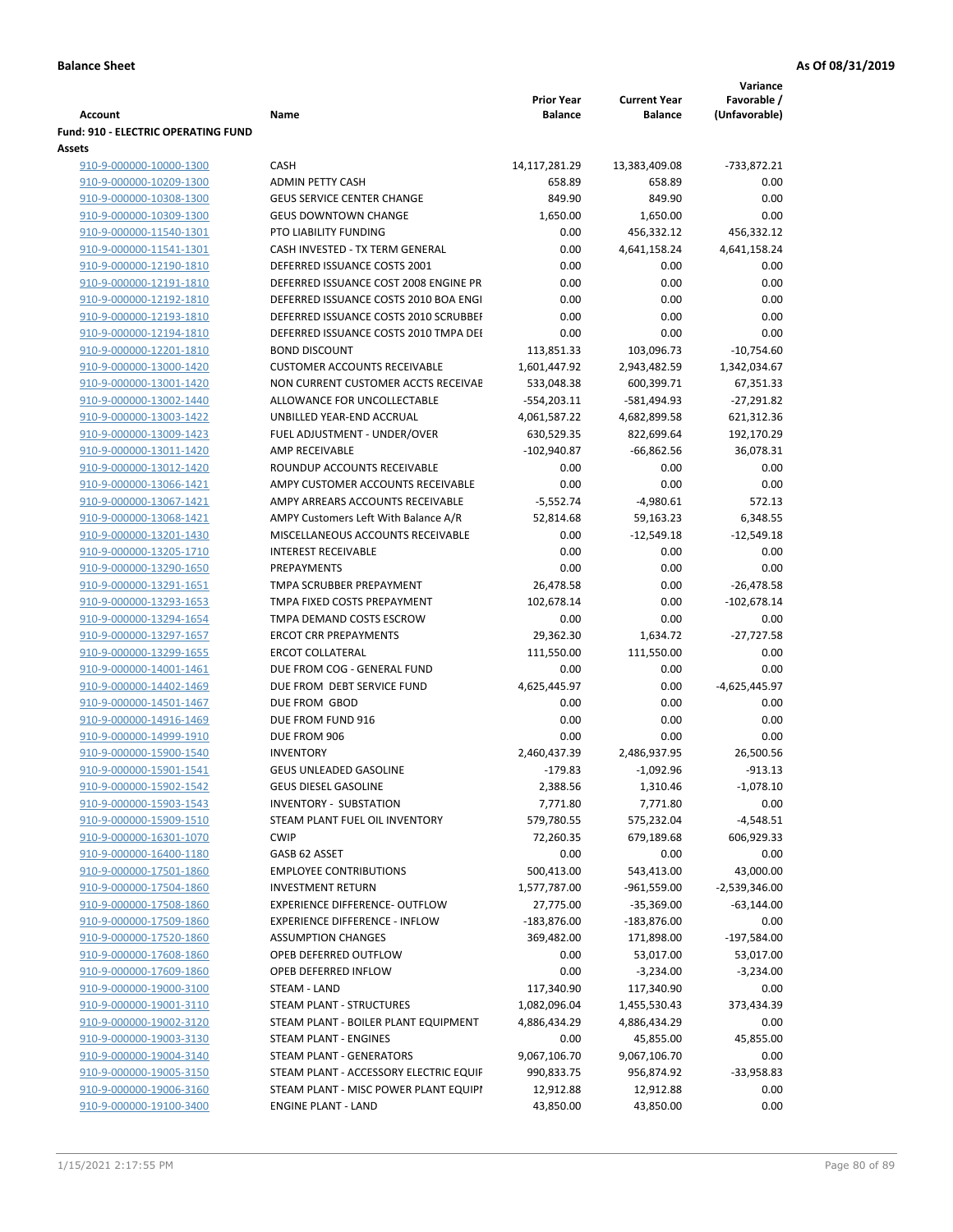**Variance**

| <b>Account</b>          | Name                                             | <b>Prior Year</b><br><b>Balance</b> | <b>Current Year</b><br><b>Balance</b> | Favorable /<br>(Unfavorable) |
|-------------------------|--------------------------------------------------|-------------------------------------|---------------------------------------|------------------------------|
| 910-9-000000-19101-3410 | <b>ENGINE PLANT - STRUCTURES</b>                 | 4,655,874.20                        | 4,655,874.20                          | 0.00                         |
| 910-9-000000-19101-3411 | <b>ENGINE PLANT - STRUCTURES</b>                 | 0.00                                | 0.00                                  | 0.00                         |
| 910-9-000000-19104-3440 | <b>ENGINE PLANT - ENGINE PLANT GENERATOF</b>     | 28,633,940.73                       | 28,633,940.73                         | 0.00                         |
| 910-9-000000-19105-3450 | ENGINE PLANT - ACCESSORY ELECTRIC EQUI           | 216,217.48                          | 216,217.48                            | 0.00                         |
| 910-9-000000-19106-3460 | ENGINE PLANT - MISCELLANEOUS POWER P             | 24,458.10                           | 47,852.60                             | 23,394.50                    |
| 910-9-000000-19204-3442 | <b>ENGINE PLANT - RENEWABLE GENERATORS</b>       | 245,000.01                          | 245,000.01                            | 0.00                         |
| 910-9-000000-19301-3500 | TRANSMISSION - LAND                              | 53,501.21                           | 53,501.21                             | 0.00                         |
| 910-9-000000-19302-3530 | <b>TRANSMISSION - SUBSTATIONS</b>                | 5,714,413.54                        | 5,714,413.54                          | 0.00                         |
| 910-9-000000-19303-3572 | TRANSMISSION - TMPA LINES                        | 1,156,631.80                        | 1,156,631.80                          | 0.00                         |
| 910-9-000000-19304-3571 | TRANSMISSION - GEUS LINES                        | 3,709,927.39                        | 4,241,141.34                          | 531,213.95                   |
| 910-9-000000-19401-3600 | <b>DISTRIBUTION - LAND</b>                       | 218,418.15                          | 218,418.15                            | 0.00                         |
| 910-9-000000-19402-3620 | DISTRIBUTION - SUBSTATIONS                       | 6,166,201.55                        | 6,239,507.24                          | 73,305.69                    |
| 910-9-000000-19403-3640 | <b>DISTRIBUTION - POLES</b>                      | 4,441,832.25                        | 4,535,340.26                          | 93,508.01                    |
| 910-9-000000-19404-3650 | DISTRIBUTION - OH CONDUCTOR & DEVICES            | 3,789,682.68                        | 3,995,820.81                          | 206,138.13                   |
| 910-9-000000-19405-3660 | DISTRIBUTION - UNDERGROUND CONDUIT               | 1,627,405.55                        | 1,820,226.28                          | 192,820.73                   |
|                         | DISTRIBUTION - UG CONDUCTOR & DEVICES            |                                     |                                       |                              |
| 910-9-000000-19406-3670 | DISTRIBUTION - TRANSFORMERS                      | 2,988,077.35<br>4,298,515.53        | 3,031,744.89<br>4,371,693.30          | 43,667.54                    |
| 910-9-000000-19407-3680 |                                                  |                                     |                                       | 73,177.77                    |
| 910-9-000000-19408-3690 | DISTRIBUTION - SERVICE CONNECTIONS               | 588,547.03                          | 575,576.94                            | $-12,970.09$                 |
| 910-9-000000-19409-3700 | <b>DISTRIBUTION - METERS</b>                     | 1,892,735.62                        | 1,904,403.74                          | 11,668.12                    |
| 910-9-000000-19410-3710 | DISTRIBUTION - VAPOR LIGHTS                      | 87,306.38                           | 89,486.32                             | 2,179.94                     |
| 910-9-000000-19411-3750 | DISTRIBUTION - STREET LIGHTS & SIGNALS           | 93,927.69                           | 98,383.66                             | 4,455.97                     |
| 910-9-000000-19501-3890 | <b>GENERAL - LAND</b>                            | 110,503.10                          | 110,503.10                            | 0.00                         |
| 910-9-000000-19502-3900 | <b>GENERAL - STRUCTURES</b>                      | 5,945,156.47                        | 5,948,456.74                          | 3,300.27                     |
| 910-9-000000-19503-3910 | <b>GENERAL - FURNITURE &amp; OFFICE EQUIPMEN</b> | 540,997.72                          | 564,537.87                            | 23,540.15                    |
| 910-9-000000-19504-3941 | <b>GENERAL - METER READING ASSETS</b>            | 38,482.00                           | 38,482.00                             | 0.00                         |
| 910-9-000000-19505-3911 | <b>GENERAL - CUSTOMER SERVICE EQUIPMENT</b>      | 11,750.00                           | 0.00                                  | $-11,750.00$                 |
| 910-9-000000-19506-3914 | <b>GENERAL - BILLING EQUIPMENT</b>               | 0.00                                | 0.00                                  | 0.00                         |
| 910-9-000000-19507-3915 | <b>GENERAL - CASHIERING EQUIPMENT</b>            | 7,033.54                            | 7,033.54                              | 0.00                         |
| 910-9-000000-19508-3920 | <b>GENERAL - TRANSPORTATION EQUIPMENT</b>        | 2,561,103.63                        | 2,732,230.50                          | 171,126.87                   |
| 910-9-000000-19509-3930 | <b>GENERAL - WAREHOUSE EQUIPMENT</b>             | 69,324.02                           | 69,324.02                             | 0.00                         |
| 910-9-000000-19510-3940 | <b>GENERAL - TOOLS</b>                           | 13,918.37                           | 13,918.37                             | 0.00                         |
| 910-9-000000-19511-3950 | <b>GENERAL - LABORATORY EQUIPMENT</b>            | 336,291.99                          | 336,291.99                            | 0.00                         |
| 910-9-000000-19512-3960 | <b>GENERAL - POWER OPERATED EQUIPMENT</b>        | 349,755.28                          | 317,093.52                            | $-32,661.76$                 |
| 910-9-000000-19513-3970 | GENERAL - COMMUNICATIONS EQUIPMENT               | 47,808.65                           | 47,808.65                             | 0.00                         |
| 910-9-000000-19514-3980 | GENERAL - MISCELLANEOUS EQUIPMENT                | 0.00                                | 0.00                                  | 0.00                         |
| 910-9-000000-19515-3000 | <b>GENERAL-MISC INTANGIBLE</b>                   | 0.00                                | 0.00                                  | 0.00                         |
| 910-9-000000-19999-1080 | ACCUMULATED DEPRECIATION                         | -42,390,504.18                      | -44,384,246.75                        | $-1,993,742.57$              |
|                         | <b>Total Assets:</b>                             | 85,205,386.44                       | 84,709,249.29                         | $-496, 137.15$               |
| Liability               |                                                  |                                     |                                       |                              |
| 910-9-000000-20101-2320 | <b>ACCOUNTS PAYABLE</b>                          | 141,275.19                          | $-762.04$                             | 142,037.23                   |
| 910-9-000000-20102-2321 | <b>CREDIT CARD PAYABLE</b>                       | $-7,886.41$                         | 0.00                                  | $-7,886.41$                  |
| 910-9-000000-20103-2322 | ACCRUED ACCOUNTS PAYABLE                         | 2,000,881.00                        | 2,066,852.67                          | -65,971.67                   |
| 910-9-000000-20139-2323 | RETAINAGES PAYABLE                               | 0.00                                | 0.00                                  | 0.00                         |
| 910-9-000000-20141-0000 | <b>TELEPHONE CLEARING</b>                        | 0.00                                | 0.00                                  | 0.00                         |
| 910-9-000000-20142-0000 | <b>ESCROW</b>                                    | 0.00                                | 0.00                                  | 0.00                         |
| 910-9-000000-20161-2324 | GASB 62 SHORT-TERM                               | 0.00                                | 0.00                                  | 0.00                         |
| 910-9-000000-20201-2530 | <b>DEFERRED REVENUE</b>                          | 0.00                                | 822,699.64                            | $-822,699.64$                |
| 910-9-000000-20815-2410 | SALES TAX PAYABLE - IN THE CITY                  | 87,041.87                           | 90,682.91                             | $-3,641.04$                  |
| 910-9-000000-20816-2411 | SALES TAX PAYABLE - OUT OF CITY                  | 4,488.45                            | 4,139.20                              | 349.25                       |
| 910-9-000000-21001-2341 | DUE TO COG - GEN FUND                            | 0.00                                | 0.00                                  | 0.00                         |
| 910-9-000000-21406-2329 | DUE TO DEBT TO SERVICE FUND                      | 0.00                                | 0.00                                  | 0.00                         |
| 910-9-000000-21507-2347 | DUE TO GBOD                                      | 0.00                                | 0.00                                  | 0.00                         |
| 910-9-000000-22001-2327 | SALARIES PAYABLE                                 | 311,677.92                          | 306,647.46                            | 5,030.46                     |
| 910-9-000000-22002-2328 | PTO PAYABLE                                      | 488,765.12                          | 619,978.69                            | $-131,213.57$                |
| 910-9-000000-23011-2211 | <b>REVENUE BONDS</b>                             | 490,000.00                          | 2,260,000.00                          | $-1,770,000.00$              |
| 910-9-000000-24000-2350 | <b>CUSTOMER DEPOSITS</b>                         | 2,471,949.37                        | 2,257,528.88                          | 214,420.49                   |
| 910-9-000000-24014-2359 | <b>CUSTOMER DEPOSITS / AMPY EQUIPMENT</b>        | 101,359.23                          | 94,052.72                             |                              |
| 910-9-000000-24015-2350 | <b>AMP RESERVE</b>                               |                                     |                                       | 7,306.51<br>$-36,078.31$     |
|                         |                                                  | $-102,940.87$                       | $-66,862.56$                          |                              |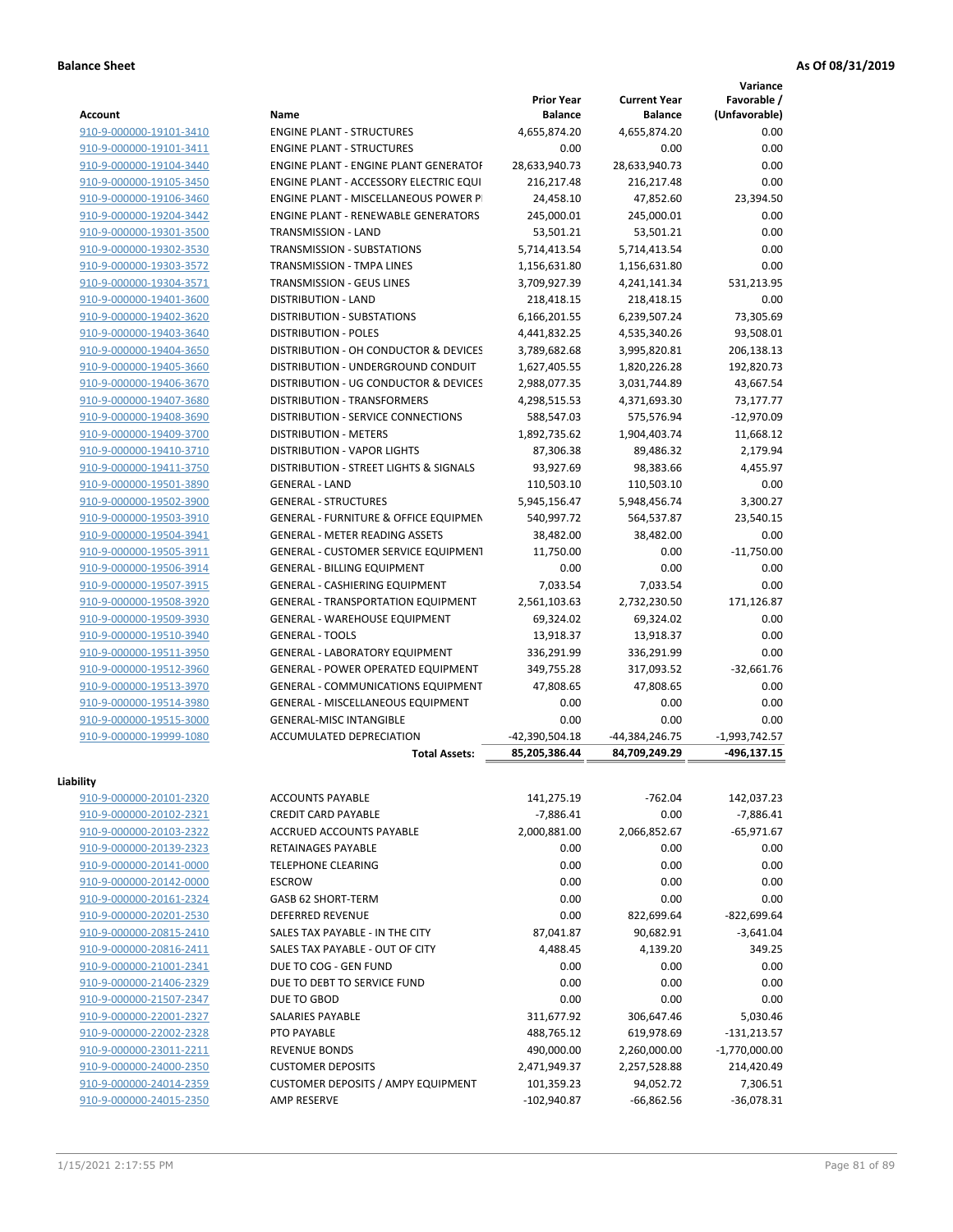| <b>Account</b>                        | <b>Name</b>                                              | <b>Prior Year</b><br><b>Balance</b> | <b>Current Year</b><br><b>Balance</b> | Variance<br>Favorable /<br>(Unfavorable) |
|---------------------------------------|----------------------------------------------------------|-------------------------------------|---------------------------------------|------------------------------------------|
| 910-9-000000-25069-2530               | PREPAID ELECTRICITY - AMPY                               | $-75,184.89$                        | $-43,709.49$                          | $-31,475.40$                             |
| 910-9-000000-26001-2283               | <b>OBLIGATION FOR COMPENSATED ABSENCES</b>               | 448,710.12                          | 297,818.74                            | 150,891.38                               |
| 910-9-000000-26004-2284               | GASB 62 LONG-TERM                                        | 0.00                                | 0.00                                  | 0.00                                     |
| 910-9-000000-26102-2210               | <b>REVENUE BONDS PAYABLE</b>                             | 37,798,000.00                       | 27,582,666.00                         | 10,215,334.00                            |
| 910-9-000000-26107-2250               | <b>BOND PREMIUM</b>                                      | 188,365.62                          | 173,432.78                            | 14,932.84                                |
| 910-9-000000-26108-2250               | <b>SCRUBBER DEBT - 2010</b>                              | 10,395,000.00                       | 10,395,000.00                         | 0.00                                     |
| 910-9-000000-26109-2250               | PREMIUM ON SCRUBBER                                      | 160,136.91                          | 147,441.93                            | 12,694.98                                |
| 910-9-000000-26110-2250               | <b>TMPA DEBT - 2010</b>                                  | 20,640,000.00                       | 20,640,000.00                         | 0.00                                     |
| 910-9-000000-26111-2250               | PREMIUM ON TMPA DEBT                                     | 317,603.37                          | 292,425.10                            | 25,178.27                                |
| 910-9-000000-26112-2250               | DEFERRED BOND REFUNDING                                  | 0.00                                | 0.00                                  | 0.00                                     |
| 910-9-000000-29300-0000               | <b>ENCUMBRANCE SUMMARY</b>                               | 0.00                                | 0.00                                  | 0.00                                     |
| 910-9-000000-29400-0100               | RESERVED ACCOUNT / ENCUMBRANCES                          | 0.00                                | 0.00                                  | 0.00                                     |
| 910-9-000000-29999-2280               | <b>TOTAL OPEB LIABILITY</b>                              | 0.00                                | 787,240.00                            | $-787,240.00$                            |
| 910-9-000000-29999-2283               | <b>NET PENSION LIABILITY</b>                             | 3,429,248.00                        | 794,496.00                            | 2,634,752.00                             |
|                                       | <b>Total Liability:</b>                                  | 79,288,490.00                       | 69,521,768.63                         | 9,766,721.37                             |
| <b>Equity</b>                         |                                                          |                                     |                                       |                                          |
| 910-9-000000-39100-2160               | UNRESERVED RETAINED EARNINGS                             | 5,334,474.05                        | 13,166,233.01                         | 7,831,758.96                             |
| 910-9-000000-39500-4210               | <b>NET POSITION - PENSION</b>                            | $-3,070.00$                         | $-3,070.00$                           | 0.00                                     |
| 910-9-000000-39500-9260               | <b>NET POSITION - PENSION</b>                            | 0.00                                | $-694,801.00$                         | $-694,801.00$                            |
|                                       | <b>Total Beginning Equity:</b>                           | 5,331,404.05                        | 12,468,362.01                         | 7,136,957.96                             |
| <b>Total Revenue</b>                  |                                                          | 54,835,679.59                       | 60,297,096.29                         | 5,461,416.70                             |
| <b>Total Expense</b>                  |                                                          | 54,250,187.20                       | 57,577,977.64                         | $-3,327,790.44$                          |
| <b>Revenues Over/(Under) Expenses</b> |                                                          | 585,492.39                          | 2,719,118.65                          | 2,133,626.26                             |
|                                       | <b>Total Equity and Current Surplus (Deficit):</b>       | 5,916,896.44                        | 15,187,480.66                         | 9,270,584.22                             |
|                                       | Total Liabilities, Equity and Current Surplus (Deficit): | 85,205,386.44                       | 84,709,249.29                         | $-496.137.15$                            |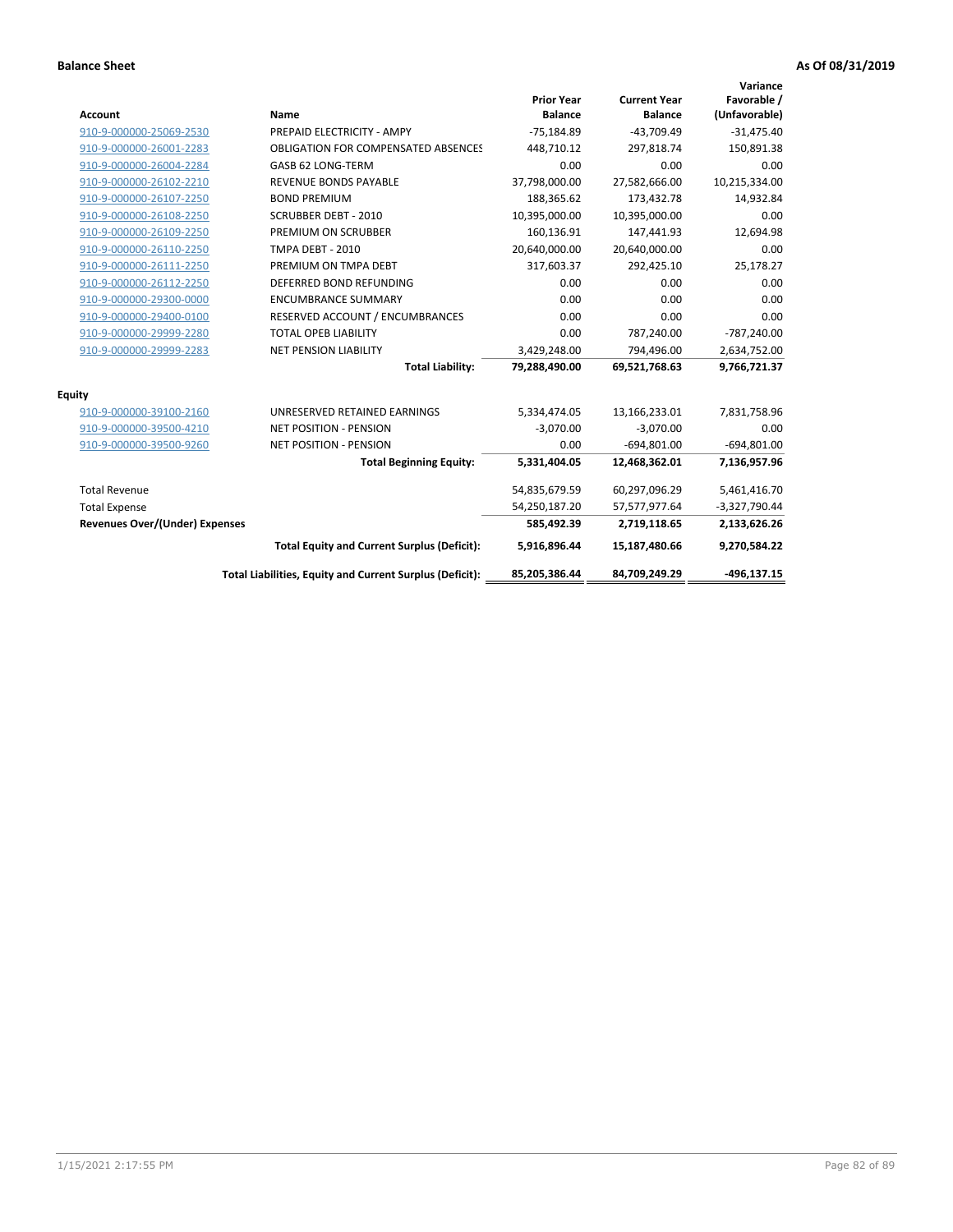| <b>Account</b>                             | Name                                                     | <b>Prior Year</b><br><b>Balance</b> | <b>Current Year</b><br><b>Balance</b> | Variance<br>Favorable /<br>(Unfavorable) |
|--------------------------------------------|----------------------------------------------------------|-------------------------------------|---------------------------------------|------------------------------------------|
| <b>Fund: 911 - ELECTRIC DEBT REDUCTION</b> |                                                          |                                     |                                       |                                          |
| Assets                                     |                                                          |                                     |                                       |                                          |
| 911-9-000000-10000-1300                    | CASH                                                     | 3,047,673.64                        | 8,661.31                              | $-3,039,012.33$                          |
| 911-9-000000-12002-0000                    | <b>GOVERNMENT OBLIGATIONS / AGENCIES</b>                 | 0.00                                | 0.00                                  | 0.00                                     |
| 911-9-000000-13201-1430                    | MISCELLANEOUS ACCOUNTS RECEIVABLE                        | 0.00                                | 0.00                                  | 0.00                                     |
| 911-9-000000-13205-1710                    | <b>INTEREST RECEIVABLE</b>                               | 0.00                                | 0.00                                  | 0.00                                     |
|                                            | <b>Total Assets:</b>                                     | 3,047,673.64                        | 8,661.31                              | $-3,039,012.33$                          |
| Liability                                  |                                                          |                                     |                                       |                                          |
| 911-9-000000-20101-0000                    | <b>ACCOUNTS PAYABLE</b>                                  | 0.00                                | 0.00                                  | 0.00                                     |
| 911-9-000000-20103-0100                    | <b>ACCRUED ACCOUNTS PAYABLE</b>                          | 0.00                                | 0.00                                  | 0.00                                     |
| 911-9-000000-Z2430-0000                    | RESERVED ACCOUNT / ENCUMBRANCE SUM                       | 0.00                                | 0.00                                  | 0.00                                     |
| 911-9-000000-Z2520-0100                    | RESERVED ACCOUNT / ENCUMBRANCES                          | 0.00                                | 0.00                                  | 0.00                                     |
|                                            | <b>Total Liability:</b>                                  | 0.00                                | 0.00                                  | 0.00                                     |
| Equity                                     |                                                          |                                     |                                       |                                          |
| 911-9-000000-39100-2160                    | UNRESERVED RETAINED EARNINGS                             | 3,027,912.28                        | 5,923.99                              | $-3,021,988.29$                          |
|                                            | <b>Total Beginning Equity:</b>                           | 3,027,912.28                        | 5,923.99                              | $-3,021,988.29$                          |
| <b>Total Revenue</b>                       |                                                          | 19,761.36                           | 2,737.32                              | $-17,024.04$                             |
| <b>Total Expense</b>                       |                                                          | 0.00                                | 0.00                                  | 0.00                                     |
| <b>Revenues Over/(Under) Expenses</b>      |                                                          | 19,761.36                           | 2,737.32                              | $-17,024.04$                             |
|                                            | <b>Total Equity and Current Surplus (Deficit):</b>       | 3,047,673.64                        | 8,661.31                              | $-3,039,012.33$                          |
|                                            | Total Liabilities, Equity and Current Surplus (Deficit): | 3,047,673.64                        | 8,661.31                              | $-3,039,012.33$                          |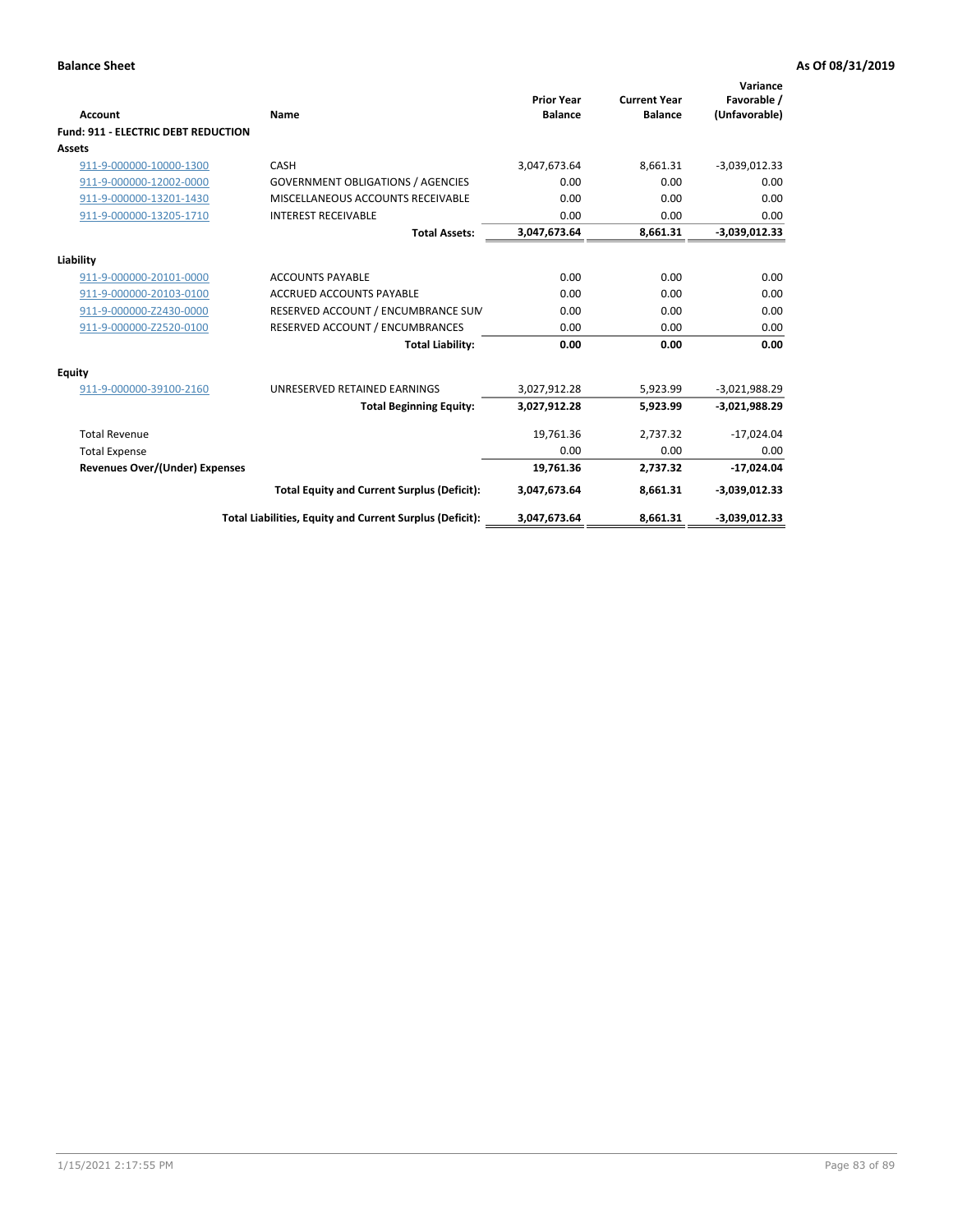| <b>Account</b>                           | Name                                                     | <b>Prior Year</b><br><b>Balance</b> | <b>Current Year</b><br><b>Balance</b> | Variance<br>Favorable /<br>(Unfavorable) |
|------------------------------------------|----------------------------------------------------------|-------------------------------------|---------------------------------------|------------------------------------------|
| <b>Fund: 912 - ELECTRIC DEBT SERVICE</b> |                                                          |                                     |                                       |                                          |
| <b>Assets</b>                            |                                                          |                                     |                                       |                                          |
| 912-9-000000-10000-1300                  | CASH                                                     | 1,769,192.01                        | 4,771,763.93                          | 3,002,571.92                             |
| 912-9-000000-11504-1301                  | RESERVE FUND - 2008 BOND ISSUE                           | 1,156,419.64                        | 0.00                                  | $-1,156,419.64$                          |
| 912-9-000000-11506-1301                  | RESERVE FUND - 2010 BOND ISSUE                           | 3,378,958.25                        | 0.00                                  | $-3,378,958.25$                          |
| 912-9-000000-11515-1301                  | RESERVE FUND - 2015 BOND ISSUE                           | 139,567.06                          | 0.00                                  | $-139,567.06$                            |
| 912-9-000000-11516-1301                  | RESERVE FUND - 2015 TAXABLE BONDS                        | 45,400.66                           | 0.00                                  | $-45,400.66$                             |
| 912-9-000000-13205-1710                  | <b>INTEREST RECEIVABLE</b>                               | 0.00                                | 0.00                                  | 0.00                                     |
|                                          | <b>Total Assets:</b>                                     | 6,489,537.62                        | 4,771,763.93                          | $-1,717,773.69$                          |
|                                          |                                                          |                                     |                                       |                                          |
| Liability                                |                                                          |                                     |                                       |                                          |
| 912-9-000000-14403-1469                  | DUE FROM ELECTRIC FUND                                   | 0.00                                | 0.00                                  | 0.00                                     |
| 912-9-000000-20101-2320                  | <b>ACCOUNTS PAYABLE</b>                                  | 0.00                                | 0.00                                  | 0.00                                     |
| 912-9-000000-20107-2370                  | <b>ACCRUED INTEREST PAYABLE</b>                          | 451,276.64                          | 501,004.61                            | $-49,727.97$                             |
| 912-9-000000-21400-2999                  | DUE TO GEUS 910 - ELECTRIC OPERATING                     | 4,625,445.97                        | 0.00                                  | 4,625,445.97                             |
| 912-9-000000-Z2430-0000                  | <b>ENCUMBRANCE SUMMARY</b>                               | 0.00                                | 0.00                                  | 0.00                                     |
| 912-9-000000-Z2520-0100                  | RESERVED ACCOUNT / ENCUMBRANCES                          | 0.00                                | 0.00                                  | 0.00                                     |
|                                          | <b>Total Liability:</b>                                  | 5,076,722.61                        | 501,004.61                            | 4,575,718.00                             |
| <b>Equity</b>                            |                                                          |                                     |                                       |                                          |
| 912-9-000000-39100-2150                  | SEMI RESERVED RETAINED EARNINGS                          | 1,707,694.04                        | 1,601,177.63                          | $-106,516.41$                            |
|                                          | <b>Total Beginning Equity:</b>                           | 1,707,694.04                        | 1,601,177.63                          | $-106,516.41$                            |
| <b>Total Revenue</b>                     |                                                          | 3,520,000.00                        | 7,994,340.44                          | 4,474,340.44                             |
| <b>Total Expense</b>                     |                                                          | 3,814,879.03                        | 5,324,758.75                          | $-1,509,879.72$                          |
| <b>Revenues Over/(Under) Expenses</b>    |                                                          | -294,879.03                         | 2,669,581.69                          | 2,964,460.72                             |
|                                          | <b>Total Equity and Current Surplus (Deficit):</b>       | 1,412,815.01                        | 4,270,759.32                          | 2,857,944.31                             |
|                                          | Total Liabilities, Equity and Current Surplus (Deficit): | 6,489,537.62                        | 4,771,763.93                          | -1,717,773.69                            |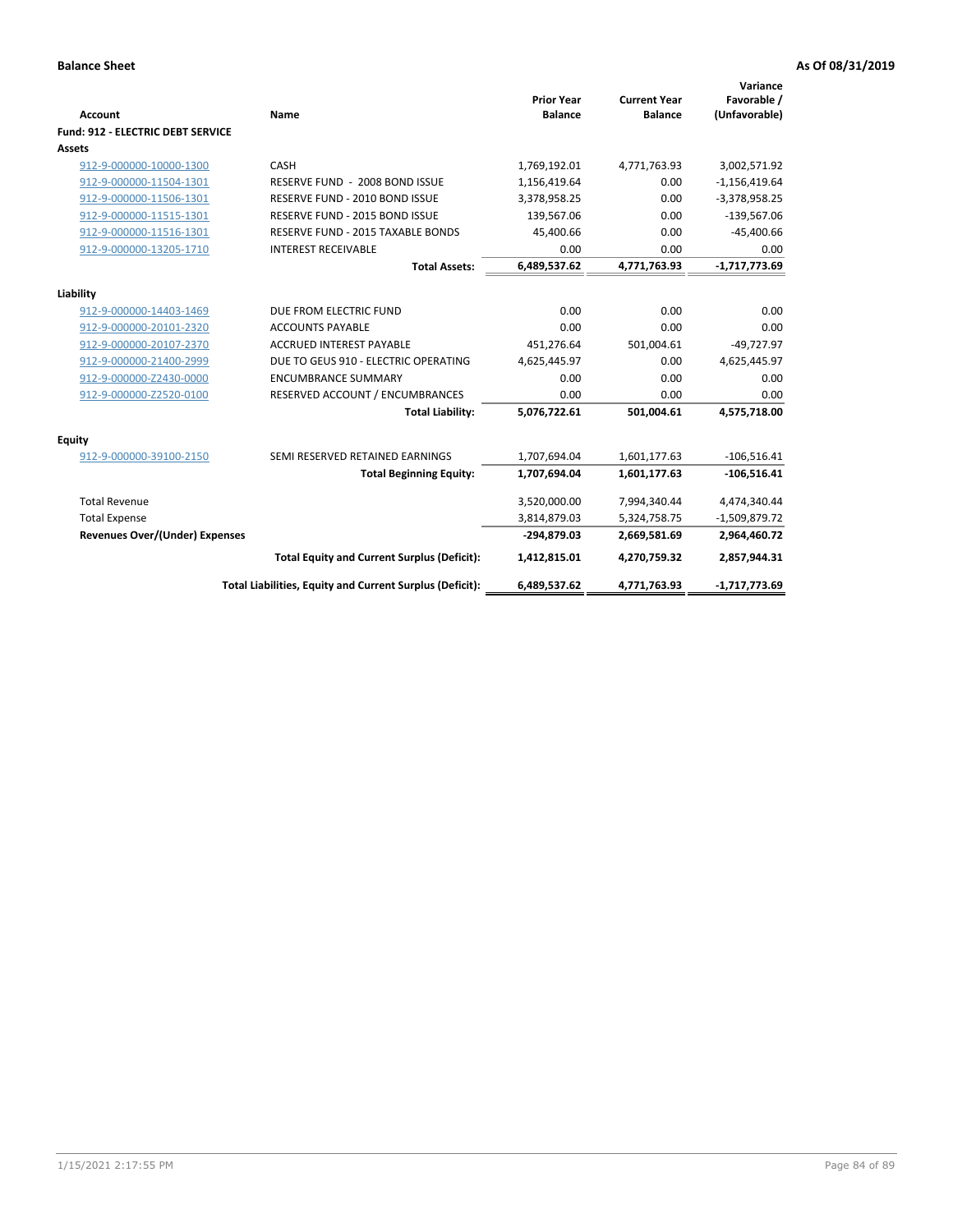| Account                                       | Name                                                     | <b>Prior Year</b><br><b>Balance</b> | <b>Current Year</b><br><b>Balance</b> | Variance<br>Favorable /<br>(Unfavorable) |
|-----------------------------------------------|----------------------------------------------------------|-------------------------------------|---------------------------------------|------------------------------------------|
| <b>Fund: 913 - ELECTRIC CONSTRUCTION FUND</b> |                                                          |                                     |                                       |                                          |
| <b>Assets</b>                                 |                                                          |                                     |                                       |                                          |
| 913-9-000000-10000-1300                       | CASH                                                     | 101,698.04                          | 103,756.34                            | 2,058.30                                 |
| 913-9-000000-13201-1430                       | MISCELLANEOUS ACCOUNTS RECEIVABLE                        | 0.00                                | 0.00                                  | 0.00                                     |
| 913-9-000000-13205-1710                       | <b>INTEREST RECEIVABLE</b>                               | 0.00                                | 0.00                                  | 0.00                                     |
|                                               | <b>Total Assets:</b>                                     | 101,698.04                          | 103,756.34                            | 2,058.30                                 |
| Liability                                     |                                                          |                                     |                                       |                                          |
| 913-9-000000-20101-2320                       | <b>ACCOUNTS PAYABLE</b>                                  | 0.00                                | 0.00                                  | 0.00                                     |
| 913-9-000000-20102-2321                       | <b>CREDIT CARD PAYABLE</b>                               | 0.00                                | 0.00                                  | 0.00                                     |
| 913-9-000000-20103-0000                       | <b>ACCRUED ACCOUNTS PAYABLE</b>                          | 0.00                                | 0.00                                  | 0.00                                     |
| 913-9-000000-29300-0000                       | <b>ENCUMBRANCE SUMMARY</b>                               | 0.00                                | 0.00                                  | 0.00                                     |
| 913-9-000000-29400-0100                       | RESERVED ACCOUNT / ENCUMBRANCES                          | 0.00                                | 0.00                                  | 0.00                                     |
|                                               | <b>Total Liability:</b>                                  | 0.00                                | 0.00                                  | 0.00                                     |
| Equity                                        |                                                          |                                     |                                       |                                          |
| 913-9-000000-39100-2160                       | SEMI RESERVED RETAINED EARNINGS                          | 101,038.59                          | 101,749.11                            | 710.52                                   |
|                                               | <b>Total Beginning Equity:</b>                           | 101,038.59                          | 101,749.11                            | 710.52                                   |
| <b>Total Revenue</b>                          |                                                          | 659.45                              | 2,007.23                              | 1,347.78                                 |
| <b>Total Expense</b>                          |                                                          | 0.00                                | 0.00                                  | 0.00                                     |
| Revenues Over/(Under) Expenses                |                                                          | 659.45                              | 2,007.23                              | 1,347.78                                 |
|                                               | <b>Total Equity and Current Surplus (Deficit):</b>       | 101,698.04                          | 103,756.34                            | 2,058.30                                 |
|                                               | Total Liabilities, Equity and Current Surplus (Deficit): | 101,698.04                          | 103,756.34                            | 2,058.30                                 |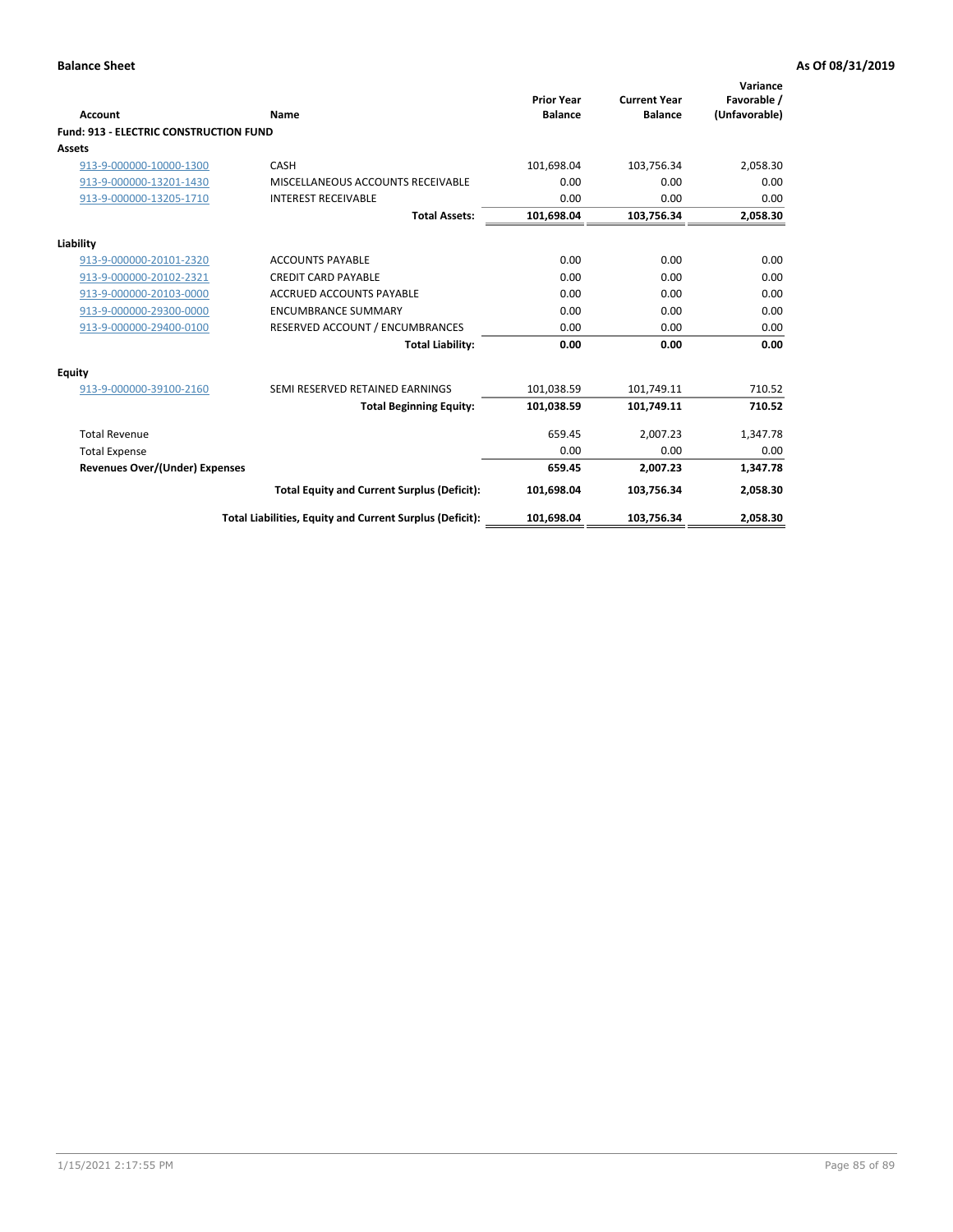| <b>Account</b>                        | Name                                                     | <b>Prior Year</b><br><b>Balance</b> | <b>Current Year</b><br><b>Balance</b> | Variance<br>Favorable /<br>(Unfavorable) |
|---------------------------------------|----------------------------------------------------------|-------------------------------------|---------------------------------------|------------------------------------------|
| Fund: 916 - 08 ENGINE BOND PROCEEDS   |                                                          |                                     |                                       |                                          |
| Assets                                |                                                          |                                     |                                       |                                          |
| 916-9-000000-10000-1300               | CASH                                                     | 0.00                                | 0.00                                  | 0.00                                     |
| 916-9-000000-12189-0000               | 08 ENGINE BOND PROCEEDS                                  | 0.00                                | 0.00                                  | 0.00                                     |
| 916-9-000000-13201-1430               | MISCELLANOEUS ACCOUNTS RECEIVABLE                        | 0.00                                | 0.00                                  | 0.00                                     |
| 916-9-000000-13205-1710               | <b>INTEREST RECEIVABLE</b>                               | 0.00                                | 0.00                                  | 0.00                                     |
| 916-9-000000-Z1030-1202               | 2008 GEUS REVENUE BOND - TEXAS TERM                      | 0.00                                | 0.00                                  | 0.00                                     |
| 916-9-000000-Z1030-1401               | 2008 GEUS REVENUE BOND - PFM                             | 0.00                                | 0.00                                  | 0.00                                     |
| 916-9-000000-Z1030-1402               | 2009 GEUS REVENUE BOND - PFM                             | 0.00                                | 0.00                                  | 0.00                                     |
| 916-9-000000-Z1030-3123               | 2009 GEUS REVENUE BOND - TEXAS TERM                      | 0.00                                | 0.00                                  | 0.00                                     |
|                                       | <b>Total Assets:</b>                                     | 0.00                                | 0.00                                  | 0.00                                     |
| Liability                             |                                                          |                                     |                                       |                                          |
| 916-9-000000-20101-2320               | <b>ACCOUNTS PAYABLE</b>                                  | 0.00                                | 0.00                                  | 0.00                                     |
| 916-9-000000-20139-2323               | <b>RETAINAGES PAYABLE</b>                                | 0.00                                | 0.00                                  | 0.00                                     |
| 916-9-000000-21401-2330               | DUE TO ELECTRIC OPERATING                                | 0.00                                | 0.00                                  | 0.00                                     |
| 916-9-000000-29300-0000               | <b>ENCUMBRANCE SUMMARY</b>                               | 0.00                                | 0.00                                  | 0.00                                     |
| 916-9-000000-29400-0100               | RESERVED ACCOUNT / ENCUMBRANCES                          | 0.00                                | 0.00                                  | 0.00                                     |
|                                       | <b>Total Liability:</b>                                  | 0.00                                | 0.00                                  | 0.00                                     |
|                                       |                                                          |                                     |                                       |                                          |
| Equity                                |                                                          |                                     |                                       |                                          |
| 916-9-000000-39100-2150               | <b>RESERVED RETAINED EARNINGS</b>                        | 0.00                                | 0.00                                  | 0.00                                     |
|                                       | <b>Total Beginning Equity:</b>                           | 0.00                                | 0.00                                  | 0.00                                     |
| <b>Total Revenue</b>                  |                                                          | 0.00                                | 0.00                                  | 0.00                                     |
| <b>Total Expense</b>                  |                                                          | 0.00                                | 0.00                                  | 0.00                                     |
| <b>Revenues Over/(Under) Expenses</b> |                                                          | 0.00                                | 0.00                                  | 0.00                                     |
|                                       | <b>Total Equity and Current Surplus (Deficit):</b>       | 0.00                                | 0.00                                  | 0.00                                     |
|                                       | Total Liabilities, Equity and Current Surplus (Deficit): | 0.00                                | 0.00                                  | 0.00                                     |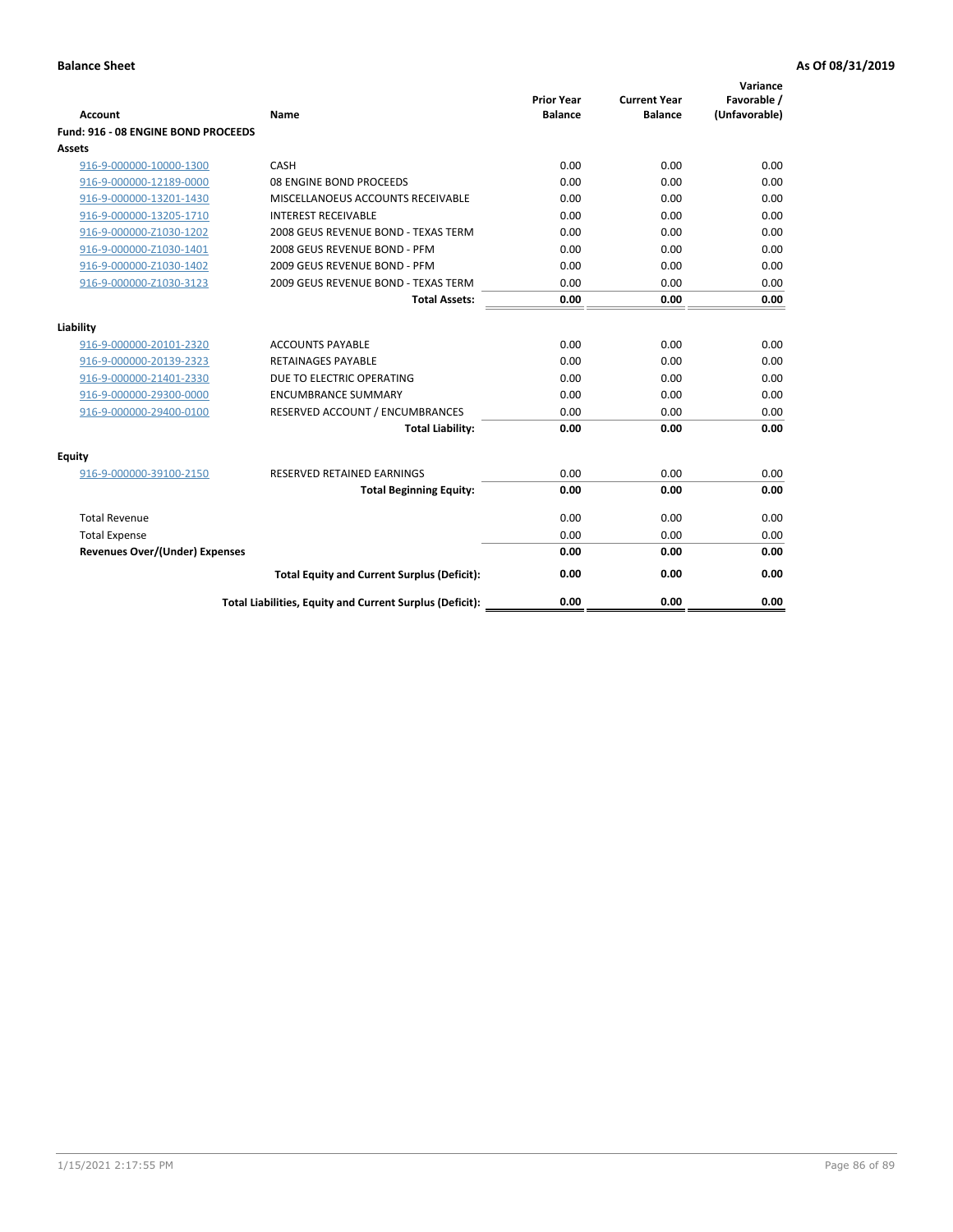|                                                    |                                                            |                                     |                                       | Variance                     |
|----------------------------------------------------|------------------------------------------------------------|-------------------------------------|---------------------------------------|------------------------------|
| <b>Account</b>                                     | Name                                                       | <b>Prior Year</b><br><b>Balance</b> | <b>Current Year</b><br><b>Balance</b> | Favorable /<br>(Unfavorable) |
| Fund: 950 - CABLE / INTERNET                       |                                                            |                                     |                                       |                              |
| <b>Assets</b>                                      |                                                            |                                     |                                       |                              |
| 950-9-000000-10000-1300                            | <b>CASH</b>                                                | 1,116,879.44                        | 1,119,430.26                          | 2,550.82                     |
| 950-9-000000-11550-1301                            | <b>PTO LIABILITY FUNDING</b>                               | 0.00                                | 41,455.95                             | 41,455.95                    |
| 950-9-000000-13000-1420                            | <b>CUSTOMER ACCOUNTS RECEIVABLE</b>                        | 232,862.18                          | 327,824.70                            | 94,962.52                    |
| 950-9-000000-13001-1420                            | NON CURRENT CUSTOMER ACCTS RECEIVAE                        | 276,685.96                          | 310,748.89                            | 34,062.93                    |
| 950-9-000000-13002-1440                            | ALLOWANCE FOR UNCOLLECTABLE                                | $-186,953.66$                       | $-228,346.46$                         | $-41,392.80$                 |
| 950-9-000000-13003-1421                            | UNBILLED YEAR-END ACCRUAL                                  | 444,091.98                          | 505,656.07                            | 61,564.09                    |
| 950-9-000000-13201-1430                            | MISCELLANEOUS ACCOUNTS RECEIVABLE                          | 0.00                                | $-452.32$                             | $-452.32$                    |
| 950-9-000000-13205-1710                            | <b>INTEREST RECEIVABLE</b>                                 | 0.00                                | 0.00                                  | 0.00                         |
| 950-9-000000-15801-1540                            | <b>INVENTORY</b>                                           | 191,186.74                          | 173,355.07                            | $-17,831.67$                 |
| 950-9-000000-16301-1070                            | <b>CWIP</b>                                                | 13,937.94                           | 0.00                                  | $-13,937.94$                 |
| 950-9-000000-17501-1860                            | <b>EMPLOYEE CONTRIBUTIONS</b>                              | 71,488.00                           | 77,630.00                             | 6,142.00                     |
| 950-9-000000-17504-1860                            | <b>INVESTMENT RETURN</b>                                   | 225,398.00                          | $-137,366.00$                         | $-362,764.00$                |
| 950-9-000000-17508-1860                            | <b>EXPERIENCE DIFFERENCE- OUTFLOW</b>                      | 3,968.00                            | $-5,053.00$                           | $-9,021.00$                  |
| 950-9-000000-17509-1860                            | <b>EXPERIENCE DIFFERENCE - INFLOW</b>                      | $-26,268.00$                        | $-26,268.00$                          | 0.00                         |
| 950-9-000000-17520-1860                            | <b>ASSUMPTION CHANGES</b>                                  | 52,783.00                           | 24,557.00                             | $-28,226.00$                 |
| 950-9-000000-17608-1860                            | OPEB DEFERRED OUTFLOW                                      | 0.00                                | 8,362.00                              | 8,362.00                     |
| 950-9-000000-17609-1860                            | OPEB DEFERRED INFLOW                                       | 0.00                                | $-558.00$                             | $-558.00$                    |
| 950-9-000000-18001-5110                            | HEADEND, TRUNK & DISTRIBUTION SYSTEM                       | 9,898,485.39                        | 9,946,411.87                          | 47,926.48                    |
| 950-9-000000-18002-5111                            | <b>HEADEND EQUIPMENT</b>                                   | 1,339,980.56                        | 1,400,741.30                          | 60,760.74                    |
| 950-9-000000-18003-5120                            | <b>DROPS</b>                                               | 2,810,572.22                        | 2,485,830.72                          | $-324,741.50$                |
| 950-9-000000-18101-5130                            | <b>CUSTOMER PREMISES EQUIPMENT</b>                         | 1,267,770.00                        | 1,267,770.00                          | 0.00                         |
| 950-9-000000-18102-5140                            | PRODUCTION EQUIPMENT                                       | 69,984.90                           | 56,100.35                             | $-13,884.55$                 |
| 950-9-000000-18201-5210                            | CENTRAL INTERNET EQUIPMENT                                 | 422,769.46                          | 159,738.46                            | $-263,031.00$                |
| 950-9-000000-18202-5220                            | <b>CUSTOMER INTERFACE EQUIPMENT</b><br><b>FIBER OPTICS</b> | 256,575.29                          | 280,820.68                            | 24,245.39<br>0.00            |
| 950-9-000000-18301-5000<br>950-9-000000-18501-5901 | <b>STRUCTURES &amp; IMPROVEMENTS</b>                       | 744,208.60<br>608,729.19            | 744,208.60<br>608,729.19              | 0.00                         |
| 950-9-000000-18502-5910                            | <b>FURNITURE &amp; OFFICE EQUIPMENT</b>                    | 137,419.19                          | 40,805.10                             | $-96,614.09$                 |
| 950-9-000000-18503-5920                            | <b>TRANSPORTATION EQUIPMENT</b>                            | 373,895.50                          | 338,295.50                            | $-35,600.00$                 |
| 950-9-000000-18504-5950                            | LABORATORY EQUIPMENT                                       | 163,348.67                          | 162,492.67                            | $-856.00$                    |
| 950-9-000000-18505-5960                            | POWER OPERATED EQUIPMENT                                   | 5,500.00                            | 0.00                                  | $-5,500.00$                  |
| 950-9-000000-18506-5980                            | MISCELLANEOUS EQUIPMENT                                    | 0.00                                | 0.00                                  | 0.00                         |
| 950-9-000000-18999-1080                            | ACCUMULATED DEPRECIATION                                   | $-10,996,400.95$                    | $-10,813,915.37$                      | 182,485.58                   |
|                                                    | <b>Total Assets:</b>                                       | 9,518,897.60                        | 8,869,005.23                          | -649,892.37                  |
|                                                    |                                                            |                                     |                                       |                              |
| Liability                                          |                                                            |                                     |                                       |                              |
| 950-9-000000-20101-2320                            | <b>ACCOUNTS PAYABLE</b>                                    | 0.00                                | 0.00                                  | 0.00                         |
| 950-9-000000-20102-2321                            | <b>CREDIT CARD PAYABLE</b>                                 | 7,886.41                            | 0.00                                  | 7.886.41                     |
| 950-9-000000-20103-2322                            | ACCRUED ACCOUNTS PAYABLE                                   | 0.00                                | 0.00                                  | 0.00                         |
| 950-9-000000-20815-2410                            | SALES TAX PAYABLE - IN THE CITY                            | 31,113.33                           | 22,432.75                             | 8,680.58                     |
| 950-9-000000-20816-2411                            | SALES TAX PAYABLE - OUT OF CITY                            | 0.00                                | 0.00                                  | 0.00                         |
| 950-9-000000-21001-1101                            | DUE TO COG - GEN FUND                                      | 0.00                                | 0.00                                  | 0.00                         |
| 950-9-000000-21507-2347                            | DUE TO GBOD                                                | 0.00                                | 0.00                                  | 0.00                         |
| 950-9-000000-22001-2327                            | <b>SALARIES PAYABLE</b>                                    | 45,167.97                           | 44,560.62                             | 607.35                       |
| 950-9-000000-22002-2328                            | PTO PAYABLE                                                | 59,949.64                           | 77,247.97                             | $-17,298.33$                 |
| 950-9-000000-24000-2350                            | <b>CUSTOMER DEPOSITS</b>                                   | 11,185.18                           | 11,004.75                             | 180.43                       |
| 950-9-000000-26001-2283                            | <b>OBLIGATION FOR COMPENSATED ABSENCES</b>                 | 20,920.81                           | 0.00                                  | 20,920.81                    |
| 950-9-000000-29300-0000                            | <b>ENCUMBRANCE SUMMARY</b>                                 | 0.00                                | 0.00                                  | 0.00                         |
| 950-9-000000-29400-0100                            | RESERVED ACCOUNT / ENCUMBRANCES                            | 0.00                                | 0.00                                  | 0.00                         |
| 950-9-000000-29999-2280                            | TOTAL OPEB LIABILITY                                       | 0.00                                | 123,980.00                            | $-123,980.00$                |
| 950-9-000000-29999-2283                            | NET PENSION LIABILITY                                      | 489,893.00                          | 113,499.00                            | 376,394.00                   |
|                                                    | <b>Total Liability:</b>                                    | 666,116.34                          | 392,725.09                            | 273,391.25                   |
| <b>Equity</b>                                      |                                                            |                                     |                                       |                              |
| 950-9-000000-39100-2160                            | UNRESERVED RETAINED EARNINGS                               | 8,481,781.47                        | 8,163,598.49                          | $-318,182.98$                |
| 950-9-000000-39500-4210                            | <b>NET POSITION - PENSION</b>                              | $-438.00$                           | $-438.00$                             | 0.00                         |
| 950-9-000000-39500-9261                            | <b>NET POSITION - PENSION</b>                              | 0.00                                | $-109,653.00$                         | $-109,653.00$                |
|                                                    | <b>Total Beginning Equity:</b>                             | 8,481,343.47                        | 8,053,507.49                          | -427,835.98                  |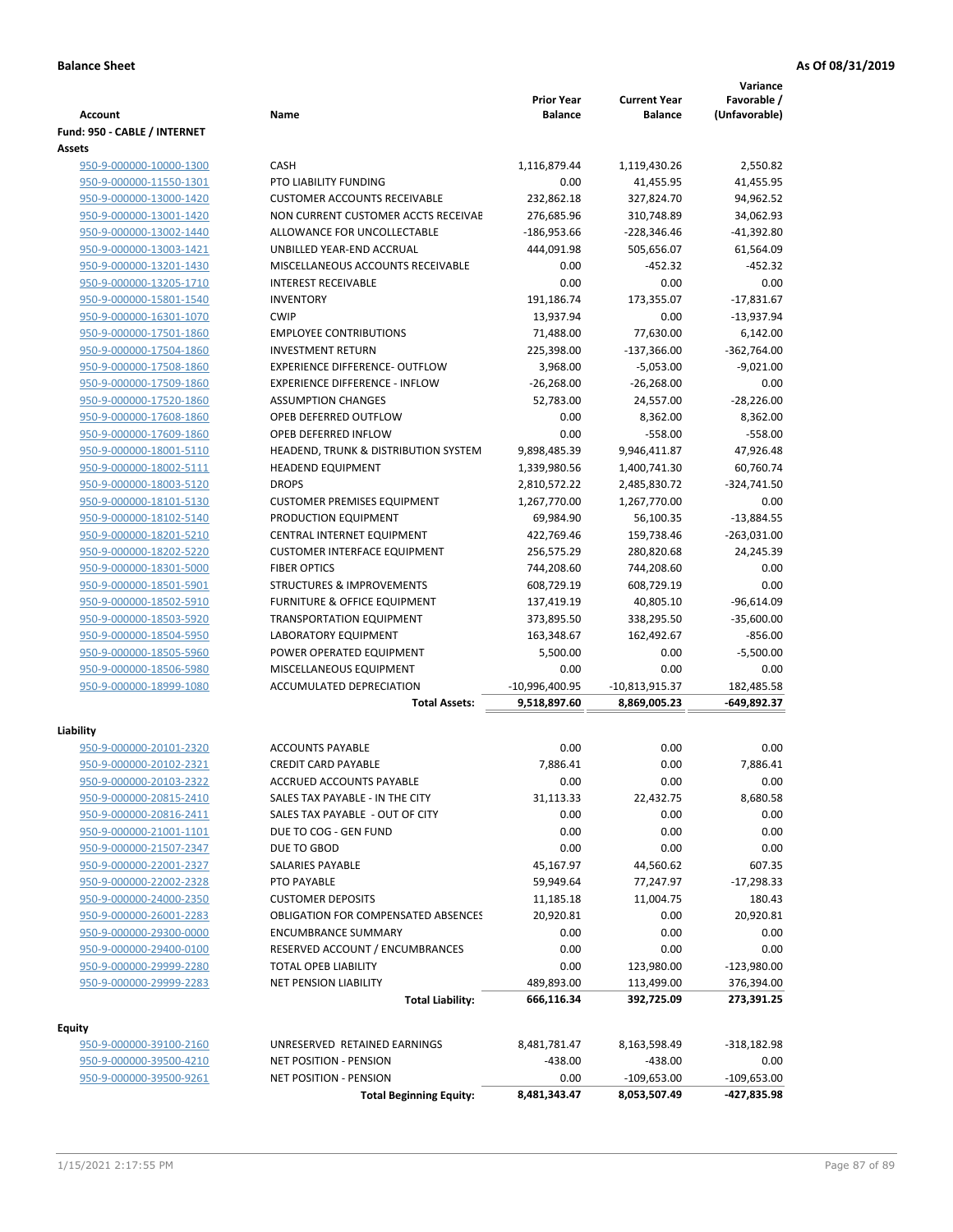| Account                        | Name                                                     | <b>Prior Year</b><br><b>Balance</b> | <b>Current Year</b><br><b>Balance</b> | Variance<br>Favorable /<br>(Unfavorable) |
|--------------------------------|----------------------------------------------------------|-------------------------------------|---------------------------------------|------------------------------------------|
| <b>Total Revenue</b>           |                                                          | 5,822,421.16                        | 5,755,157.60                          | $-67,263.56$                             |
| <b>Total Expense</b>           |                                                          | 5,450,983.37                        | 5,332,384.95                          | 118,598.42                               |
| Revenues Over/(Under) Expenses |                                                          | 371,437.79                          | 422.772.65                            | 51,334.86                                |
|                                | <b>Total Equity and Current Surplus (Deficit):</b>       | 8,852,781.26                        | 8,476,280.14                          | $-376.501.12$                            |
|                                | Total Liabilities, Equity and Current Surplus (Deficit): | 9,518,897.60                        | 8,869,005.23                          | $-649.892.37$                            |